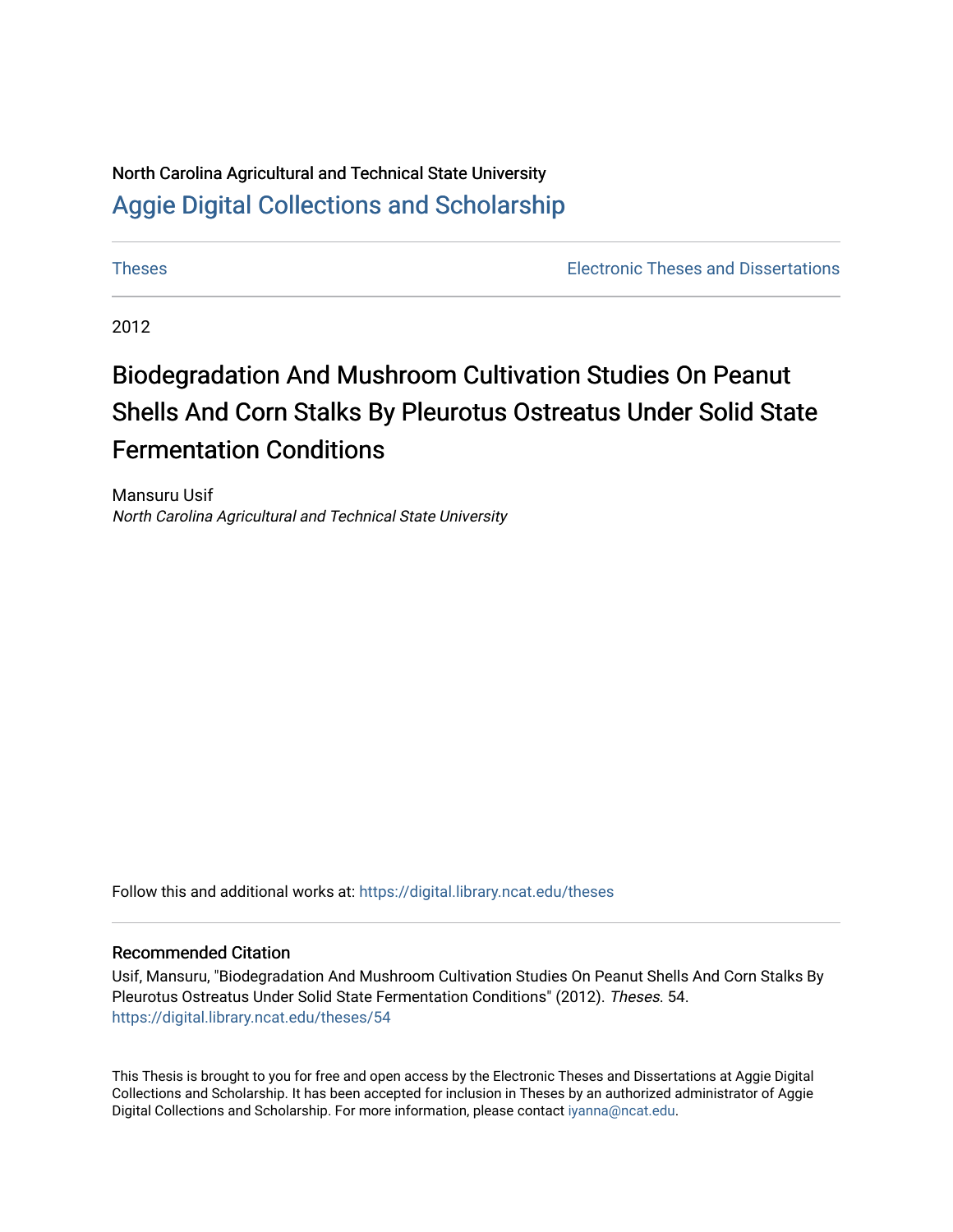Biodegradation and mushroom cultivation studies on peanut shells and corn stalks by

*Pleurotus ostreatus* under solid state fermentation conditions

Mansuru Usif

North Carolina A&T State University

A thesis submitted to the graduate faculty

in partial fulfillment of the requirements for the degree of

MASTER OF SCIENCE

Department: Natural Resources and Environmental Design

Major: Plant and Soil Science

Major Professor: Dr. Omoanghe S. Isikhuemhen

Greensboro, North Carolina

2012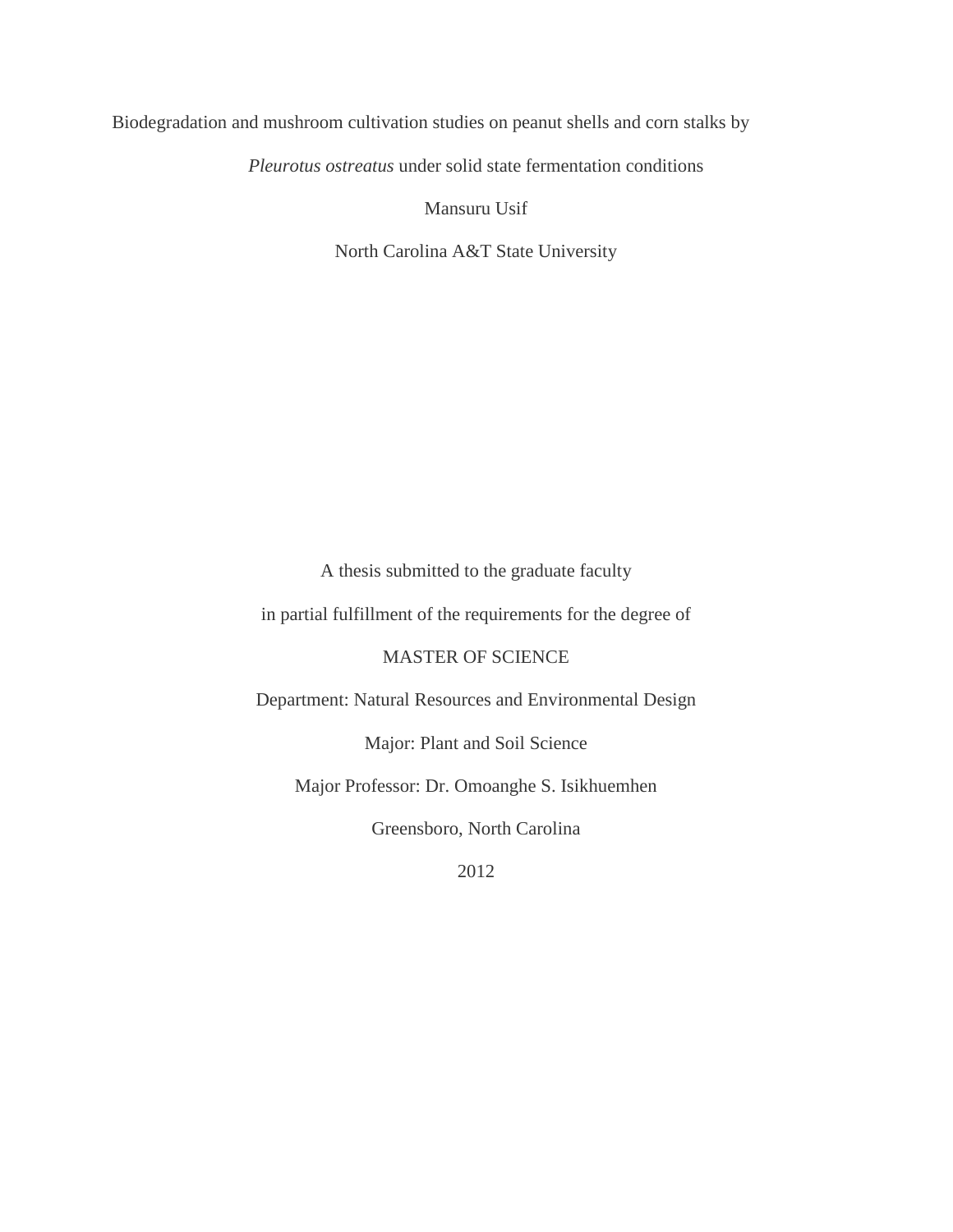School of Graduate Studies North Carolina Agricultural and Technical State University

This is to certify that the Master's Thesis of

Mansuru Usif

has met the thesis requirements of North Carolina Agricultural and Technical State University

Greensboro, North Carolina

2012

Approved by:

———————————— —————————————

———————————— —————————————

Dr. Omoanghe S. Isikhuemhen Dr. Salam Ibrahim Major Professor Committee member

Dr. Arona N. Diouf Dr. Louis Jackai

Committee member Department Chairperson

————————————— Dr. Sanjiv Sarin Associate Vice Chancellor for Research and Graduate Dean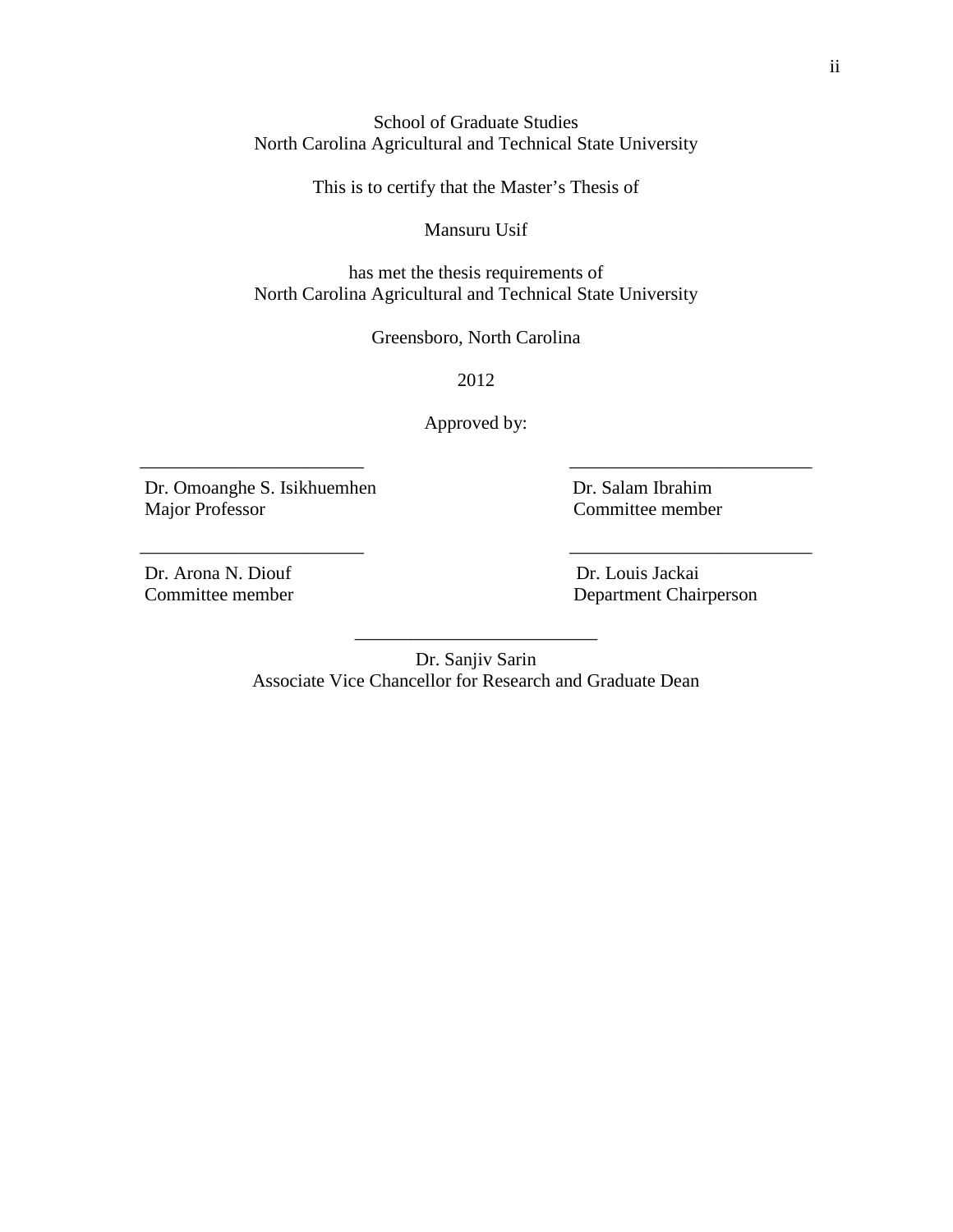#### Biographical Sketch

Mansuru Usif was born on March 17, 1984 in Accra, Ghana. He attended high school at Ben L. Smith in Greensboro, North Carolina and did his undergraduate studies here at A&T University as a Biology major. He was recognized as an Honors student, received the Certificate of Achievement from the Biology Department for Outstanding Academic Achievement in March 2004, and was selected as a member of Golden Key International Honor Society for outstanding Scholastic Achievement and Excellence student the following year. He earned the Bachelor of Science degree in Biology in 2007 and, a year later, enrolled into the master's program at the School of Agriculture and Environmental Science, in the Natural Resources and Environmental Design Department at Carver Hall. He maintained a GPA of 3.5 and has completed his research on bioconversion of peanut shells and corn stalks with using *Pleurotus ostreatus*, the fungus that forms the edible oyster mushrooms.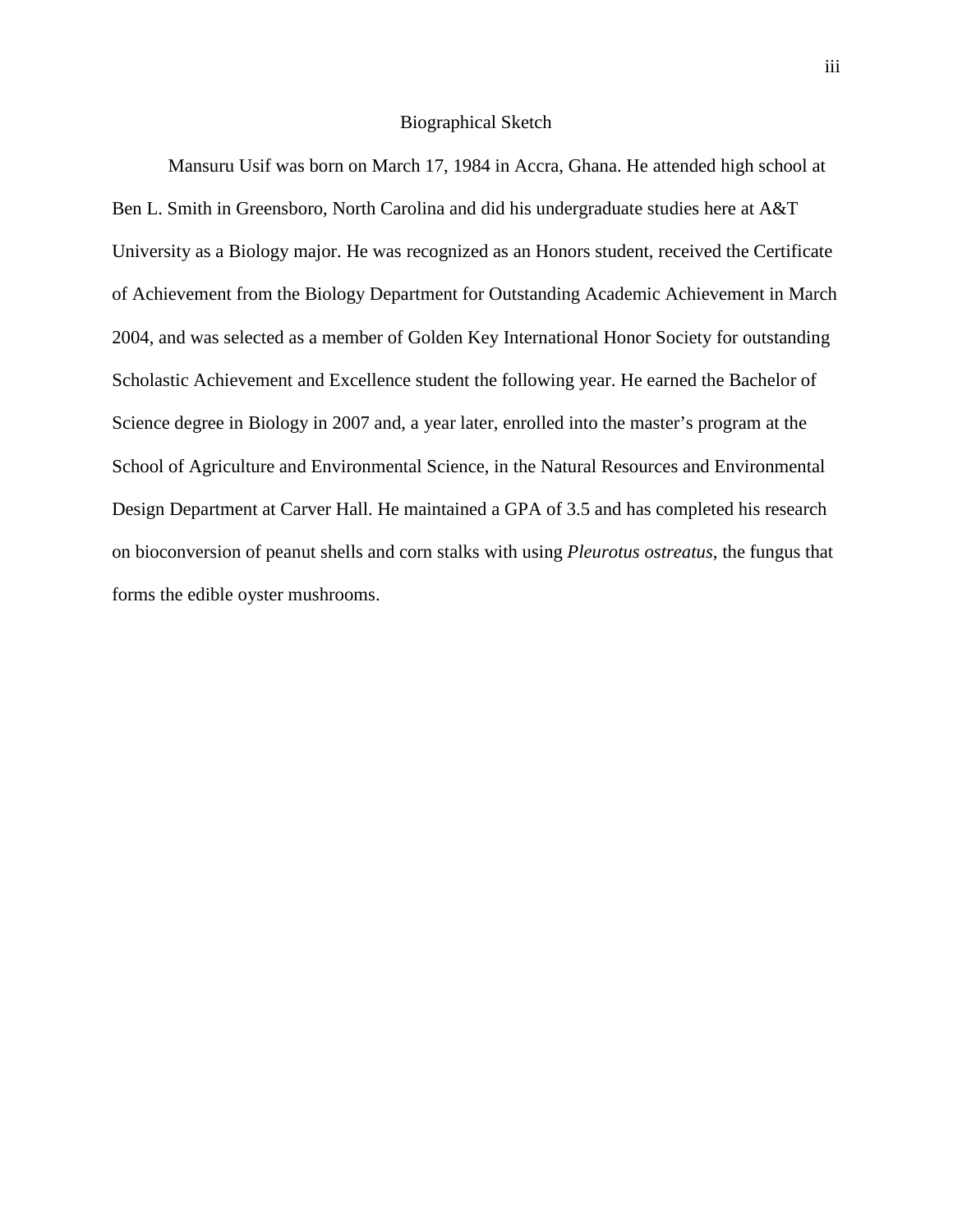#### Acknowledgements

First of all I would like to thank God who always has been my source of strength and power and with whom all things are possible. I would like to thank my advisor Dr. Omoanghe S. Isikhuemhen for his advice, guidance, assistance, financial support, his teachings, and introducing me to the world of fungi that many people know little about. My thanks also go to Dr. M.R. Reddy for his guidance and assistance as the Graduate coordinator and for his generosity in using the apparatus needed to prepare my samples for analysis.

 I appreciate what I had learned in statistics, thanks to Dr. Charles Raczkowski, required to interpret results and findings in my experiment and the extra help on experimental design and statistical analysis offered by Dr. Elijah Ohimain (Department of Biological sciences, Niger Delta University, Nigeria) and Dr. Osei-Agyman Yeboah (Agri-business Department, NC A&T SU). I acknowledged the contribution to my training made by Dr. G.B. Reddy in soil microbiology and Dr. Malumebet Worku for her courses in Biotechnology where I learned techniques in molecular biology. I like to thank my committee members: Dr Salam Ibrahim and Dr Arona N. Diouf for their guidance and support to my thesis and Dr. Felicia Anike. I also want to thank Miss Shelia Famer, Miss Cassandra Dixon, the late Miss Barbara Turman, (we really miss her), for providing logistical support and secretarial services to the mushroom biology and biotechnology laboratory where (I did my research) as well as the department at large.

Finally I want to express my thanks to my family and friends who supported and encouraged me throughout the program.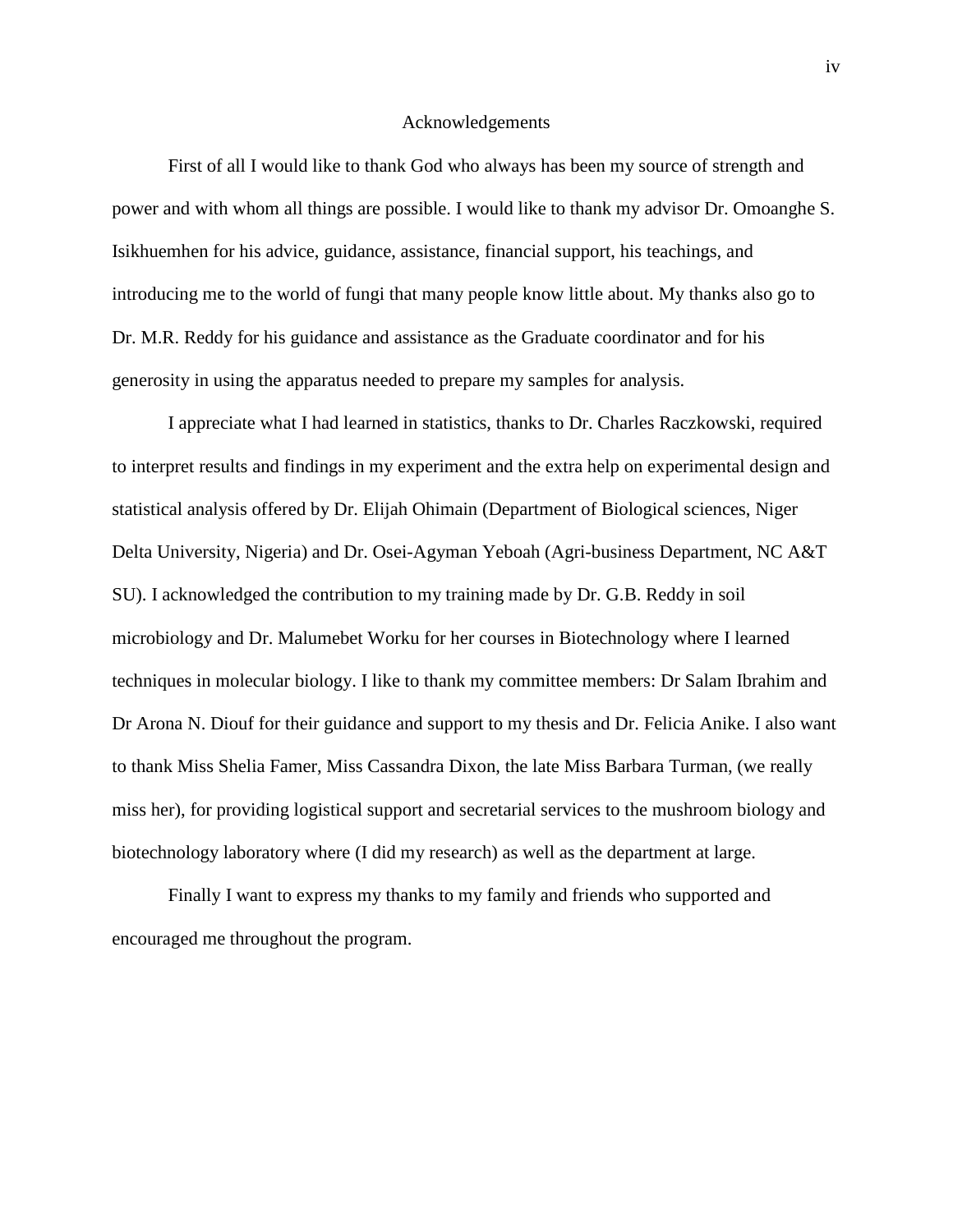| 2.3. | Utilization of White-Rot Fungi in Bioconversion of Lignocellulolytic            |
|------|---------------------------------------------------------------------------------|
|      |                                                                                 |
|      |                                                                                 |
|      |                                                                                 |
|      | 2.6. Variety and Contents of Lignocellulolytic Residues used for Pleurotus spp. |
|      |                                                                                 |
|      | 11                                                                              |
|      |                                                                                 |
|      |                                                                                 |
|      |                                                                                 |
|      |                                                                                 |
|      |                                                                                 |

#### Table of Contents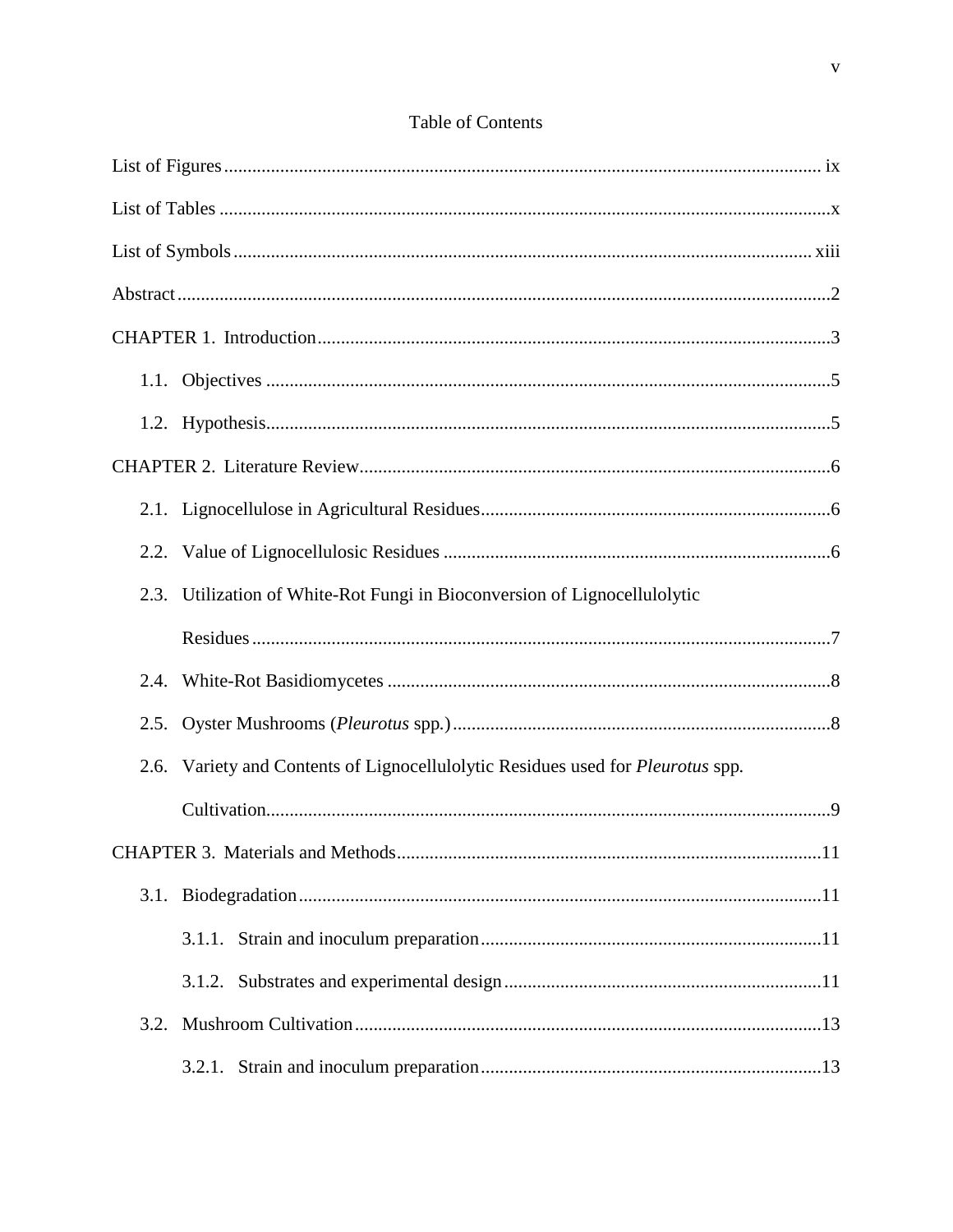| 3.3. |  |  |
|------|--|--|
|      |  |  |
|      |  |  |
|      |  |  |
|      |  |  |
|      |  |  |
|      |  |  |
|      |  |  |
|      |  |  |
|      |  |  |
|      |  |  |
|      |  |  |
|      |  |  |
|      |  |  |
|      |  |  |
|      |  |  |
|      |  |  |
|      |  |  |
|      |  |  |
|      |  |  |
| 4.2. |  |  |
|      |  |  |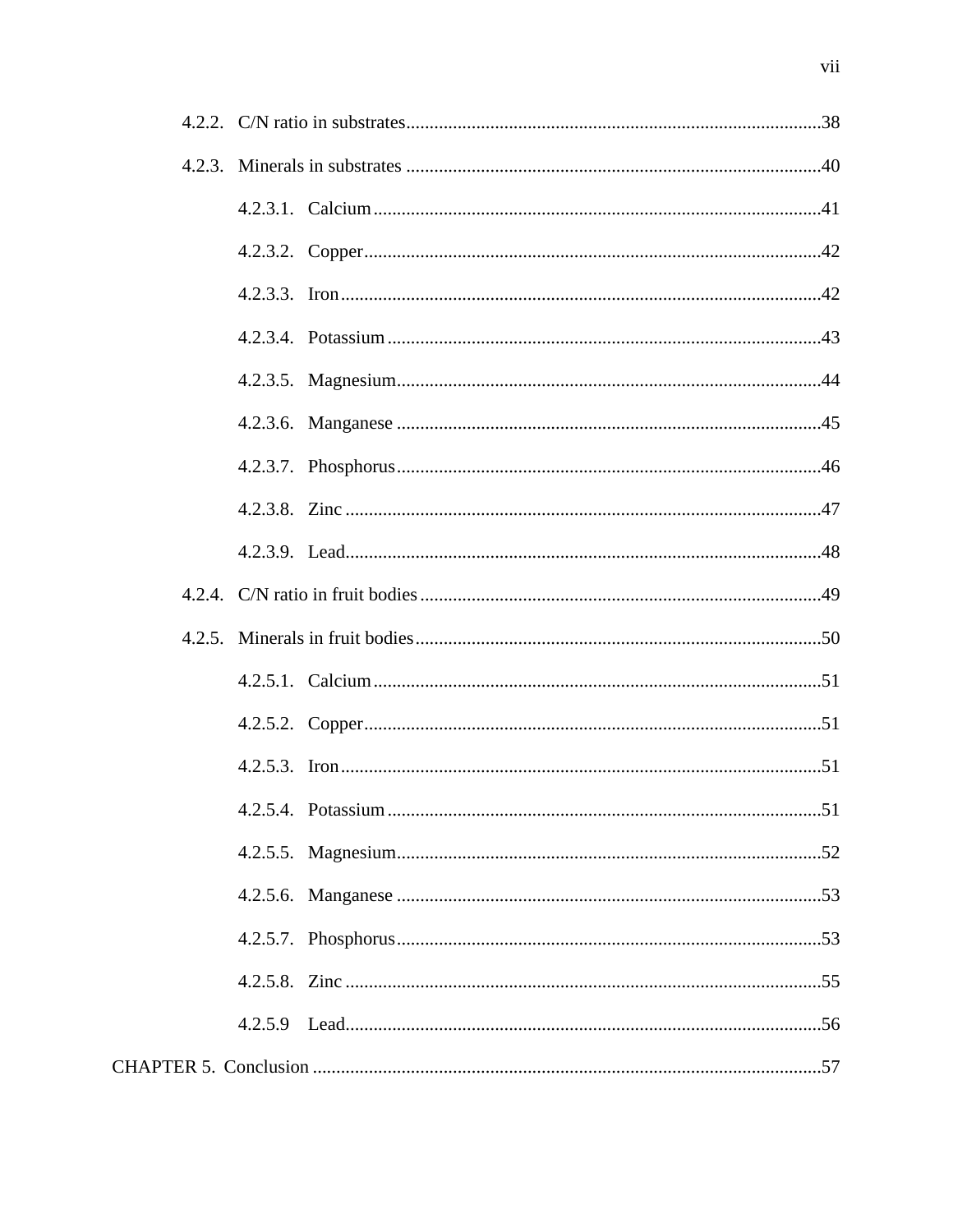|--|--|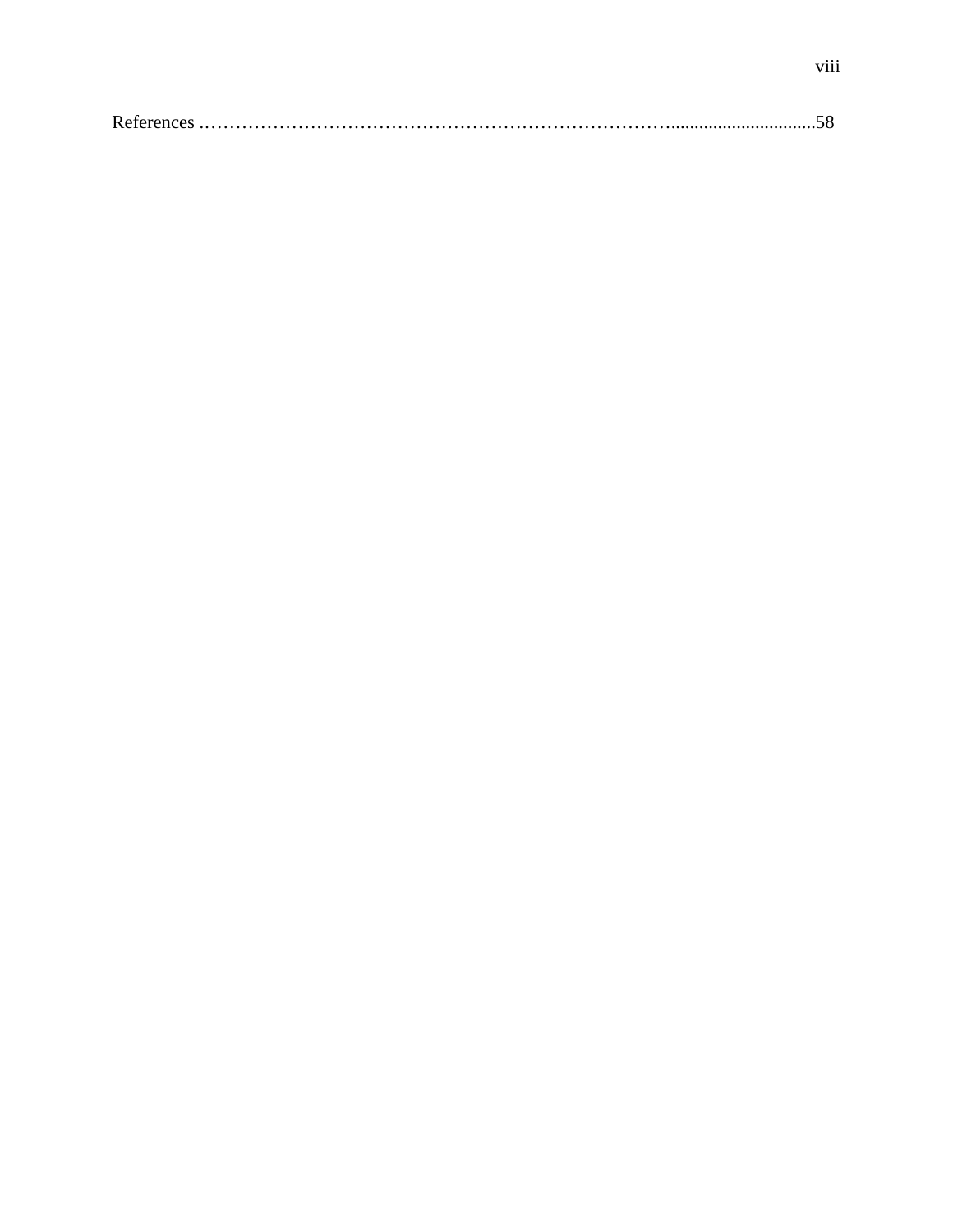# List of Figures

| 1. Copper content in substrate combinations degraded by Pleurotus ostreatus 24           |  |
|------------------------------------------------------------------------------------------|--|
|                                                                                          |  |
| 3. Pleurotus ostreatus strain 400, biological efficiency, and C/N ratio of the different |  |
|                                                                                          |  |
|                                                                                          |  |
|                                                                                          |  |
|                                                                                          |  |
|                                                                                          |  |
|                                                                                          |  |
|                                                                                          |  |
|                                                                                          |  |
|                                                                                          |  |
|                                                                                          |  |
|                                                                                          |  |
|                                                                                          |  |
|                                                                                          |  |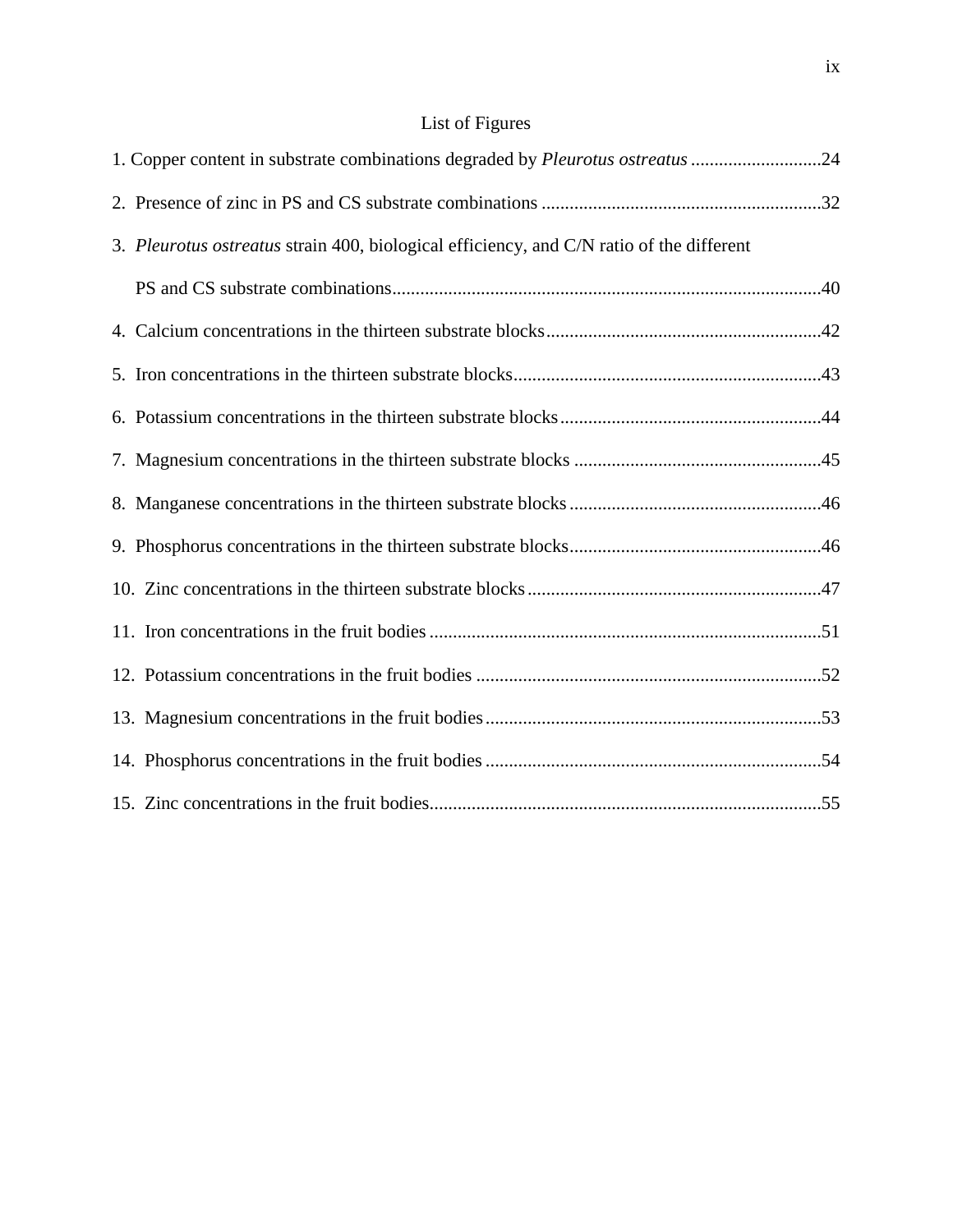### List of Tables

|    | 1. $7 \times 5$ factorial treatment arrangements of seven substrate combinations and |
|----|--------------------------------------------------------------------------------------|
|    |                                                                                      |
| 2. | Thirteen treatment substrate combinations of peanut shells and corn stalks 14        |
| 3. | Loss of organic matter means from substrate combinations of peanut shells            |
|    |                                                                                      |
| 4. | Analysis of variance for loss of organic matter in substrates degraded               |
|    |                                                                                      |
| 5. | Lignin content in PS and CS substrates degraded by Pleurotus ostreatus18             |
| 6. | Analysis of variance for the presence of lignin from substrate degraded by           |
|    |                                                                                      |
| 7. | Cellulose content in PS and CS substrates degraded by Pleurotus ostreatus 19         |
| 8. | Analysis of variance for the presence of cellulose in substrates degraded by         |
|    |                                                                                      |
| 9. | Hemicellulose content in PS and CS substrates degraded by Pleurotus                  |
|    |                                                                                      |
|    | 10. Analysis of variance for the presence of hemicellulose in substrates degraded    |
|    | .22                                                                                  |
|    | 11. Calcium content in substrate combinations degraded by Pleurotus ostreatus23      |
|    | 12. Analysis of variance for the presence of calcium in PS and CS substrates23       |
|    | 13. Analysis of variance for the presence of copper in PS and CS substrates24        |
|    | 14. Iron content in substrate combinations degraded by Pleurotus ostreatus25         |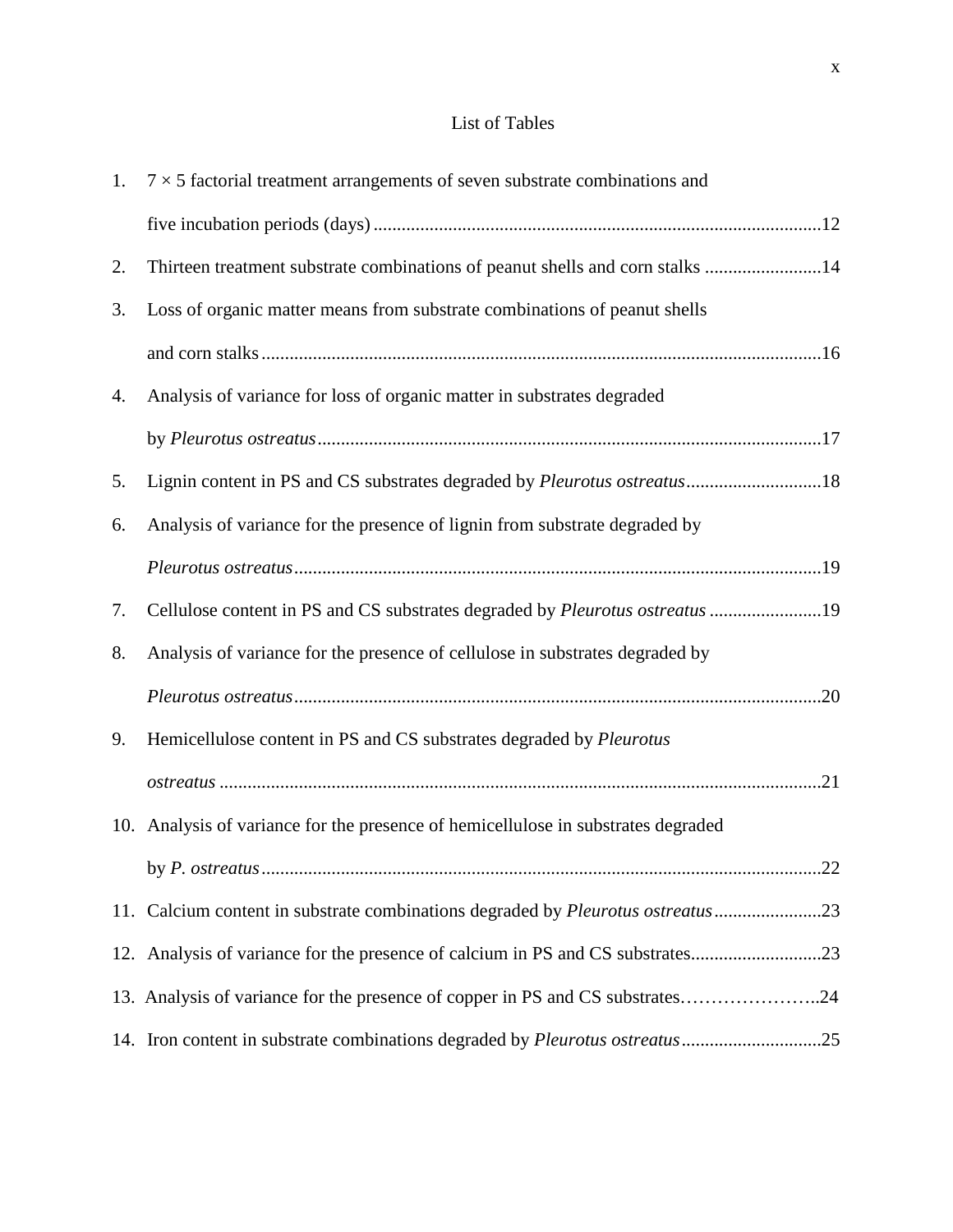| 16. Potassium content in substrate combinations degraded by Pleurotus ostreatus 27 |  |
|------------------------------------------------------------------------------------|--|
| 17. Analysis of variance for the presence of potassium in PS and CS substrates 27  |  |
| 18. Magnesium content in substrate combinations degraded by Pleurotus ostreatus28  |  |
| 19. Analysis of variance for the presence of magnesium in PS and CS substrates 29  |  |
| 20. Manganese content in substrate combinations degraded by Pleurotus ostreatus 29 |  |
| 21. Analysis of variance for the presence of manganese in PS and CS substrates 30  |  |
| 22. Phosphorus content in substrate combinations degraded by Pleurotus ostreatus31 |  |
| 23. Analysis of variance for the presence of phosphorus in PS and CS substrates31  |  |
| 24. Analysis of variance for the presence of zinc in PS and CS substrates33        |  |
| 25. Lead content in substrate combinations degraded by Pleutous ostreatus 33       |  |
| 26. Analysis of variance for the presence of lead in PS and CS substrates34        |  |
| 27. Carbon to nitrogen ratio in substrates (combination) degraded by Pleurotus     |  |
|                                                                                    |  |
|                                                                                    |  |
| 29. Fruit body yield and biological efficiency of                                  |  |
|                                                                                    |  |
| 30. Amount of carbon, hydrogen, nitrogen, and C/N ratio                            |  |
|                                                                                    |  |
|                                                                                    |  |
| 32. Trace mineral concentrations in the analyzed substrate blocks (mg/kg)41        |  |
|                                                                                    |  |
|                                                                                    |  |
|                                                                                    |  |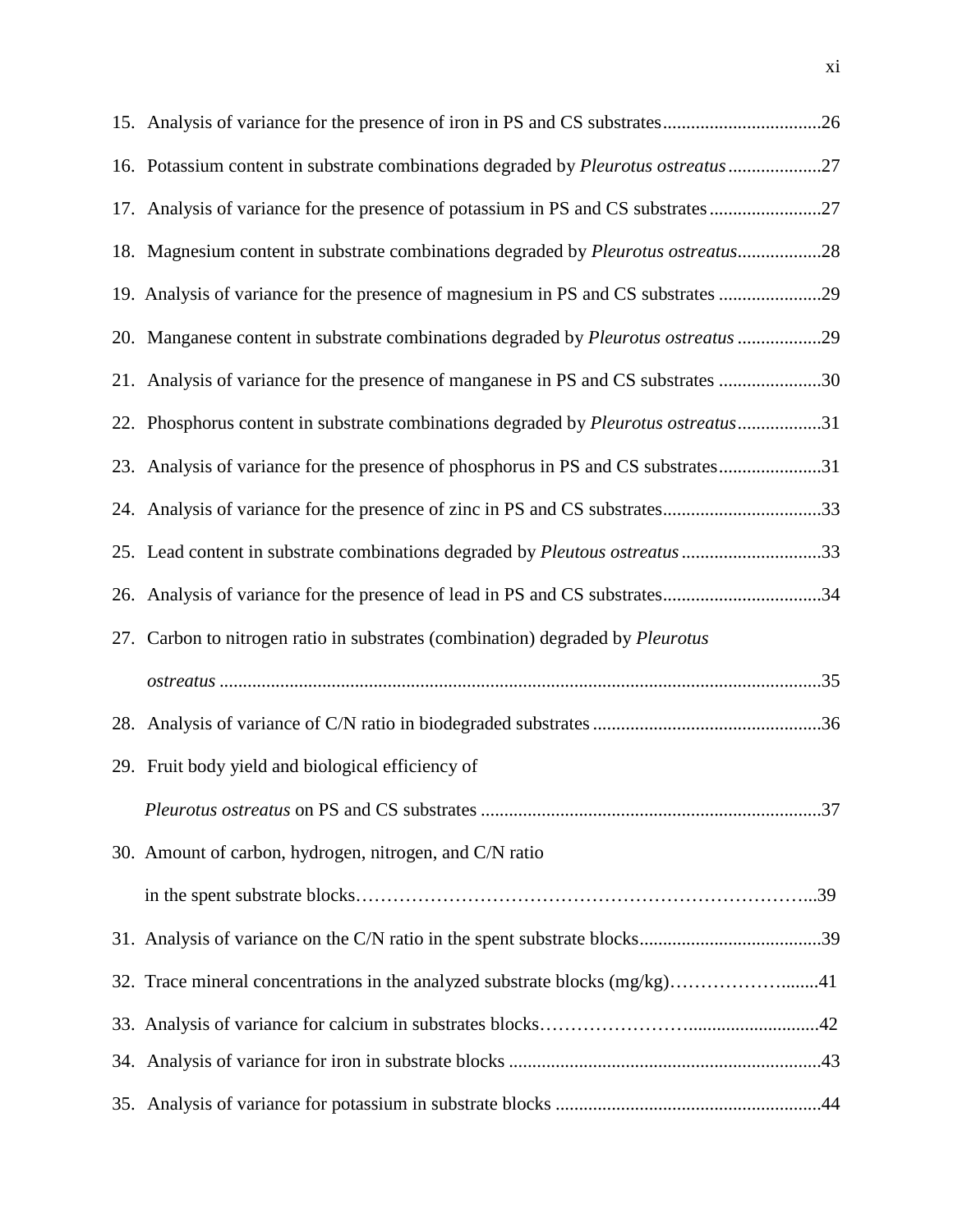| 41. Amount of carbon, hydrogen, nitrogen and C/N ratio in fruit bodies |  |
|------------------------------------------------------------------------|--|
|                                                                        |  |
|                                                                        |  |
|                                                                        |  |
|                                                                        |  |
|                                                                        |  |
|                                                                        |  |
|                                                                        |  |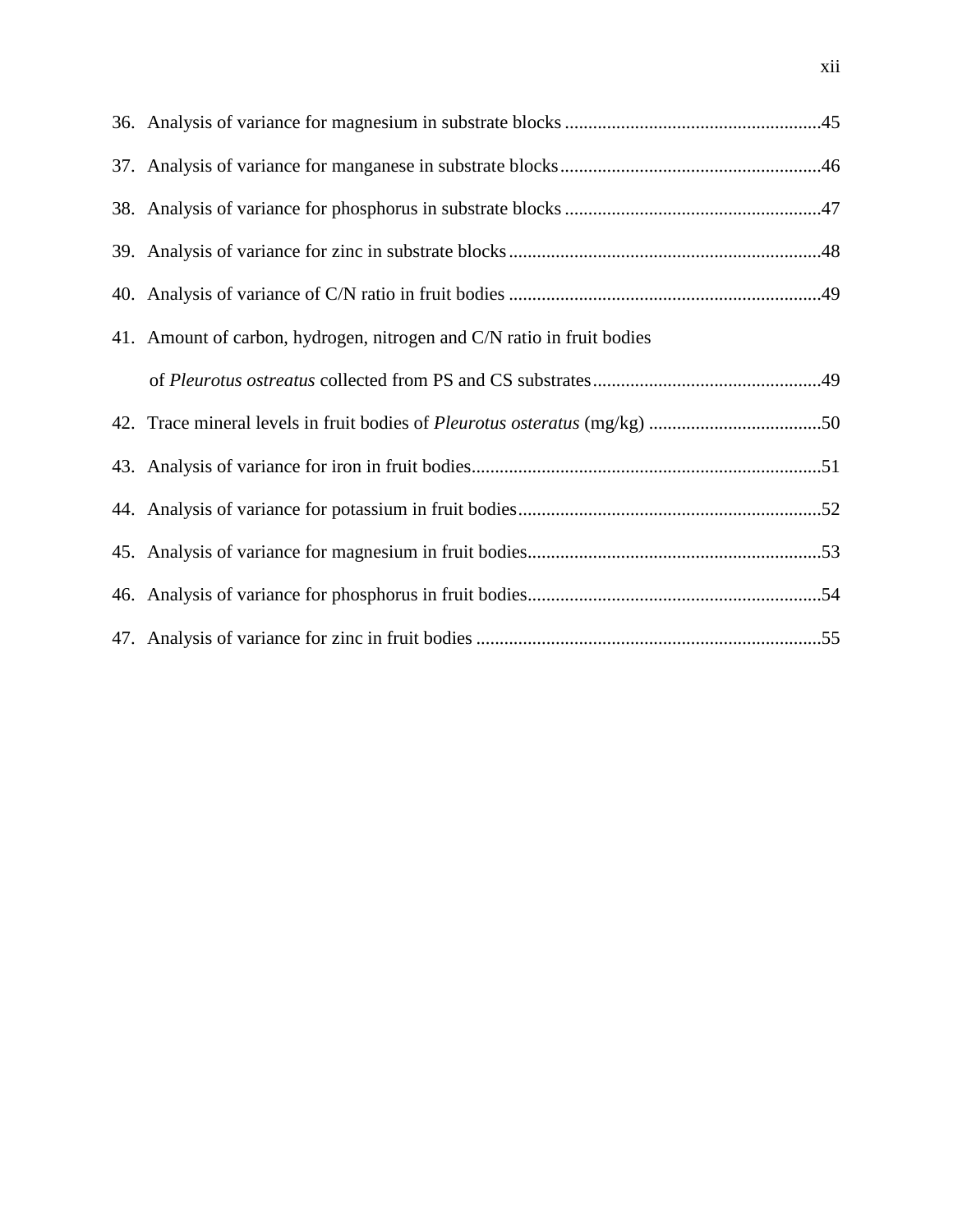## List of Symbols

| <b>Symbol</b>    | <b>Meaning</b>                                    |
|------------------|---------------------------------------------------|
| <b>PS</b>        | Peanut shells                                     |
| Pleurotus spp.   | All <i>Pleurotus</i> species                      |
| WS               | Wheat straw                                       |
| <b>CW</b>        | Cotton waste                                      |
| CS               | Corn stalk                                        |
| <b>SC</b>        | Substrate combination                             |
| BE               | <b>Biological efficiency</b>                      |
| <b>SW</b>        | Solid waste                                       |
| $50\times10^9$   | 50 billion                                        |
| CO <sub>2</sub>  | Carbon dioxide                                    |
| P. chrysosporium | Phanerochaete chrysosporium                       |
| P. columbinus    | Pleurotus columbinus                              |
| P. ostreatus     | Pleurotus ostreatus                               |
| P. sapidus       | Pleurotus sapidus                                 |
| P. cornucopiae   | Pleurotus cornocopiae                             |
| P. djamor        | Pleurotus djamor                                  |
| P. florida       | Pleurotus florida                                 |
| <b>NDF</b>       | Neutral detergent fiber                           |
| <b>ADF</b>       | Acid detergent fiber                              |
| 8                | (Pleurotus v. florida) strain number 8            |
| 49               | (Pleurotus ostreatus v. florida) strain number 49 |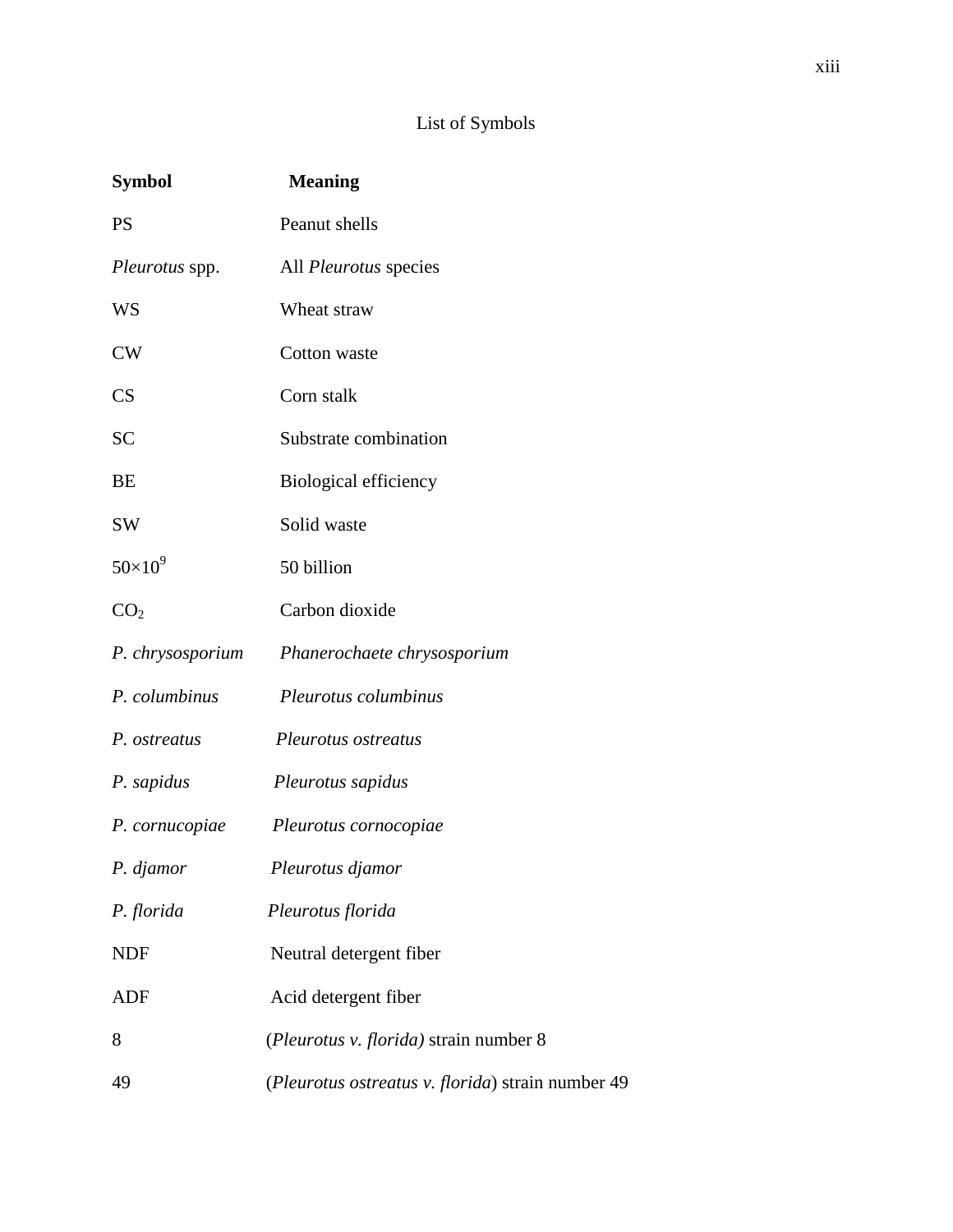| 103             | (Pleurotus sajor-caju) strain number 103  |  |
|-----------------|-------------------------------------------|--|
| 112             | (Pleurotus sp.) strain number 112         |  |
| 117             | (Pleurotus sajor caju) strain 117         |  |
| 400             | (Pleurotus ostreatus) strain number 400   |  |
| <b>MBFBL</b>    | Mushroom biology fungal biotechnology lab |  |
| <b>PDA</b>      | Potato dextrose agar                      |  |
| g               | Gram                                      |  |
| L               | Liter                                     |  |
| ml              | Milliliter                                |  |
| $\rm ^{\circ}C$ | Degrees celsius                           |  |
| mins            | Minutes                                   |  |
| cm              | Centimeter                                |  |
| ${\bf S}$       | Seconds                                   |  |
| mm              | Millimeters                               |  |
| $\mathsf{C}$    | Carbon                                    |  |
| H               | Hydrogen                                  |  |
| N               | Nitrogen                                  |  |
| $\overline{O}$  | Oxygen                                    |  |
| S               | Sulphur                                   |  |
| LOM             | Loss of organic matter                    |  |
| $-20^{\circ}$ C | Below 20 degrees celsius                  |  |
| kg              | Kilogram                                  |  |
| C/N             | Carbon to nitrogen ratio                  |  |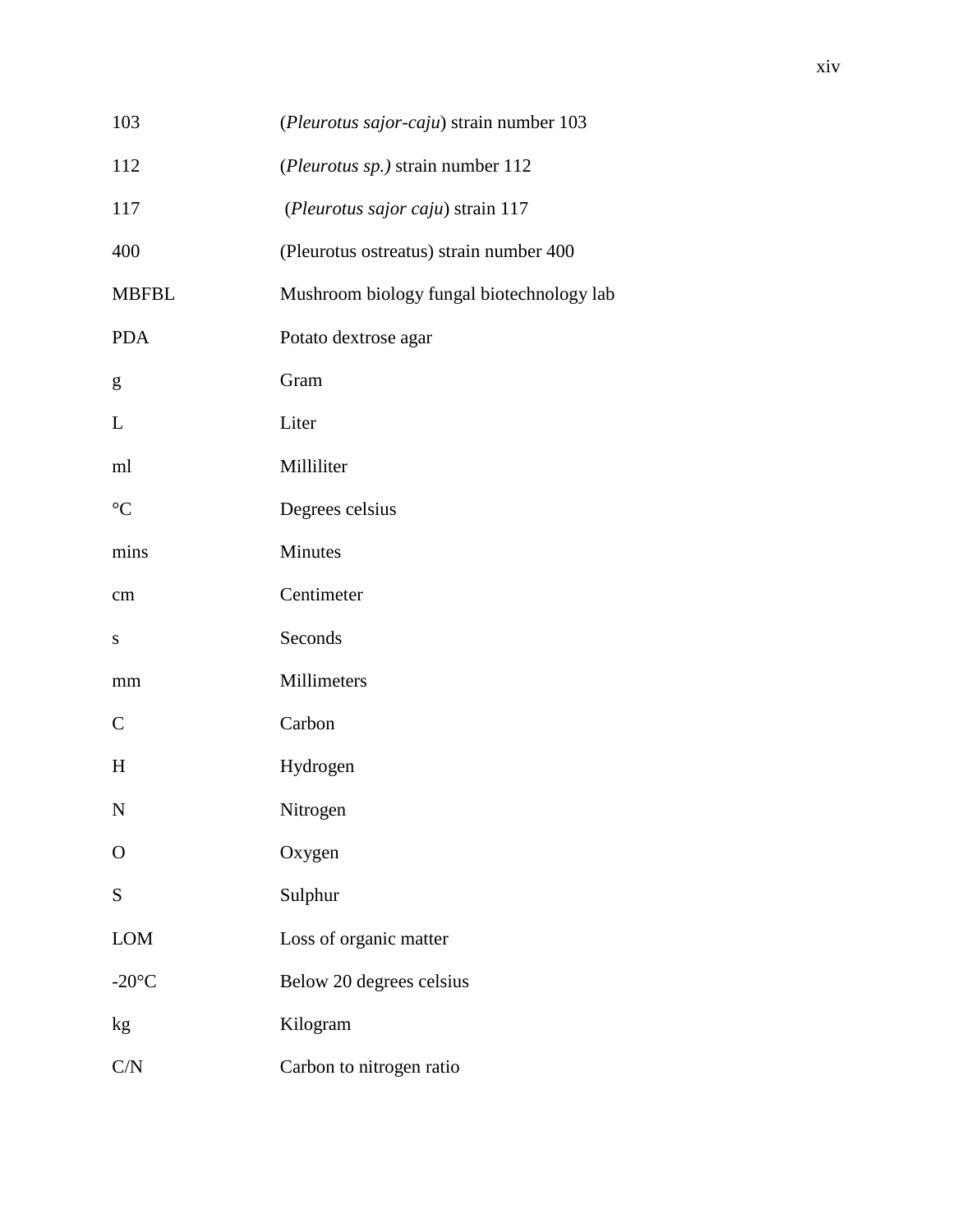| Ca               | Calcium                                                      |
|------------------|--------------------------------------------------------------|
| $\mathbf{P}$     | Phosphorus                                                   |
| Fe               | Iron                                                         |
| Mg               | Magnesium                                                    |
| Mn               | Manganese                                                    |
| Pb               | Lead                                                         |
| Zn               | Zinc                                                         |
| Cu               | Copper                                                       |
| $\bf K$          | Potassium                                                    |
| HNO <sub>3</sub> | Nitric acid                                                  |
| HC <sub>1</sub>  | Hydrochloric acid                                            |
| <b>MARS</b>      | Microwave accelerated reaction system                        |
| DI               | Deionized water                                              |
| <b>ICP-AES</b>   | Inductively coupled plasma-atomic emission spectrophotometer |
| SAS              | Statistical analysis system                                  |
| p < 0.05         | Calculated $p$ -value is less than $0.05$                    |
| Pr > F           | Probability greater than F                                   |
| CV               | Coefficient of variance                                      |
| mg/kg            | Milligram per kilogram                                       |
| ND               | Not detected                                                 |
| d.w.             | Dry weight                                                   |
| <b>CRD</b>       | Completely randomized design                                 |
| <b>BDL</b>       | Below detectable levels                                      |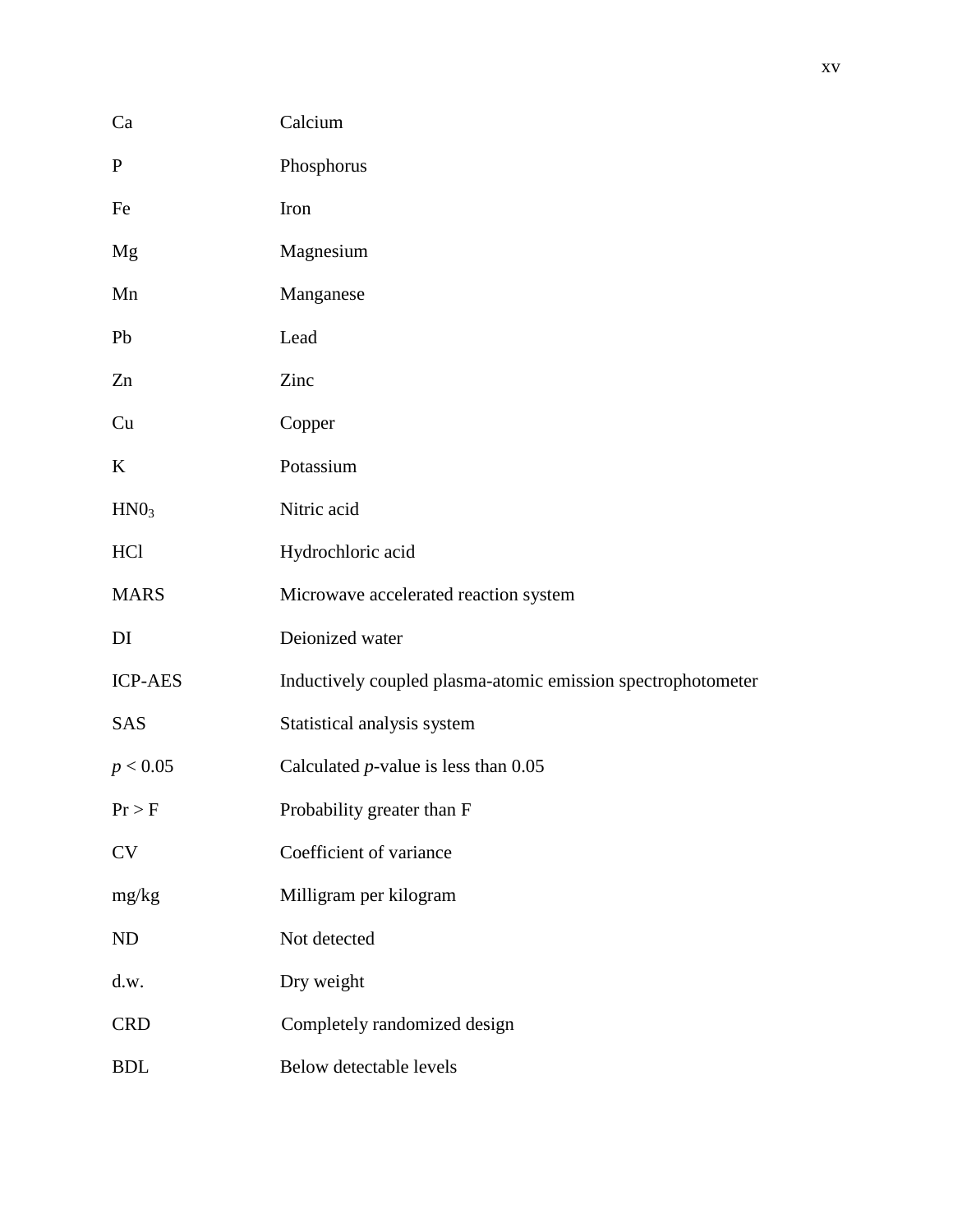#### Abstract

Peanut shells (PS) and corn stalks (CS) are abundant agro-industrial wastes that are mainly disposed of by burning or soil incorporation. The biodegradation of PS and CS in various substrate combinations (SCs) was studied under solid state fermentation with *Pleurotus ostreatus.* A two factorial experiment in a completely randomized design (CRD) was used in this study. The abilities of the selected SCs to support fruit body yield was also investigated as a one factorial experiment in a CRD. Analysis of variance (ANOVA) was used to determine significant differences at 5% level of significance. The results from the biodegradation studies showed that increasing the CS proportion between 50-100% in substrate combinations increased the loss of organic matter (LOM), degradation of lignin and hemicellulose, C/N ratio, and the concentrations of minerals like Mg, Mn, Zn, and Pb. It also decreased the degradation of cellulose and mineral concentrations of Ca, Cu, Fe, K, and P. Mushroom cultivation on selected substrate combinations revealed that substrates supplemented with 5% rye (R) had higher biological efficiencies and lower C/N ratio than non supplemented substrates. The increased degradation of PS by the addition of CS suggests that the combination of the two substrates could be a useful means for biodegrading PS to obtain bio-products of interest. Also, the highest biological efficiencies of 144.09 and 128.09% obtained with substrate combinations 70PS:5R:25CS and 45PS:5R:50CS, respectively, indicates the possible commercial use of the two substrates for profitable oyster mushroom production in the mushroom industry.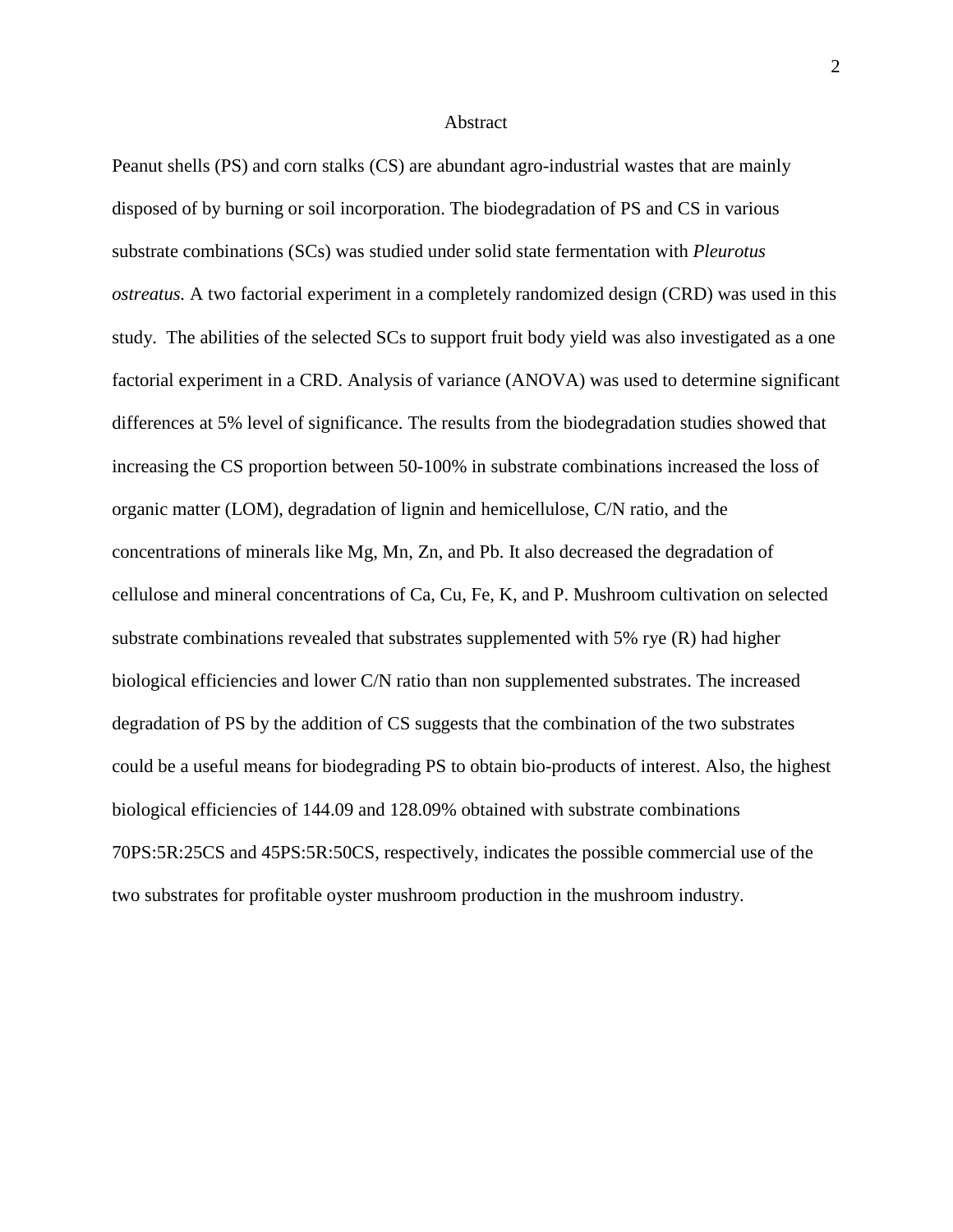#### **CHAPTER 1**

#### **Introduction**

Peanut shells (PS) are abundant agro-industrial wastes from peanut processing industries that are mainly disposed of by burning or soil incorporation (Philippoussis, Zervakis, and Diamantopoulou, 2001). Its lignin content, reported to be as high as 30-40%, limits its potential for bioconversion into nutritive value of high quality fodder with enriched protein content and improved digestibility, and other value added products (Kumar, Barrett, Delwiche, and Stroeve, 2009). In literature peanut shells were compared to other lignocellulolytic wastes as substrates for mushroom cultivation. Zervakis, Philippoussis, Ionnnidou, and Diamantopoulou (2001) studied the mycelium growth kinetics and optimal temperature conditions of *Pleurotus* spp*., Agrocybe aegerita, Volariella volvacea, Auricularia auricular-judae, and Lentinula edodes* on wheat straw, cotton gin-trash, poplar sawdust, oak sawdust, and olive press cake, peanut shells, and corn cobs. Peanut shells were among the substrates that displayed the highest colonization rate for *Pleurotus* spp*.,* fast growth for *V. volvacea,* and optimum growth for *A. aegerita.*  Overall, PS was rated to be a satisfactory substrate for most of the strains examined. Philippoussis et al. (2001), however, determined the colonization rates of *A. aegerita, V. volvacea, and Pleurotus* spp. strains on peanut shells were significantly lower than on wheat straw (WS) and cotton waste (CW). PS was thus excluded by Phillipousis et al. (2001) from further study to evaluate the comparative growth rates on composted and noncomposted substrates. The details on substrate utilization and mushroom production with peanut shells as substrates is limited in literature and studied only by a few.

Corn stalks (CS) are other abundant wastes from corn processing industries with lignin content of at least 16% (Heltay and Zavodi, 1960). The harvested corn stalks are used in animal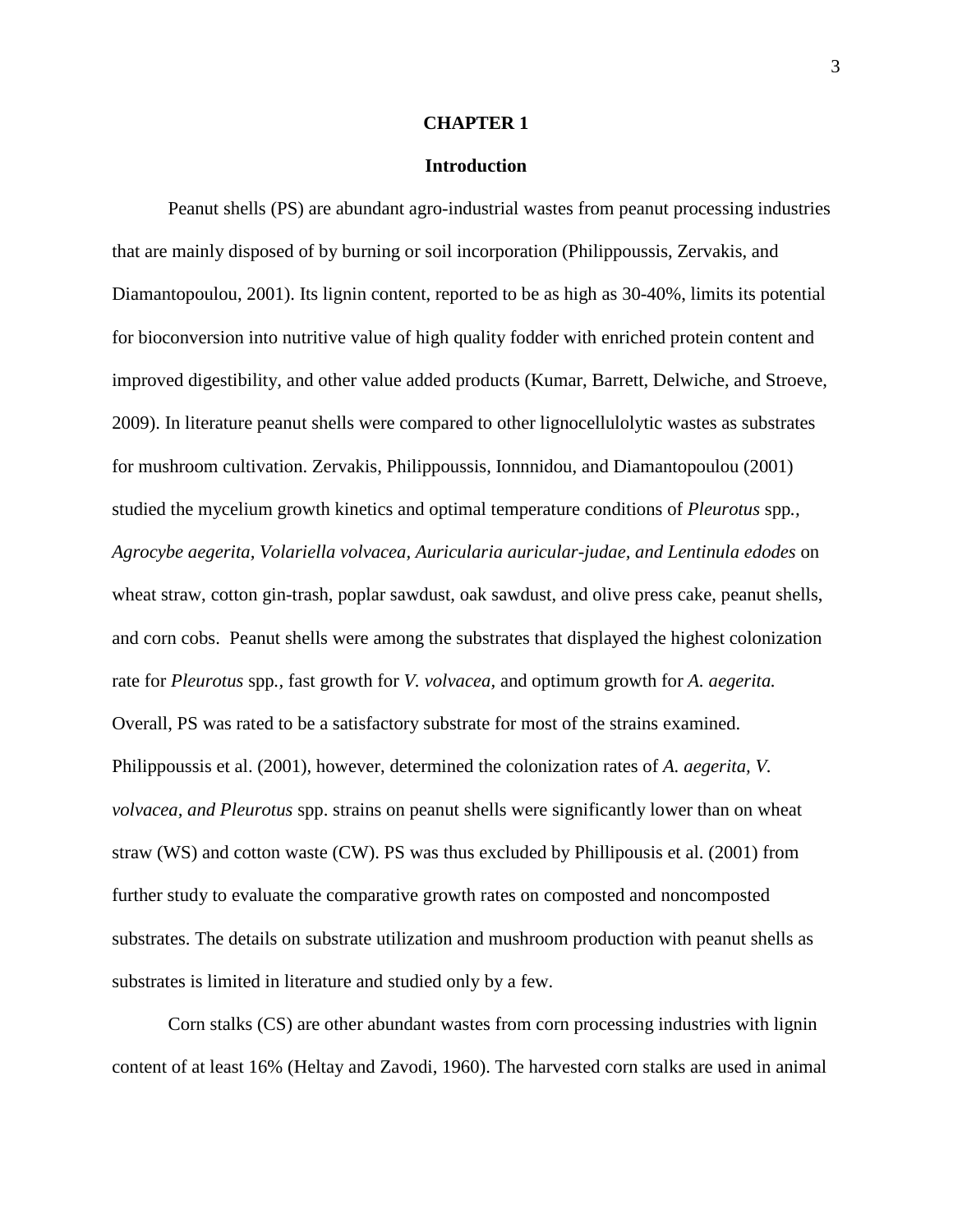feed production, organic fertilizer synthesis, or returned to the field as an agronomic resource but one-third are directly burned each year, which not only causes environmental pollution but also wastes natural resources (Guo et al, 2008).

White-rot fungal species such as *Agaricus bisporus* (button mushrooms) and *Pleurotus*  spp. (oyster mushrooms) are able to bioconvert such substrates into many useful by-products through biodegradation (Chapuis and Cortieu, 1951; Hamza, Mohammady, and Majcheaczyk, 2003). The latter species, however, possess several advantages over other mushrooms that make cultivation of *Pleurotus* spp. an excellent alternative for mushroom production (Sanchez, 2009).

*Pleurotus* specie*s* have been known to upgrade lignocellulolytic materials by converting such wastes into substrates for mushroom production and using the spent substrate for animal feed with higher protein content (Kinfemi, Mohamed, and Ayoade, 2009). They are the third most cultivated edible mushroom in the world after *A. bisporus and Pleurotus* spp*.* (Valazquez-Cedeno, Farnet, Ferre, and Savoie, 2004) and have a high yield potential that could exceed 100% biological efficiency (BE) wet weight (Salmones, Mata, and Waliszewski, 2005). While wheat straw is the main substrate used for *Pleurotus* spp*.* production, it is possible to cultivate them on a wide variety of agricultural wastes (Kalmis and Sargin, 2004). Because of this versatility, several agro-industrial wastes can be used as potential substrates for the cultivation of *P. ostreatus*. The environmental conditions required are less demanding and they can be easily cultivated over wide geographical locations (Banik and Nandi, 2004).

The feasibility of combining two or more substrates for mushroom cultivation had been reported in literature. Isikhuemhen, Mikiashvili, and Kelkar (2008) reported that the combined utilization of poultry litter solid waste and wheat straw, supplemented by millet, resulted in higher yield production of *A. aegerita* mushrooms than using either substrate alone. Ozcelik and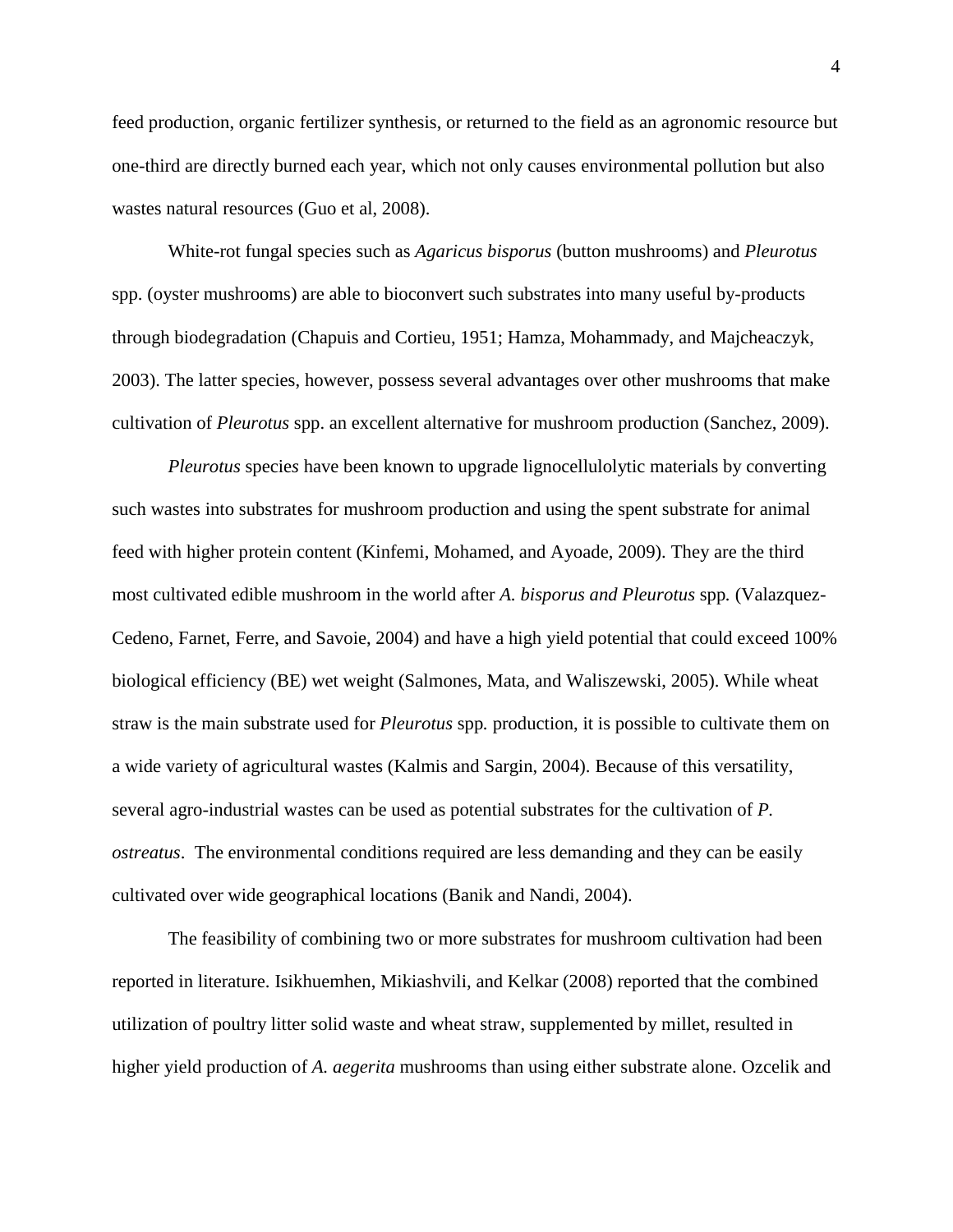Peksen (2006) obtained higher yields of shiitake mushroom cultivated on mixed substrates of hazelnut husk, wheat straw, wheat bran, and bean wood chip than non-mixed hazelnut husk substrates.

The aim of this research was to evaluate the biodegradation of peanut shells and corn stalks in mixed and non mixed combinations by *P. ostreatus* and its application in oyster mushroom fruit body production.

#### **1.1. Objectives**

- 1). To evaluate the bioconversion of PS and in combinations with CS substrates by *Pleurotus ostreatus* through solid state fermentation*.*
- 2). Application of PS, and in combination with CS substrates in mass cultivation of mushroom fruit bodies of *P. ostreatus.*

#### **1.2. Hypothesis**

- 1). Solid state fermentation with *P. ostreatus* can result in significant delignification of PS.
- 2). Appropriate combination of PS, CS with or without supplementation of rye will give higher fruit body yield of *P. ostreatus* than PS or CS substrate alone.
- 3). The nutritional content of mushrooms produced in the best substrate combination of PS, CS, and rye will result in mushrooms with the best nutritional content.
- 4). Spent substrate from the best substrate combination will have the least residual lignin and optimal C/N ratio.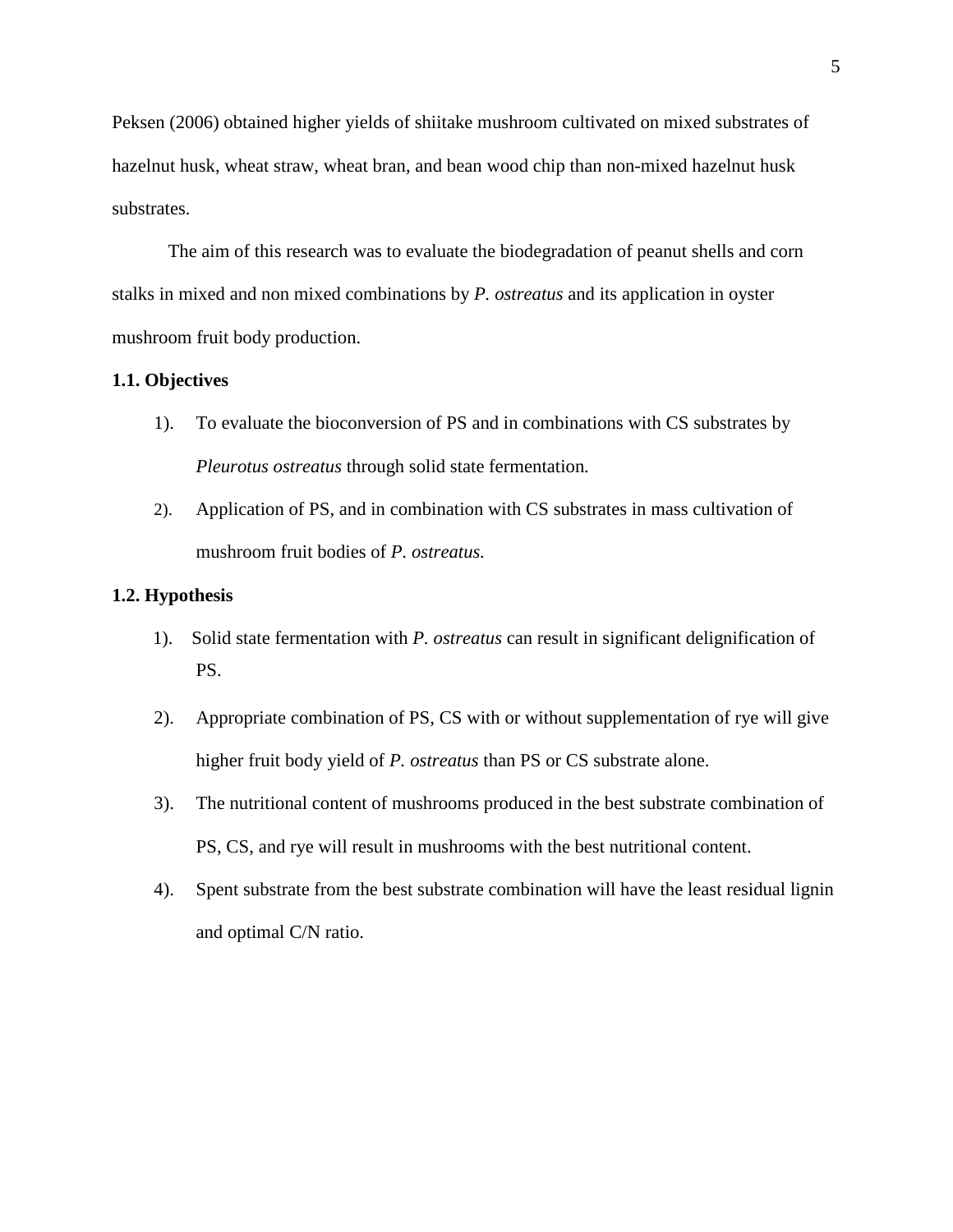#### **CHAPTER 2**

#### **Literature Review**

#### **2.1. Lignocellulose in Agricultural Residues**

 Lignocellulose is the most abundant renewable organic resource on earth and is the major component of plant cell walls in agro-industrial wastes produced in huge tons all over the world (Villas-Boas, Esposito, and Mitchell, 2002). It represents 50% of plant biomass in cell walls and is estimated to reach annual production of  $50 \times 10^9$  tons (Rajaratham and Bano, 1989). It is a compact crystalline complex of micro fibers of polysaccharides covered by lignin layers that not only protect the polysaccharides against attack by hydrolytic enzymes and other external factors but also stabilizes the complex structure (Leonowicz et al., 1999). The polysaccharide micro fibers also consist of cellulose and hemicellulose; sometimes pectin may be present. Lignin bonds or links with cellulose and hemicellulose, providing structural integrity, impermeability, and resistance to hydrolytic activity by enzymes & oxidative stress (Sanchez, 2009). The disposal of these agricultural residues after harvest is mainly accomplished through burning or incorporated into soil as organic fertilizer (Zadrazil, Brunnert, and Grabbe, 1983).

#### **2.2. Value of Lignocellulolytic Residues**

Most of the agricultural wastes have nutritive potential that can be applied to cattle diets in animal feed (Galati et al., 2004; Eun, Beauchemin, Hong, and Bauer, 2006). Because they are nutritious, a small portion can be used as feed or for industrially formulated cattle diets (Yang, Chen, Gao, and Li, 2001). Lignocellulolytic residues can be classified into 2 main groups: those in which lignocellulose is the main source of carbon and those in which besides lignocellulose, simple carbohydrates such as monosaccharides and disaccharides are present. The first group consists of agro-industrial wastes from cereals and wood processing, whereas the second consists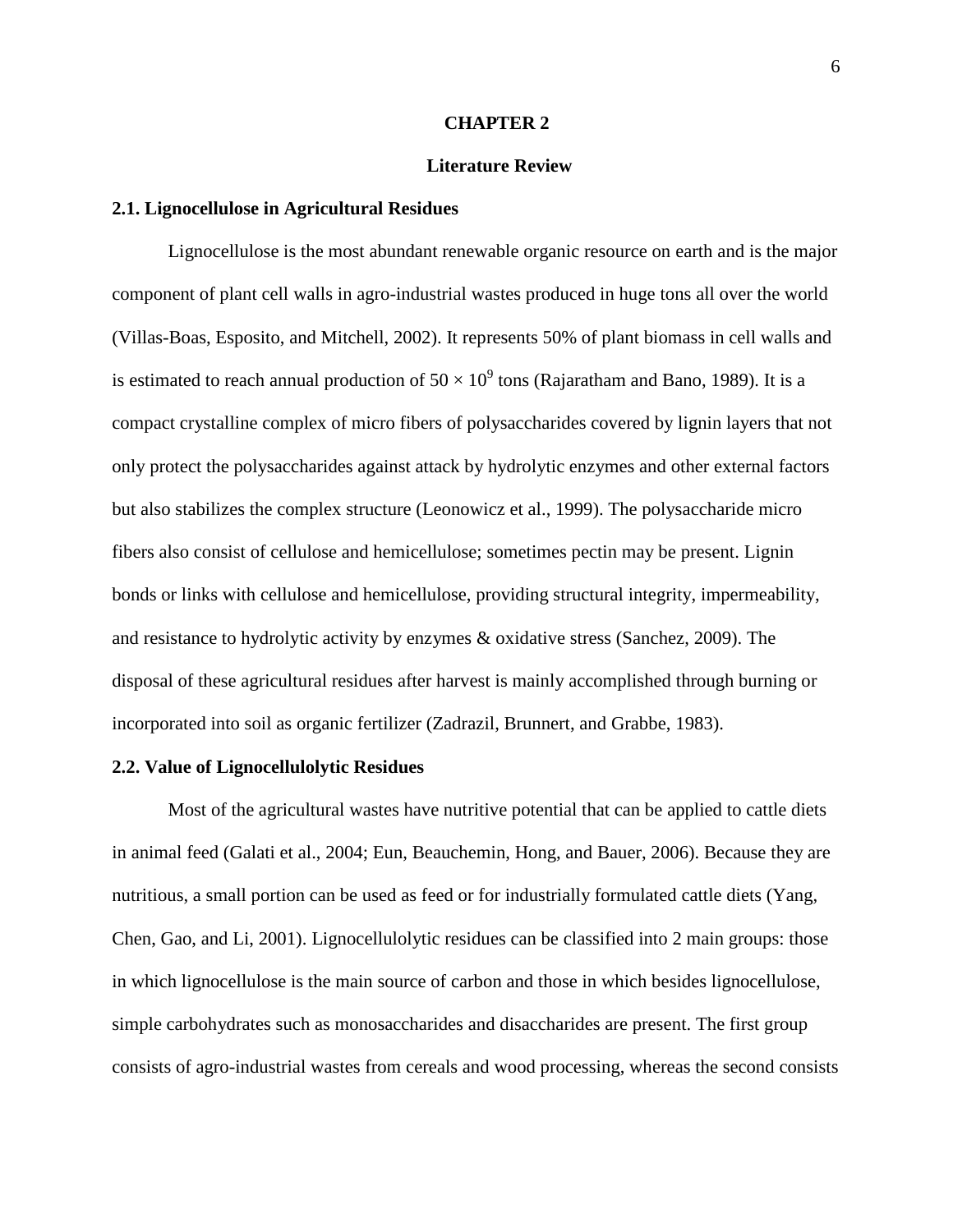of wastes from the fruit processing industries (Villas-Boas, Esposito, and Mitchell, 2002). While the first group is rich in fiber they have low digestibility. The presence of lignin not only inhibits ruminal digestion of polysaccharides but also protects other highly digestible compounds (Valdez et al., 2008). Thus the digestibility is so low that they are directly unsuitable to both ruminants and non-ruminants alike (Villas-Boas et al., 2002).

The utilization of white rot fungi is a potential solution to bioconvert lignocellulolytic wastes in order to obtain products with high nutritive value, especially, for protein and vitamin contents, and increased digestibility (Anon, 1977; Durán, 1989; Durán et al., 1994; Kuhad, Singh, Tripathi, Saxena, and Eriksson, 1997). During microbial processes of bioconverting lignocellulolytic residues into feed, at least one of three objectives must be accomplished: an increase in protein level, an increase in digestibility of the lignocellulolytic material, and an improvement in dry product palatability which can also be obtained by mixing the substrate with other more palatable foods (Kamra and Zadrazil, 1988).

#### **2.3. Utilization of White-Rot Fungi in Bioconversion of Lignocellulolytic Residues**

White-rot fungi are mainly basidiomycetes, capable of degrading lignin on fallen trees and woody materials. They possess the adequate enzymes for delignification of lignocellulose (Reddy, 2005). Their main strategy, however, is to breakdown lignin so that they can gain access to cellulose and hemicellulose embedded within the ligninocellulose matrix (Hammel, 1997). White-rot fungi are not known to be capable of using lignin as the sole source of carbon (Sanchez, 2009). Some white-rot fungi attack lignin, hemicellulose, & cellulose simultaneously, and others remove lignin in advance of hemicellulose and cellulose (Blanchette, 1991; Daniel, 1994; Blanchette, Krueger, Haight, Akhtar, and Akin, 1997).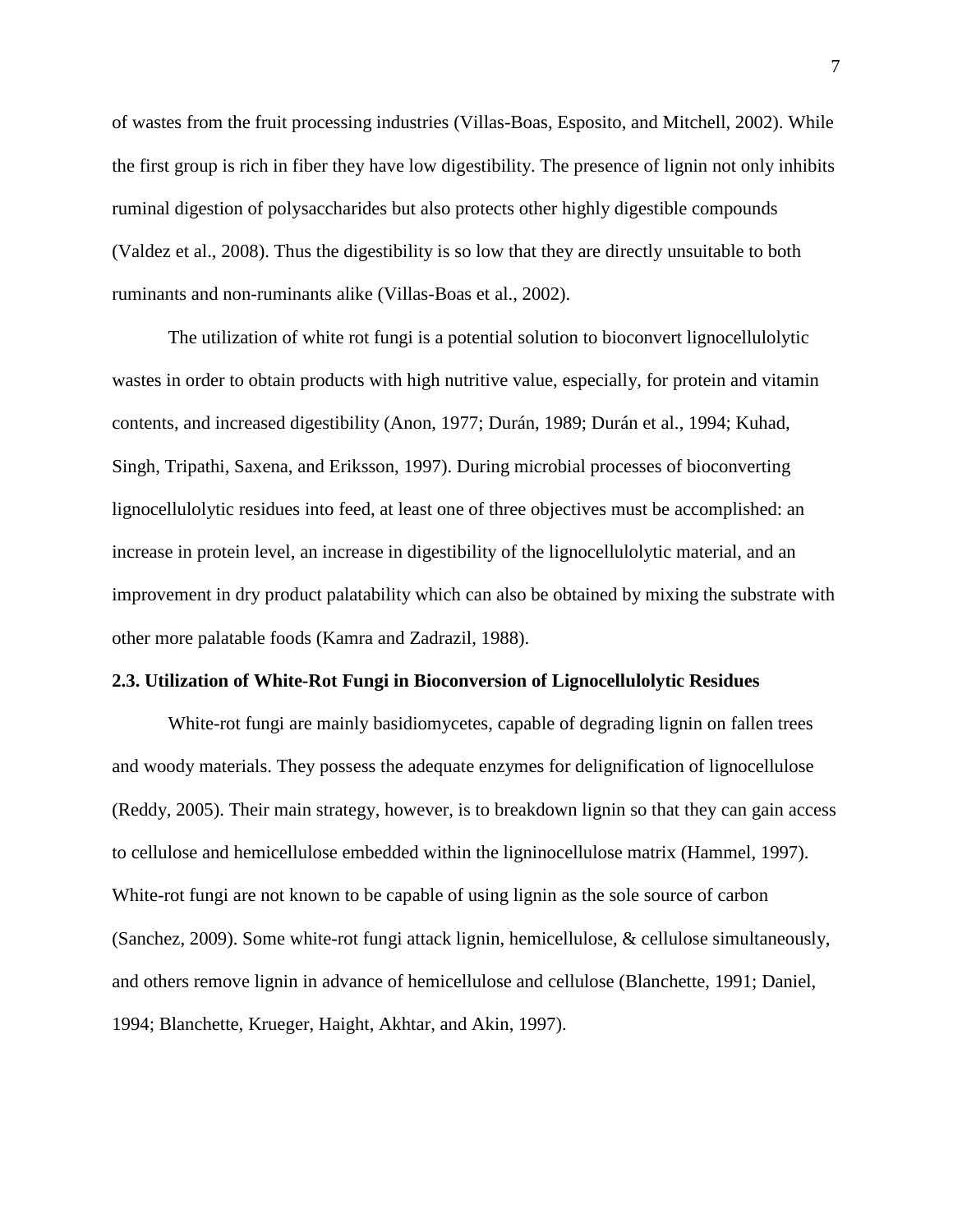As effective degraders of lignin, fungi can be cultivated on a wide variety of lignocellulolytic wastes as substrates and have potential applications in bioconversion of lignocellulose (Ardon, Kerem, and Hadar, 1998). The ability of fungi to degrade lignocellulose efficiently is thought to be associated with a mycelia growth habit that enables the fungus to transport scarce nutrients like nitrogen and iron from a distance and into the nutrient deficient substrate that constitutes its carbon source (Hammel, 2007).

Lignin degradation takes place during microbial secondary metabolism, usually at the stationary phase, when the substrate is fully colonized and lignocellulolytic enzymes are synthesized. During the active-growth (colonization) phase, the hemicellulose fraction and water soluble carbohydrates are utilized as carbon sources. The cellulose fraction is not used for carbon source and remains generally untouched at this time to increase the digestibility of lignocellulose (Moyson and Verachtert, 1991).

#### **2.4. White-Rot Basidiomycetes**

Among the white-rot fungi that effectively degrade lignin are Shiitake (*Lentinula edodes*), Black Poplar Mushrooms (*Agrocybe aegerita*), Turkey Tail (*Trametes versicolor*), *Lentinus squarosolus*, Judas Ear Fungus (*Auricularia auricular-judae*), Oyster Mushrooms (*Pleurotus* spp*.*), etc. The natural ability of some fungi, particularly *Pleurotus* species, to upgrade lignocellulolose materials into animal feeds through mushroom production has been documented in literature (Kinfemi et al., 2009).

#### **2.5. Oyster Mushrooms (***Pleurotus* **spp***.***)**

Cultivation of oyster mushrooms (*Pleurotus* spp*.*) has increased throughout the world and its rise in popularity is due to its ease of cultivation, high yield potential, and high nutritional as well as medicinal value (Banik and Nandi, 2004). Though commonly grown on pasteurized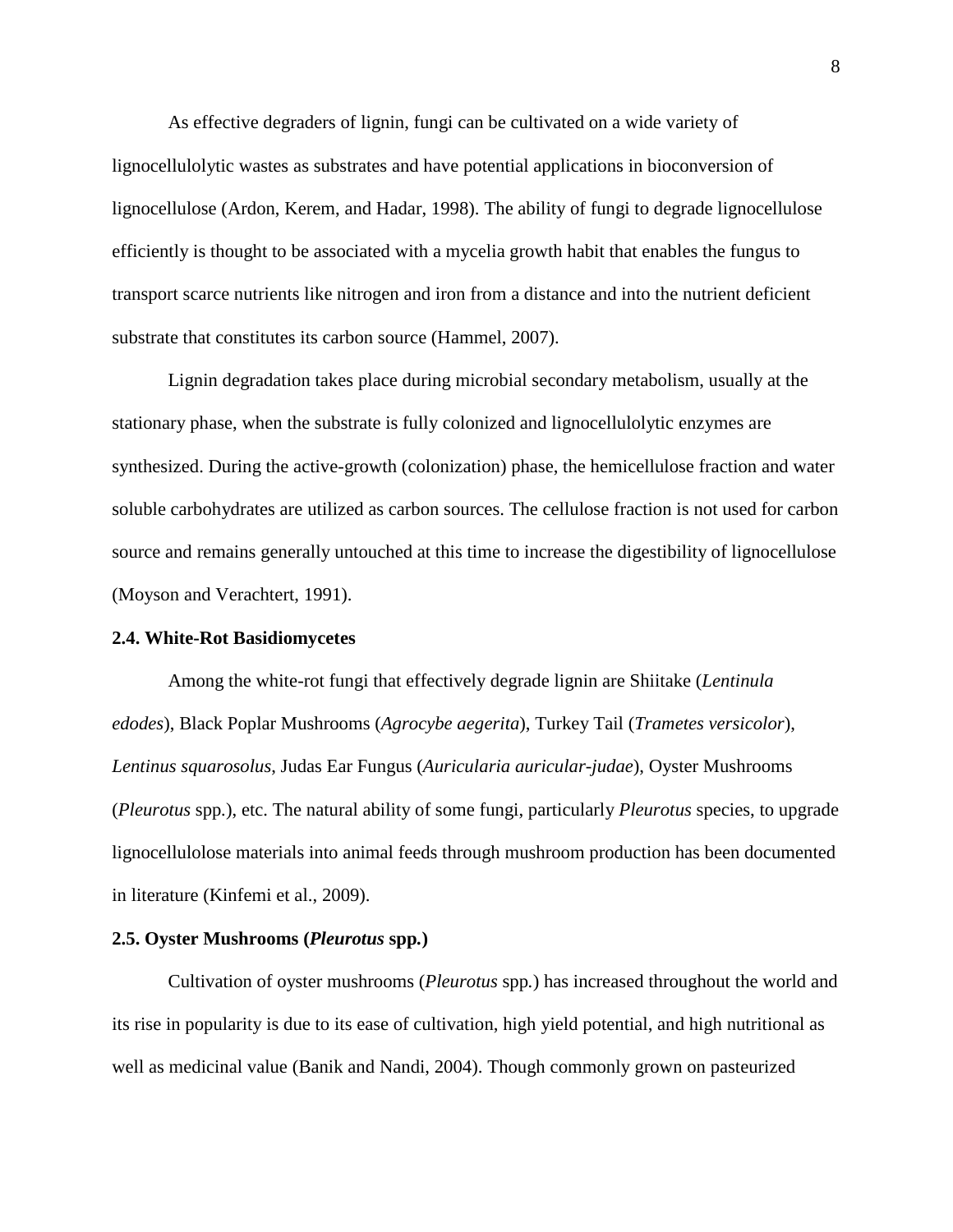wheat or rice straw, *Pleurotus* spp*.* are cultivatable on several lignocellulolytic residues. This enables them to play an important role in management of organic wastes, whose disposal has become problematic (Gregori, Svagelj, and Pohleven, 2007).

The biological efficiencies (BE) of *Pleurotus* strains can exceed 100% wet weight (Salmones, Mata, and Waliszewski, 2005). Mandeel, Al-Laith and Mohammed (2005) obtained 134% and 100.8% BE with *Pleurotus pulmonarius* cultivated on carboard and office papers, respectively. They also obtained BEs of 117.5% and 112.4% with *Pleurotus ostreatus* cultivated on cardboard and office papers, respectively.

#### **2.6. Variety and Contents of Lignocellulolytic Residues used for** *Pleurotus* **spp. Cultivation**

The amount of lignin depends on the type of lignocellulolytic residue (substrate); its content ranges could also be influenced by variety as well as regional condition (Rymsza, 2010). Thus, an increase in lignin content directly affects the degradation of neutral detergent fiber (NDF) (Caballero et al., 2001). With the increase in lignin content as plant matrices, degradation of dry organic matter correlates more closely with NDF digestibility than with NDF content (Dechamps, 1999). The amount of lignin content in a lignocellulolytic residue can be high, such as peanut shells (Matsunobu, Horishita, and Konaka 1994; Bota and Wang, 2005; Sanchez, 2009) and can lower the rate of bioconversion of such residues.

Mushrooms can be cultivated on single or mix of lignocellulolytic substrates. In the latter case, growing mushrooms on mixed substrates could outperform fruit body yield production on single substrates in comparison. Mane, Patil, Syed, and Baig (2007) compared individual and mixed substrates of cotton stalks, groundnut haulms, soybean straw, pigeon pea stalks and leaves and wheat straw for cultivation of *Pleurotus sajor-caju* (*Pleurotus*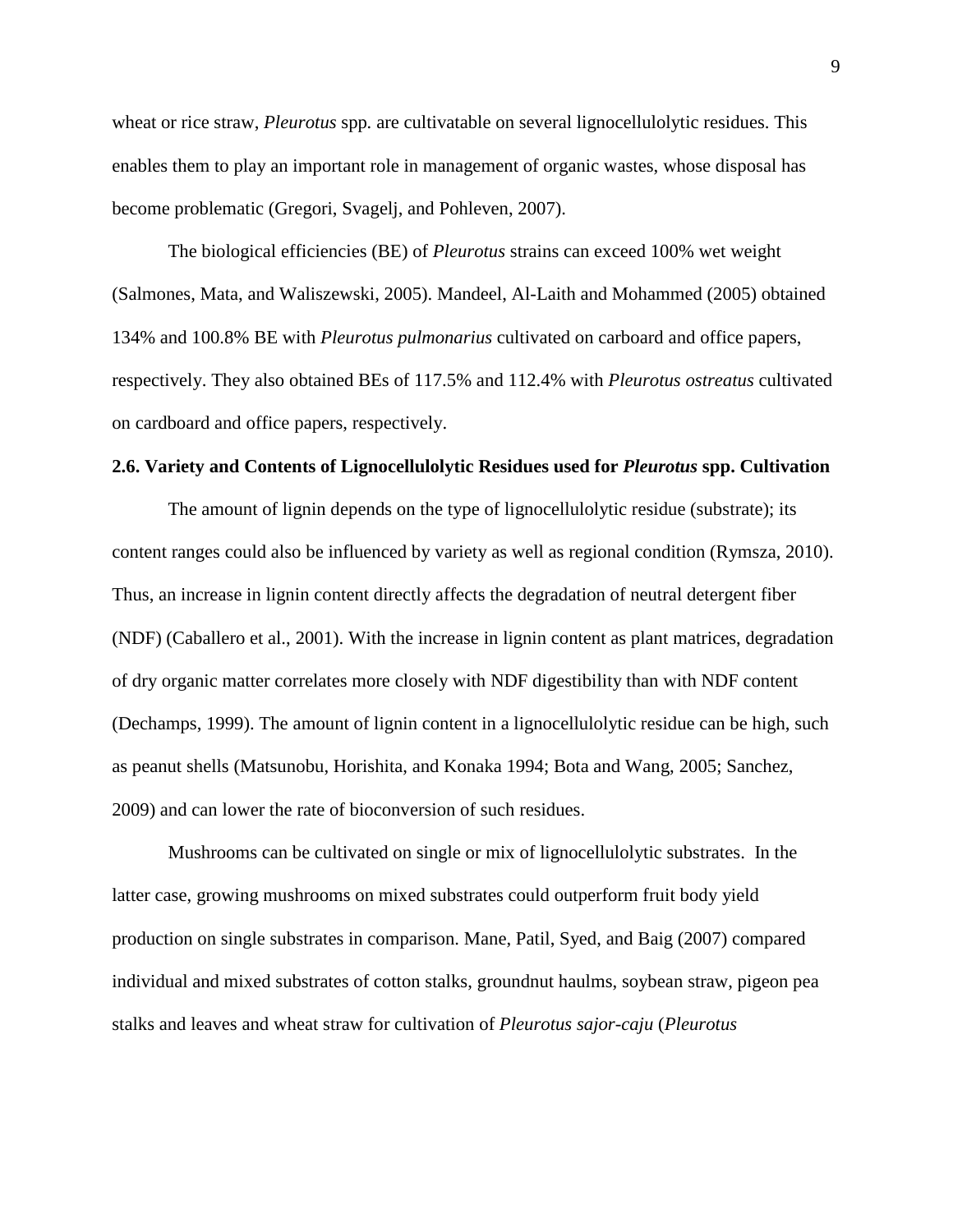*pulmonarium* var. *sajor-caju*) and determined that supplemented or not, some mixed substrates produced more fruit body yields than the non mixed substrates.

Yildiz, Gezer, Yildiz, Temiz, and Dizman, (2001) also investigated the effects of different substrate combinations of needle of spruce, rice stalk, wheat straw, sawdust, waste paper, grass, and bran on the mycelial growth period of *P. ostreatus*. They determined that mixed ratios such as 75% tilia leaves:25% bran and 50% populus leaves:50% wheat straw displayed the shortest growth period (19 days) and individual substrates such as100% wheat straw displayed the longest growth period (40 days).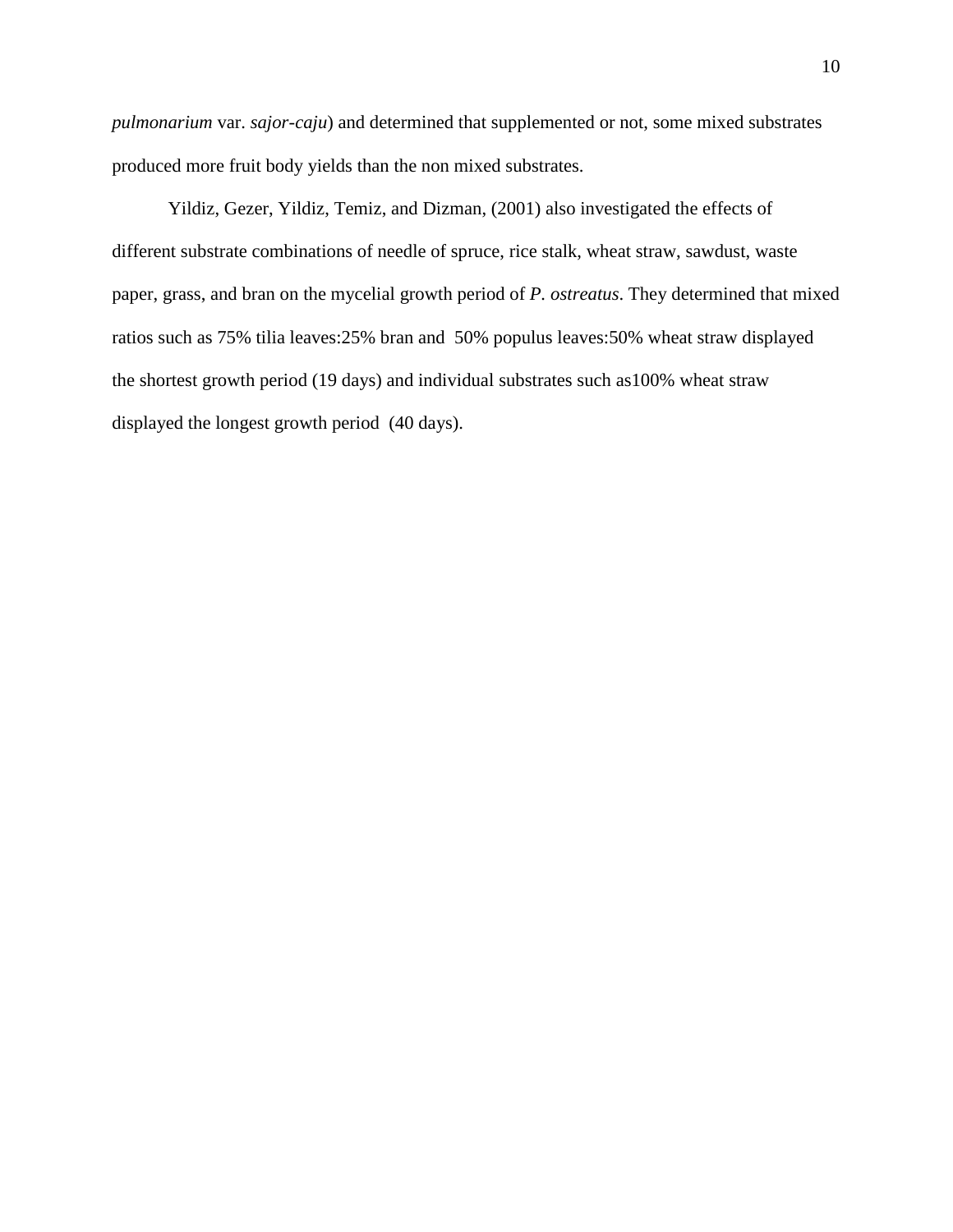#### **CHAPTER 3**

#### **Materials and Methods**

#### **3.1. Biodegradation**

**3.1.1. Strain and inoculum preparation.** *Pleurotus ostreatus* (MBFBL 400) was selected from the mushroom biology fungal biotechnology laboratory (MBFBL) cultures collection at North Carolina A&T University at Greensboro, N.C., and maintained on potato dextrose agar (PDA) media. The media was prepared according to the manufacturer's instruction (DIFCO, USA) by mixing 39 g of potato dextrose agar with 1 L (1000 ml) deionized water (DI) and autoclaved at 121 $\degree$ C for 15 mins. After cooling the media to 55  $\degree$ C under a laminar flow hood, it was poured into  $10\times15$  mm polystyrene petri dishes and left to solidify. The inoculated plates were incubated in a 25 °C incubator. For liquid inoculum, a petri dish (9 cm diameter) containing actively growing mycelia culture (14 days) was partitioned into 4 quadrants (6 g) and homogenized with 200 ml sterilized water in a waring laboratory blender for 2 to 3 times with a resting period of 30 s per interval.

**3.1.2. Substrates and experimental design.** Milled peanut shells were obtained from the Good Peanut Company in Aulander, NC and Severn Peanut Company in Severn, NC. Corn stalks were obtained at the fields from the swine unit at North Carolina A&T School farm, ovendried at 80 °C for 24 hours. Both substrates were milled to 2 mm sieve size in a Thomas Willey Mill. The substrate mixtures in this experiment were seven combinations of peanut shells and corn stalks. Each of the substrate combinations (15 g dry weight and 70% moisture content) was loaded into 500 ml Erlenmeyer flasks and then sterilized at 121 °C for 1hr. Substrates were inoculated by pipetting 8 ml liquid inoculums through an indented hole at the center of the substrates.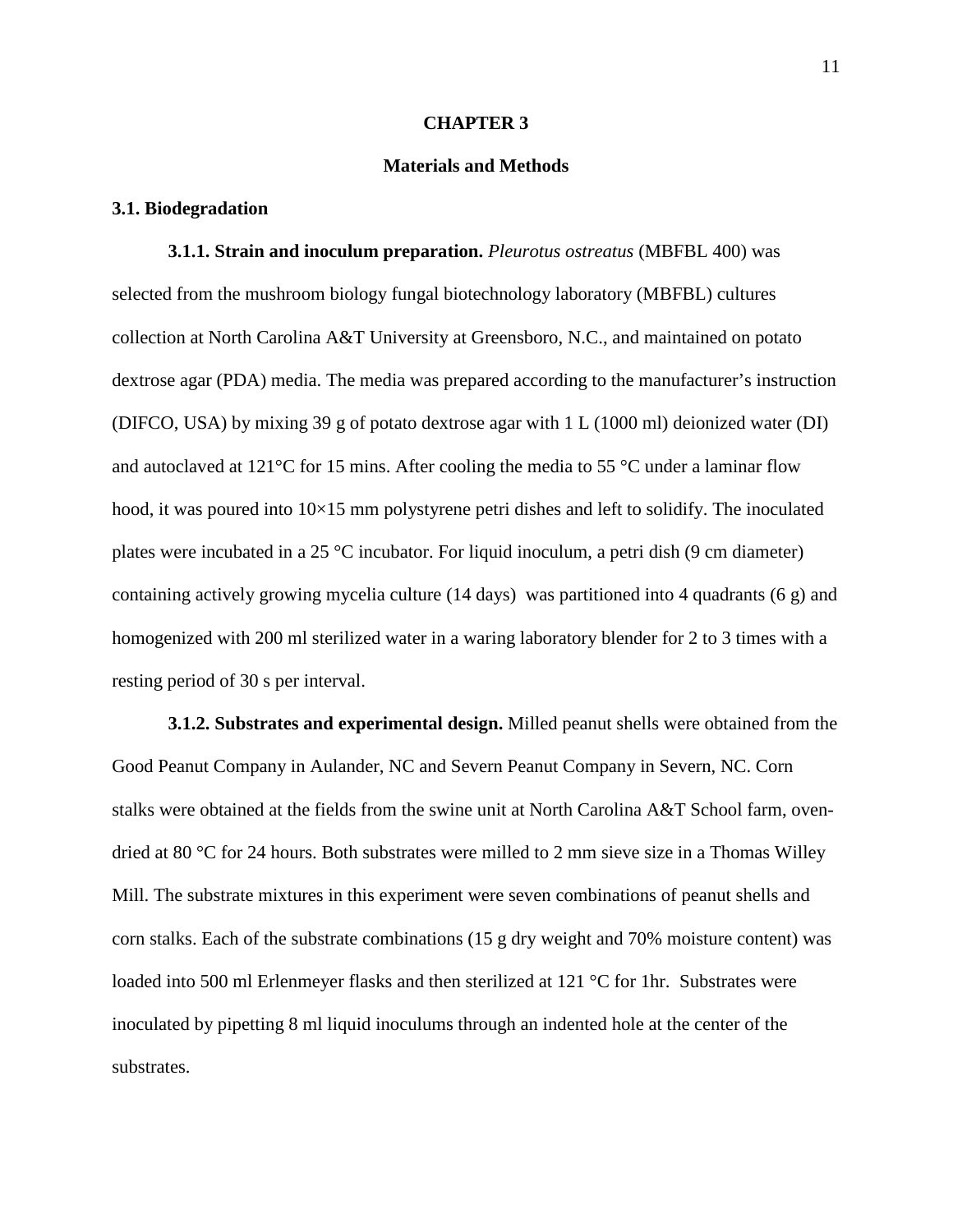The biodegradation performance of the seven substrate combinations (SC) was observed during incubation periods of 0, 30, 60, 90, & 120 days. The experimental design was a  $7 \times 5$ factorial experiment in a completely randomized design with 4 replications. The treatments were 2 factorial arrangements of seven substrate combinations and five incubation periods into 35 treatments (Table 1). Each of the treatments was replicated in four Erlenmeyer flasks for a total of 140 experimental units.

#### Table 1

*7×5 factorial treatment arrangements of seven substrate combinations and five* 

| <i>incubation periods (days)</i> |  |
|----------------------------------|--|
|                                  |  |

| Substrate       |       |       | Incubation periods (Days) |       |       |
|-----------------|-------|-------|---------------------------|-------|-------|
| Combinations    | (0)   | (30)  | (60)                      | (90)  | (120) |
| (SC1)PS100:CS0  | 100:0 | 100:0 | 100:0                     | 100:0 | 100:0 |
| (SC2)PS 90:CS10 | 90:10 | 90:10 | 90:10                     | 90:10 | 90:10 |
| (SC3)PS75: CS25 | 75:25 | 75:25 | 75:25                     | 75:25 | 75:25 |
| (SC4)PS50:CS50  | 50:50 | 50:50 | 50:50                     | 50:50 | 50:50 |
| (SC5)PS25:CS75  | 25:75 | 25:75 | 25:75                     | 25:75 | 25:75 |
| (SC6) PS10:CS90 | 10:90 | 10:90 | 10:90                     | 10:90 | 10:90 |
| (SC7) PS0:CS100 | 0:100 | 0:100 | 0:100                     | 0:100 | 0:100 |

Immediately after inoculation, the "0 day" (control) flasks in each substrate combination were oven-dried at 90 °C until constant weight was attained and recorded. The experimental flasks (for 30, 60, 90, and 120 days) were covered with foam stoppers, labeled, sealed with aluminum foil, and incubated at 25 °C in the dark. At each 30 day intervals, selected flasks from each substrate combination were sampled. The resulting biomass (fungus + substrate) were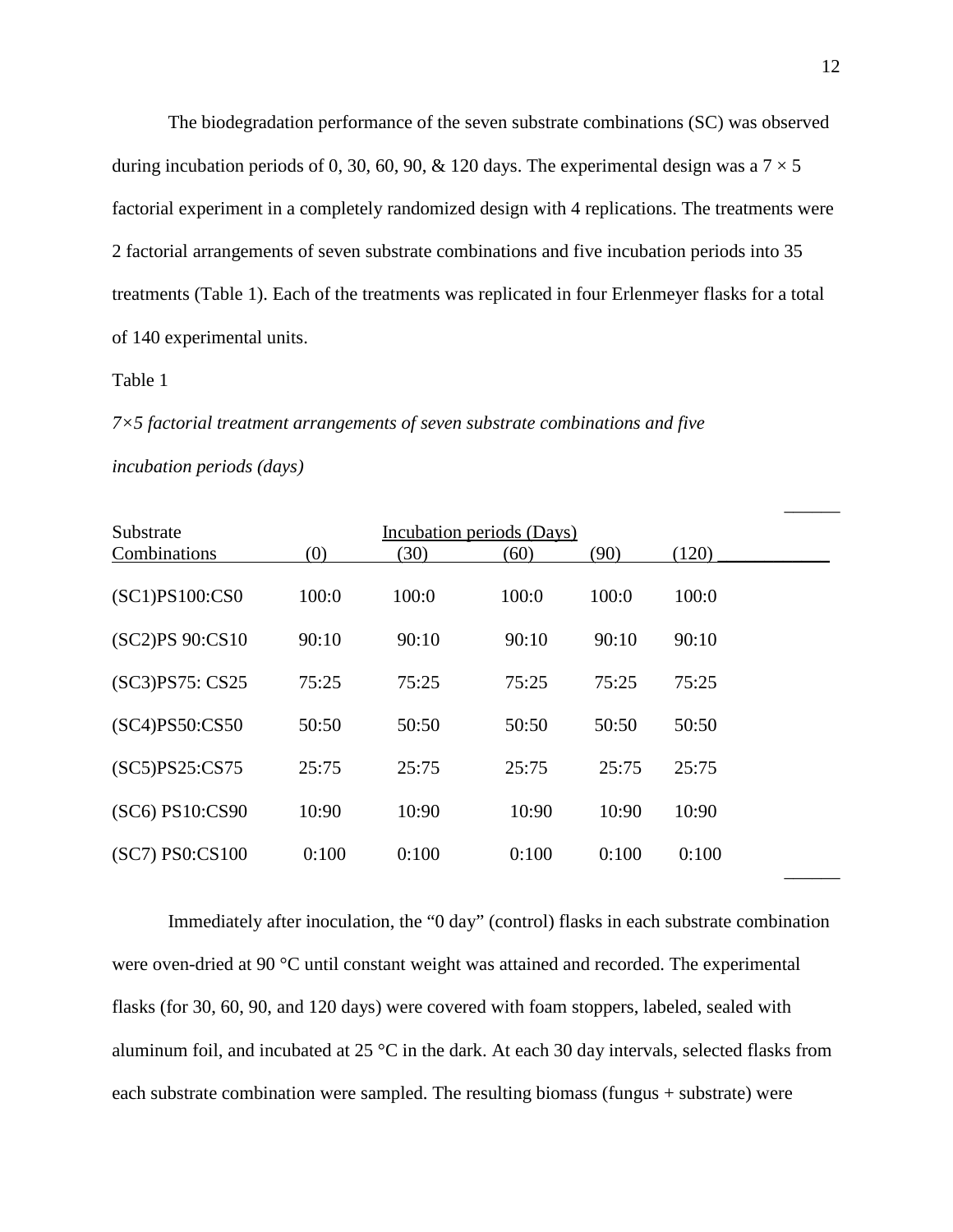weighed and recorded as per control above. Loss of organic matter (LOM) was calculated as the percentage difference in weight between the experimental and the control flasks in each SC. The samples were then milled to fine texture with a coffee grinder and stored at 4 °C for later analysis.

#### **3.2. Mushroom Cultivation**

**3.2.1. Strain and inoculum preparation***. P. ostreatus* (MBFBL400)*,* from PDA cultures, was used for grain spawn preparation. Sorghum grains (1 kg, wet weight) were loaded into polyethylene bags ( $47 \times 17$  cm, type 4 Unicorn bags, TX, USA) to which 700 ml water was added. The grains were autoclaved for 5 mins, spread out on a laboratory bench top and mixed with gypsum (1%). The resulting mixture was loaded into micro-pore patch fitted poly-propylene bags (Unicorn bag type 422-1 A) and sterilized at 121°C for 1 hr. After the bags were cooled to room temperature, each bag was inoculated with agar blocks of actively growing mycelia of MBFBL400, sealed and incubated at 25 °C. Following apparent colonization (2 weeks), grain spawn was used to inoculate the SCs.

**3.2.2. Substrates and experimental design***.* Substrates of 2 kg (dry weight) and 65% moisture content were prepared in 13 combinations and stratified into three groups: substrates with no supplement from 100PS:0CS to 0CS:100PS, substrates supplemented with 5% rye (R) 85PS:5Rye:10CS to 50PS:5Rye:45CS and substrates supplemented with 10% rye from 80PS:10Rye:10CS to 50PS:10Rye:40CS (Table 2). Each substrate combination was replicated 4 times for a total of 52 experimental units. The substrates were loaded into Type 422-1 A cultivation bags (93  $\times$  36 cm unicorn bags) and sterilized at 121 °C for 1 hr. After cooling the bags under the hood they were inoculated with 5% (100 g) of grain spawn. The contents were thoroughly mixed and sealed and incubated at 25 °C in the dark until colonization. Upon full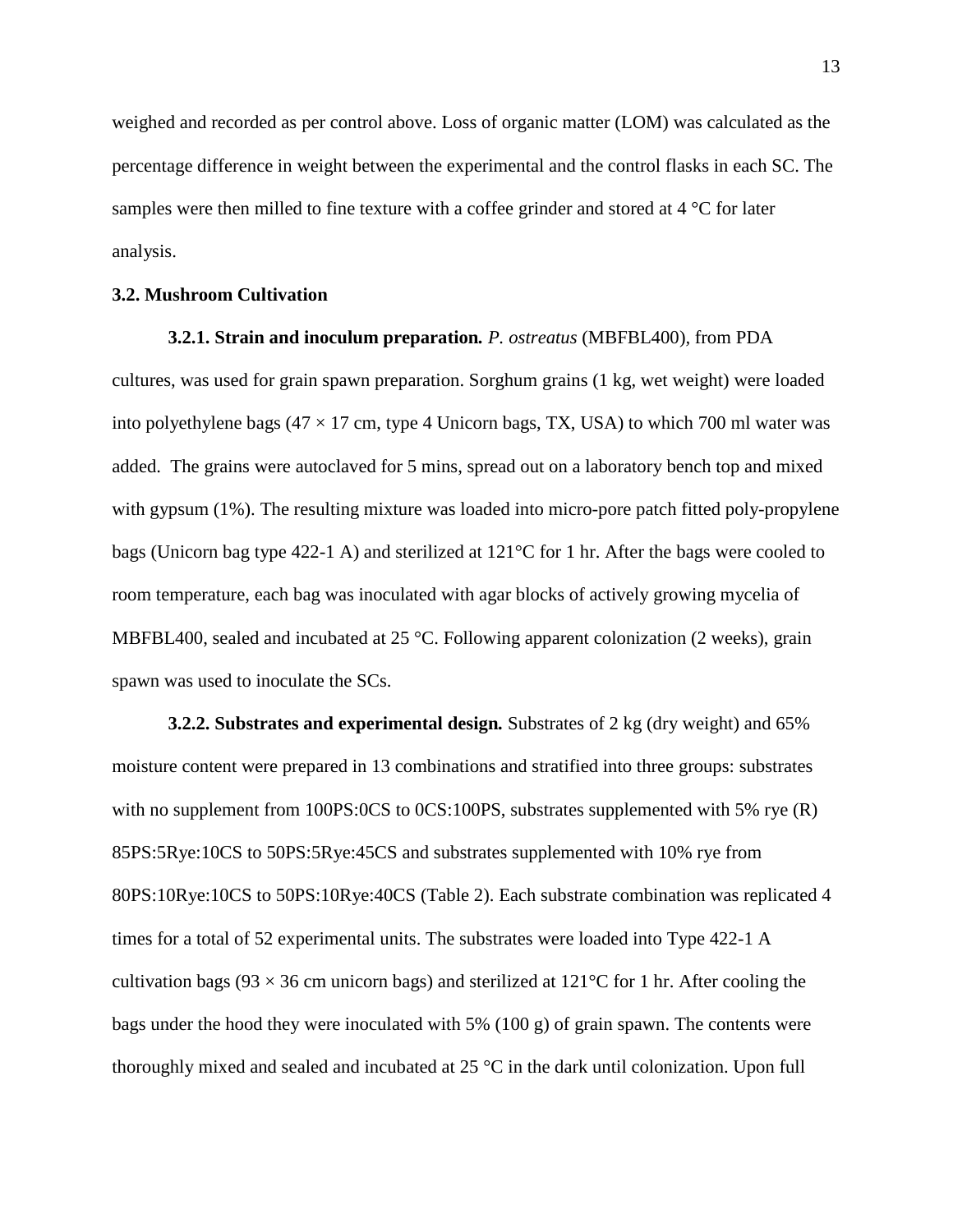colonization of the bags in 27±5 days they were transferred to the fruiting house for primordial induction and fruiting. Fruit bodies were collected up to five flushes. When the primordia appeared from various sides of the blocks the top of the plastic bags were removed to increase gas exchange. During harvesting the bags were completely removed to expose the blocks for further fruit yield. The total fresh weight of the fresh mushrooms was used to calculate the biological efficiency (BE). After harvest the collected mushrooms and blocks were oven dried at 60°C and milled to 1-2 mm for both mineral and C/N ratio analysis.

#### Table 2

*Thirteen treatment substrate combinations of peanut shells and corn stalks* 

| Substrate combinations       |                                 |                                   |  |  |  |  |  |
|------------------------------|---------------------------------|-----------------------------------|--|--|--|--|--|
| Group 1<br>SC1 100PS:0CS (4) | Group 2<br>SC6 85PS:5R:10CS (4) | Group 3<br>SC10 80PS:10R:10CS (4) |  |  |  |  |  |
| SC2 90PS:10CS (4)            | SC7 70PS:5R:25CS (4)            | SC11 65PS: 10R:10CS (4)           |  |  |  |  |  |
| SC3 75PS:25CS (4)            | SC8 40PS:5R:50CS (4)            | SC12 40PS:10R:50CS (4)            |  |  |  |  |  |
| SC4 50PS:50CS (4)            | SC9 50PS:5R:40CS (4)            | SC13 50PS: 10R:40CS (4)           |  |  |  |  |  |
| $SC5$ $0PS:100CS$ $(4)$      |                                 |                                   |  |  |  |  |  |

#### **3.3. Sample Analysis**

Milled samples were analyzed for lignin, hemicellulose, cellulose, at the Rumen Fermentation Profiling Lab, West Virginia University (WV) USA, using the procedures for NDF and acid detergent fiber (ADF) analysis (AOAC, 1990; Goering et al., 1970; and Van Soest et al., 1991). The carbon to nitrogen ratio (C/N) were analyzed with the Perkin Elmer CHNOS Series 2400 Elemental. Samples (5 to 10 mg) were weighed into  $5 \times 8$  mm tin capsules and were loaded into the analyzer. The basis for determining C and N is the "dynamic flash combustion"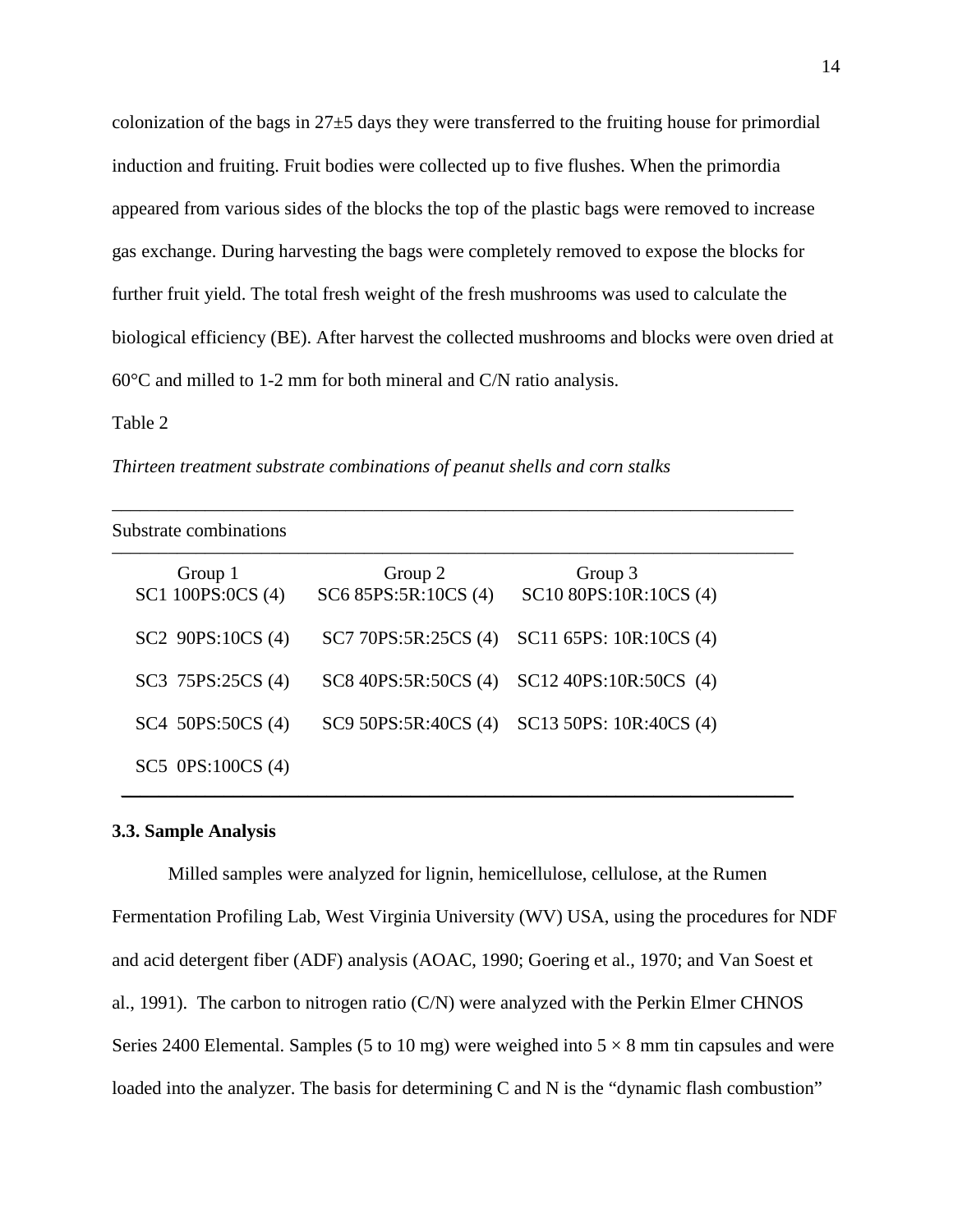that converts organic or inorganic samples into combustible products. The released gases from the combusted products pass through a reduction furnace and are separated into individual gases and analyzed in a chromatographic column separated and detected by a thermal conductivity detector that gives an output signal proportional to the concentration of the individual components of the mixture.

The mineral concentrations of Calcium (Ca), Phosphorus (P), Iron (Fe), Magnesium (Mg), Manganese (Mn), Zinc (Zn), Copper (Cu), and Potassium (K) and Lead (Pb) were determined through an Inductively coupled plasma-atomic emission spectrophotometer (ICP-AES) at the Murdok Research Institute at Kannapolis, NC. Solid samples of 0.1 g were predigested with 7.5 ml concentrated nitric acid (HNO3) and 2.5 ml concentrated hydrochloric acid (HCl) in unsealed omni vessels without the application of heat for 15 minutes. This step was necessary to expel highly volatile compounds in organic samples. The vessels were loaded into a high performance microwave accelerated reaction system (MARS 5) 5 and heated for digestion at 200 °C for 15 minutes. The resulting liquid samples were diluted with deionized water (DI) to bring the volume up to 50 ml for ICP analysis.

#### **3.4. Statistical Analysis**

The experimental data in the biodegradation and mushroom cultivation were subjected to statistical analysis system (SAS) and analysis of variance (ANOVA) at 5% level of significance. Duncan's multiple range test was used to make multiple comparisons. Significant differences between means and interaction between the factors (where applicable) were indicated by the pvalue ( $p < 0.05$ ). Means with different superscript letters were significantly different from each other, means with same letters were not significantly different, and means with two letters such as "ab" were not significantly different from means with "a" and means with "b".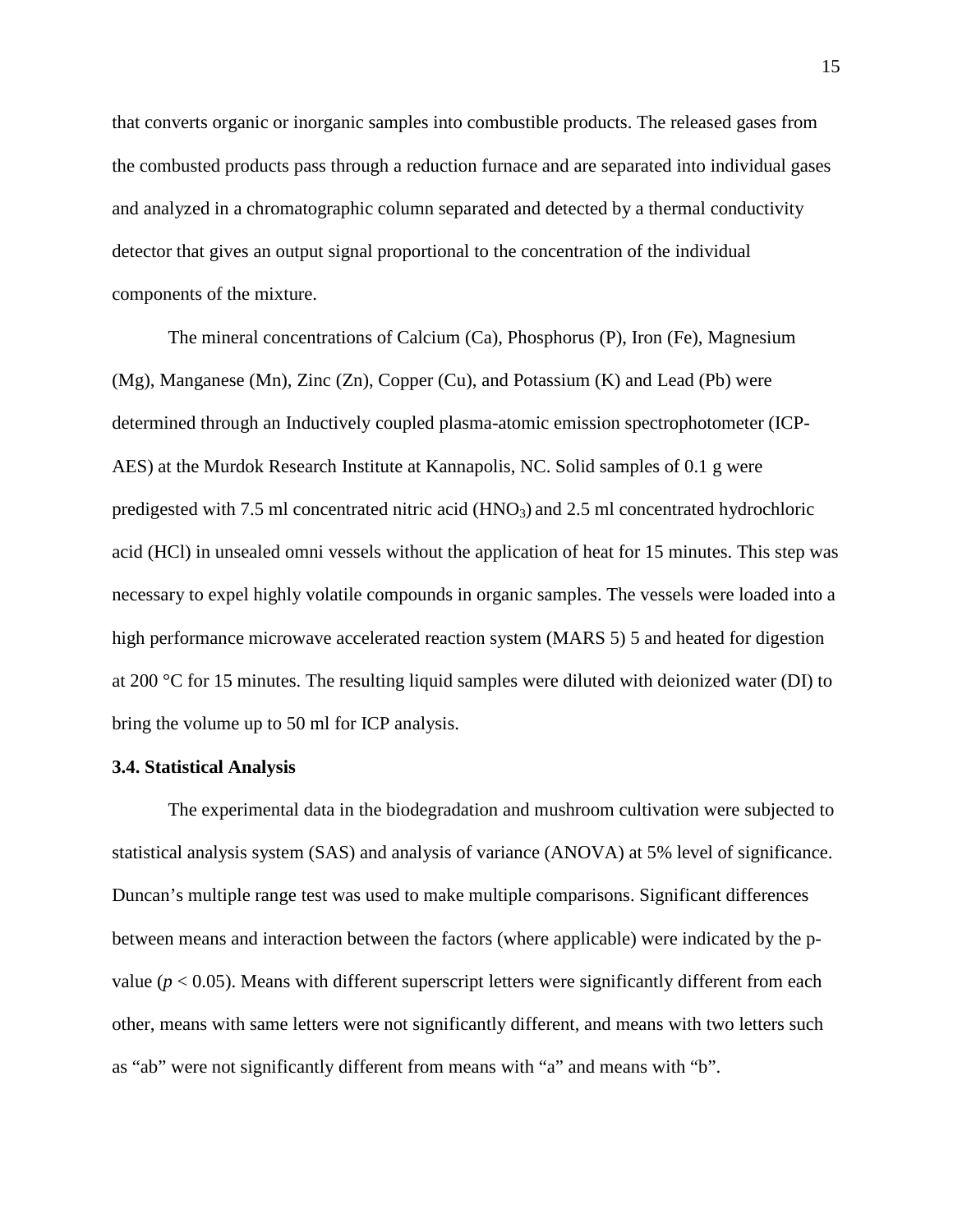#### **CHAPTER 4**

#### **Results and Discussion**

#### **4.1. Biodegradation**

**4.1.1. Loss of organic matter.** The results from loss of organic matter in different substrate combinations (SCs) are shown in Table 3. LOM in the substrate combinations varied between 0.02% to 24.09%. The highest LOM was observed in 50PS:50CS (24.09%), followed by 10PS:90CS (22.74%), 0PS:100CS (22.10%) and 25PS:75CS (21.42%) after 120 days. Table 3

|  |  |  | Loss of organic matter means from substrate combinations of peanut shells and corn stalks |  |  |  |
|--|--|--|-------------------------------------------------------------------------------------------|--|--|--|
|  |  |  |                                                                                           |  |  |  |

|             | LOM <sup>†</sup><br>(% )<br>Days |             |                    |                       |                     |  |  |
|-------------|----------------------------------|-------------|--------------------|-----------------------|---------------------|--|--|
| Combination | $\mathbf{0}$                     | 30          | 60                 | 90                    | 120                 |  |  |
| 100PS:00CS  | 0.05 <sup>J</sup>                | $1.69^{1}$  | 2.83 <sup>j</sup>  | $8.39^{1}$            | $17.09^{\text{de}}$ |  |  |
| 90PS:10CS   | $0.02^k$                         | $3.31^{j}$  | $3.70^{j}$         | $9.66^h$              | $18.63^{\rm dc}$    |  |  |
| 75PS:25CS   | $0.03^k$                         | $2.37^{jk}$ | $4.23^{ij}$        | $11.63^{gh}$          | $19.90^{bc}$        |  |  |
| 50PS:50CS   | $0.38^k$                         | $4.02^{j}$  | $6.94^{i}$         | $15.28$ <sup>ef</sup> | 24.09 <sup>a</sup>  |  |  |
| 25PS:75CS   | $0.32^k$                         | $5.10^{ij}$ | 11.49 <sup>h</sup> | $14.97$ <sup>ef</sup> | $21.42^{ab}$        |  |  |
| 10PS:90CS   | $0.28^k$                         | $3.91^{j}$  | $11.20^{gh}$       | $14.06^{fg}$          | $22.74^{ab}$        |  |  |
| 0PS:100CS   | $0.04^k$                         | $3.77^{j}$  | $9.87^{\rm h}$     | $12.59^{gh}$          | $22.10^{ab}$        |  |  |

†-Means having a letter in common are not significantly different at the 5% level of significance according to Duncan's multiple range test.

 These results showed that the least degradation occurred in peanut shells alone (100PS:0CS) resulting in low LOM. However, increasing the CS content in substrates resulted in increasing loss of organic matter. The maximum LOM was achieved at the SC ratio 50PS:CS50 but further addition of cornstalks beyond 50% reduced the LOM. This makes it evident that combining peanut shells with cornstalks was essential for obtaining higher LOM. The analysis of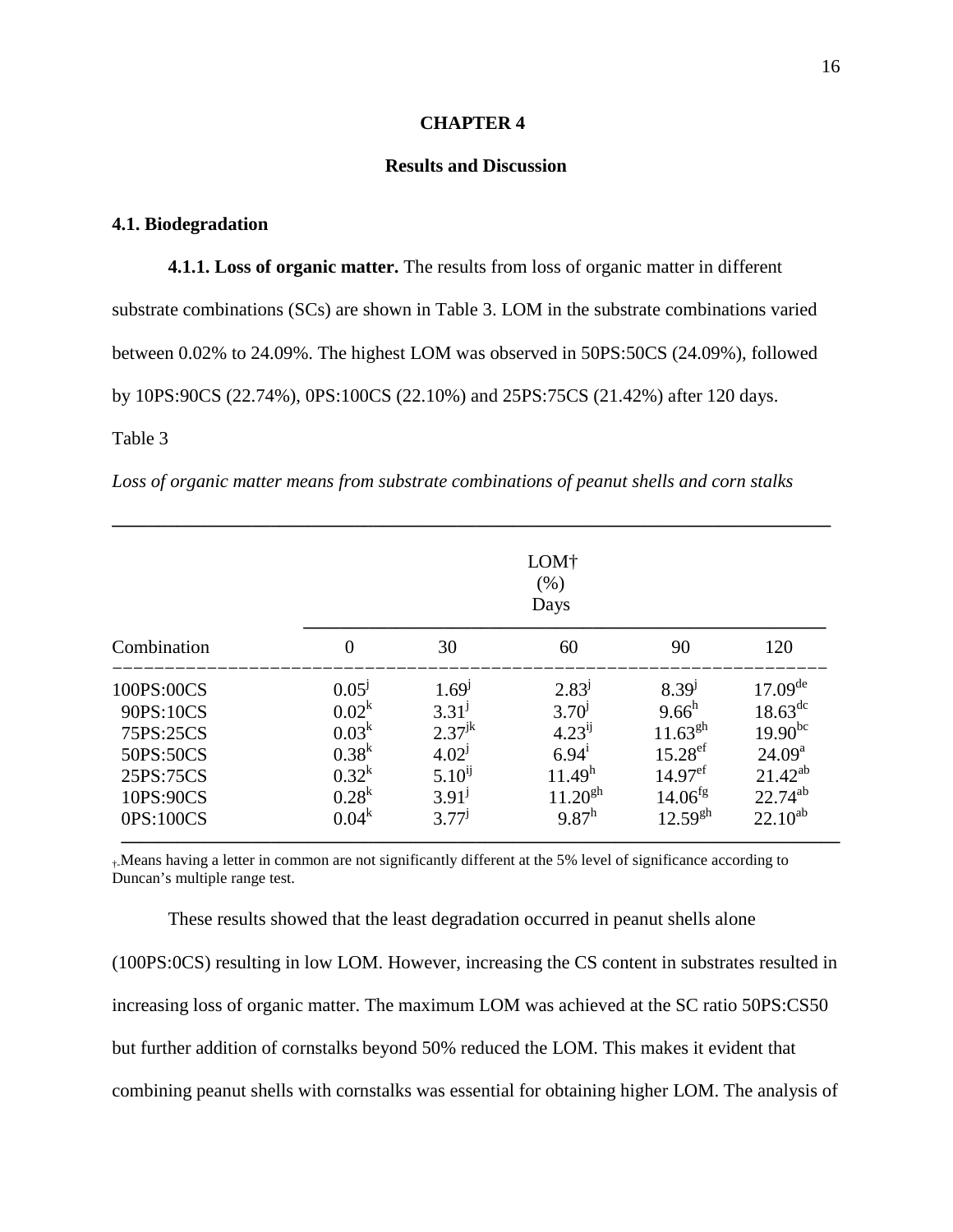variance for LOM is presented in Table 4. The LOM between the different SCs were significantly different from each other  $(p < 0.0001)$ . The interaction between the combination and day factors (combination  $\times$  day) also indicated that the appropriate substrate combination and length of days were important to obtain significant loss of organic matter through degradation.

#### Table 4

*Analysis of variance for loss of organic matter in substrates degraded by Pleurotus ostreatus* 

| Source of<br>Variation   | Degrees of<br>Freedom | Sum of Squares | Mean<br>Square | F value | Pr > F        |
|--------------------------|-----------------------|----------------|----------------|---------|---------------|
| Combination              | 6                     | 313.195303     | 52.199217      | 48.93   | ${}_{0.0001}$ |
| Day                      | 4                     | 5542.506730    | 1385.626682    | 1298.74 | ${}_{0.0001}$ |
| Combination $\times$ Day | 24                    | 188.978630     | 7.874110       | 7.38    | ${}_{0.0001}$ |
| Error                    | 70                    | 74.682800      | 1.066897       |         |               |
| Total                    | 104                   | 6119.463363    |                |         |               |

In literature, Locci et al. (2007) reported an increase of 17% organic matter loss in a 13C-NMR spectrum degradation of wheat bran during 62 days of cultivation with *P. ostreatus*, Mukherjee, Ghosh, and Nandi (2004) reported 23.6% LOM in water hyacinth after 48 days using *P. ostreatus*, and Isikhuemhen and Mikiashvili (2009) reported 53.2-56.2% LOM in substrate combinations of solid waste, wheat straw and millet degraded by *P. ostreatus* after 33 days.

#### **4.1.2. Lignocellulose macromolecules.**

#### *4.1.2.1. Lignin.*

Lignin content ranged between 5.99% and 30.82% (Table 5). In each of the SCs tested an increase in CS content increased the lignin loss. Lignin degradation varied from 0.29-41.50% throughout the incubation period. The highest lignin loss was determined in 0PS:100CS, (41.50%) after 120 days.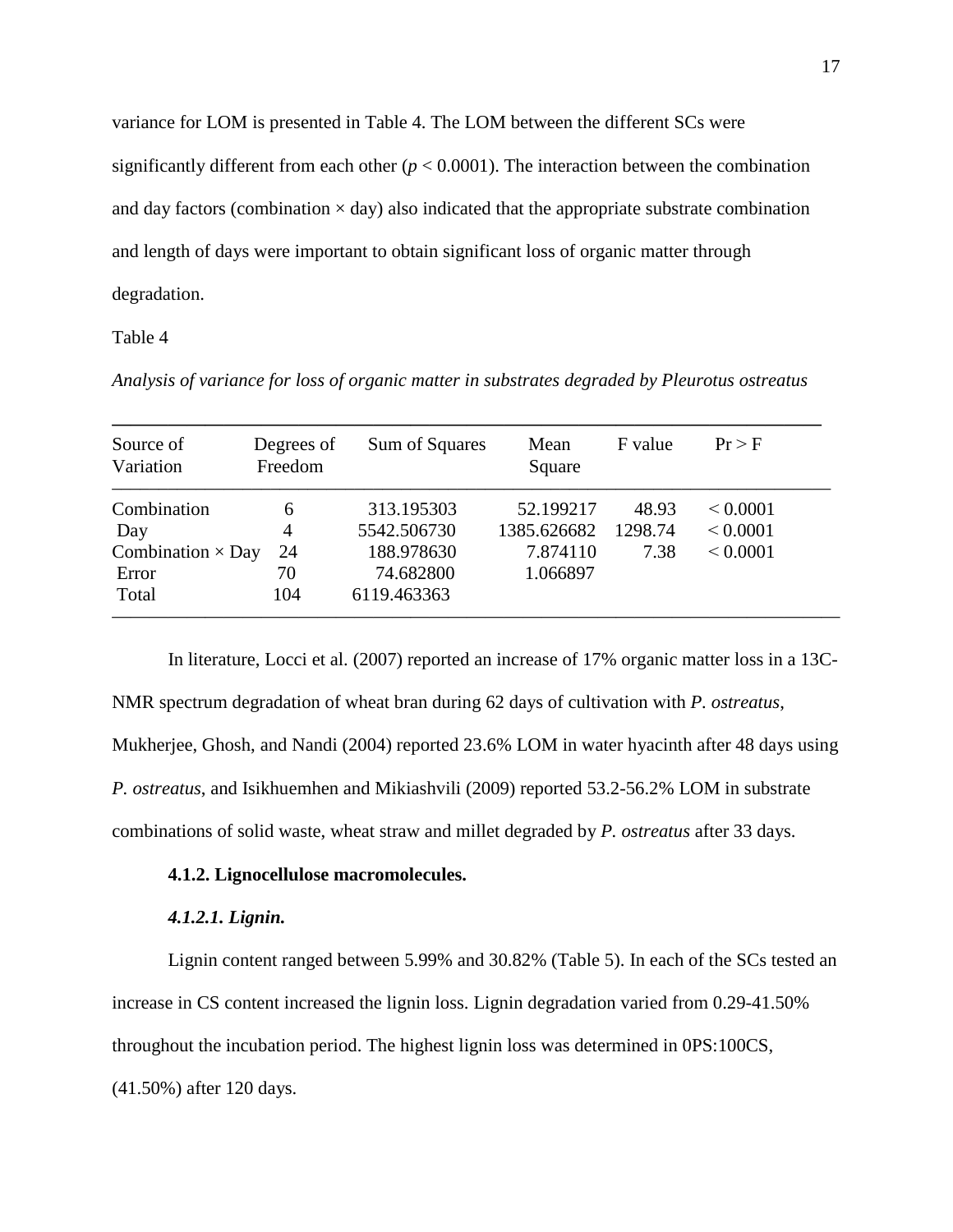#### Table 5

| Combination |                    |                     | Lignin†<br>(% )<br>Days |                       |                   |
|-------------|--------------------|---------------------|-------------------------|-----------------------|-------------------|
|             | $\overline{0}$     | 30                  | 60                      | 90                    | 120               |
| 100PS:00CS  | $30.82^a$          | $30.73^{\text{a}}$  | $30.71^{\circ}$         | $27.87$ <sup>bc</sup> | $26.74^{\circ}$   |
| 90PS:10CS   | $28.31^{b}$        | $27.96^{bc}$        | $27.81^{bc}$            | $26.75^{\circ}$       | $23.45^{\rm ef}$  |
| 75PS:25CS   | $26.92^{bc}$       | $25.30^{\rm d}$     | 24.09 <sup>d</sup>      | $22.23^{gf}$          | $21.00^{gh}$      |
| 50PS:50CS   | $22.26^{f}$        | $19.87^{\text{hi}}$ | $19.03^{ij}$            | $17.89^{ijk}$         | $17.66^{lk}$      |
| 25PS:75CS   | $18.96^{ijk}$      | 16.60 <sup>1</sup>  | $15.06^{\rm m}$         | $14.04^{\rm m}$       | $11.27^{no}$      |
| 10PS:90CS   | 11.97 <sup>n</sup> | 11.63 <sup>n</sup>  | 8.86 <sup>qr</sup>      | $8.72^{qr}$           | 8.05 <sup>r</sup> |
| 0PS:100CS   | $10.24^{op}$       | $9.46^{pq}$         | $8.15^{qr}$             | $6.62^s$              | $5.99^{s}$        |

#### *Lignin content in PS and CS substrates degraded by Pleurotus ostreatus*

†-Means having a letter in common are not significantly different at the 5% level of significance according to Duncan's multiple range test.

The first hypothesis stated that SSF with *Pleurotus ostreatus* can result in significant delignification of PS. In 100PS:0CS the change of lignin content in 90 days was significantly different from the control (0 days). Although these results supported the hypothesis this SC had the lowest lignin degradation range compared to the other SCs. Gradual addition of cornstalks in different percentages resulted in the subsequent loss of lignin. This improvement also showed that the combination of PS and CS was necessary for higher delignification of PS. Sherief, Tanash, and Temraz (2010) reported lignin loss of 30% and 16% from sawdust and rice straw, respectively, after 50 days of cultivation with *P. ostreatus*. Tanuguchi et al. (2005) obtained 41% lignin loss in rice straw after treatment with *P. ostreatus.* The analysis of variance for lignin showed that there was interaction between the substrate combination and day factors (combination  $\times$  day) for lignin degradation. The interaction *p*-value ( $p < 0.0001$ ) also indicated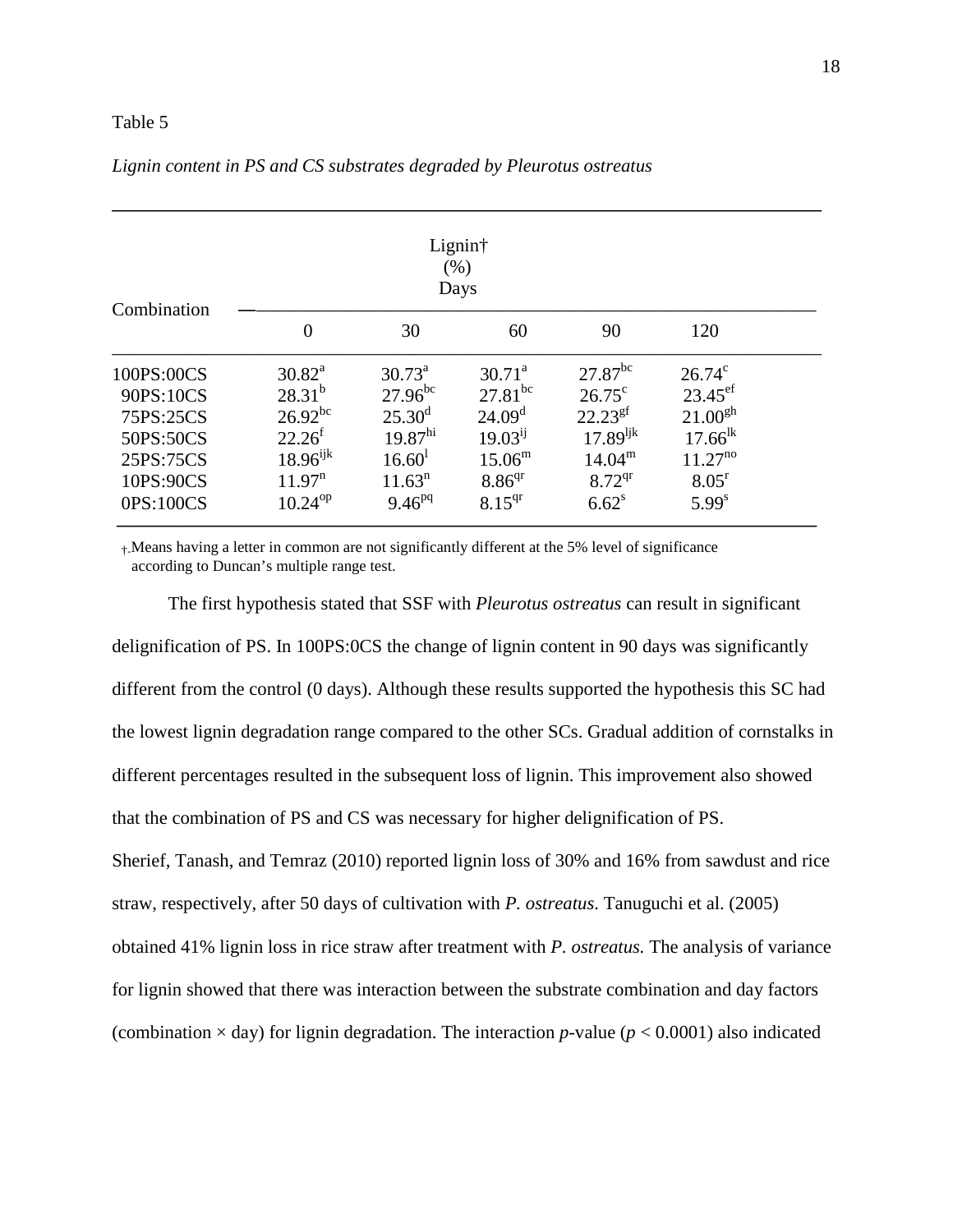that the lignin content in the substrate combinations following degradation were significantly

different from each other throughout the incubation period (Table 6).

#### Table 6

*Analysis of variance for the presence of lignin in substrate degradation by Pleurotus ostreatus* 

| Source of<br>Variation   | Degrees of<br>Freedom | Sum of Squares | Mean<br>Square | F value | Pr > F   |
|--------------------------|-----------------------|----------------|----------------|---------|----------|
|                          |                       |                |                |         |          |
| Combination              | 6                     | 6170.842853    | 1028.473809    | 1718.91 | < 0.0001 |
| Day                      | 4                     | 338.757213     | 84.689303      | 141.51  | < 0.0001 |
| Combination $\times$ Day | 24                    | 46.814413      | 1.950601       | 3.26    | < 0.0001 |
| Error                    | 70                    | 41.883133      | 0.598330       |         |          |
| Total                    | 140                   | 6598.297613    |                |         |          |
|                          |                       |                |                |         |          |

*4.1.2.2. Cellulose.* The cellulose content in the tested SCs varied from 32.92% to 44.41%

(Table 7). Cellulose content in SCs with 75-100% PS was lower than SCs with 50% PS or less.

At the 50PS:50CS ratio the cellulose content in some of substrate combinations was found to be

over 40%. Further addition of CS (75-100%) resulted in higher cellulose content in the

substrates.

Table 7

*Cellulose content in PS and CS substrates degraded by Pleurotus ostreatus* 

| Combination | $\theta$             | 30            | 60                     | 90                     | 120                                        |
|-------------|----------------------|---------------|------------------------|------------------------|--------------------------------------------|
| 100PS:00CS  | $37.32^{ij}$         | $37.32^{ij}$  | $36.00^{jkl}$          | $33.37$ <sup>mn</sup>  | $32.92^n$                                  |
| 90PS:10CS   | $38.86^{hi}$         | $35.97^{jkl}$ | $34.88$ <sup>klm</sup> | $33.76^{mn}$           | $33.51^{mn}$                               |
| 75PS:25CS   | $37.22^{ij}$         | $36.75^{j}$   | $36.57^{jk}$           | $36.15^{jkl}$          | $34.57$ <sup><math>\text{lmn}</math></sup> |
| 50PS:50CS   | $42.22^{b-f}$        | $41.88^{c-f}$ | $41.16^{c-g}$          | $41.13^{d-g}$          | $34.87$ <sup>klm</sup>                     |
| 25PS:75CS   | $43.05^{\text{abc}}$ | $43.01^{a-d}$ | $42.92^{a-d}$          | $40.92$ <sup>efg</sup> | $39.44^{gh}$                               |
| 10PS:90CS   | $42.28^{b-e}$        | $41.70^{c-f}$ | $41.55^{c-f}$          | $41.01$ <sup>efg</sup> | $40.36^{fgh}$                              |
| 0PS:100CS   | 44.41 <sup>a</sup>   | $43.93^{ab}$  | $43.93^{ab}$           | $41.37^{c-f}$          | $38.81^{\text{hi}}$                        |

†-Means having a letter in common are not significantly different at the 5% level of significance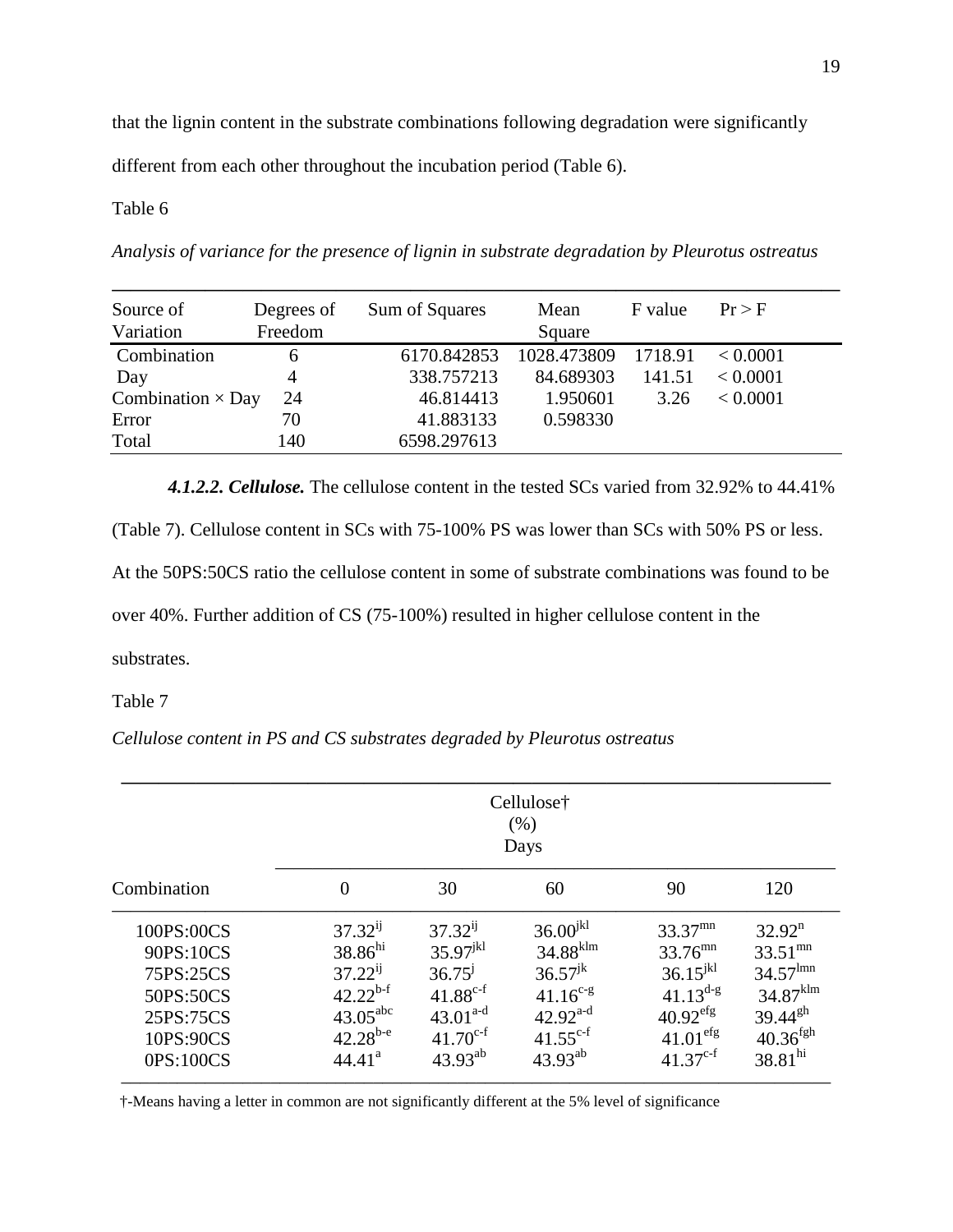according to Duncan's multiple range test.

Degradation of cellulose among SCs ranged from 0-17.43%. In 0PS:100CS 0.88-

12.61% cellulose was lost via degradation. These results showed that in contrast to high lignin loss the cellulose degradation in SCs was low. The *p*-value of the interaction of factors (combination  $\times$  day) was  $p < 0.0001$ . This also indicated that significant differences in cellulose content were found among the SCs (Table 8).

#### Table 8

*Analysis of variance for the presence of cellulose in substrates degraded by Pleurotus ostreatus* 

| Source of<br>Variation   | Degrees of<br>Freedom | Sum of Squares | Mean<br>Square | F value | Pr > F   |
|--------------------------|-----------------------|----------------|----------------|---------|----------|
| Combination              | 6                     | 918.6643295    | 153.1107216    | 156.10  | < 0.0001 |
| Day                      | 4                     | 225.6772571    | 63.9193143     | 65.17   | < 0.0001 |
| Combination $\times$ Day | 24                    | 84.3886895     | 3.5161954      | 3.58    | < 0.0001 |
| Error                    | 70                    | 68.6578000     | 0.980826       |         |          |
| Total                    | 140                   | 1327.388076    |                |         |          |

 These results are in agreement with Tsang, Reid, and Coxworth (1987) who obtained 20% (average) loss of cellulose from degradation of wheat straw by *Pleurotus sajor-caju*  (*Pleurotus pulmonarius* var. *sajor-caju*), *P. sapidus, P. cornucopiae, and P. ostreatus*  mushrooms and Jafari, Nikkah, Sadeghi, and Chamani (2007) also reported 0.02%, 0.55%, 0.26% loss of cellulose by *P. ostreatus, P. florida, and P. djamor* during cultivation on wheat straw.

*4.1.2.3. Hemicellulose.* Hemicellulose content in the SCs varied between 7.90% and 27.02% (Table 9). Following degradation the loss of hemicellulose varied from 1.21% (100PS:0CS, 30 days) to 52.70% (50PS:50CS, 120 days). This shows that adding cornstalks to the SCs resulted in increasing loss of hemicellulose. In 10PS:90CS hemicellulose degradation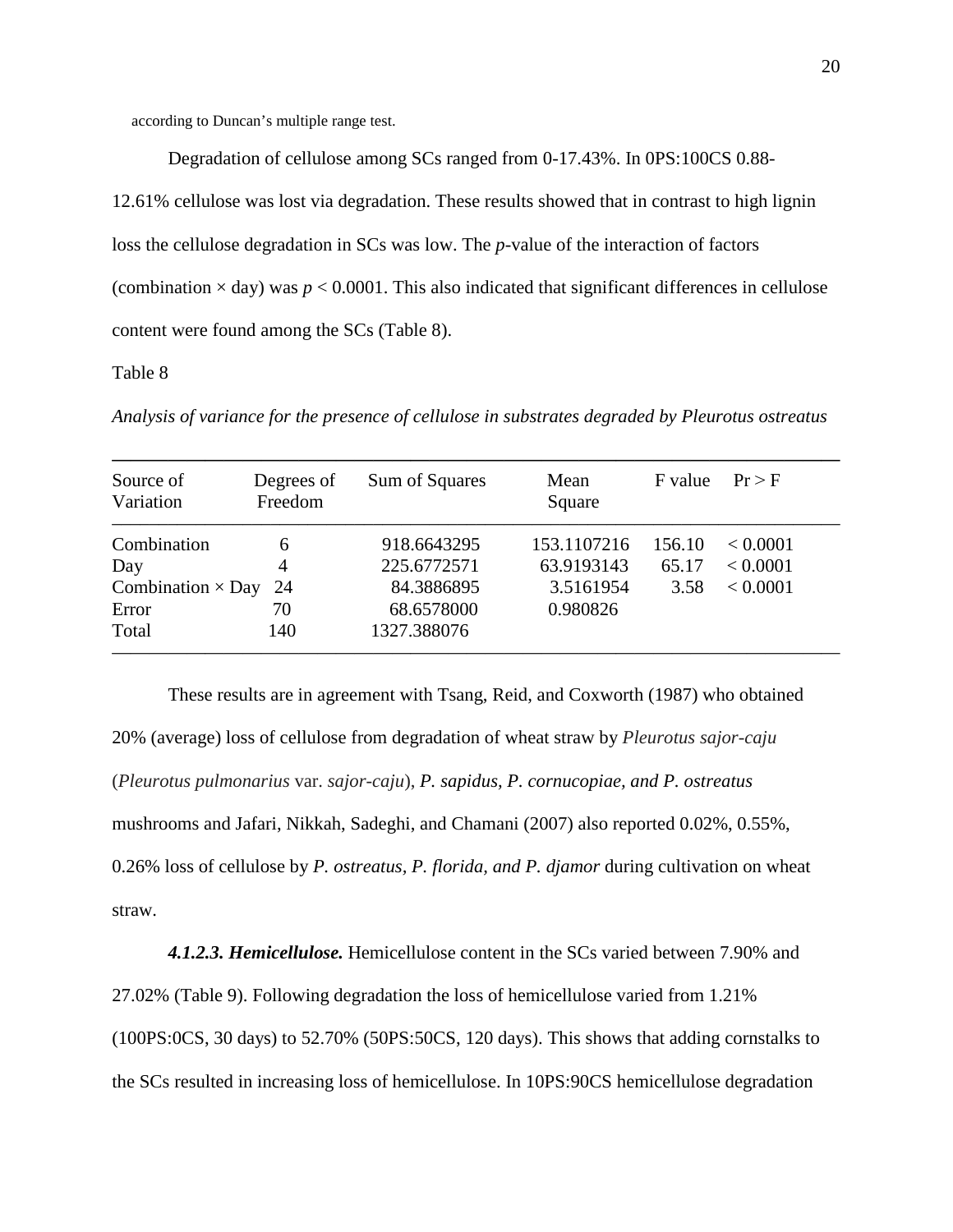ranged from 12.71-38.25% and 10.81-35.60% in 0PS:100CS. It is evident that the degradation

rates of these two SCs are not significantly different at 5% level of significance.

#### Table 9

*Hemicellulose content in PS and CS substrates degraded by Pleurotus ostreatus* 

| Hemicellulose †<br>(% )<br>Days |                        |                       |                        |                       |                      |  |  |  |
|---------------------------------|------------------------|-----------------------|------------------------|-----------------------|----------------------|--|--|--|
| Combination                     | 0                      | 30                    | 60                     | 90                    | 120                  |  |  |  |
| 100PS:00CS                      | $9.12^{opq}$           | 9.01 <sup>pqr</sup>   | 8.88 <sup>pqr</sup>    | $8.11^{qr}$           | $7.90^{r}$           |  |  |  |
| 90PS:10CS                       | 14.32 <sup>hi</sup>    | $12.43^{ijk}$         | $11.16^{lmn}$          | $10.11^{nop}$         | $9.36^{opq}$         |  |  |  |
| 75PS:25CS                       | $16.44$ <sup>efg</sup> | $15.91$ <sup>fg</sup> | $14.40^{\text{hi}}$    | $13.75^{ij}$          | $13.14^{ijk}$        |  |  |  |
| 50PS:50CS                       | 20.09 <sup>c</sup>     | 14.19 <sup>hi</sup>   | $11.83$ <sup>klm</sup> | $10.14^{nop}$         | $9.63^{op}$          |  |  |  |
| 25PS:75CS                       | $18.61^d$              | 16.03 <sup>erg</sup>  | $15.48^{gh}$           | $12.70^{jk}$          | $10.52^{mno}$        |  |  |  |
| 10PS:90CS                       | $26.90^{\text{a}}$     | $23.47^b$             | $20.02^{\circ}$        | $17.19$ <sup>ef</sup> | 16.61 <sup>efg</sup> |  |  |  |
| 0PS:100CS                       | $27.02^{\rm a}$        | $24.10^{b}$           | $20.04^{\circ}$        | $17.44^{\text{de}}$   | $17.39^{\text{de}}$  |  |  |  |

†-Means having a letter in common are not significantly different at the 5% level of significance according to Duncan's multiple range test.

 Compared to 17% loss of cellulose approximately 52.70% hemicellulose was observed to be lost from the SCs. This implied that hemicellulose is utilized more than cellulose by *P. ostreatus.* Thompson et al. (2003) reported that hemicellulose was degraded preferentially to cellulose by *P. ostreatus* cultivated on wheat straw. Wang, Sakoda, and Suzuki (2001) also reported low degradation of cellulose by *P. ostreatus* cultivated on spent beer grains*.* The interaction between the combination and day factors (combination  $\times$  day) for the degradation of hemicellulose also indicated significant differences (*p* < 0.0001) between the SCs during the incubation period (Table 10).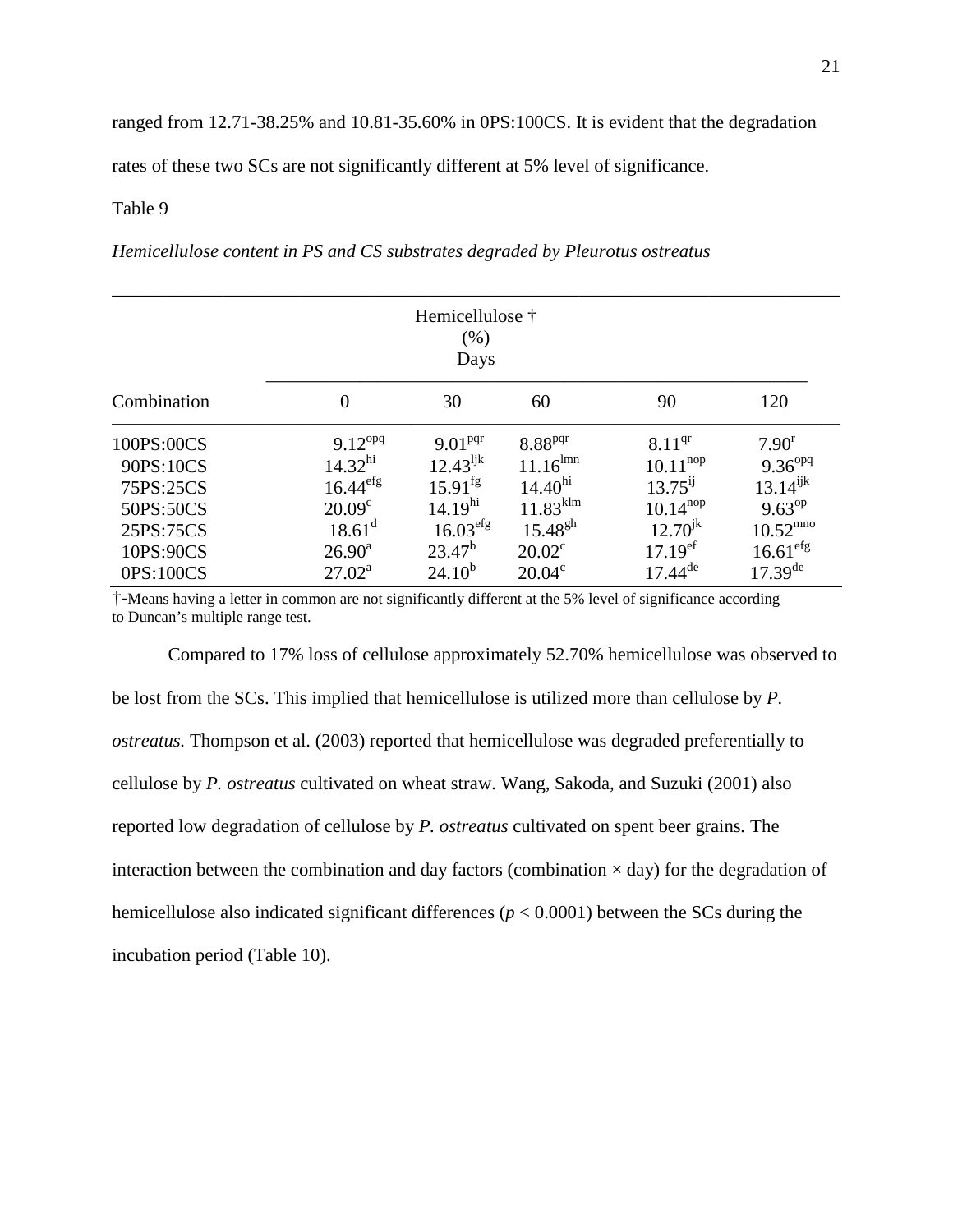*Analysis of variance for the presence of hemicellulose in substrates degraded by Pleurotus* 

| Source of<br>Variation   | Degrees of<br>Freedom | Sum of Squares | Mean<br>Square | F value | Pr > F   |
|--------------------------|-----------------------|----------------|----------------|---------|----------|
| Combination              | 6                     | 1940.292640    | 323.382107     | 526.31  | < 0.0001 |
| Day                      | 4                     | 655.325318     | 163.831330     | 266.64  | < 0.0001 |
| Combination $\times$ Day | 24                    | 196.345655     | 8.181069       | 13.31   | < 0.0001 |
| Error                    | 70                    | 43.010467      | 0.61           |         |          |
| Total                    | 104                   | 1327.388076    |                |         |          |

*ostreatus* 

### **4.1.3. Minerals**

*4.1.3.1. Calcium.* Calcium in the SCs varied between 1029.45 and 2637.27 mg/kg (Table 11). High values of calcium (> 2000 mg/kg) were mostly found in substrate combinations with 25-100% PS. In 10PS:90CS and 0PS:100CS calcium values were below 2000 mg/kg ranging between 1418.87-1769.54 mg/kg and 1222.80-1619.91 mg/kg, respectively.

Between 0 to 120 days calcium levels gradually increased in each SC but in 100PS:0CS calcium contents were not significantly different from its control (0 days). As the proportion of cornstalks increased calcium levels in SCs subsequently decreased. This shows that the addition of cornstalks decreases calcium content in SCs. The interaction between combination and day factors (combination  $\times$  day) also indicated significant differences at  $p < 0.0001$  in calcium contents between the seven SCs (Table 12). These results were higher than 654 mg/kg Ca, reported by Moda, Horii, and Spoto, (2005) in sugarcane bagasse cultivated by *Pleurotus sajorcaju (Pleurotus pulmonarius* var. *sajor-caju*) but lower than 8470 and 4170 mg/kg Ca in cowpea shells degraded by *P. ostreatus and P. pulmonarius,* repectively (Kinfemi et al., 2009).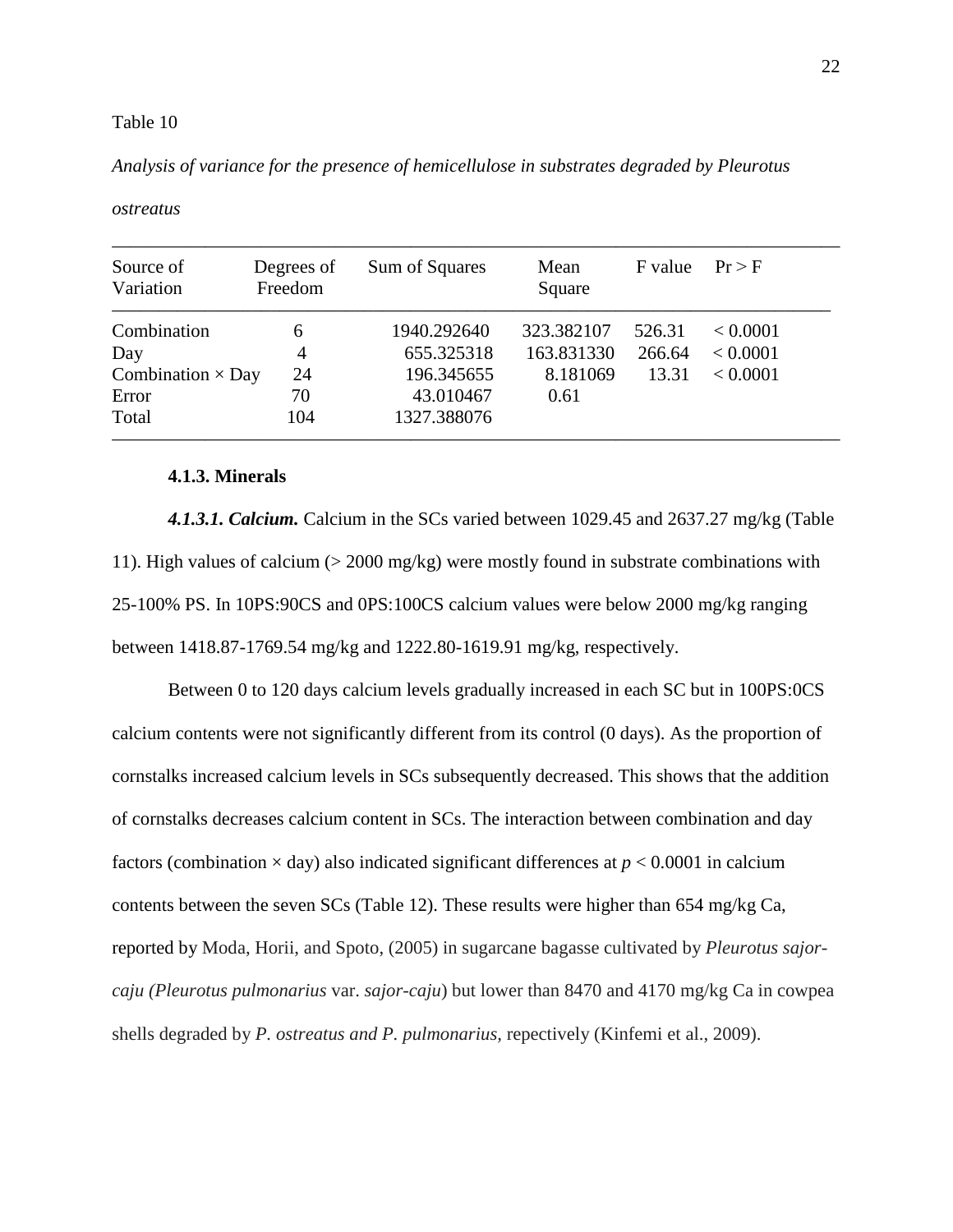| Combination |                        | Days                   |                                                                                           |    |     |
|-------------|------------------------|------------------------|-------------------------------------------------------------------------------------------|----|-----|
|             | $\Omega$               | 30                     | 60                                                                                        | 90 | 120 |
|             |                        | $mg/kg$ <sup>†</sup>   |                                                                                           |    |     |
| 100PS:00CS  | $2191.79^{\text{cde}}$ | 2637.27 <sup>a</sup>   | 2223.59b-e 2424.39abc 2324.79bcd                                                          |    |     |
| 90PS:10CS   | $2279.16^{b-e}$        |                        | 2431.00 <sup>abc</sup> 2404.14 <sup>abc</sup> 2401.78 <sup>abc</sup> 2613.61 <sup>a</sup> |    |     |
| 75PS:25CS   | 2079.00 <sup>efg</sup> | $1878.47^{gh}$         | $1878.43^{gh}$ 2082.22 <sup>efg</sup> 2446.24 <sup>ab</sup>                               |    |     |
| 50PS:50CS   | 1784.97 <sup>hij</sup> | $1769.91^{\text{hij}}$ | $1831.09^{\text{hi}}$ 1919.21 <sup>fgh</sup> 2418.65 <sup>abc</sup>                       |    |     |
| 25PS:75CS   | $1541.92^{jk}$         |                        | $1558.56^{jk}$ 1709.67 <sup>hij</sup> 1831.30 <sup>hi</sup> 2142.85 <sup>def</sup>        |    |     |
| 10PS:90CS   | $1418.87^{k}$          | $1299.88^{\text{l}}$   | $1408.22^{kl}$ 1667.44 <sup>hij</sup> 1769.54 <sup>hij</sup>                              |    |     |
| 0PS:100CS   | $1222.80^{\text{lm}}$  |                        | $1029.45^{\text{m}}$ $1278.15^{\text{l}}$ $1401.53^{\text{kl}}$ $1619.91^{\text{ijk}}$    |    |     |

# *Calcium content in substrate combinations degraded by Pleurotus ostreatus*

†-Means having a letter in common are not significantly different at the 5% level of significance according to Duncan's multiple range test.

#### Table 12

*Analysis of variance for the presence of calcium in PS & CS substrates* 

| Source of                | Degrees of | Sum of Squares | Mean       | F value | Pr > F   |
|--------------------------|------------|----------------|------------|---------|----------|
| Variation                | Freedom    |                | Square     |         |          |
| Combination              | 6          | 15562755.14    | 2593792.52 | 149.74  | < 0.0001 |
| Day                      | 4          | 2445873.67     | 611468.42  | 35.30   | < 0.0001 |
| Combination $\times$ Day | 24         | 1410180.71     | 58757.53   | 3.39    | < 0.0001 |
| Error                    | 70         | 1212499.77     | 17321.43   |         |          |
| Total                    | 104        | 206311309.29   |            |         |          |

*4.1.3.2. Copper.* The highest and lowest copper contents were found in 75PS:25CS

(46.31 mg/kg) and 0PS:100CS (4.96 mg/kg). Although substrates with 75 to 100% PS had higher copper values they did not significantly differ from the SCs with lower values (Figure 1).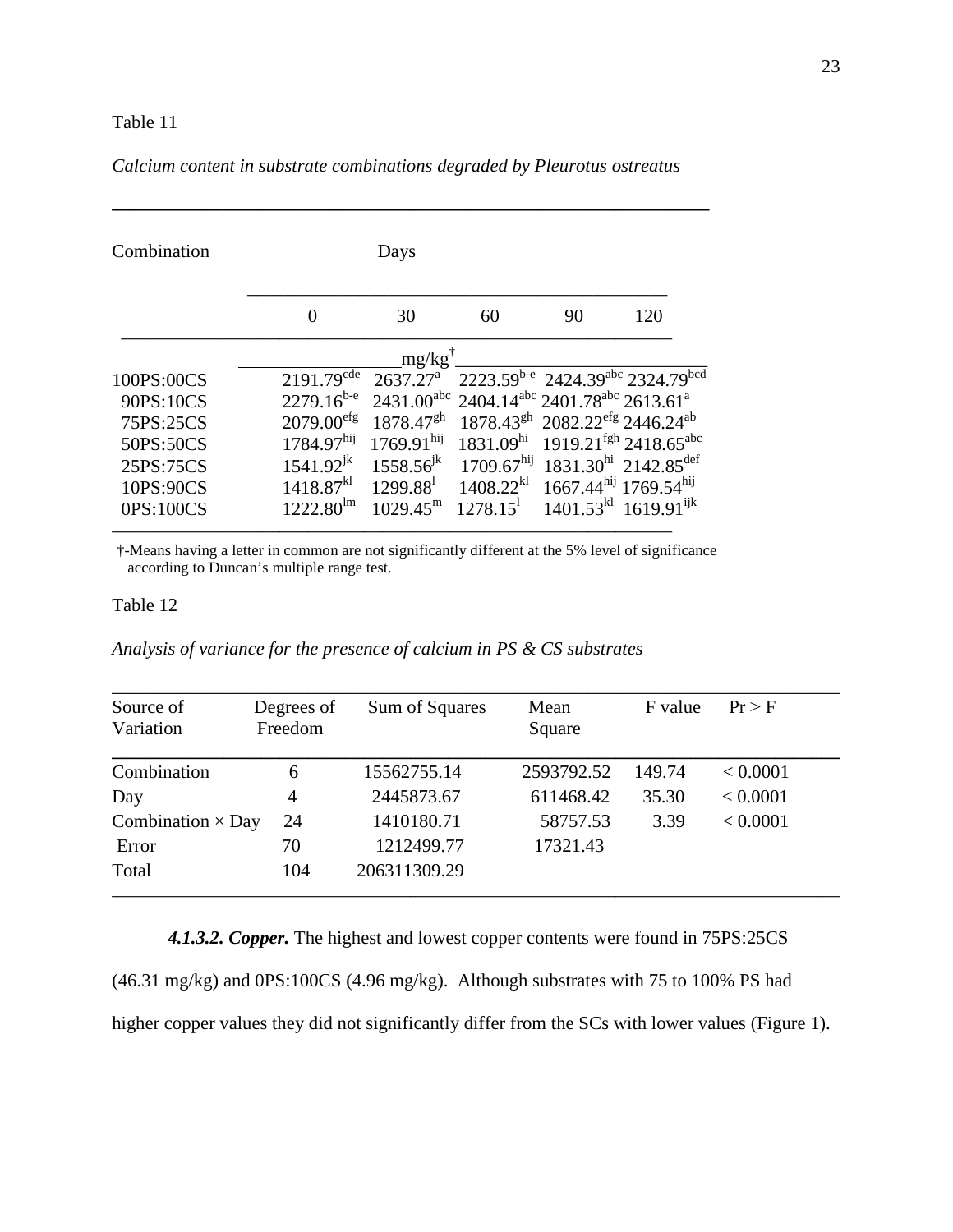

*Figure 1* Copper content in substrate combinations degraded by *Pleurotus ostreatus*

Analysis of variance for copper is shown in Table 13. There was no interaction between the combination and day factors at  $p = 0.42$ . While significant differences were not found within the day factors at  $p = 0.12$ , p-value at 0.0018 indicates that significant differences in Cu varied by combination.

## Table 13

*Analysis of variance for the presence of copper in PS and CS substrates* 

| Source of<br>Variation   | Degrees of<br>Freedom | Sum of Squares | Mean<br>Square | F value | Pr > F |
|--------------------------|-----------------------|----------------|----------------|---------|--------|
| Combination              | 6                     | 28685.111096   | 4780.85183     | 3.96    | 0.0018 |
| Day                      | 4                     | 8977.92921     | 2244.48230     | 1.86    | 0.1271 |
| Combination $\times$ Day | 24                    | 30345.81353    | 1264.40890     | 1.05    | 0.4228 |
| Error                    | 70                    | 84449.6518     | 1206.4236      |         |        |
| Total                    | 140                   | 152458.5055    |                |         |        |

\_\_\_\_\_\_\_\_\_\_\_\_\_\_\_\_\_\_\_\_\_\_\_\_\_\_\_\_\_\_\_\_\_\_\_\_\_\_\_\_\_\_\_\_\_\_\_\_\_\_\_\_\_\_\_\_\_\_\_\_\_\_\_\_\_\_\_\_\_\_\_\_\_\_\_\_\_\_

Copper plays a role in delignification of lignin as a cofactor for laccase. Laccase activity is stimulated mainly by copper, however certain minerals such as manganese, iron, zinc, and cadmium had been reported to be involved as well (Baldrian and Gabriel, 2003). In this study the low levels of copper noted in the two SCs (10PS:90CS and 0PS:100CS) with the best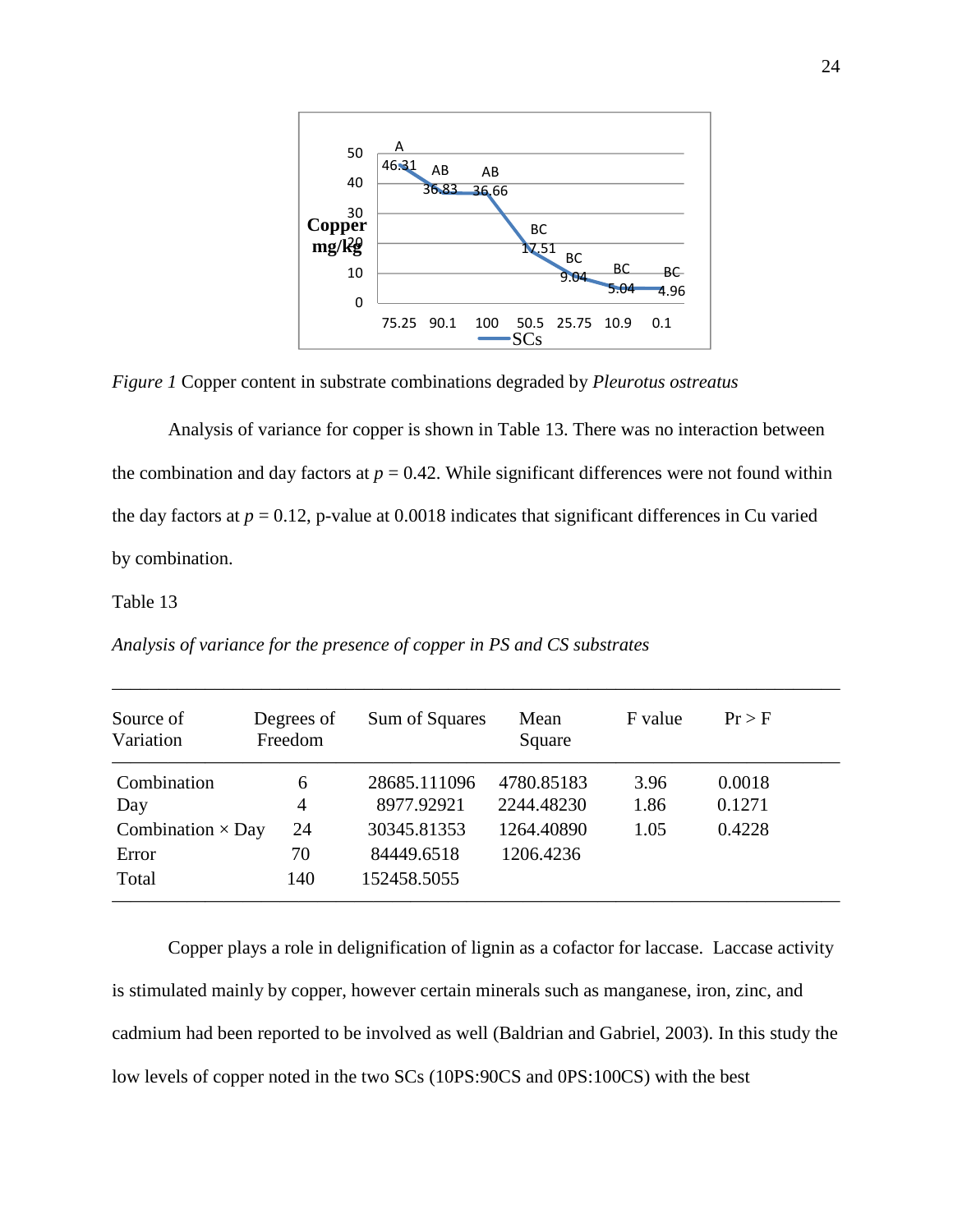lignocellulose degradation suggest that copper at high concentrations can decrease substrate colonization of *P. ostreatus*. This was supported by Baldrian et al. (2005) who found high concentrations of Cu increased laccasse activity resulted but decreased the substrate colonization rate. In literature, the copper values in this study is higher than those of Moda et al. (2005) who reported 2.4 mg/kg Cu in bagasse substrates degraded by *P. ostreatus* and Kinfemi et al. (2009) who obtained 0.043 and 0.0462 mg/kg Cu in cowpea shells that were degraded by *P. ostreatus* and *P. pulmonarius,* respectively.

*4.1.3.3. Iron***.** Iron values varied from 34.38-1202.47 mg/kg (Table 14). High levels in iron were found in substrates with 50-100% PS. Low iron values ranged 37.07-43.96 mg/kg (25PS:75CS), 36.93-39.52 mg/kg (10PS:90CS), and 34.38-36.81 mg/kg (0PS:100CS) and were not significantly different from each other at the 5% level of significance.

#### Table 14

| Combination |                        | Days                    |                        |                        |                       |
|-------------|------------------------|-------------------------|------------------------|------------------------|-----------------------|
|             |                        | 30                      | 60                     | 90                     | 120                   |
|             |                        | $mg/kg$ <sup>t</sup>    |                        |                        |                       |
| 100PS:0CS   | $777.11^{\text{cde}}$  | 971.88 <sup>b</sup>     | $879.37^{bc}$          | $1202.47^{\text{a}}$   | 837.22bcd             |
| 90PS:10CS   | $792.67^{\text{cde}}$  | $864.77^{bc}$           | $910.39^{bc}$          | $882.39^{bc}$          | $1133.20^a$           |
| 75PS:25CS   | $670.65$ <sup>ef</sup> | $694.58$ <sup>def</sup> | $542.74$ <sup>fg</sup> | $642.55^{\text{efg}}$  | $841.11^{bcd}$        |
| 50PS:50CS   | $505.27^8$             | $543.57^{fg}$           | 500.36 <sup>g</sup>    | $550.66$ <sup>fg</sup> | 826.76 <sup>bcd</sup> |
| 25PS:75CS   | $42.46^h$              | $41.76^h$               | $43.96^h$              | $38.71^{\rm h}$        | $37.07^h$             |
| 10PS:90CS   | $39.52^h$              | $37.03^h$               | $36.64^h$              | $37.76^h$              | $36.93^h$             |
| 0PS:100CS   | $35.07^h$              | $34.68^h$               | $34.38^h$              | $35.65^h$              | $36.81^{\rm h}$       |
|             |                        |                         |                        |                        |                       |

*Iron content in substrate combinations degraded by Pleurotus ostreatus* 

†-Means having a letter in common are not significantly different at the 5% level of significance as indicated by Duncan's multiple range test.

The iron content in 100PS:0CS throughout the incubation period was not significantly different from the controls (0 days). Increasing CS in substrate combinations decreased the iron content in SCs. Iron is speculated to participate in the cleavage of the lignocellulolytic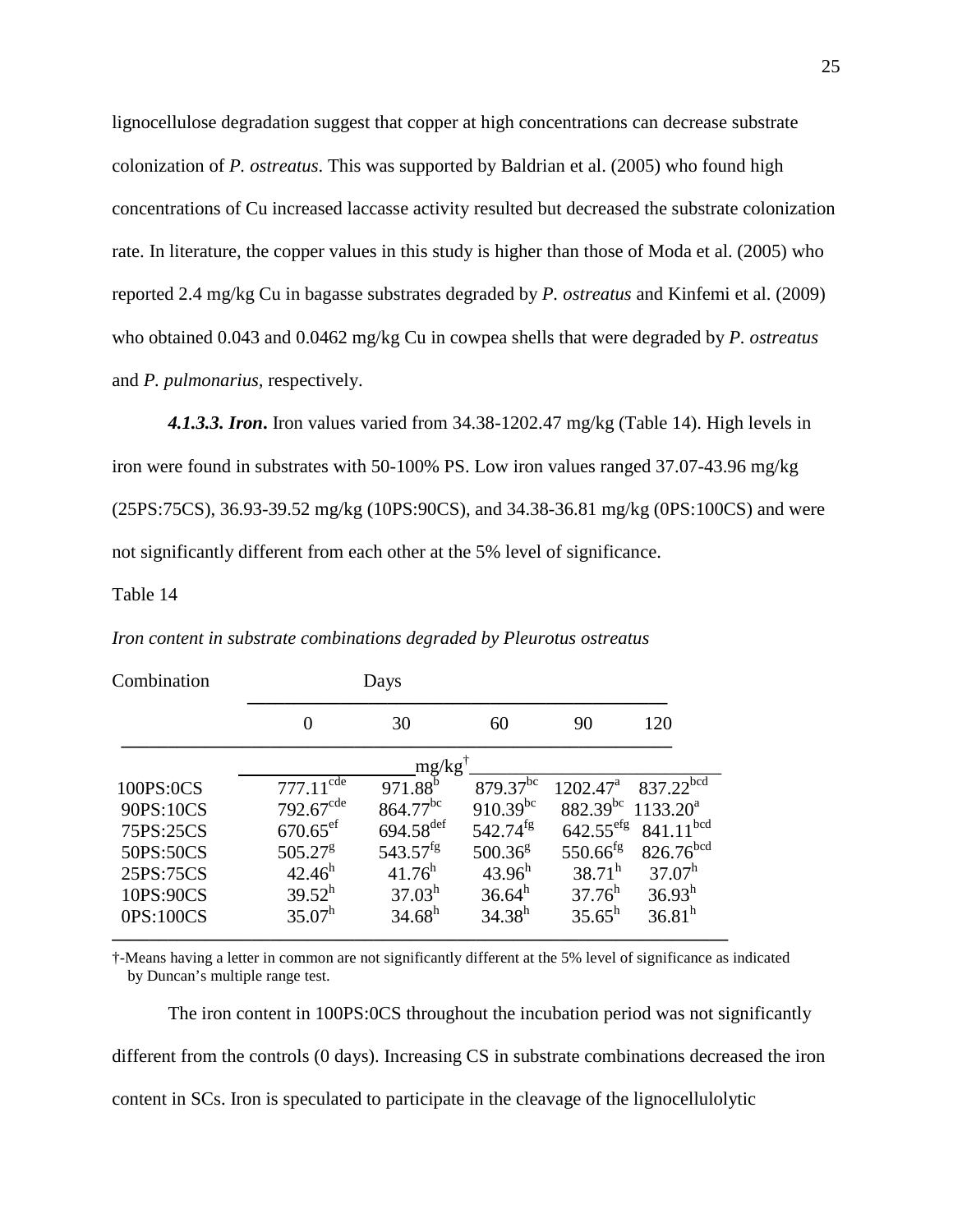biopolymers by the mechanism of Fenton's reaction involving Fe (II) but regarding metal content and availability in lignocellulose, the information has never been directly addressed (Perez and Jefferies, 1992; Perie and Gold, 1991; Singhal and Rathore, 2001; Wood, 1994). The interaction between the combination and day factors also indicated significant differences between the SCs varying across the incubation period (days). The *p-*value is *p* < 0.0001. (Table 15).

## Table 15

| Source of                | Degrees of | Sum of Squares | Mean       | F value | Pr > F   |
|--------------------------|------------|----------------|------------|---------|----------|
| Variation                | Freedom    |                | Square     |         |          |
| Combination              | 6          | 15461494.23    | 2576915.71 | 361.86  | < 0.0001 |
| Day                      | 4          | 219129.52      | 54782.38   | 7.69    | < 0.0001 |
| Combination $\times$ Day | 24         | 674950.0       | 28122.92   | 3.95    | < 0.0001 |
| Error                    | 70         | 498485.24      | 7121.22    |         |          |
| Total                    | 104        | 16854059.05    |            |         |          |

*Analysis of variance for the presence of iron in PS and CS substrates* 

In literature Moda et al. (2005) obtained 96 mg/kg iron in bagasse degraded by *Pleurotus sajor-caju* (*Pleurotus pulmonarius* var. *sajor-caju*) and Kinfemi et al. (2009) obtained 6.84 mg/kg and 0.02 mg/kg in cowpea shells degraded by *P. ostreatus* and *P. pulmonarius,* respectively.

*4.1.3.4. Potassium.* Potassium content in SCs varied from 74.31-10410.98 mg/kg (Table 16). Potassium values were high in 100PS:0CS-50PS:50CS. The highest K values were found in 50PS:50CS (10410.98 mg/kg) and 75PSPS:25CS (10189.20 mg/kg) in 120 days. The lower values of potassium in 25PS:75CS-0PS:100CS were below 500 mg/kg and were not significantly different from each other. Adding corn stalks to the SCs was observed to increase potassium values until the PS:CS ratio reached 50:50. Beyond that, potassium levels decreased with further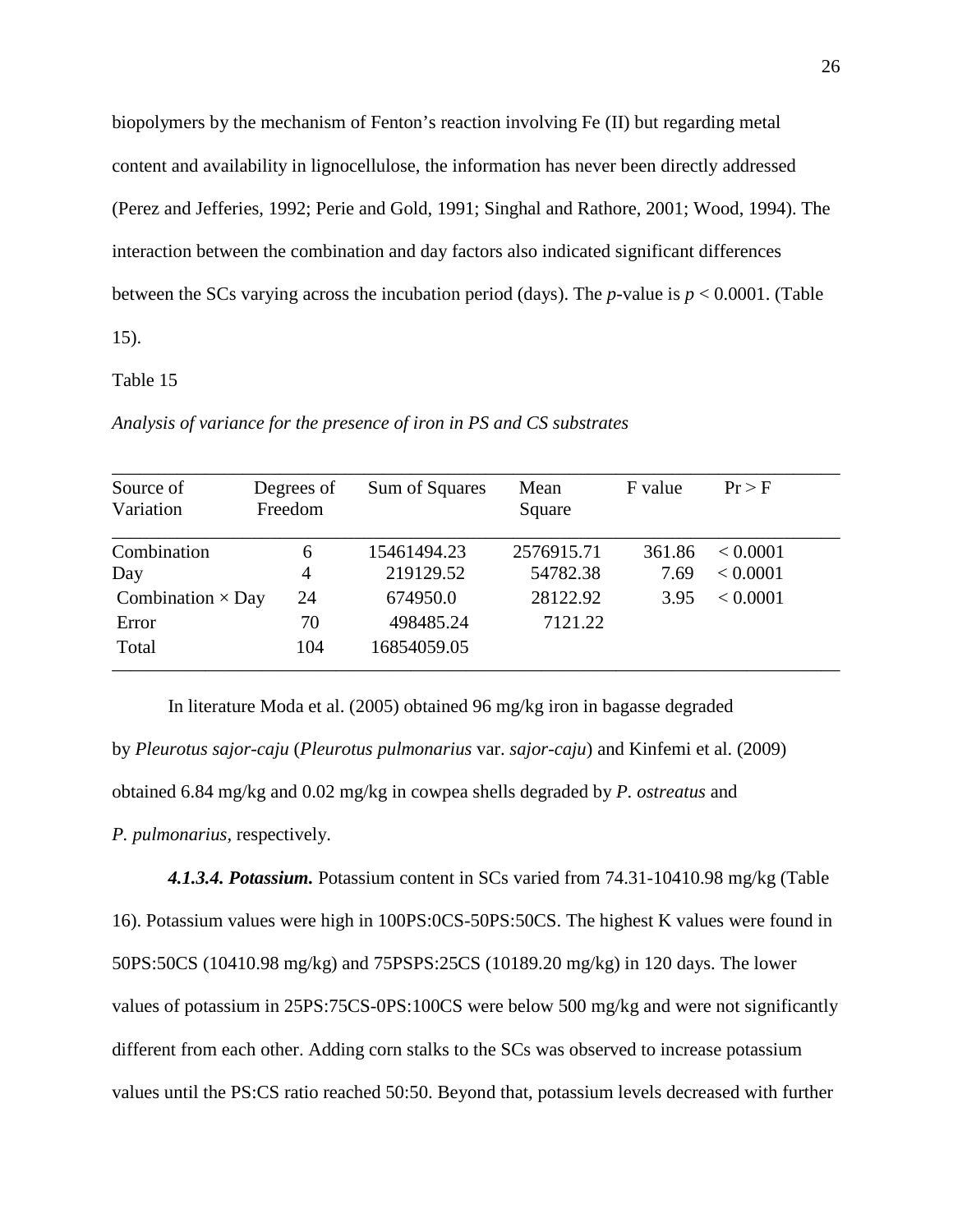addition of cornstalks. The combination and day factors (combination  $\times$  day) were found to

interact at *p*-value 0.0023. The *p*-value also indicated that the potassium concentrations in each

SC were significantly different from each other and varied throughout the incubation period

(Table 17).

Table 16

*Potassium content in substrate combinations degraded by Pleurotus ostreatus* 

| Combination |                          | Potassium                |                     |                                                                   |                                                                       |
|-------------|--------------------------|--------------------------|---------------------|-------------------------------------------------------------------|-----------------------------------------------------------------------|
|             |                          | 30                       | 60                  | 90                                                                | 120                                                                   |
|             |                          | mg/kg'                   |                     |                                                                   |                                                                       |
| 100PS:00CS  | 5848.97hi                | $6231.80^{\text{ghi}}$   |                     | 5720.07 <sup>i</sup> 6220.78 <sup>ghi</sup> 6015.76 <sup>hi</sup> |                                                                       |
| 90PS:10CS   | $6611.54^{f-i}$          | $6849.68$ <sup>f-i</sup> |                     |                                                                   | $6823.02$ <sup>f-i</sup> 6626.19 <sup>f-i</sup> 7726.49 <sup>ef</sup> |
| 75PS:25CS   | $7196.32$ <sup>efg</sup> | $6916.54$ <sup>fgh</sup> |                     |                                                                   | 6928.83 <sup>fgh</sup> 7582.34 <sup>ef</sup> 10189.20 <sup>ab</sup>   |
| 50PS:50CS   | $8157.42^{ed}$           | $9002.13^{cd}$           |                     |                                                                   | 9162.50 bcd 9261.23 bc 10410.98 <sup>a</sup>                          |
| 25PS:75CS   | 374.21 <sup>j</sup>      | $387.99^{j}$             | 376.96 <sup>j</sup> | 375.51 <sup>j</sup>                                               | $484.99^{j}$                                                          |
| 10PS:90CS   | 240.86 <sup>j</sup>      | 207.71 <sup>j</sup>      | 185.17 <sup>j</sup> | 219.17 <sup>j</sup>                                               | 293.46                                                                |
| 0PS:100CS   | $90.55^{j}$              | 87.71 <sup>j</sup>       | 74.31 <sup>j</sup>  | 100.17 <sup>j</sup>                                               | 101.73 <sup>j</sup>                                                   |
|             |                          |                          |                     |                                                                   |                                                                       |

 †-Means having a letter in common are not significantly different at the 5% level of significance as indicated by Duncan's multiple range test.

Table 17

*Analysis of variance for the presence of potassium in PS and CS substrates* 

| Source of<br>Variation    | Degrees of<br>Freedom | Sum of Squares | Mean<br>Square | F value | Pr > F   |
|---------------------------|-----------------------|----------------|----------------|---------|----------|
| Combination               | 6                     | 1429006542     | 238167757      | 632.14  | < 0.0001 |
| Days                      | 4                     | 12148530       | 3037132        | 8.06    | < 0.0001 |
| Combination $\times$ Days | 24                    | 21800331       | 908347         | 2.41    | < 0.0023 |
| Error                     | 70                    | 26373679       | 376767         |         |          |
| Total                     | 104                   | 14893329083    |                |         |          |

Moda reported 1200 mg/kg K in bagasse substrates degraded by *Pleurotus sajor-caju*  (*Pleurotus pulmonarius* var. *sajor-caju*)*.* Kinfemi et al. (2009) also reported 3210 mg/kg and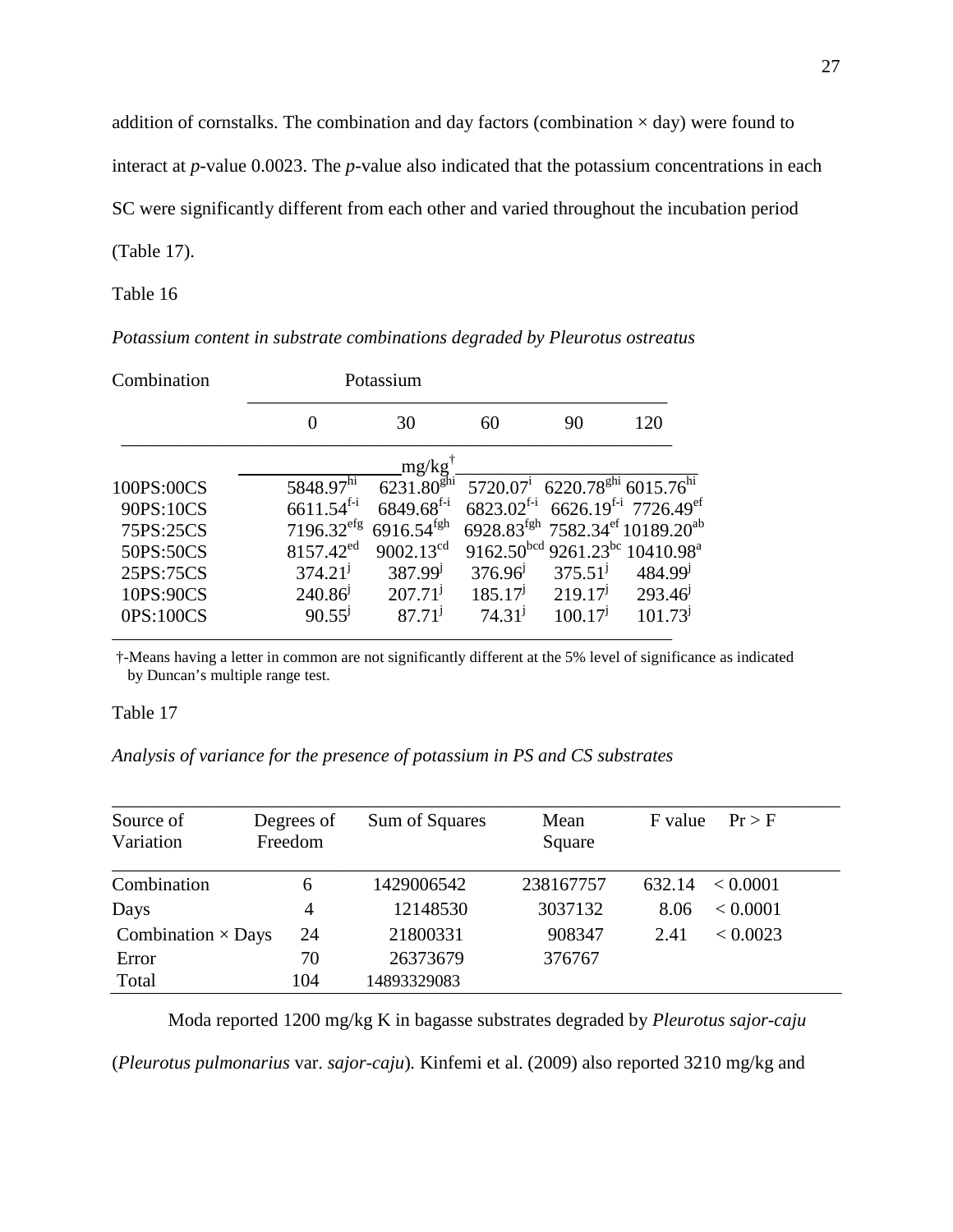11200 mg/kg K cowpea shells degraded by *Pleurotus pulmonarius* and *Pleurotus ostreatus.* The results in this study are in agreement with those in literature.

*4.1.3.5. Magnesium.* Magnesium values in substrates varied from 1267.46-12482.35 mg/kg (Table 18). In contrast to calcium, copper, iron, and potassium, increasing magnesium values were observed in SCs with 75-100% CS. The highest magnesium values were 12482.35 mg/kg (0PS:100CS) and 12080.26 mg/kg (10PS:90CS) in 120 days. The lowest magnesium content was 1267.65 mg/kg (100PS:0CS) at 0 days .

### Table 18

*Magnesium content in substrate combinations degraded by Pleutotus ostreatus* 

| Combination |                         | Days            |                                                                                          |                                              |                       |  |
|-------------|-------------------------|-----------------|------------------------------------------------------------------------------------------|----------------------------------------------|-----------------------|--|
|             | 0                       | 30              | 60                                                                                       | 90                                           | 120                   |  |
|             |                         | mg/kg           |                                                                                          |                                              |                       |  |
| 100PS:00CS  | $1267.56$ <sup>1</sup>  | $1447.27^{jkl}$ | $1299.70^{kl}$                                                                           | $1439.27^{jkl}$                              | $1335.94^{kl}$        |  |
| 90PS:10CS   | $1423.40^{k}$           | $1535.36^{jkl}$ | $1535.41^{jkl}$                                                                          | $1485.10^{jkl}$                              | $1782.00^{jkl}$       |  |
| 75PS:25CS   | $1547.34^{jkl}$         | $1448.63^{jkl}$ |                                                                                          | $1434.80^{jkl}$ 1569.51 <sup>jkl</sup>       | $1826.57^{jk}$        |  |
| 50PS:50CS   | $1773.64^{jkl}$         | $1833.44^{i}$   | $1899.87^{i}$                                                                            | $1919.24^{i}$                                | $2354.35^1$           |  |
| 25PS:75CS   | $8367.04^h$             | $9070.46^8$     | $9321.52^{fg}$                                                                           | $10426.86^{\text{cd}}$ 11549.33 <sup>b</sup> |                       |  |
| 10PS:90CS   | $9402.91$ <sup>fg</sup> |                 | 9710.08 <sup>ef</sup> 10186.11 <sup>de</sup> 11330.06 <sup>b</sup>                       |                                              | $12080.26^a$          |  |
| 0PS:100CS   |                         |                 | 9804.56 <sup>ef</sup> 10207.45 <sup>de</sup> 10745.53 <sup>c</sup> 11388.24 <sup>b</sup> |                                              | $12482.35^{\text{a}}$ |  |

†-Means having a letter in common are not significantly different at the 5% level of significance as indicated by Duncan's Multiple Range Test.

The subsequent increase of magnesium content with increasing proportion of cornstalks showed the inclusion of corn stalks in SCs increases magnesium in substrates. The interaction factors (combination  $\times$  day) also indicated significant differences ( $p < 0.0001$ ) in magnesium values between the different SCs (Table 19). Kinfemi et al. (2009) reported 4260 and 3950 mg/kg Mg in cowpea shells degraded by *Pleurotus ostreatus* and *Pleurotus pulmonarius,*  respectively.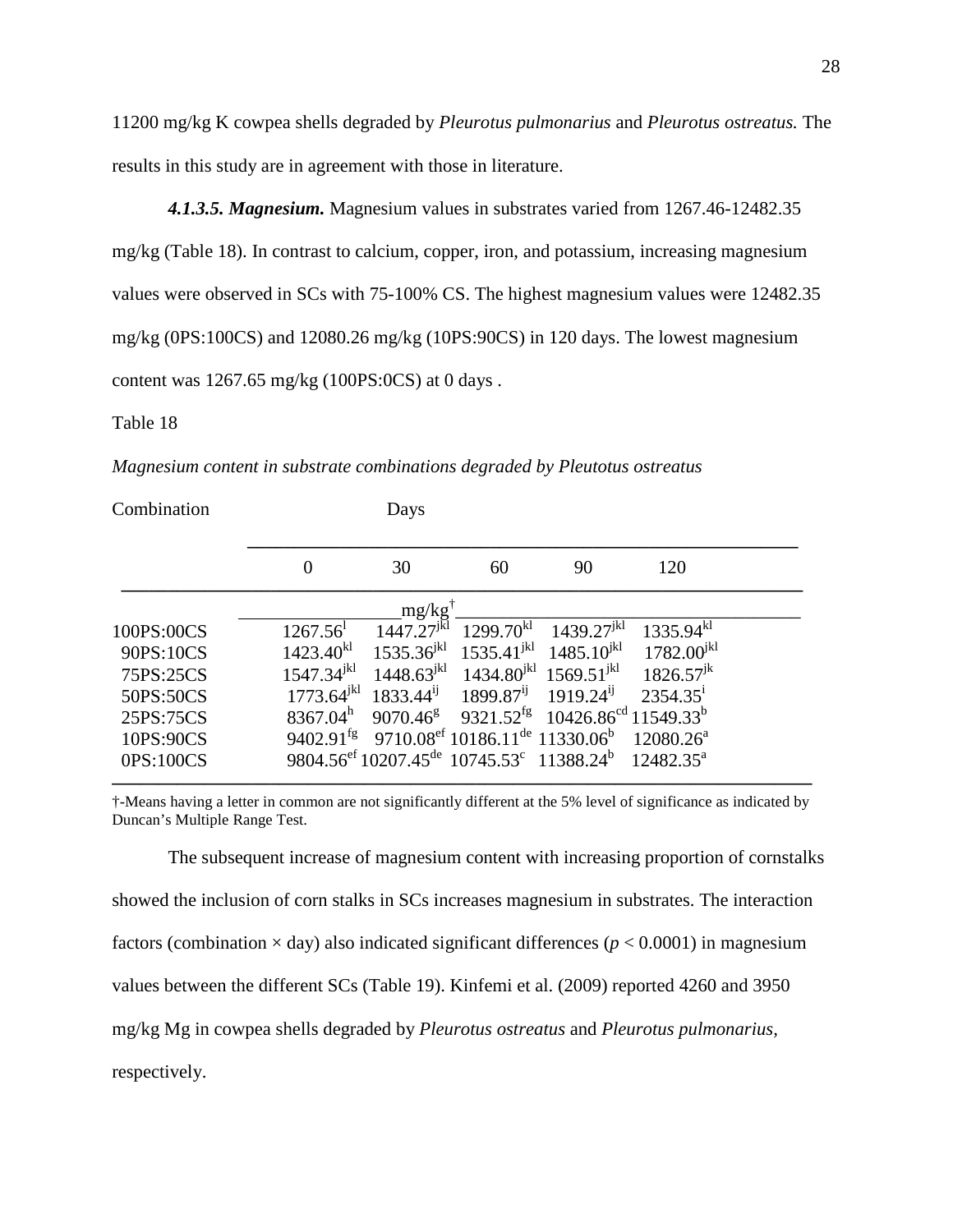| Source of<br>Variation   | Degrees of<br>Freedom | Sum of Squares | Mean<br>Square | F value | Pr > F   |
|--------------------------|-----------------------|----------------|----------------|---------|----------|
| Combination              | 6                     | 2003594245     | 333932374      | 4204.35 | < 0.0001 |
| Day                      | 4                     | 25968752       | 6492188        | 81.74   | < 0.0001 |
| Combination $\times$ Day | 24                    | 22665594       | 944400         | 11.89   | < 0.0001 |
| Error                    | 70                    | 5559783        | 79425          |         |          |
| Total                    | 104                   | 2057788374     |                |         |          |

\_\_\_\_\_\_\_\_\_\_\_\_\_\_\_\_\_\_\_\_\_\_\_\_\_\_\_\_\_\_\_\_\_\_\_\_\_\_\_\_\_\_\_\_\_\_\_\_\_\_\_\_\_\_\_\_\_\_\_\_\_\_\_\_\_\_\_\_\_\_\_\_\_\_\_\_\_\_

*Analysis of variance for the presence of magnesium in PS and CS substrates* 

*4.1.3.6. Manganese.* Manganese in the substrate combinations were 45.72 mg/kg to

2965.77 mg/kg (Table 20). Similar to magnesium, increasing manganese values were observed in SCs with 75-100% CS. The low manganese values were found in 100PS:0CS to 50PS:50CS and were not significantly different at the 5% level of significance.

#### Table 20

*Manganese content in substrate combinations degraded by Pleurotus ostreatus*

| Combination | Days                    |                         |                       |                       |                      |  |  |
|-------------|-------------------------|-------------------------|-----------------------|-----------------------|----------------------|--|--|
|             | 0                       | 30                      | 60                    | 90                    | 120                  |  |  |
|             |                         |                         | $mg/kg$ <sup>1</sup>  |                       |                      |  |  |
| 100PS:00CS  | $74.23^h$               | $82.42^h$               | $76.62^h$             | $84.86^h$             | $78.85^h$            |  |  |
| 90PS:10CS   | $73.67^h$               | $73.90^h$               | $76.78^h$             | 74.59 <sup>h</sup>    | $89.68^{h}$          |  |  |
| 75PS:25CS   | $61.34^h$               | $57.06^h$               | $58.81^h$             | $63.15^h$             | $71.77^h$            |  |  |
| 50PS:50CS   | $45.72^h$               | $47.29^h$               | $48.59^h$             | $49.91^{\rm h}$       | $61.37^h$            |  |  |
| 25PS:75CS   | 2007.81 <sup>g</sup>    | $2194.86^{f}$           | $2286.40^{\text{ef}}$ | $2405.50^{\text{de}}$ | $2806.75^{\rm b}$    |  |  |
| 10PS:90CS   | $2279.54$ <sup>ef</sup> | $2291.81$ <sup>ef</sup> | $2357.79^{\text{de}}$ | $2641.26^{\circ}$     | $2833.15^{b}$        |  |  |
| 0PS:100CS   | $2402.03^{\text{de}}$   | $2260.86$ <sup>ef</sup> | 2442.49 <sup>d</sup>  | $2650.39^{\circ}$     | $2965.77^{\text{a}}$ |  |  |

**––––––––––––––––––––––––––––––––––––––––––––––––––––––––––––** 

†-Means having a letter in common are not significantly different at the 5% level of significance as indicated by Duncan's multiple range test.

Manganese in substrates is very crucial because it plays an important role in biological oxidation and lignin degradation (Cui and Dolphin, 1990). For several white rot- fungi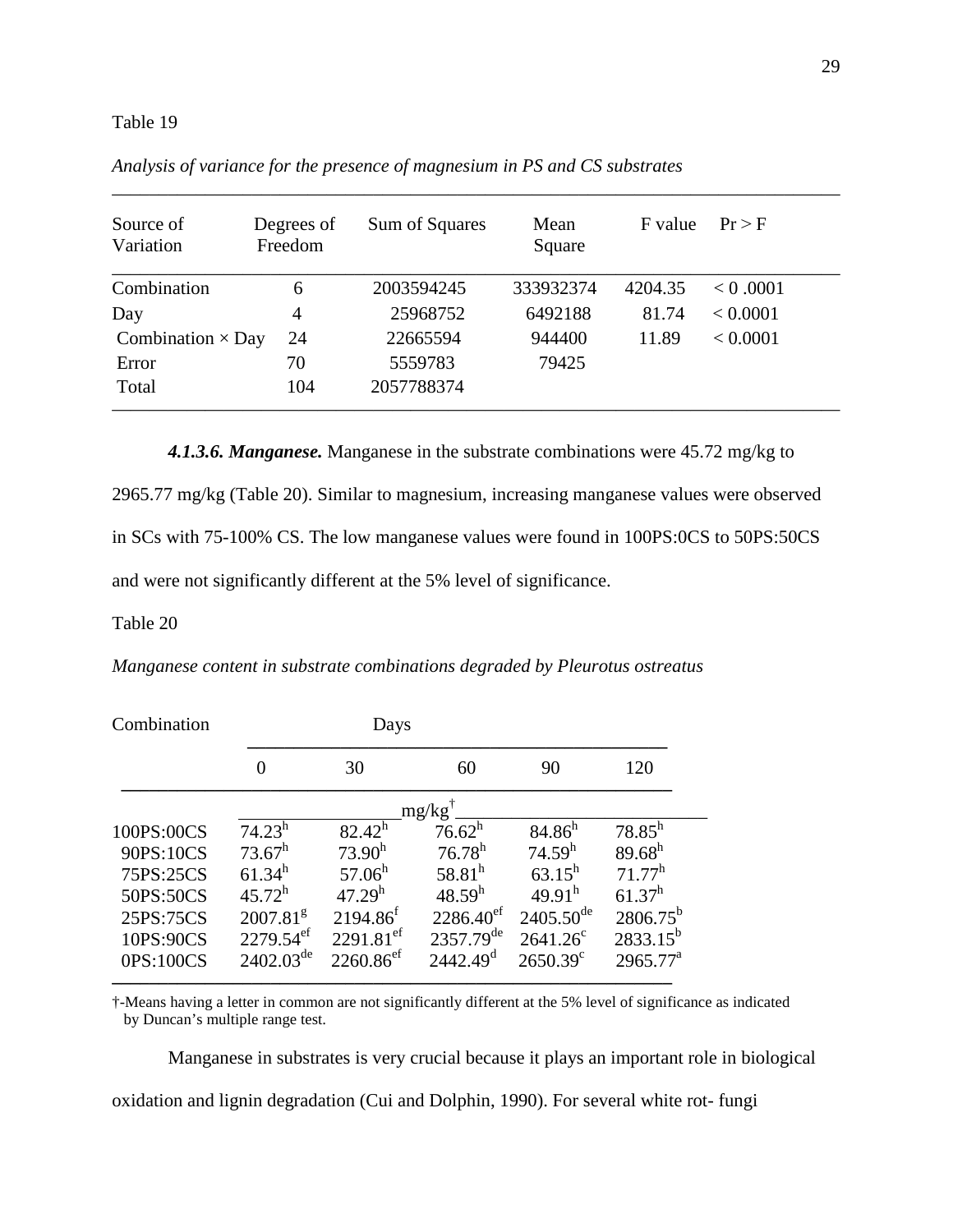manganese was responsible for manganese peroxidase (MnP) induction (Steffen, Hattaka, and Hofrichter, 2002; Steffen et al., 2002). Interestingly, while high degradation favored high manganese content in this study, Zohar and Yithak (1993) had reported that significant lignin degradation and mineralization by *P. ostreatus* also occurs under manganese deficiency. The low manganese levels found in 100PS:0CS to 0PS:100CS suggests Mn could be one of the elements that is critical in lignin degradation. This seems to be supported by the fact that increasing the cornstalks to 75% and beyond increased Mn content resulting in higher degradations observed. The interaction between combination and day factors for manganese content is shown in Table 21. Significant differences for the interaction effect (combination  $\times$  day) regarding manganese were noted by the *p*-value  $p < 0.0001$ . Kinfemi et al. (2009) reported 180 and 770 mg/kg in cowpea shells degraded by *Pleurotus ostreatus* and *Pleurotus pulmonarius*, respectively. Moda et al. (2005) reported 20 mg/kg Mn in *Pleurotus sajor-caju* (*Pleurotus pulmonarius* var. *sajorcaju*) degraded bagasse.

Table 21

*Analysis of variance for the presence of manganese in PS & CS substrates*

| Source of<br>Variation    | Degrees of<br>Freedom | Sum of Squares | Mean<br>Square | F value | Pr > F   |
|---------------------------|-----------------------|----------------|----------------|---------|----------|
| Combination               | 6                     | 146918666.0    | 24486444.3     | 3877.32 | < 0.0001 |
| Days                      | 4                     | 1150033.0      | 287508.2       | 45.53   | < 0.0001 |
| Combination $\times$ Days | 24                    | 1544184.6      | 64341.0        | 10.19   | < 0.0001 |
| Error                     | 70                    | 442070.9       | 6315.3         |         |          |
| Total                     | 104                   |                |                |         |          |

*4.1.3.7. Phosphorus.* Phosphorous content ranged between 8.55mg/kg to 1096.22 mg/kg (Table 22). Phosphorus levels were high in 100PS:0CS to 50PS:50CS. Low phosphorous values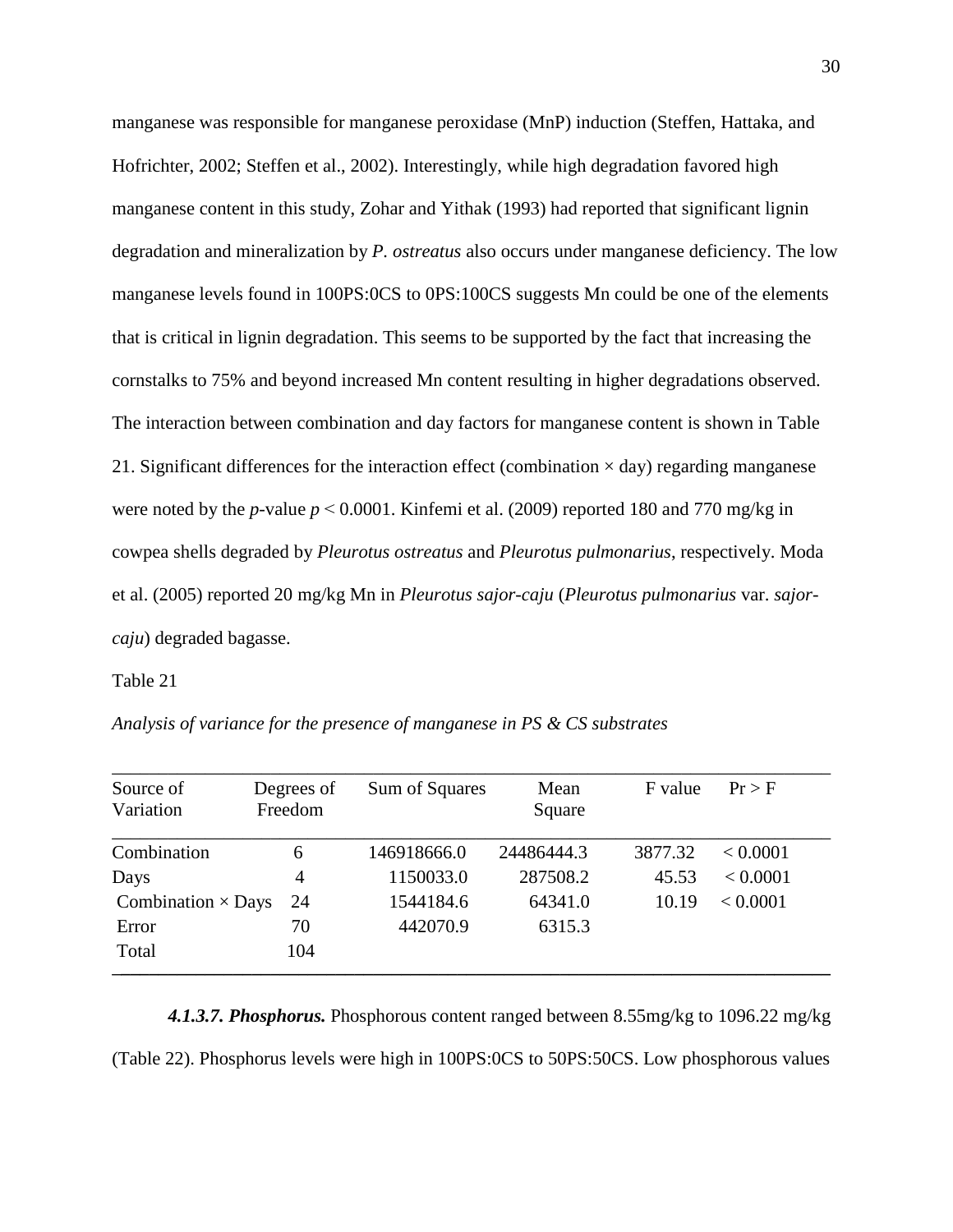were observed in 25PS:75CS to 0PS:100CS. Although these values in the latter SCs decreased further with addition of cornstalks there were not significantly different from each other.

These results showed that increasing cornstalks in substrates decreases phosphorus content. Interaction between combination and day (combination  $\times$  day) showed significant differences in phosphorous content between the seven substrate combinations at *p*-value *p* < 0.0001 (Table 23). In bagasse substrates degraded by *Pleurotus sajor-caju* (*Pleurotus pulmonarius* var. *sajor-caju*) Moda et al. (2005) obtained 225 mg/kg phosphorous.

#### Table 22

*Phosphorus content in substrate combinations degraded by P .ostreatus* 

| Combination |                        | Days                  |                        |                 |                      |
|-------------|------------------------|-----------------------|------------------------|-----------------|----------------------|
|             | 0                      | 30                    | 60                     |                 | 120                  |
|             |                        | $mg/kg^{\dagger}$     |                        |                 |                      |
| 100PS:00CS  | $797.84^{fg}$          | $904^{bcd}$           | $816.69$ <sup>fg</sup> | $910.02^{bcd}$  | $831.14^{d-g}$       |
| 90PS:10CS   | $873.33^{c-f}$         | 899.41 <sup>b-e</sup> | $908.60^{bcd}$         | $858.74^{c-f}$  | 1096.22 <sup>a</sup> |
| 75PS:25CS   | 838.79def              | $753.67^{gh}$         | $717.26^h$             | $813.71^{fg}$   | $966.66^{b}$         |
| 50PS:50CS   | $795.01$ <sup>fg</sup> | $817.87^{fg}$         | $817.09$ <sup>fg</sup> | $823.92^{erg}$  | $925.43^{bc}$        |
| 25PS:75CS   | $25.34^{i}$            | $28.27^{\rm i}$       | $35.57^{\rm i}$        | $31.35^{\rm i}$ | $37.78^{i}$          |
| 10PS:90CS   | 17.47 <sup>1</sup>     | 18.34 <sup>1</sup>    | $16.97^{\rm i}$        | $22.10^1$       | $24.95^{\rm i}$      |
| 0PS:100CS   | 9.02 <sup>1</sup>      | $8.55^{\rm i}$        | 9.58 <sup>1</sup>      | $11.55^{\rm i}$ | $15.13^{i}$          |

†-Means having a letter in common are not significantly different at the 5% level of significance as indicated by Duncan's multiple range test.

Table 23

*Analysis of variance for the presence of phosphorous in PS and CS substrates*

| Source of<br>Variation   | Degrees of<br>Freedom | Sum of Squares | Mean<br>Square | F value | Pr > F   |
|--------------------------|-----------------------|----------------|----------------|---------|----------|
| Combination              | <sub>0</sub>          | 18142043.58    | 3023673.93     | 1655.07 | < 0.0001 |
| Day                      | 4                     | 92460.29       | 23115.07       | 12.65   | < 0.0001 |
| Combination $\times$ Day | 24                    | 194005.91      | 8083.58        | 4.42    | < 0.0001 |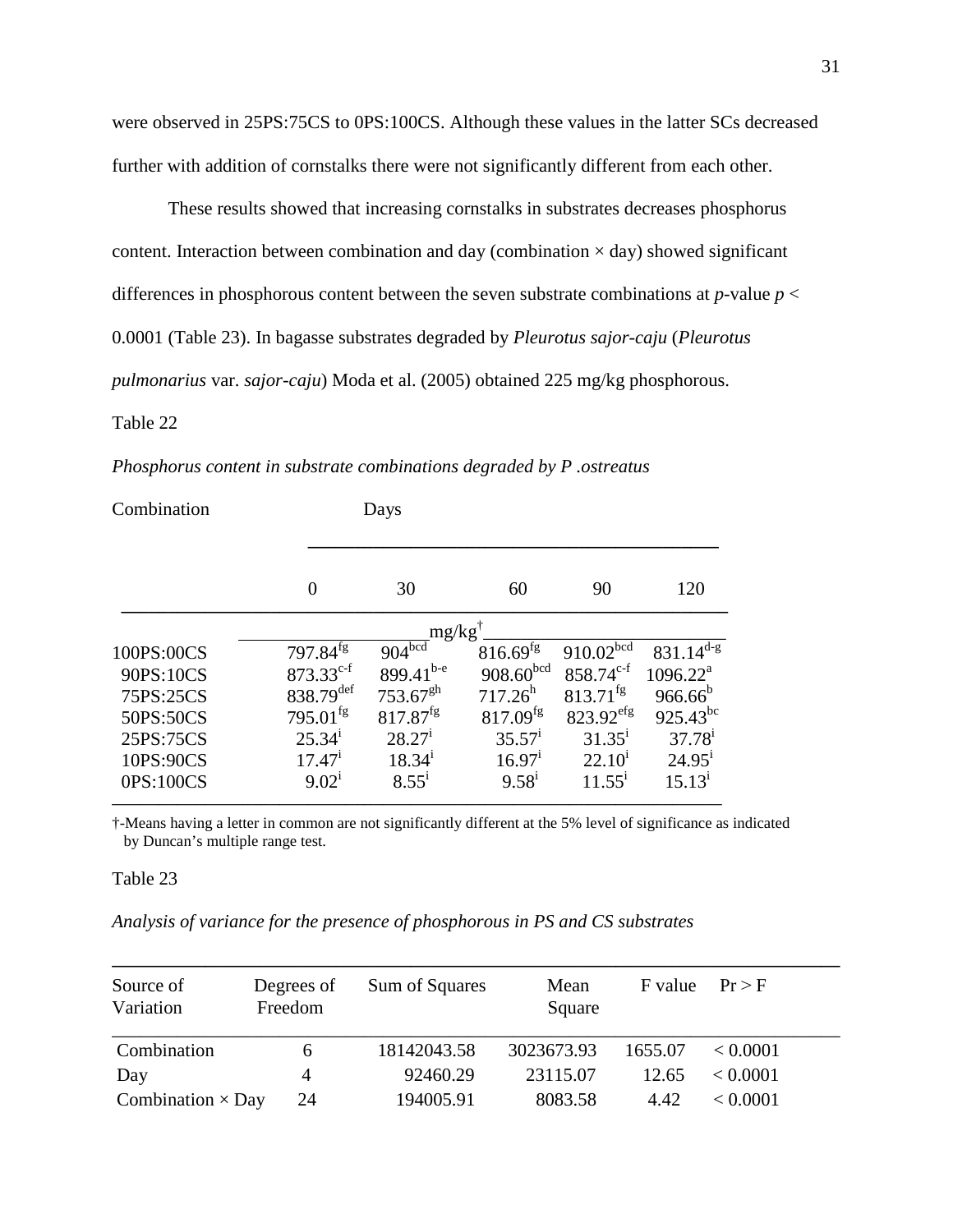Table 23 *(cont).*

| Error |     | 127883.83   | 1826.91 |
|-------|-----|-------------|---------|
| Total | 140 | 18556393.60 |         |
|       |     |             |         |

**4.1.3.8.** *Zinc.* Zinc contents in SCs are shown in Figure 2. The highest and lowest levels of zinc were 27.69 mg/kg (100PS:0CS) and 19.78 mg/kg (50PS:50CS). Significant differences were not found between those of 75PS:25CS and 50PS:CS and zinc levels in 25PS:75CS, 10PS:90CS and 0PS:100CS were not detected (ND).



*Figure 2* Presence of zinc in PS and CS substrate combinations

In degradation, the presence of zinc was reported to stimulate production of cellulases endo-1,4-β-glucanase and 1,4-β-glucosidase along with Cu but also like Cu, high concentrations of zinc were noted to decrease the substrate colonization rate of *P. ostreatus* (Baldrian et al., 2005). Decreasing Zn contents with addition of cornstalks in the SCs with known values is in agreement with Baldrian's results. There was no interaction between the factors ( $p = 0.16$ ) Similar to copper, significant differences were only found within the combination factor (*p* < 0.0001) (Table 24). These results are in agreement with Moda et al. (2005) who obtained 23 mg/kg Zn in bagasse.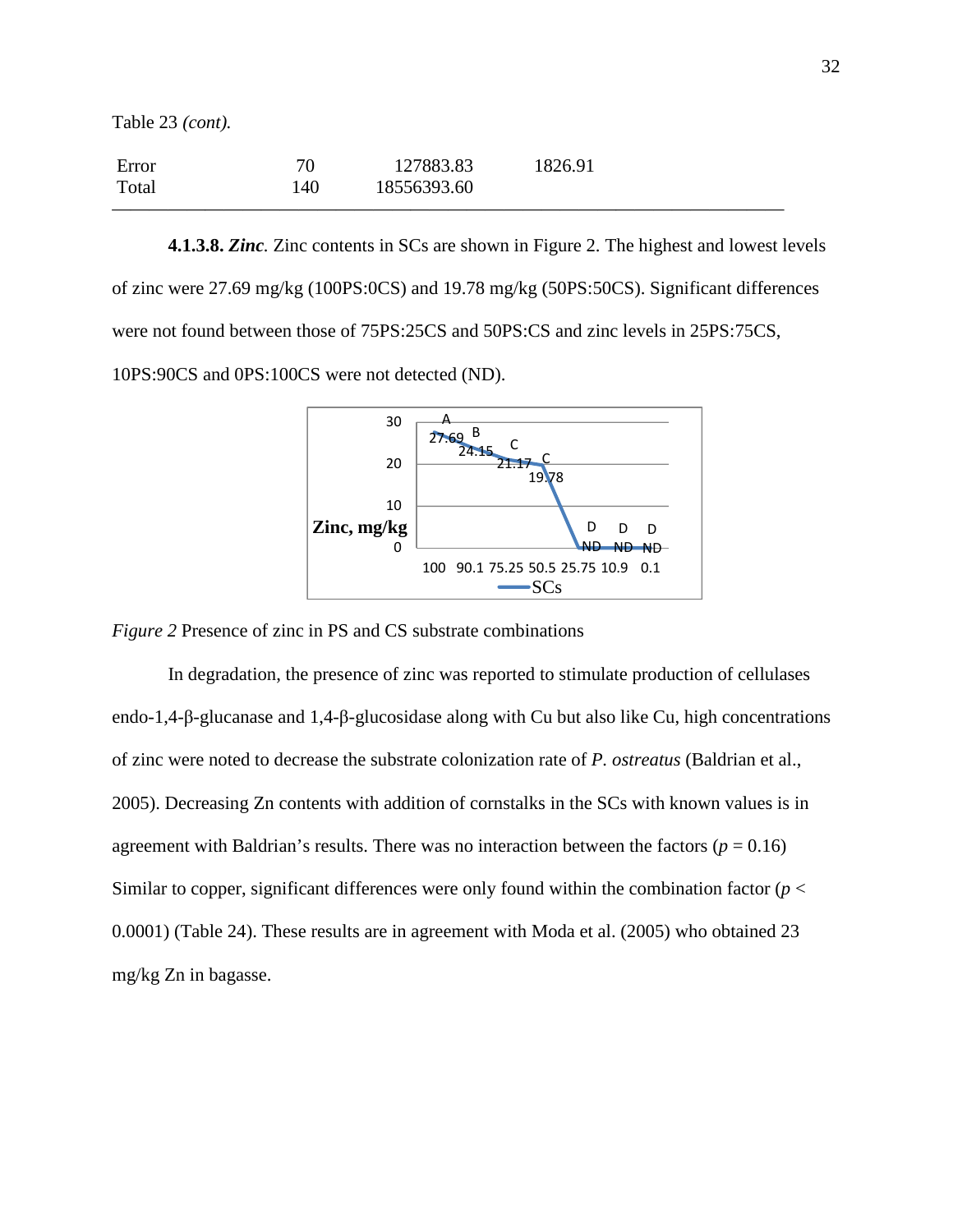| Source of<br>Variation   | Degrees of<br>Freedom | Sum of Squares | Mean<br>Square | F value | Pr > F   |
|--------------------------|-----------------------|----------------|----------------|---------|----------|
| Combination              | 6                     | 14421.24854    | 2403.54142     | 231.36  | < 0.0001 |
| Days                     | $\overline{4}$        | 31.59407       | 7.89852        | 0.73    | 0.5762   |
| Combination $\times$ Day | 24                    | 353.35487      | 14.72312       | 1.30    | 0.1633   |
| Error                    | 70                    | 14806.19749    | 435.47640      |         |          |
| Total                    | 104                   | 15566.24882    |                |         |          |

\_\_\_\_\_\_\_\_\_\_\_\_\_\_\_\_\_\_\_\_\_\_\_\_\_\_\_\_\_\_\_\_\_\_\_\_\_\_\_\_\_\_\_\_\_\_\_\_\_\_\_\_\_\_\_\_\_\_\_\_\_\_\_\_\_\_\_\_\_\_\_\_

# *Analysis of variance for the presence of zinc in PS and CS substrates*

**4.1.3.9.** *Lead.* Lead concentrations were found in the substrates (Table 25). Low traces were found in 100PS:0CS varying between 1.49 to 1.61 mg/kg. Higher traces were observed in substrates 25PS:75CS to 0PS:100CS. Lead has been known to inhibit fungal biodegradation at certain levels accumulated by white-rot fungi.

## Table 25

*Lead content in substrate combinations degraded by P. ostreatus* 

| Combination |                   | Days                   |                         |                |                     |  |
|-------------|-------------------|------------------------|-------------------------|----------------|---------------------|--|
|             | 0                 | 30                     | 60                      | 90             | 120                 |  |
|             |                   | $mg/kg^{\dagger}$      |                         |                |                     |  |
| 100PS:0CS   | 1.49 <sup>t</sup> | 1.61                   |                         | $1.61^{\rm f}$ |                     |  |
| 90PS:10CS   | $0^1$             |                        |                         |                |                     |  |
| 75PS:25CS   | $0^{\rm t}$       |                        |                         |                | $1.62^t$            |  |
| 50PS:50CS   | 0 <sup>f</sup>    | $1.61^{\text{t}}$      | $0^{\rm f}$             |                |                     |  |
| 25PS:75CS   | $683.99^e$        | $751.76^{\text{cde}}$  | $770.43$ <sup>bcd</sup> | $813.43^{bc}$  | 980.08 <sup>a</sup> |  |
| 10PS:90CS   | $730.90^{de}$     | 743.96 <sup>cde</sup>  | $725.78^{de}$           | $819.38^{bc}$  | $936.77^{\text{a}}$ |  |
| 0PS:100CS   | $813.63^{de}$     | $730.57$ <sup>de</sup> | 776.35 <sup>bcd</sup>   | $842.45^{b}$   | $948.11^{a}$        |  |
|             |                   |                        |                         |                |                     |  |

†-Means having a letter in common are not significantly different at the 5% level of significance as indicated by Duncan's multiple range test.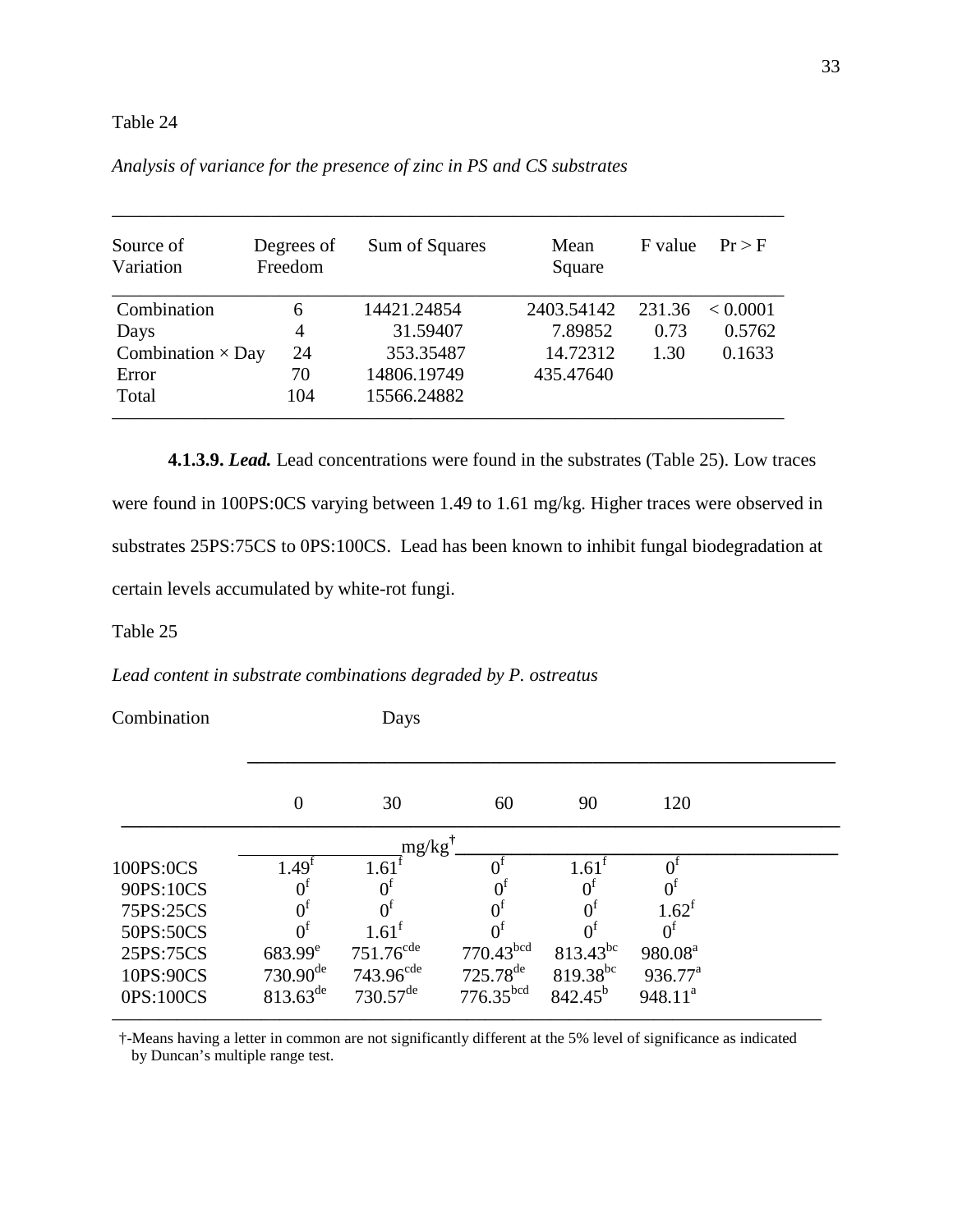The presence of heavy metals like lead can be toxic for white rot fungi and affect their growth, extracellular enzyme activity, and penetration and nutrition in the soil environment (Baldrian, 2003). Baldrian et al. (2005) and Tuomela et al. (2005) reported the low production of MnP in the presence of lead in SSF and liquid culture, respectively. In this study the two best SCs (10PS:90CS and 0PS:100CS) with the best degradation of lignin, cellulose, and hemicellulose were among the SCs with high lead concentrations. The degradation losses, however, showed that the degradation of lignocellulose by *P. ostreatus* was not significantly affected by lead. The heavy metal may be in an inactive form or state that would otherwise affect the degradation of substrate. Significant differences in lead levels were found between the SCs at *p* ˂ 0.0001 (Table 26). There was interaction between the combination and day factors (combination  $\times$  day). Other lead reports in literature were 0.40-2.80 mg/kg (Svoboda, Zimmermannova, and Kalac 2000), 0.75-7.77 mg/kg (Tuzen, Turkenkul, Hadsdemir, Mendil, and Sari, 2003) 1.43-4.17 mg/kg (Tuzen, 2003) and 0.75-1.99 mg/kg (Soylak, Saracoglu, Tuzen, and Mendil, 2004).

Table 26

| Source of<br>Variation    | Degrees of<br>Freedom | Sum of Squares | Mean<br>Square | F value | Pr > F             |
|---------------------------|-----------------------|----------------|----------------|---------|--------------------|
| Combination               | 6                     | 16634393.18    | 2772398.86     |         | 1519.09 < 0.0001   |
| Days                      | 4                     | 127142.71      | 31785.68       |         | $17.42 \le 0.0001$ |
| Combination $\times$ Days | 24                    | 197582.47      | 8232.60        |         | $4.51 \le 0.0001$  |
| Error                     | 70                    | 127752.68      | 1825.04        |         |                    |
| Total                     | 104                   | 17086871.04    |                |         |                    |

 *Analysis of variance for the presence of lead in PS and CS substrates* 

**4.1.4. C/N ratio.** The carbon to nitrogen ratio in the substrates was analyzed following biodegradation. C/N varied in each substrate combination and increased with further addition of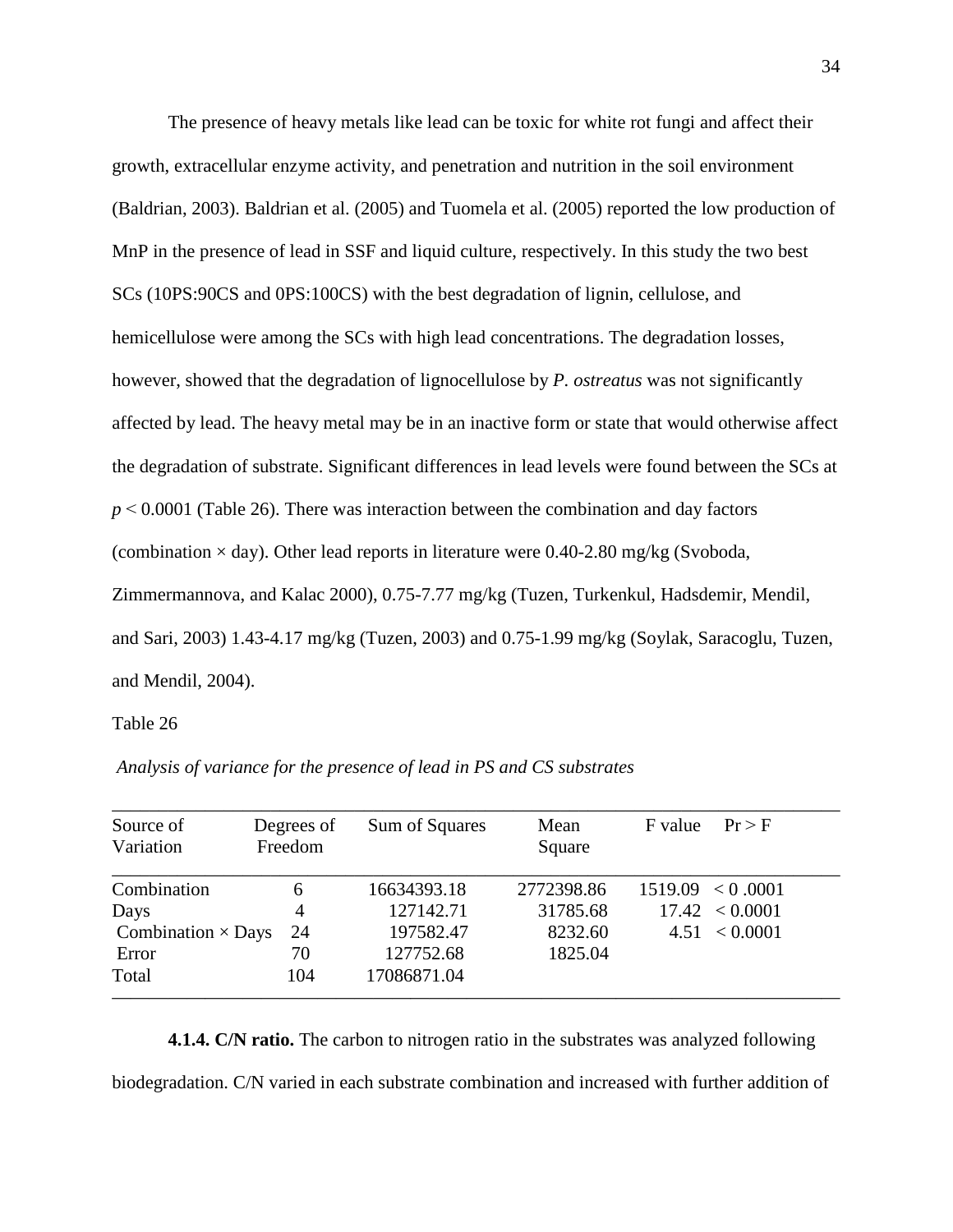cornstalks in the mixtures (Table 27). The SCs with higher content of PS had low C/N ratios ranging from 29.23-34.34. The SCs with the best LOM and lignocellulose degradation (50PS:50CS-0PS:100CS) displayed C/N values of 35.71-51.43. The latter C/N ratio is between the C/N ratio of peanut shells and corn stalks 55-77.3 (Phillippousis, 2009).

Table 27

*Carbon to Nitrogen ratio in substrates (combination) degraded by Pleurotus ostreatus* 

| Combination | $C/N$ , d.w.    |
|-------------|-----------------|
| 100PS:0CS   | $29.23^f$       |
| 90PS:10CS   | $32.02^e$       |
| 75PS:25CS   | $34.34^{de}$    |
| 50PS:50CS   | $35.71^d$       |
| 25PS:75CS   | $40.49^{\circ}$ |
| 10PS:90CS   | $47.21^{b}$     |
| 0PS:100CS   | $51.43^{\circ}$ |

†-Means having a letter in common are not significantly different at the 5% level of significance as indicated by Duncan's multiple range test.

For C/N there was no interaction between the factors (concentration  $\times$  day) at *p*-value  $p =$ 0.2890. However, significant differences were found in each individual factor at *p* < 0.0001. As shown in Table 28, C/N ratio in substrates can vary either by combination or the days required for the degradation of lignocellulose as these factors are independent of each other shown. Regarding the fourth hypothesis that spent substrate from the best substrate combination will have the least residual lignin and optimal C/N ratio, these results supported that 0PS:100CS displayed the least residual lignin 5.99% and optimal C/N ratio of 51.43, this was then followed by 10PS:90CS with the second least residual lignin 8.05% and C/N ratio of 47.21.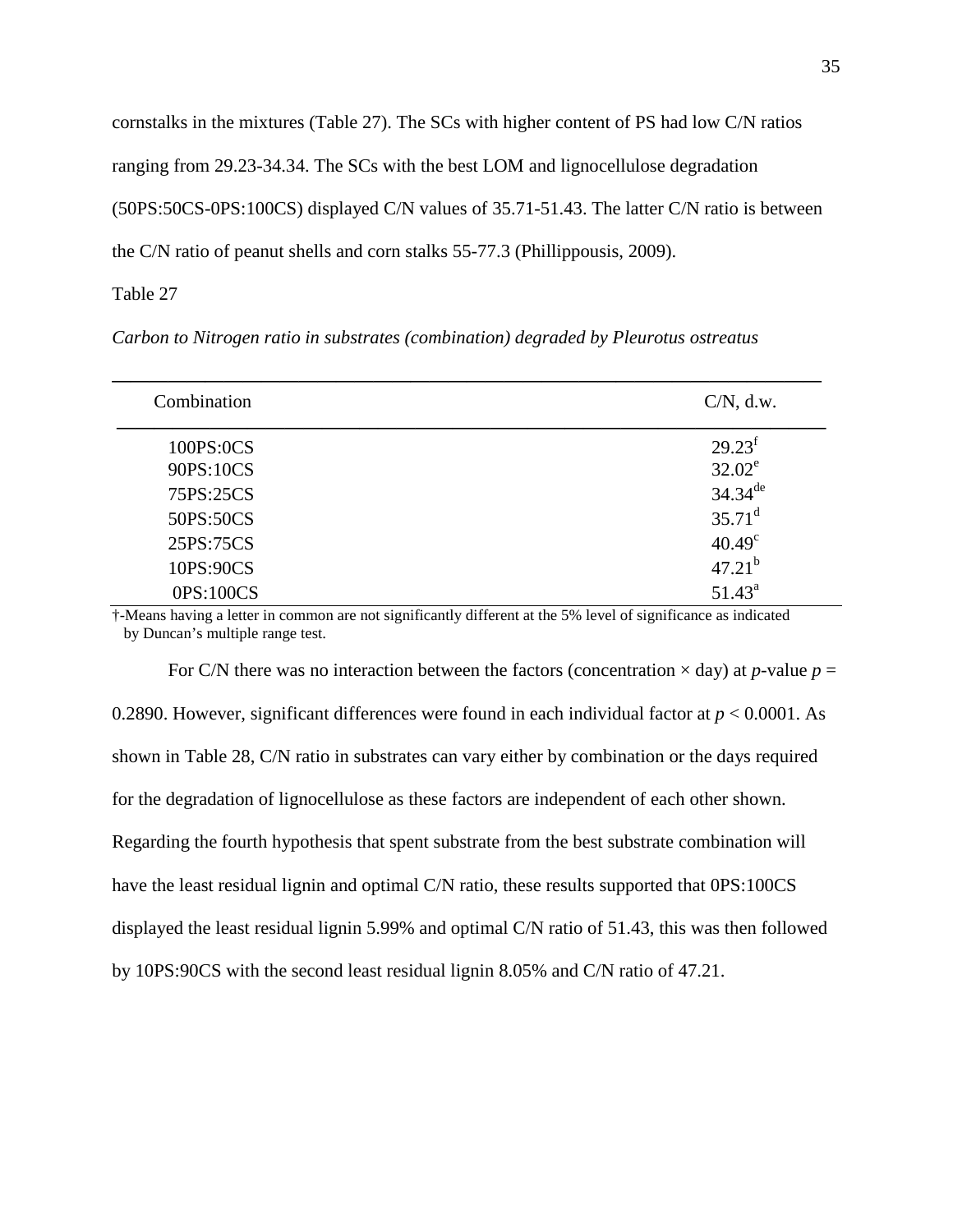| Source of<br>Variation   | Degrees of<br>Freedom | Sum of<br>Squares | Mean<br>Square | F value | Pr > F   |
|--------------------------|-----------------------|-------------------|----------------|---------|----------|
| Combination              | 6                     | 5998.998006       | 999.833001     | 82.02   | < 0.0001 |
| Day                      | 4                     | 1478.767606       | 369.691901     | 30.33   | < 0.0001 |
| Combination $\times$ Day | 24                    | 345.621794        | 14.400908      | 1.18    | 0.2890   |
| Error                    | 70                    | 853.353533        | 12.190765      |         |          |
| Total                    | 104                   | 8676.740939       |                |         |          |

*Analysis of variance of C/N ratio in biodegraded substrates* 

## **4.2. Mushroom Cultivation**

**4.2.1. Mushroom yield and biological efficiency**. Faster colonization was observed in bags with more PS content in all the 3 groups. Full colonization was achieved during 27±5 days. Primordia that appeared during the fruiting stage matured into fruit bodies and were harvested 5- 7 days later in the first flush, 14-16 days in the second flush, 28-30 days in the third flush, additional fruit bodies were collected after 33-35 days in the fourth flush, and 45-47 days in the fifth flush (Table 29). Fruit body yield began to significantly cease in some of the blocks during the fourth flush. Approximately most of the total yield was obtained from the first flush and mostly varied between 50% to 74%. Elisashvili, Chichua, Kachlishvili, Tsullauri, and Khadziani (2003) reported that most of the yield obtained from three flushes via cultivation of *P. ostreatus* on cotton wastes (CW) was from the first flush and corresponded to 50%. Philippoussis (2001) also reported 50% of total yield obtained from the first flush harvested from cultivation of *P. ostreatus* on cotton wastes.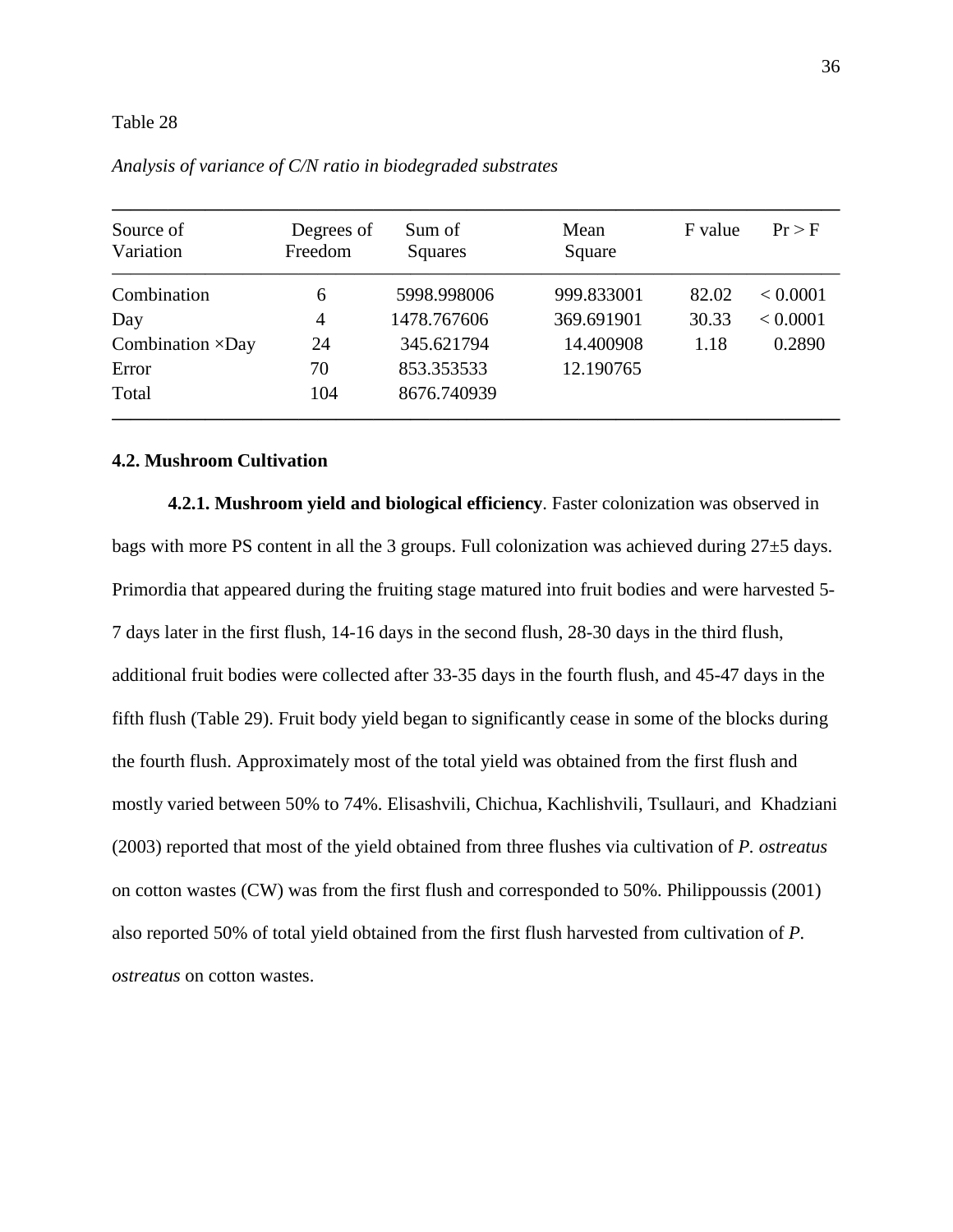|                          |        |                                                                                                                                                                                   |                |                                                                        | Total*                                                         | <b>Biological</b>                                                                     |
|--------------------------|--------|-----------------------------------------------------------------------------------------------------------------------------------------------------------------------------------|----------------|------------------------------------------------------------------------|----------------------------------------------------------------|---------------------------------------------------------------------------------------|
|                          |        |                                                                                                                                                                                   |                |                                                                        |                                                                | Efficiency*                                                                           |
|                          |        |                                                                                                                                                                                   |                |                                                                        |                                                                | $(\% )$                                                                               |
|                          |        |                                                                                                                                                                                   |                |                                                                        |                                                                |                                                                                       |
| 780.91                   | 320.24 | 120.05                                                                                                                                                                            | 72.76          | 23.45                                                                  | 1371.41 <sup>cd</sup>                                          | $65.85^{cd}$                                                                          |
| 780.99                   | 198.86 | 89.32                                                                                                                                                                             | 12.67          | $\Omega$                                                               | $1081.84^d$                                                    | 54.09 <sup>d</sup>                                                                    |
| 704.72                   | 721.29 | 266.97                                                                                                                                                                            | 80.51          | 37.79                                                                  |                                                                | $90.56^{bc}$                                                                          |
| 683.30                   | 618.75 | 164.91                                                                                                                                                                            | 7.67           | 36.58                                                                  |                                                                | 75.56 <sup>bcd</sup>                                                                  |
| 959.76                   | 569.66 | 203.56                                                                                                                                                                            | 57.18          | $\Omega$                                                               | $1790.16^{bc}$                                                 | $89.50^{bc}$                                                                          |
| 1040.91                  | 282.24 | 238.95                                                                                                                                                                            | $\overline{0}$ | $\Omega$                                                               |                                                                | 78.10 <sup>bcd</sup>                                                                  |
|                          |        |                                                                                                                                                                                   |                | 29.72                                                                  | $2881.90^a$                                                    | 144.09 <sup>a</sup>                                                                   |
|                          |        | 271.58                                                                                                                                                                            | 96.61          | 42.19                                                                  | 2561.83 <sup>a</sup>                                           | $128.09^a$                                                                            |
| SC9 50PS:5R:40CS 1029.76 | 505.44 | 123.56                                                                                                                                                                            | $\theta$       | $\Omega$                                                               | $1658.76^{bc}$                                                 | $82.93^{bc}$                                                                          |
|                          |        |                                                                                                                                                                                   | 31.85          | $\overline{0}$                                                         | $1743.68^{bc}$                                                 | $87.18^{bc}$                                                                          |
|                          |        |                                                                                                                                                                                   | 31.53          | $\overline{0}$                                                         |                                                                | 77.46 <sup>bcd</sup>                                                                  |
|                          |        |                                                                                                                                                                                   | 64.49          | $\theta$                                                               | $1779.66^{bc}$                                                 | $88.93^{bc}$                                                                          |
|                          |        |                                                                                                                                                                                   |                |                                                                        | $1986.74^{b}$                                                  | $99.33^{b}$                                                                           |
|                          |        | 1828.62 726.83<br>1491.42 702.22<br>SC10 80PS:10R:10CS 1297.93 286.63<br>SC11 65PS:10R:25CS 1029.83 335.27<br>SC1240PS:10R:50CS 1238.81 336.84<br>SC1350PS:10R:40CS 998.53 490.66 |                | Yield of mushroom $(g)$<br>147.98 178.47<br>127.27<br>152.62<br>109.52 | Flush 1 Flush 2 Flush 3 Flush 4 Flush 5<br>375.78 121.71 25.38 | $1811.28^{bc}$<br>1511.21 <sup>bcd</sup><br>$1562.10^{bcd}$<br>1549.25 <sup>bcd</sup> |

*Fruit body yield and biological efficiency of Pleurotus ostreatus on PS and CS substrates* 

PS Peanut Shells; CS Corn Stalk; R Rye. Controls: 100PS:0CS and 100CS. Ratio in column 1 represents percentage of substrate content of SCs.\*Means having a letter in common are not significantly different at the 5% level of significance as indicated by Duncan's multiple range test.

———————————————————————————————————

BE of control substrates (100PS:0CS and 0PS:100CS) did not differ from each other although a higher BE was observed on 100% CS. With the inclusion of 5% rye, the highest mushroom yield and BE were obtained in 70PS:5R:25CS with a total yield of 2881.90 g and BE of 144.09%, followed by 45PS:5R:50CS with a total yield of 2561.8 3 g and BE of 128%. As previously mentioned by Salmones, bioconversion of substrates by *Pleurotus* spp. can exceed 100% (wet weight). The best SCs in this study had indeed surpassed the 100% BE by 44% and 28% increase, respectively. Other authors had reported BE ˃100% via cultivating *Pleurotus* spp*.* on certain substrates. Banik and Nandi (2003) obtained several BEs ranging from 48.5% - 186.3% in *P. sajor-caju* (*Pleurotus pulmonarius* var*. sajor-caju*) cultivated in various types of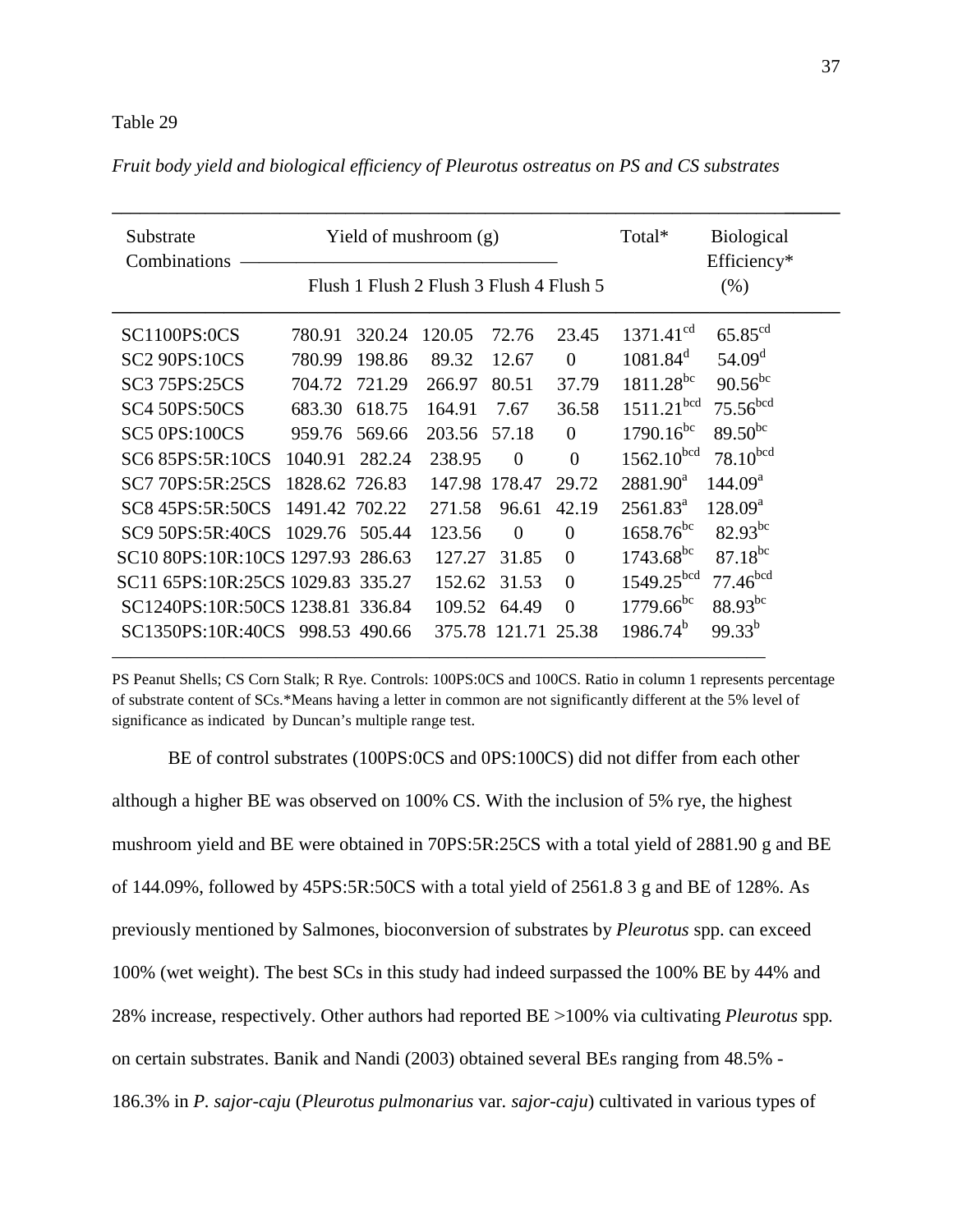slurry manure and rice straw supplement. Isikhuemhen and Mikiashvilli (2009) also reported a BE of 181.5% from cultivation of *Pleurotus ostreatus* on 70% wheat straw: 20% solid waste substrates supplemented with 10% millet. Mushroom yield and biological efficiency in SCs with 10% rye did not significantly improve.

The second hypothesis stated that the appropriate combination of PS, CS with or without supplementation with rye will give higher fruit body yield of *P. ostreatus* than PS or CS substrate alone. From our results it is evident the combination of both PS and CS without supplement produced higher yields (75PS:25CS) than either substrates alone. However with the inclusion of 5% rye the mushroom yield and BE of two best SCs increased by almost 2 times that of the control SCs mentioned above. Although the yield of 45PS:5R:50CS is lower than that of 70PS:5R:25CS they were not significantly different from each other at 5% level of significance.

**4.2.2. C/N ratio in substrates.** Amount of carbon, hydrogen, nitrogen present in substrates are listed in Table 31. Each of the three compositions was determined on a percentage dry weight basis. Contents of carbon ranged from 39.62-43.87% C, 5.41-6.75% H, and 1.70-2.99 % N. C/N ratio in substrates ranged 18.33 to 27.67 ( Table 30). Soto Cruz, Casteneda, Hach, Rojas, and Torres, (1999) observed 22.4- 23.2 C/N from mixtures of oat straw, oat bran, and copra cake. C/N was higher in non supplemented substrates, when rye was added C/N values decreased except for 40PS:10R:50CS. The SCs mentioned above with the best yields (70PS:5R:25CS & 45PS:5R:50CS) had C/N ratios of 18.50 and 16.54 respectively. The results obtained in this study were higher than those of Soto Cruz et al. (1999). Adequate C/N is said to be critical for the rate of lignocellulose degradation and mushroom production (Madelin, 1956).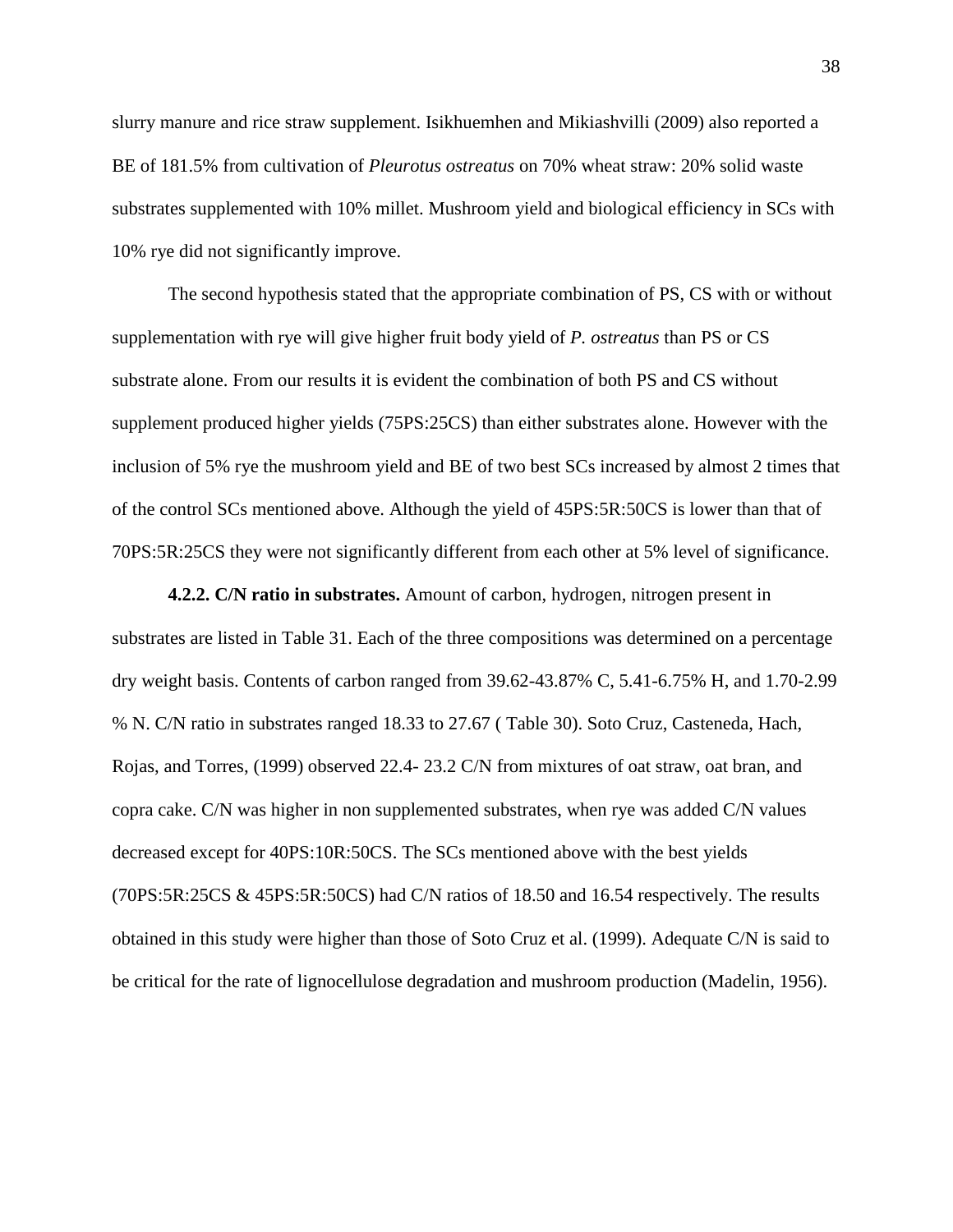| <b>Substrate Combinations</b>  | Carbon % | Hydrogen % | Nitrogen % | $C/N$ *                |
|--------------------------------|----------|------------|------------|------------------------|
| 100 PS:0 CS<br>SC <sub>1</sub> | 43.87    | 5.53       | 2.16       | $23.80^{ab}$           |
| 90 PS:10 CS<br>SC2             | 42.95    | 5.41       | 1.95       | $25.91^{ab}$           |
| 75 PS:25 CS<br>SC <sub>3</sub> | 41.51    | 6.68       | 2.00       | $24.17^{abc}$          |
| 50 PS:50 CS<br>SC <sub>4</sub> | 40.19    | 6.72       | 1.97       | 23.98 <sup>abc</sup>   |
| $SC5$ $0PS:100CS$              | 40.38    | 6.75       | 1.70       | $25.76^{ab}$           |
| SC6 85 PS:5Rye:10CS            | 43.25    | 5.65       | 1.98       | $19.10^{ed}$           |
| 70 PS:5Rye:25CS<br>SC7         | 40.11    | 6.32       | 2.49       | 18.50 <sup>ed</sup>    |
| 45PS:5Rye:50CS<br>SC8          | 39.62    | 6.54       | 2.13       | $16.54^e$              |
| SC9 50PS:5 Rye:45CS            | 41.26    | 6.37       | 2.61       | $21.73^{bcd}$          |
| SC10 80PS:10 Rye:10CS          | 42.13    | 5.82       | 2.99       | $19.90$ <sup>cde</sup> |
| SC11 65PS:10 Rye:25CS          | 40.76    | 6.62       | 2.41       | $18.33^{ed}$           |
| SC 12 40PS:10 Rye:50CS         | 41.00    | 6.55       | 2.10       | $27.67^{\rm a}$        |
| SC13 45PS:10 Rye:50CS          | 41.75    | 5.42       | 2.66       | $22.76^{ab}$           |

*Amount of carbon, nitrogen, hydrogen, and C/N ratio in the spent substrate blocks* 

\*Means having a letter in common are not significantly different at the 5% level of significance as indicated by Duncan's multiple range test.

Analysis of variance in C/N showed significant differences between the treatments (SCs) in Table 31. The calculated *p*-value for significant differences was  $p \le 0.0001$ . As seen in Table 29 and 30, the PS:CS ratio 45:50 to 70:25 with 5% rye and C/N ratio of 16.54-18.50 favors the optimum yield of *P. ostreatus* cultivated on PS and CS substrates.

Table 31

*Analysis of Variance of C/N ratio in the spent substrates blocks* 

| Source of<br>Variation | Degrees of<br>Freedom | Sum of<br>Squares | Mean<br>Square | F value | $Pr$ > F |
|------------------------|-----------------------|-------------------|----------------|---------|----------|
| Tmt                    | 12                    | 585.0721769       | 48.7560147     | 6.28    | < 0.0001 |
| Error                  | 39                    | 302.7910000       | 7.7638718      |         |          |
| Total                  | 51                    | 887.8631769       |                |         |          |

The comparison of the C/N ratio and BE of the thirteen substrates are shown in Figure 3.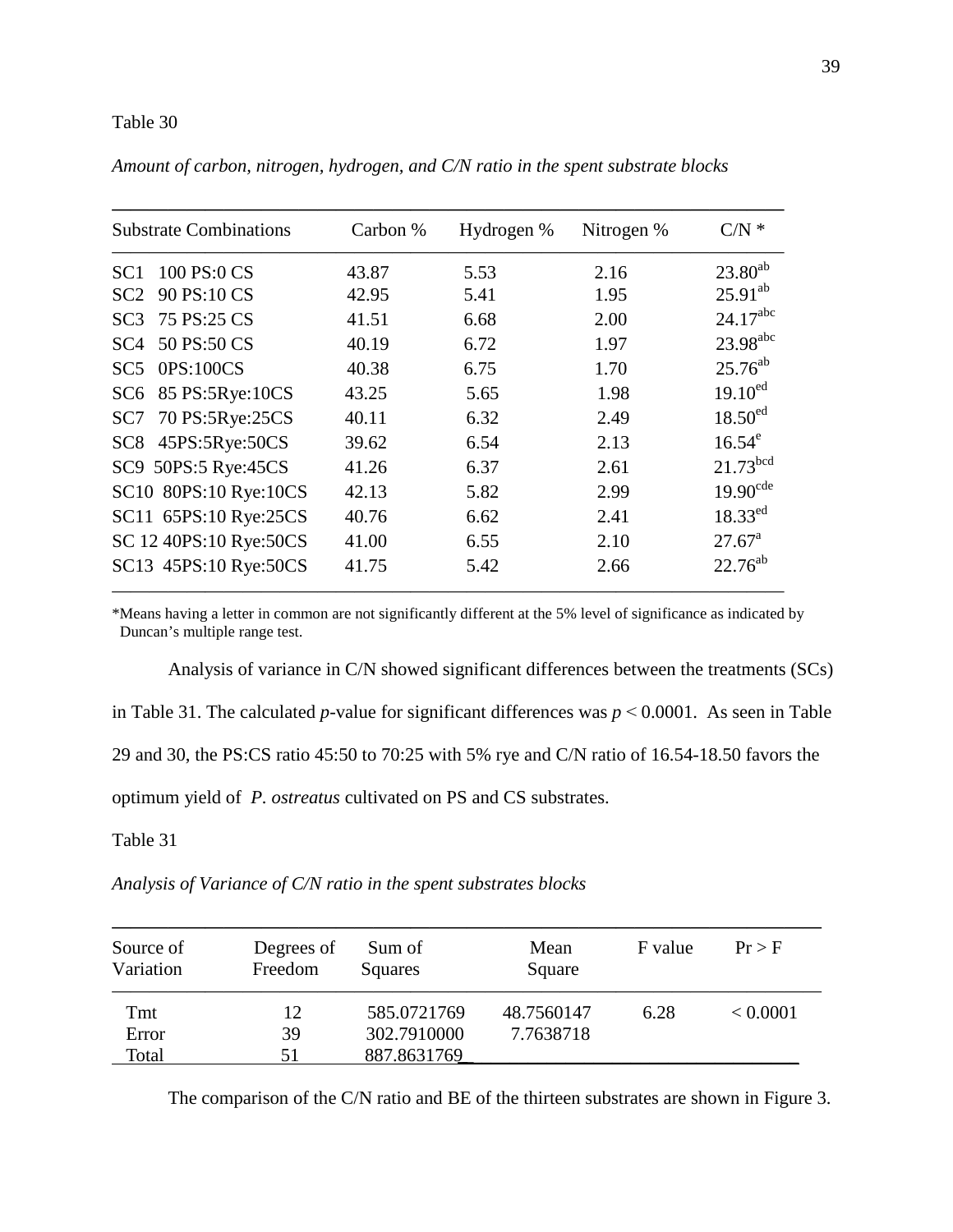

*Figure 3 Pleurotus ostreatus* strain 400, biological efficiency, and C/N ratio of the different PS and CS substrate combinations

**4.2.3. Minerals in substrates.** The grinded substrate blocks were analyzed for the nine minerals and were shown in Table 32. Mineral content levels were found to be less than those in the biodegradation experiment. Concentrations were 29.74-45.14, 0.80-2.43, 16.50-56.44, 5.83- 9.48, 0.05-0.20, 1.39-7.64, 0.01-0.14, mg/kg for calcium, iron, potassium, magnesium, manganese, phosphorous, and zinc, respectively. Copper and lead levels were below detectable levels (BDL). While significant differences may or not be found among the treatments (SCs) in each mineral analysis, no statistical analysis was needed for minerals that were not detected.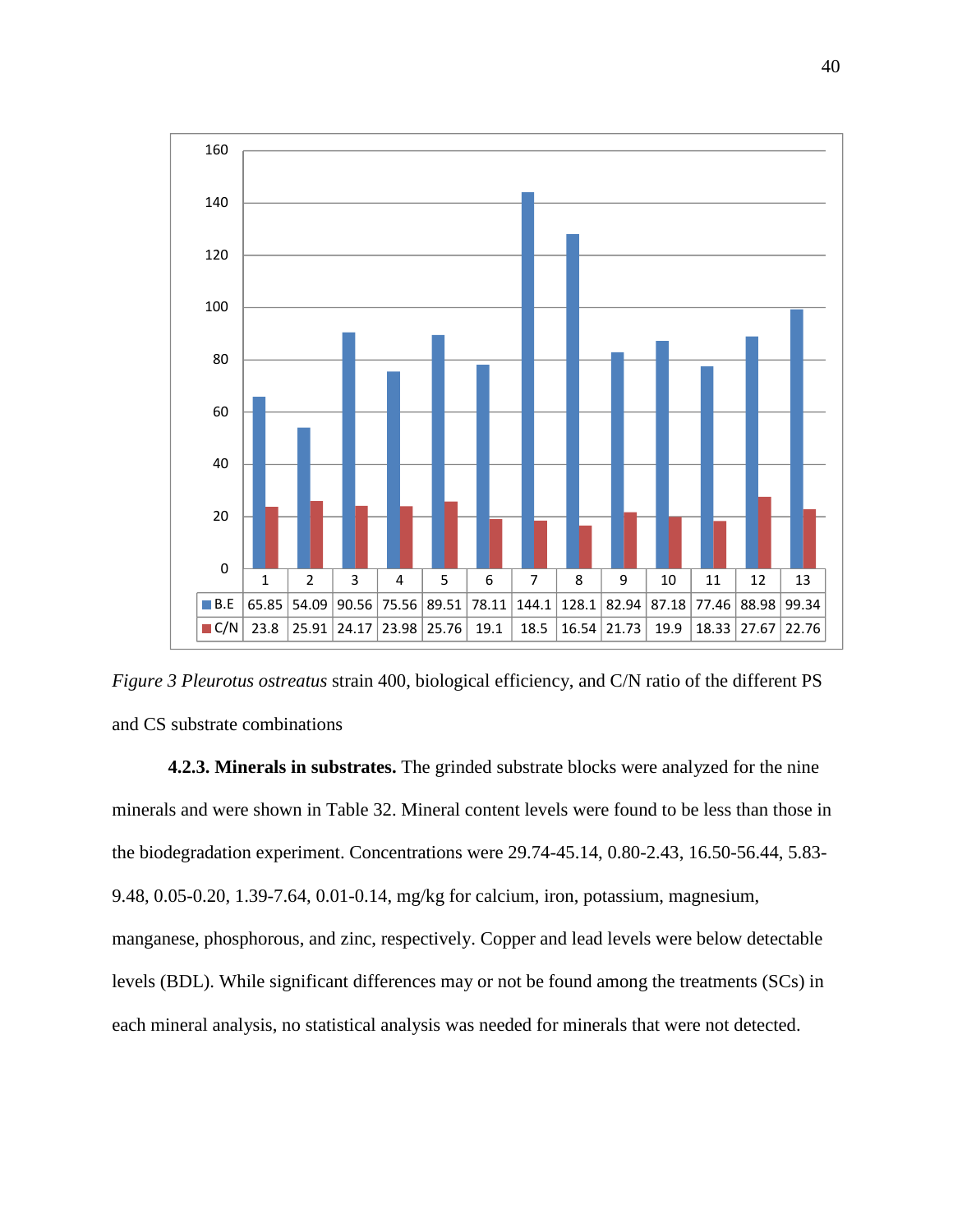|  | Trace mineral concentrations in the analyzed substrate blocks ( $mg/kg$ ) |  |  |  |
|--|---------------------------------------------------------------------------|--|--|--|
|  |                                                                           |  |  |  |

| Substrate combinations |                     |                          |                       | Minerals*       |                       |                            |                                               |                                       |            |
|------------------------|---------------------|--------------------------|-----------------------|-----------------|-----------------------|----------------------------|-----------------------------------------------|---------------------------------------|------------|
|                        | Ca                  | Cu                       | Fe                    | K               | Mg                    | Mn                         | P                                             | Zn                                    | Pb         |
| 1 100PS:0CS            | $33.71^{ab}$        | <b>BDL</b>               | $2.43^{\circ}$        | $16.50^e$       | 6.29 <sup>cd</sup>    | 0.20 <sup>a</sup>          | 2.01 <sup>ef</sup>                            | 0.01 <sup>f</sup>                     | <b>BDL</b> |
| 2 90PS:10CS            | $33.20^{ab}$        |                          | $2.43^{\circ}$        | $22.71^{ed}$    | 6.89 <sup>bcd</sup>   | 0.19 <sup>a</sup>          | 2.20                                          | 0.02 <sup>ef</sup>                    |            |
| 375PS:25CS             | $38.21^{ab}$        |                          | $1.72$ <sup>abc</sup> | $38.85^{bc}$    | $8.20^{ab}$           | $0.15^{\rm a}$             | $4.96^{bc}$                                   | $0.03^{\text{def}}$                   |            |
| 4 50PS:50CS            | $34.91^{ab}$        |                          | 1.50 <sup>bcd</sup>   | $47.03^{ab}$    | $8.41^{ab}$           | 0.11 <sup>cd</sup>         | $6.74^{\rm a}$                                | 0.06 <sup>cd</sup>                    |            |
| 5 0PS:100CS            | $30.03^{b}$         | -                        | $2.21^{ab}$           | $17.40^e$       | $5.89^{d}$            | $0.19^a$ 1.39 <sup>f</sup> |                                               | $0.01^{\rm f}$                        |            |
| 6 85PS:5ye:10CS        | $45.14^{a}$         |                          | 1.53 <sup>bcd</sup>   | $40.29^{bc}$    | 7.34 <sup>bcd</sup>   |                            | $0.14^{abc}$ 3.60 <sup>cde</sup> $0.04^{def}$ |                                       |            |
| 7 70PS:5Rye:25CS       | 36.00 <sup>ab</sup> |                          | 1.22 <sup>cd</sup>    | $41.52^{bc}$    | 6.93 <sup>bcd</sup>   |                            | $0.10^{bcd}$ 3.51 <sup>cde</sup> $0.06^{cde}$ |                                       |            |
| 8 45PS:5Rye:50CS       | $35.64^{ab}$        |                          | 1.20 <sup>cd</sup>    | $52.46^{\circ}$ | $7.92$ <sup>abc</sup> |                            | $0.10^{bcd}$ 7.01 <sup>a</sup>                | $0.12^{ab}$                           |            |
| 9 50PS:5Rye:45CS       | $29.74^{b}$         |                          | 1.18 <sup>cd</sup>    | $25.23^{de}$    | $5.83^{\rm d}$        | $0.05^d$                   |                                               | $2.94^{\text{def}} 0.06^{\text{cde}}$ |            |
| 10 80PS:10Rye:10CS     | $38.57^{ab}$        |                          | 1.19 <sup>cd</sup>    | $37.64^{bc}$    | 7.29 <sup>bcd</sup>   | 0.08 <sup>d</sup>          | 4.68 <sup>cd</sup>                            | 0.09 <sup>cd</sup>                    |            |
| 11 65PS:10Rye:25CS     | $37.15^{ab}$        | $\overline{\phantom{a}}$ | 1.04 <sup>cd</sup>    | $33.14^{cd}$    | 7.43 <sup>bcd</sup>   | 0.08 <sup>cd</sup>         |                                               | 4.11 <sup>cd</sup> 0.11 <sup>ab</sup> |            |
| 12 40PS:10Rye:50CS     | $43.50^{ab}$        | $\overline{\phantom{a}}$ | 0.90 <sup>d</sup>     | $56.44^a$       | $9.48^{a}$            |                            | $0.11^{bcd}$ 7.64 <sup>a</sup>                | $0.14^a$                              |            |
| 13 45PS:10Rye:45CS     | $35.01^{ab}$        | $\overline{\phantom{a}}$ | 0.80 <sup>d</sup>     | $55.50^a$       | 7.17 <sup>bcd</sup>   | 0.07 <sup>d</sup>          | $6.52^{ab}$                                   | $0.09^{bc}$                           |            |

BDL: Below detectable levels.\*Means having a letter in common are not significantly different at the 5% level of significance as indicated by Duncan's multiple range test.

**4.2.3.1.** *Calcium.* The mineral contents of calcium ranged from 29.74-45.14 mg/kg (Figure 4). The SCs with the highest BE (70PS:5Rye:25CS and 45PS:5Rye:50CS) had 36.00 and 35.64 mg/kg of calcium, respectively. The highest calcium content was found in 85PS:5Rye:10CS substrates. The addition of rye (5-10%) in substrates showed increase of calcium levels than non supplemented substrates except SC9 50PS:5Rye:45CS that had the lowest calcium content.

The *p*-value 0.35 for the treatments indicates that the calcium concentrations found in the SC treatments did not significantly vary from each other during fruiting (Table 33). The reported results were higher than those reported by Kinfemi (2010) who obtained 0.89 and 0.69 mg/kg Ca in peanut husks when treated with *P. ostreatus* and *P. pulmonarius*, respectively.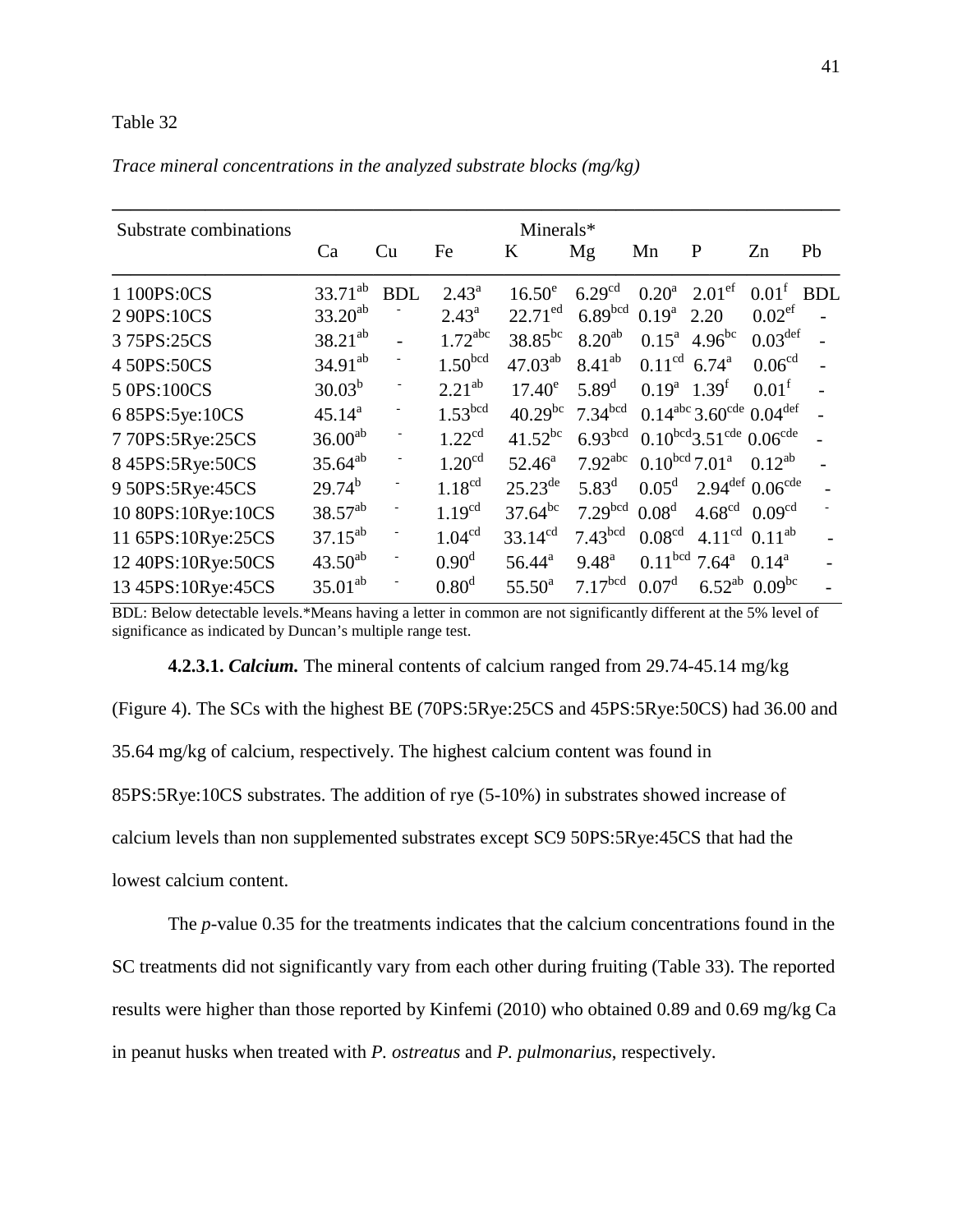

*Figure 4* Calcium concentrations in the thirteen substrates blocks

Table 33

*Analysis of variance for calcium in substrates blocks* 

| Source of<br>Variation | Degrees of<br>Freedom | Sum of<br>Squares | Mean<br>Square | F value | $Pr$ > F |
|------------------------|-----------------------|-------------------|----------------|---------|----------|
| Tmt                    | 12                    | 968.185481        | 80.682123      | 1.14    | 0.3599   |
| Error                  | 39                    | 2766.288125       | 70.930465      |         |          |
| Total                  | 51                    | 3734.473606       |                |         |          |

**4.2.3.2.** *Copper.* Traces of copper levels could not be detected in SC and thus could not be measured. Kinfemi (2010) reported levels of copper traces of 0.02 mg/kg in PS substrates untreated with fungi (control). After treatment with *Pleurotus ostreatus* and *Pleurotus pulmonarius* copper levels increased to 0.03 and 0.04 respectively.

**4.2.3.3.** *Iron.* The iron levels in the substrates ranged between 0.80-2.43 mg/kg (Figure 5). Iron levels were higher in non supplemented substrates than substrates supplemented with rye. The highest Fe content with the highest values (2.43 mg/kg) was found in both 100PS:OCS and 90PS:10CS. Iron content in 70PS:5Rye:25CS and 45PS:5Rye:50CS were 1.22 and 1.20 mg/kg, respectively. Significant differences in iron levels were found between the SCs at  $p <$ 0.0001. These iron values were higher than those of Kinfemi (2010) who obtained 1.13 mg/kg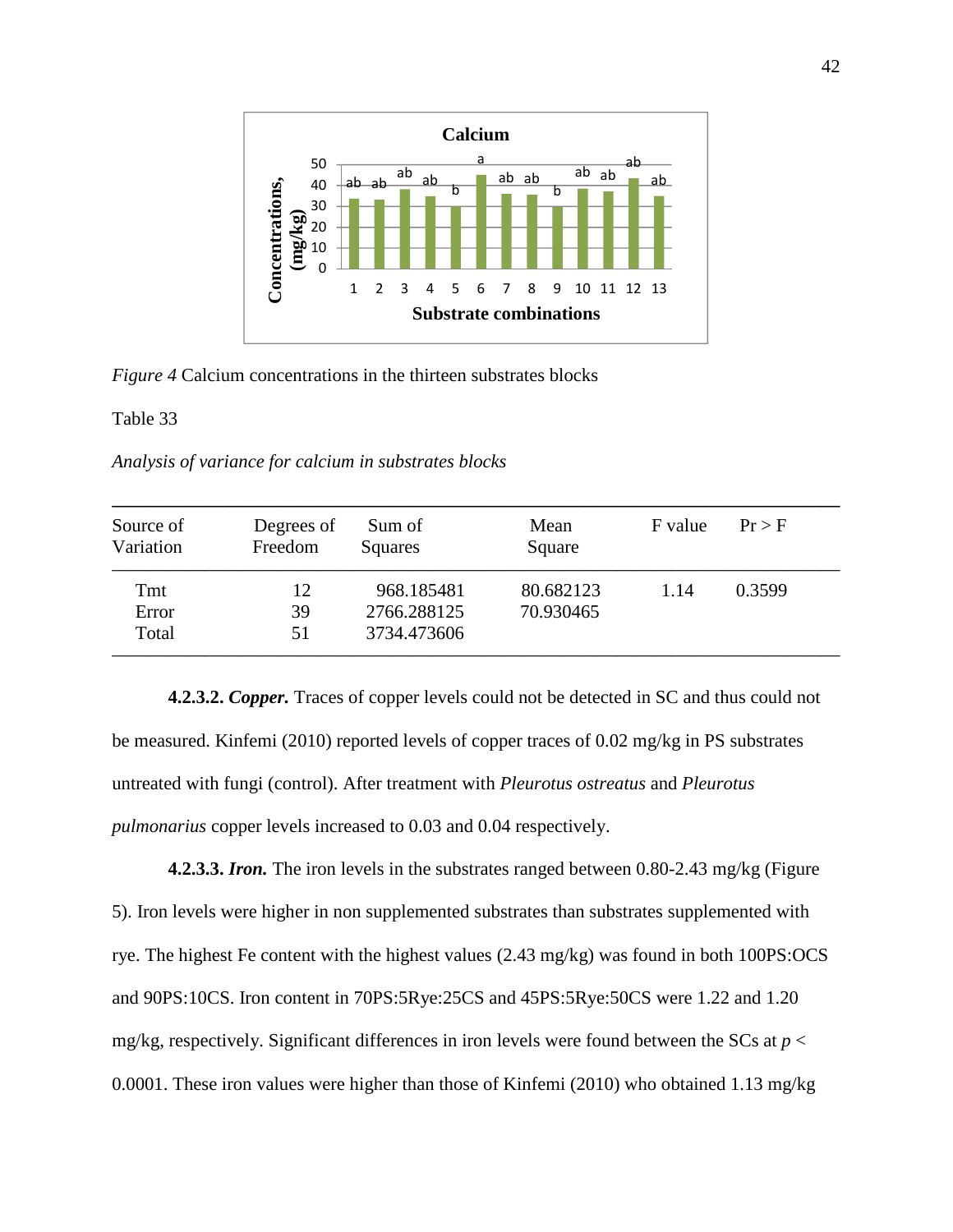from *Pleurotus ostreatus* & 0.06 mg/kg from *Pulmonarius pulmonarius* (Table 34). This might

**Ironconcentrations,**  concentrations. 4 a a ab<br>abode cd cd cd cd cd d d **(mg/kg)** abc bcd 2 0 1 2 3 4 5 6 7 8 9 10 11 12 13 **Substrate combinations**

be possible due to different PS varieties used by Kinfemi and this experiment.

*Figure 5* Iron concentrations in the thirteen substrates blocks

## Table 34

*Analysis of variance for iron in substrates blocks* 

| Source of<br>Variation | Degrees of<br>Freedom | Sum of<br>Squares | Mean<br>Square | F value | $Pr$ > F |
|------------------------|-----------------------|-------------------|----------------|---------|----------|
| Tmt                    | 12                    | 14.90251923       | 1.24187660     | 5.70    | < 0.0001 |
| Error                  | 39                    | 8.50442500        | 0.21806218     |         |          |
| Total                  | 51                    | 23.40694423       |                |         |          |

**4.2.3.4.** *Potassium.* Potassium concentrations ranged between 16.50-56.44 mg/kg (Figure 6). The highest potassium concentration was observed in 40PS:10Rye:50CS (56.44 mg/kg) followed by 50PS:10Rye:40CS (55.50 mg/kg) whose values were not significantly different from each other at 5% level of significance. Potassium levels in the two best SCs were 41.52 (SC7) and 52.46 (SC8) mg/kg.

The potassium contents in the SCs were significantly different from each other at  $p <$ 0.0001 (Table 35). Potassium values obtained by Kinfemi (2010) from PS substrates were 0.22 (*P. ostreatus*) and 0.16 mg/kg (*P. pulmonarius*). Compared to the non supplemented SCs those supplemented with generally had higher K contents.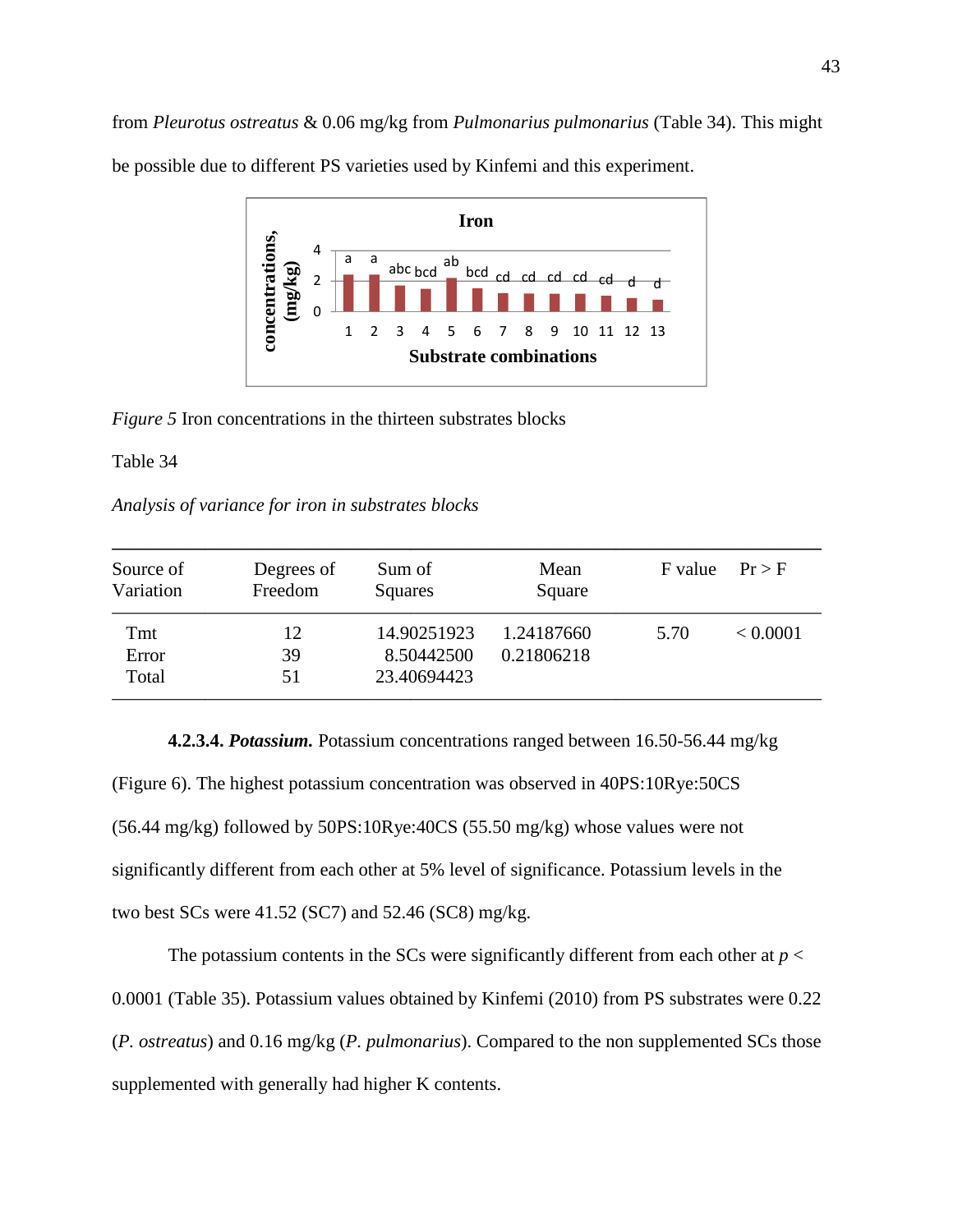

*Figure 6* Potassium concentrations in the thirteen substrates blocks

Table 35

*Analysis of variance for potassium in substrate blocks* 

| Source of<br>Variation | Degrees of<br>Freedom | Sum of<br>Squares | Mean<br>Square | F value | Pr > F   |
|------------------------|-----------------------|-------------------|----------------|---------|----------|
| Tmt                    | 12                    | 9012.67777        | 751.05648      | 15.41   | < 0.0001 |
| Error                  | 39                    | 1900.79632        | 48.73837       |         |          |
| Total                  | 52                    | 10913.47410       |                |         |          |

 **4.2.3.5.** *Magnesium.* Magnesium content ranged from 6.29 mg/kg in 100PS:0CS to 9.48 mg/kg in 40PS:10Rye:50CS (Figure 7). In non supplemented substrates magnesium levels increased upon increasing the proportion of CS in substrates to 50%. Beyond 50% further addition of cornstalks reduced magnesium levels. The pattern was also similar in supplemented groups. This may be that Mg levels in PS and CS SCs were not largely affected by rye supplementation.

 Significant differences were observed between the SCs for the presence of magnesium in the substrates at *p*-value 0.0013 (Table 36). From Figure 6 and Table 36 differences in K content are evident in rye. Kinfemi (2010) reported 0.22 mg/kg and 0.16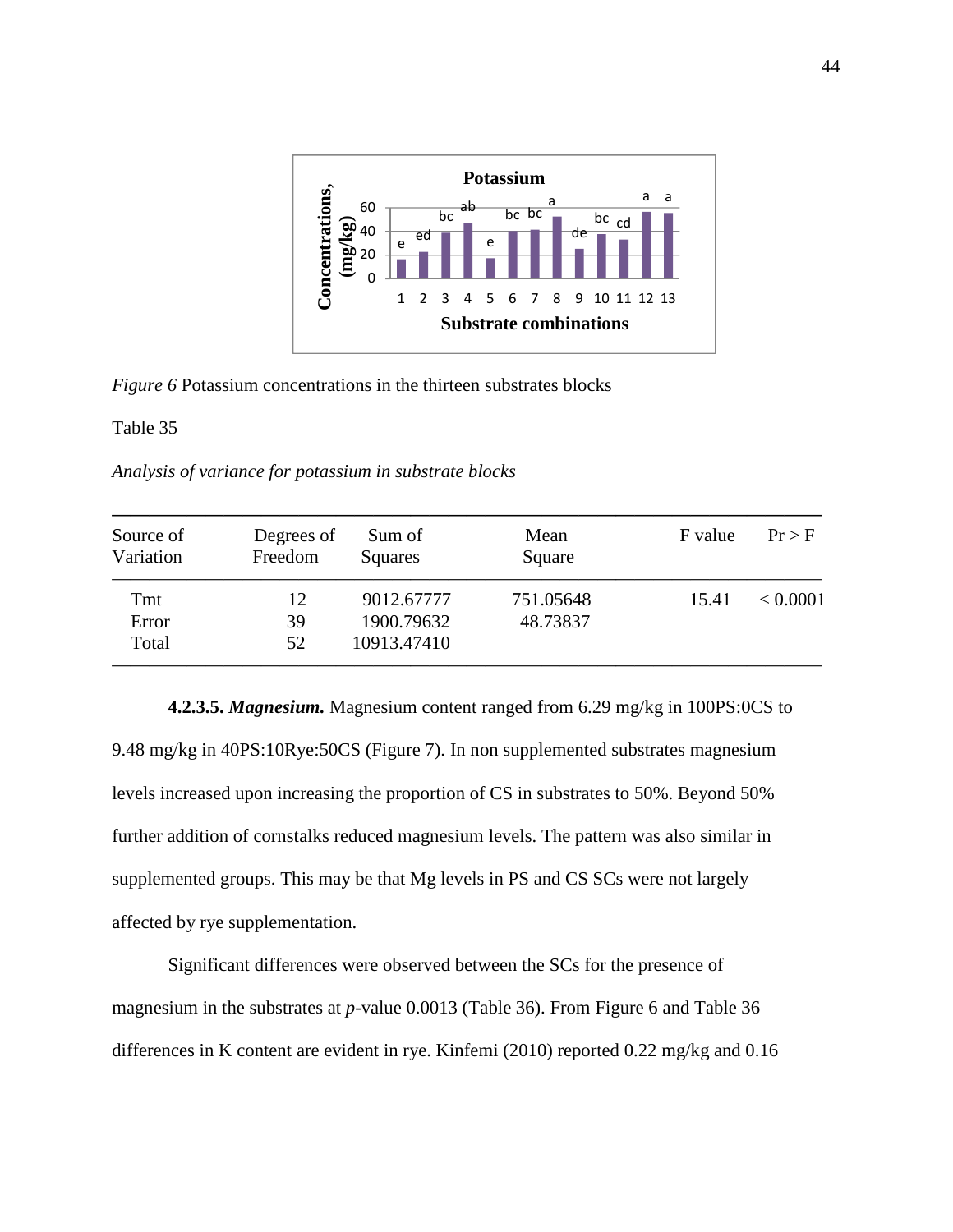mg/kg K in substrates treated with both *P. ostreatus* and *P. pulmonarius.* These values in this study were higher than the literature values.



*Figure 7* Magnesium concentrations in the thirteen substrate blocks

### Table 36

#### *Analysis of variance for magnesium in substrate blocks*

| Source of<br>Variation | Degrees of<br>Freedom | Sum of<br>Squares | Mean<br>Square | F value | $Pr$ > F |
|------------------------|-----------------------|-------------------|----------------|---------|----------|
| Tmt                    | 12                    | 50.73916923       | 4.22826410     | 3.57    | 0.0013   |
| Error                  | 39                    | 46.20397500       | 1.18471731     |         |          |
| Total                  | 51                    | 96.94314423       |                |         |          |

**———————————————————————————————————————** 

**4.2.3.6** *Manganese.* The minimum manganese concentration was 0.05 mg/kg in 50PS:5Rye:45CS substrates and the maximum concentration was 0.20 mg/kg in 100PS:0CS substrates (Figure 8). The two best substrates had 0.10 mg/kg Mn and were not significantly different from each other. Manganese levels were observed to be lower in supplemented than non supplemented groups.

The manganese content in substrates significantly varied between SCs at *p*-value *p*  < 0.0001 (Table 37). Manganese contents reported by Kinfemi (2010) in PS husks were 0.04 (*P. ostreatus*) and 0.09 (*P. pulmonarius*) mg/kg. While manganese for MnP production were low in the best SCs after degradation, it was demonstrated by Eichlerova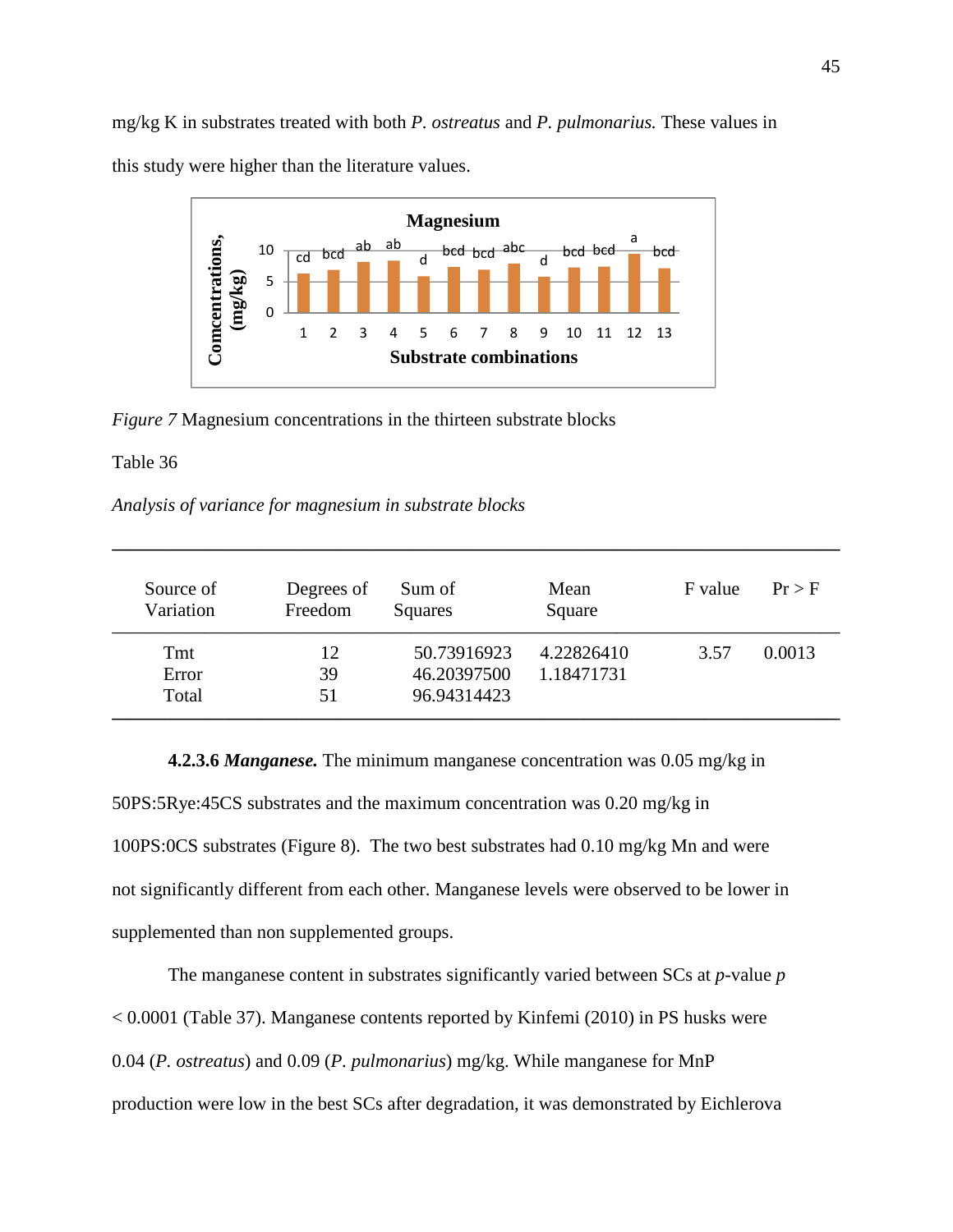et al. (2000) that high production cannot be clearly correlated with substantial degradation of target molecules.



*Figure 8* Manganese concentrations in the thirteen substrate blocks

Table 37

*Analysis of variance for manganese in substrate blocks* 

| Source of<br>Variation | Degrees of<br>Freedom | Sum of<br>Squares | Mean<br>Square | F value | $Pr$ > F |
|------------------------|-----------------------|-------------------|----------------|---------|----------|
| Tmt                    | 12                    | 0.10785000        | 0.00898750     | 6.25    | < 0.0001 |
| Error                  | 39                    | 0.05605000        | 0.00143718     |         |          |
| Total                  | 51                    | 0.16390000204     |                |         |          |

*4.2.3.7. Phosphorous.* The minimum phosphorous content in substrates was 1.39 mg/kg in 0PS:100CS and the maximum was 7.01 mg/kg in the second best SC 45PS:5Rye:50CS (Figure 9). The phosphorous content in the best SC, however, was only half (3.51 mg/kg) of the content in the second best SC.

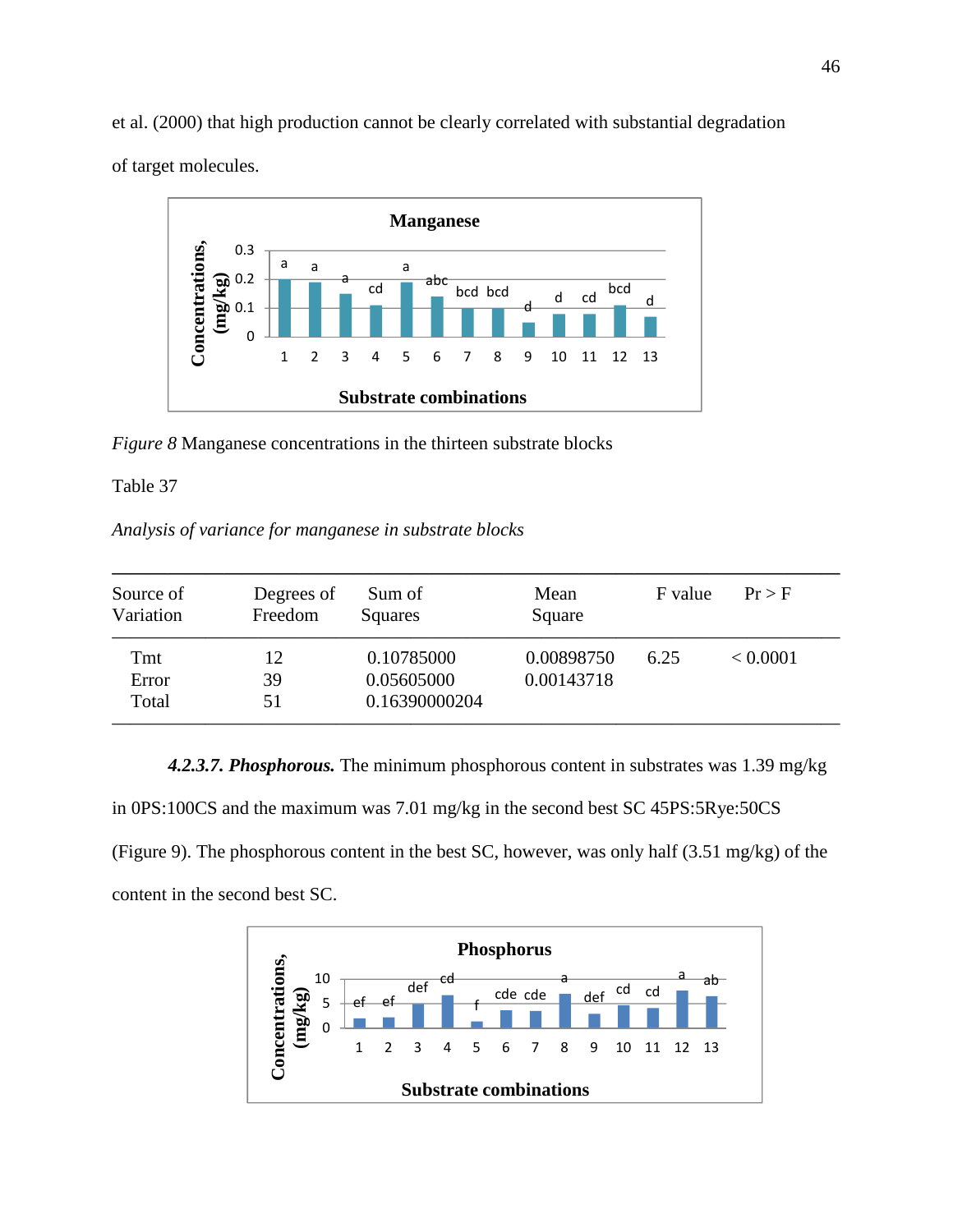*Figure* 9 Phosphorous concentrations in the thirteen substrate blocks

Figure 9 showed that the inclusion of rye in PS and CS combinations increased phosphorous content. Kinfemi (2010) reported 0.08 and 0.09 mg/kg in PS husks treated with *P. ostreatus* and *Pleurotus pulmonarius,* respectively*.* Significant differences were found between the SCs for phosphorous at *p*-value  $p < 0.0001$  (Table 38).

Table 38

*Analysis of variance for phosphorous in substrate blocks* 

| Source of<br>Variation | Degrees of<br>Freedom | Sum of<br>Squares | Mean<br>Square | F value | $Pr$ > F |
|------------------------|-----------------------|-------------------|----------------|---------|----------|
| Tmt                    | 12                    | 203.8380077       | 16.9865006     | 13.89   | < 0.0001 |
| Error                  | 39                    | 47.6889000        | 1.2227923      |         |          |
| Total                  | 51                    | 251.5269077       |                |         |          |

**4.2.3.8.** *Zinc.* Zinc content in substrates ranged from 0.01 mg/kg found in both 100PS:0CS and 0PS:100CS to 0.67 mg/kg in 50PS:50CS (Figure 10). The substrates with the best mushroom yields and BEs had 0.06 mg/kg (75PS:5Rye:25CS) and 0.12 mg/kg (45PS:5Rye:50CS) Zn. The addition of rye in substrates combinations increased zinc levels; most notably in the group supplemented by 10% rye (SC10-SC13).



*Figure 10* Zinc concentrations in the thirteen substrate blocks

Significant differences for zinc were found to vary among the SCs during the incubation period. These differences were indicated by the *p* value in the ANOVA (*p* < 0.0001) (Table 39).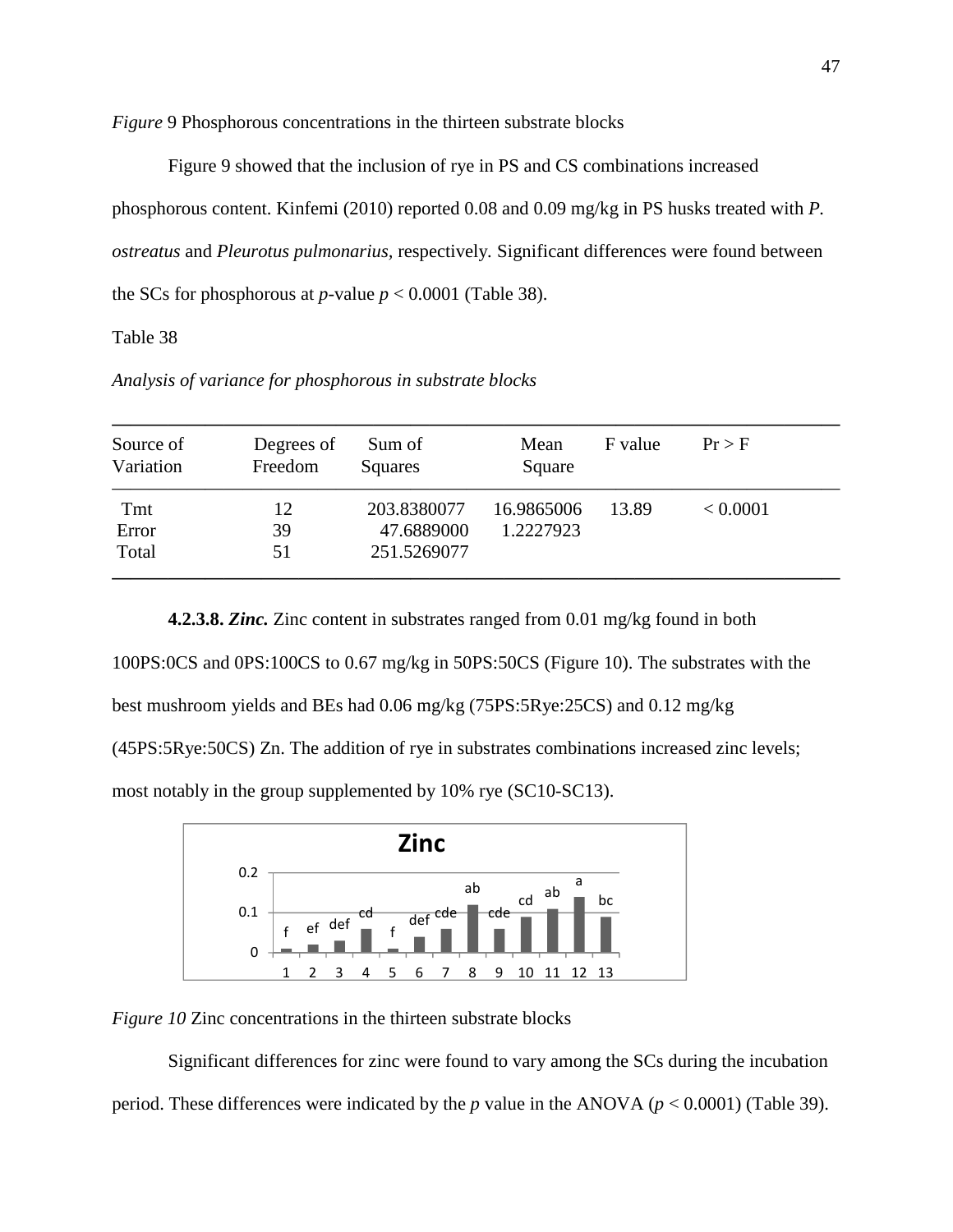Kinfemi (2010) observed 0.03 mg/kg Zn in the two *Pleurotus* species cultivated on PS

substrates.

Table 39

*Analysis of variance for zinc in substrate blocks* 

| Source of<br>Variation | Degrees of<br>Freedom | Sum of<br>Squares | Mean<br>Square | F value | Pr > F   |
|------------------------|-----------------------|-------------------|----------------|---------|----------|
| Tmt                    | 12                    | 0.08810769        | 0.00734231     | 10.05   | < 0.0001 |
| Error                  | 39                    | 0.02850000        | 0.00073077     |         |          |
| Total                  | 51                    | 0.11660769        |                |         |          |

**4.2.3.9.** *Lead.* Lead concentrations in substrates were below detectable levels like copper, as a result there was no data reported on lead. The third hypothesis stated that nutritional content of mushrooms produced in the best substrate combination of PS, CS, and rye will result in mushrooms with the best nutritional content. The two best SCs with the highest BEs did not show the best nutritional content because for each mineral analyzed in the SCs mineral content varied.

**4.2.4. C/N ratio in fruit bodies**. Significant differences in C/N of fruit bodies

were not found to vary among the SCs (treatments) according to the *p*-value 0.0876 (Table 40). In fruit body yields (Table 41), carbon content in fruit bodies ranged between 29.23 and 39.68%, nitrogen level ranges were 4.48-5.73% and hydrogen levels were in the ranges 5.41-6.75%. The fruit bodies collected from the two best substrates (SC 7 & 8) displayed C/N ratios of 8.09 and 8.05%, respectively. Nitrogen levels in fruit bodies appeared to be higher than in substrates, whereas C in fruit bodies was lower than in the substrates. The C and N results were in agreement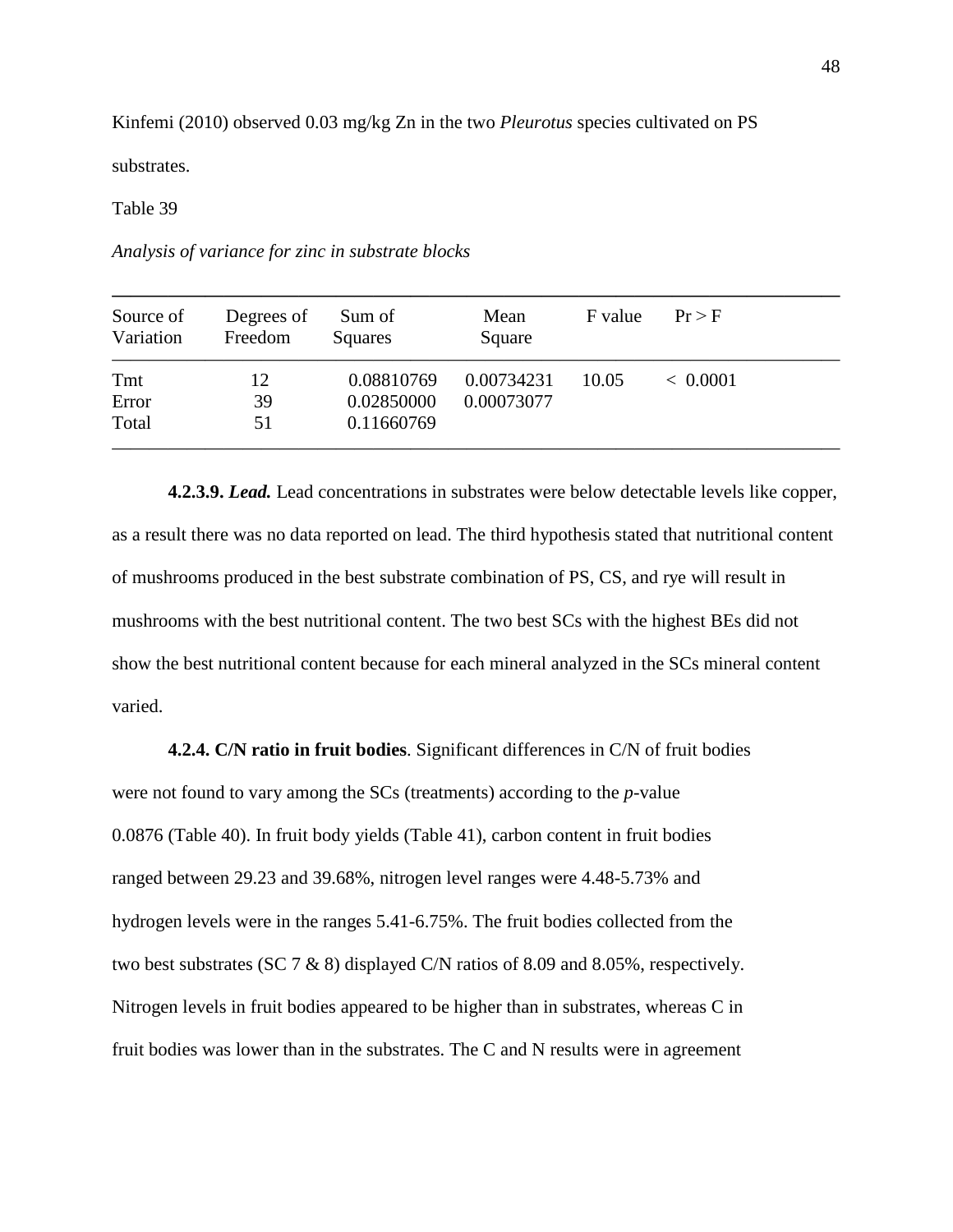those of Yildiz, Yesil, Yavuz, Temiz, and Karaplan (2005) who analyzed 31.75% to

41.73% C, 2.88% to 6.42% N, and 4.56% to 6.13% H in fruit bodies.

## Table 40

# *Analysis of variance of C/N ratio in fruit bodies*

| Source of<br>Variation | Degrees of<br>Freedom | Sum of<br>Squares | Mean<br>Square | F value | Pr > F |
|------------------------|-----------------------|-------------------|----------------|---------|--------|
| Tmt                    | 12                    | 38.7182423        | 3.22652019     | 1.78    | 0.0876 |
| Error                  | 39                    | 70.87778250       | 1.8173801      |         |        |
| Total                  | 51                    | 109.5960673       |                |         |        |

# Table 41

*Amount of carbon, hydrogen, nitrogen, and C/N in fruit bodies of Pleurotus ostreatus collected* 

*from PS and CS substrates* 

| <b>Substrate Combinations Carbon %</b> |       | Hydrogen % | Nitrogen % | $CN \%$               |
|----------------------------------------|-------|------------|------------|-----------------------|
| 1 100PS:0CS                            | 38.24 | 7.23       | 5.33       | 8.37 <sup>abc</sup>   |
| 2 90PS:10CS                            | 39.48 | 7.87       | 5.67       | $8.10^{bc}$           |
| 3 75PS:25CS                            | 39.68 | 7.82       | 5.08       | $9.10^{abc}$          |
| 4 50PS:50 CS                           | 38.29 | 7.12       | 4.24       | $10.47^{\text{a}}$    |
| 0PS:100CS<br>5                         | 38.65 | 7.07       | 4.48       | $8.34$ <sup>abc</sup> |
| 85PS:5Rye:10CS<br>6                    | 39.22 | 6.36       | 5.49       | $8.70$ <sup>abc</sup> |
| 7 70PS:5Rye:25CS                       | 38.68 | 7.17       | 5.19       | $8.09^{bc}$           |
| 8 45PS:5Rye:50CS                       | 29.23 | 5.53       | 4.79       | $8.05^{bc}$           |
| 9 50PS:5Rye:45CS                       | 39.51 | 6.76       | 5.67       | $7.21^{\circ}$        |
| 10 80PS:10Rye:10CS                     | 39.35 | 8.11       | 5.73       | $9.08$ <sup>abc</sup> |
| 11 65PS:10Rye:10CS                     | 39.34 | 7.03       | 5.17       | 8.36 <sup>abc</sup>   |
| 12 40PS:10 Rye:50CS                    | 36.55 | 7.63       | 5.09       | $9.53^{ab}$           |
| 13 50PS:10 Rye: 40CS                   | 38.77 | 7.13       | 4.76       | $10.06^{ab}$          |

\*Means having a letter in common are not significantly different at the 5% level of significance as indicated by Duncan's multiple range test.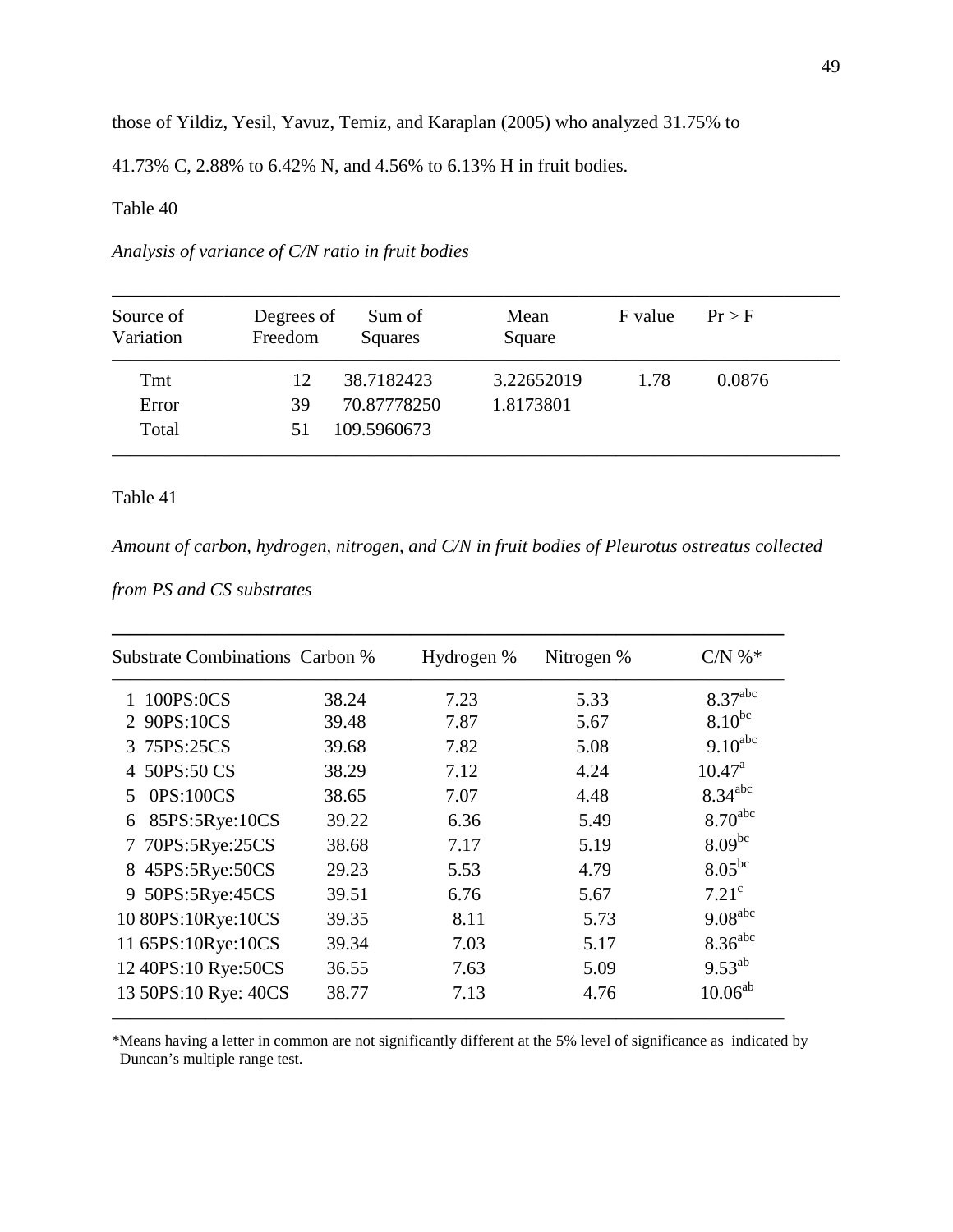**4.2.5. Minerals in fruit bodies.** *Pleurotus ostreatus* mushrooms cultivated on the

substrates were also analyzed for minerals that were assimilated into the fruit bodies.

Concentration ranges were 0.07-0.33, 57.03-75.60, 3.61-5.49, 22.04-30.90, and 0.06-0.19 mg/kg for iron, potassium, magnesium, phosphorous, and zinc, respectively (Table 42). Copper, manganese, and lead levels were below detectable levels (BDL) and were not found in fruit bodies.

#### Table 42

|  |  |  | Trace mineral levels in fruit bodies of Pleurotus osteratus (mg/kg) |
|--|--|--|---------------------------------------------------------------------|
|--|--|--|---------------------------------------------------------------------|

|                 | Substrate combinations |            |                          |                        |                        | Minerals*             |                |                         |                     |            |
|-----------------|------------------------|------------|--------------------------|------------------------|------------------------|-----------------------|----------------|-------------------------|---------------------|------------|
|                 |                        | Ca         | Cu                       | Fe                     | K                      | Mg                    | Mn             | P                       | Zn                  | Pb         |
|                 | 1 100PS:0CS            |            |                          | BDL BDL 0.24bcd        | $57.39^{\circ}$        | $4.41^{\text{cde}}$   | <b>BDL</b>     | 23.98 <sup>ed</sup>     | $0.19^a$            | <b>BDL</b> |
| 2               | 90PS:10CS              | <b>BDL</b> |                          | $0.25^{\text{abc}}$    | 58.66 <sup>bc</sup>    | 4.95 <sup>abcd</sup>  |                | $24.65^{\text{dec}}$    | $0.17^{ab}$         |            |
| 3               | 75PS:25CS              | <b>BDL</b> |                          | $0.17$ <sup>bcde</sup> | $65.43$ <sup>abc</sup> | 5.00 <sup>abcd</sup>  |                | 27.95 <sup>abcd</sup>   | $0.12^{bc}$         |            |
|                 | 50PS:50CS              | <b>BDL</b> | $\overline{a}$           | $0.21$ <sup>bcde</sup> | $72.79^{\rm a}$        | $5.49^{a}$            | $\overline{a}$ | $29.43^{ab}$            | $0.13^{bc}$         |            |
| 5               | 0PS:100CS              | <b>BDL</b> | $\overline{a}$           | $0.33^{a}$             | $68.40$ <sup>abc</sup> | $5.48^{a}$            | $\overline{a}$ | 27.99abcd               | $0.15^{\text{abc}}$ |            |
| 6               | 85PS:5ye:10CS          | <b>BDL</b> | $\overline{a}$           | $0.26^{ab}$            | $75.60^a$              | $5.15^{\text{abc}}$   |                | $29.13^{ab}$            | $0.12^{cd}$         |            |
| $7\phantom{.0}$ | 70PS:5Rye:25CS         | <b>BDL</b> | $\overline{a}$           | $0.26^{ab}$            | $70.90^a$              | $5.28^{ab}$           |                | $30.90^a$               | $0.15^{\text{abc}}$ |            |
| 8               | 45PS:5Rye:50CS         | <b>BDL</b> |                          | $0.21$ <sup>bcde</sup> | $59.35^{bc}$           | 3.99 <sup>ef</sup>    |                | $24.10^{de}$            | 0.11 <sup>cd</sup>  |            |
| 9               | 50PS:5Rye:45CS         | <b>BDL</b> | $\overline{\phantom{0}}$ | $0.16^{\text{cdef}}$   | $64.35$ <sup>abc</sup> | $4.27$ <sup>def</sup> |                | $27.93$ <sup>abcd</sup> | $0.12^{bc}$         |            |
|                 | 10 80PS:10Rye:10CS     | <b>BDL</b> | $\overline{a}$           | $0.15^{\text{def}}$    | 66.20 <sup>abc</sup>   | $4.65$ bcde           |                | $28.41$ <sup>abc</sup>  | $0.13^{bc}$         |            |
|                 | 11 65PS:10Rye:25CS     | <b>BDL</b> | $\overline{\phantom{0}}$ | 0.14 <sup>ef</sup>     | $69.55^{ab}$           | 4.45 <sup>cde</sup>   |                | $29.43^{ab}$            | $0.13^{bc}$         |            |
|                 | 12 40PS:10Rye:50CS     | <b>BDL</b> | $\overline{a}$           | 0.14 <sup>ef</sup>     | $65.14^{abc}$          | $4.21$ <sup>def</sup> |                | $25.79$ bcde            | 0.10 <sup>cd</sup>  |            |
|                 | 13 45PS:10Rye:45CS     | <b>BDL</b> |                          | 0.07 <sup>f</sup>      | 57.03 <sup>c</sup>     | $3.61^{\rm f}$        |                | $22.04^e$               | 0.06 <sup>d</sup>   |            |

BDL: Below detectable levels. \*Means having a letter in common are not significantly different at the 5% level of significance as indicated by Duncan's Multiple Range Test.

*4.2.5.1 Calcium.* The calcium levels in the fruit bodies were below detectable levels.

*4.2.5.2 Copper.* No assimilated traces of copper had been found in the fruit bodies from the substrate blocks.

*4.2.5.3 Iron.* The maximum iron concentration was 0.33 mg/kg in the 0PS:100CS

substrates. The minimum concentration was 0.07 mg/kg in the 45PS:10Rye:50CS substrates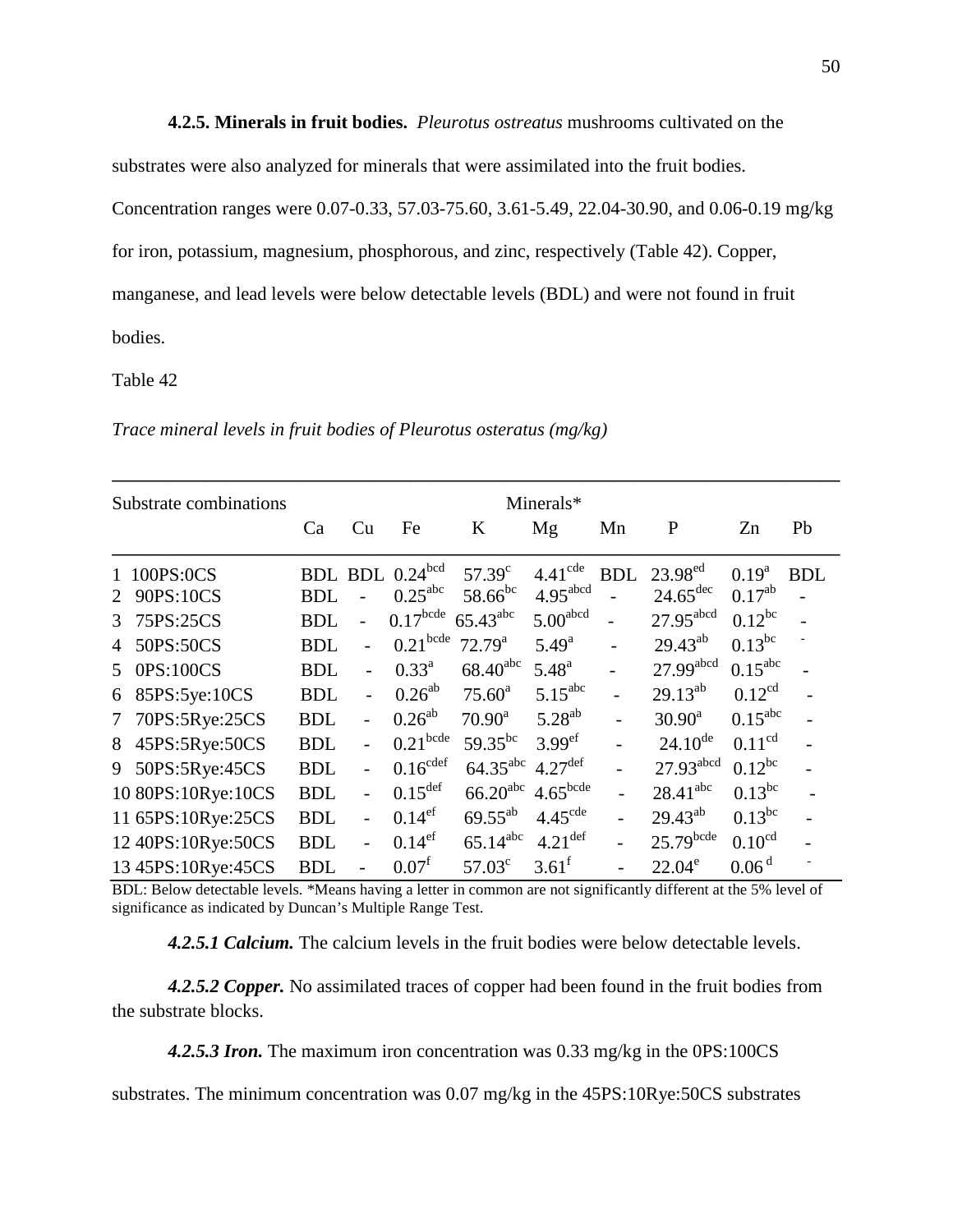combination. The substrates with the best BEs had 0.26 and 0.21 mg/kg of iron, respectively (Figure 11).



*Figure 11* Iron concentrations in the fruit bodies

The iron concentrations in fruit bodies of each SC were significantly different. The *p*value was found to be  $p < 0.0001$ . (Table 43). Other iron values in literature were 71 (Wang, Sakoda, and Suzuki, 2001) and 75 (STFC 1982) mg/kg. In living tissues iron is needed for transport of oxygen as well several enzymatic reactions in living tissues. When compared to chicken, beef, pork, oyster mushrooms are reported to contain twice the iron. (HMR, 2010). Table 43

| Analysis of variance for iron in fruit bodies |  |  |  |  |
|-----------------------------------------------|--|--|--|--|
|                                               |  |  |  |  |

| Source of<br>Variation | Degrees of<br>Freedom | Sum of<br>Squares | Mean<br>Square | F value | Pr > F   |
|------------------------|-----------------------|-------------------|----------------|---------|----------|
| Tmt                    | 12                    | 0.23292308        | 0.01941026     | 5.81    | < 0.0001 |
| Error                  | 39                    | 0.13040000        | 0.00334359     |         |          |
| Total                  | 51                    | 0.36332308        |                |         |          |

**———————————————————————————————————————** 

**4.2.5.4** *Potassium.* The potassium levels in fruit bodies varied from 57.03 (45PS:10Rye:50CS) to 75.90 mg/kg (85PS:5Rye:10CS) in substrates (Figure 12). Compared to non supplemented substrates SCs supplemented with rye, on average, improved K content. In the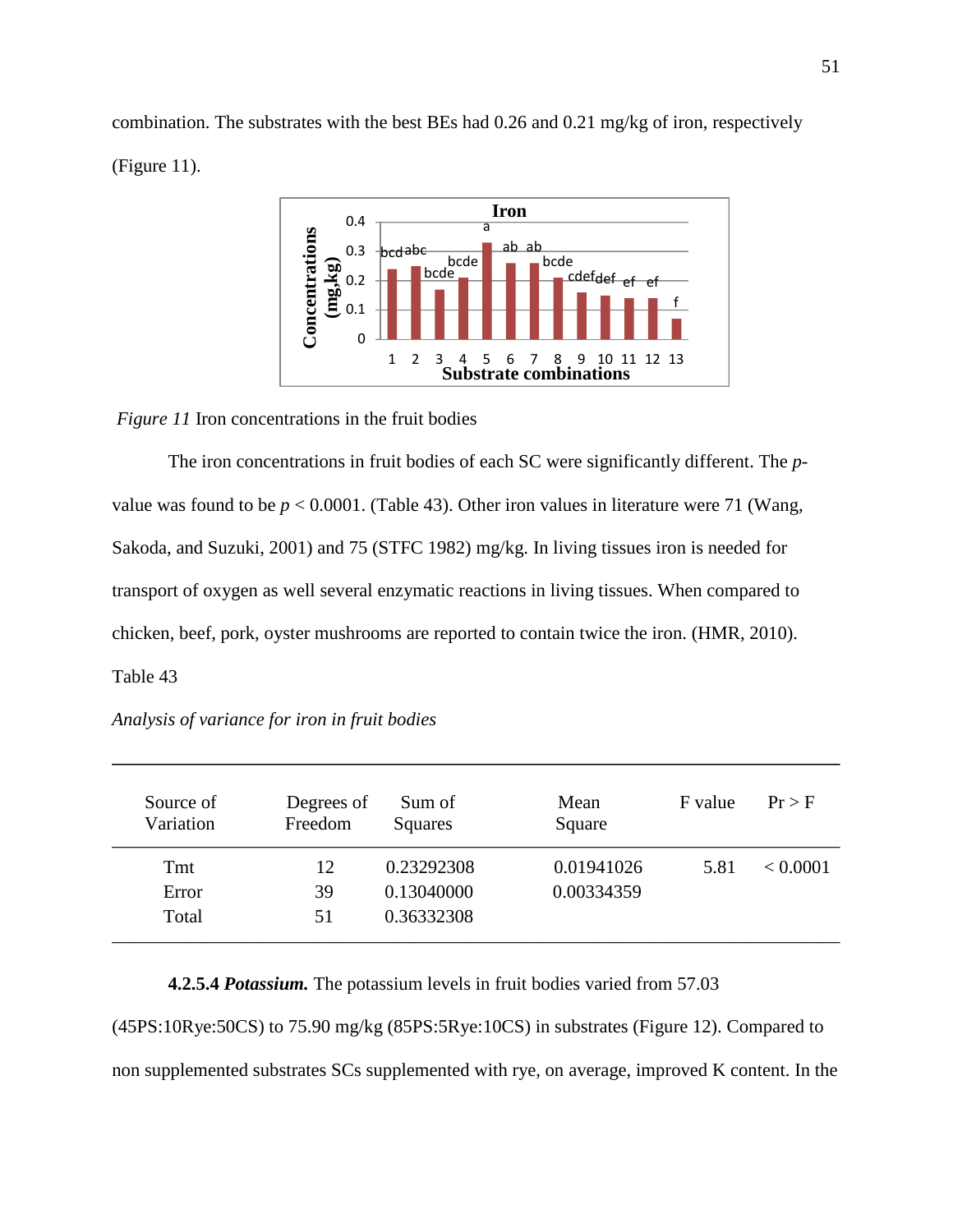two best SCs K levels were 70.90 mg/kg in the 70PS:5Rye:25CS and 59.35 mg/kg in 45PS:5Rye:50CS.



*Figure* 12 Potassium concentrations in the fruit bodies

Significant differences were found in potassium levels in fruit bodies between the SCs

(Table 44). The *p*-value was 0.0043. Reported potassium values in literature by Wang et al.

(2001) and the STFC (1982) by *P. ostreatus* were 2171 mg/kg on spent beer grain and 2720

mg/kg, respectively.

Table 44

*Analysis of variance for potassium in fruit bodies* 

| Source of<br><b>Variation</b> | Degrees of<br>Freedom | Sum of<br><b>Squares</b> | <b>Mean</b><br><b>Square</b> | <b>F</b> value | $Pr$ > F |
|-------------------------------|-----------------------|--------------------------|------------------------------|----------------|----------|
| Tmt                           | 12                    | 1733.435677              | 144.452973                   | 3.04           | 0.0043   |
| Error                         | 39                    | 1855.974775              | 47.589097                    |                |          |
| Total                         | 51                    | 3589.410452              |                              |                |          |

**———————————————————————————————————————** 

**4.2.5.5** *Magnesium.* The maximum and minimum magnesium levels observed in fruit bodies were 5.49 mg/kg (50PS:50CS) and 3.61 mg/kg (45PS:5Rye:50CS) (Figure 13). Magnesium in the best SC 70PS:5Rye:25CS was 5.28 mg/kg. The second best SC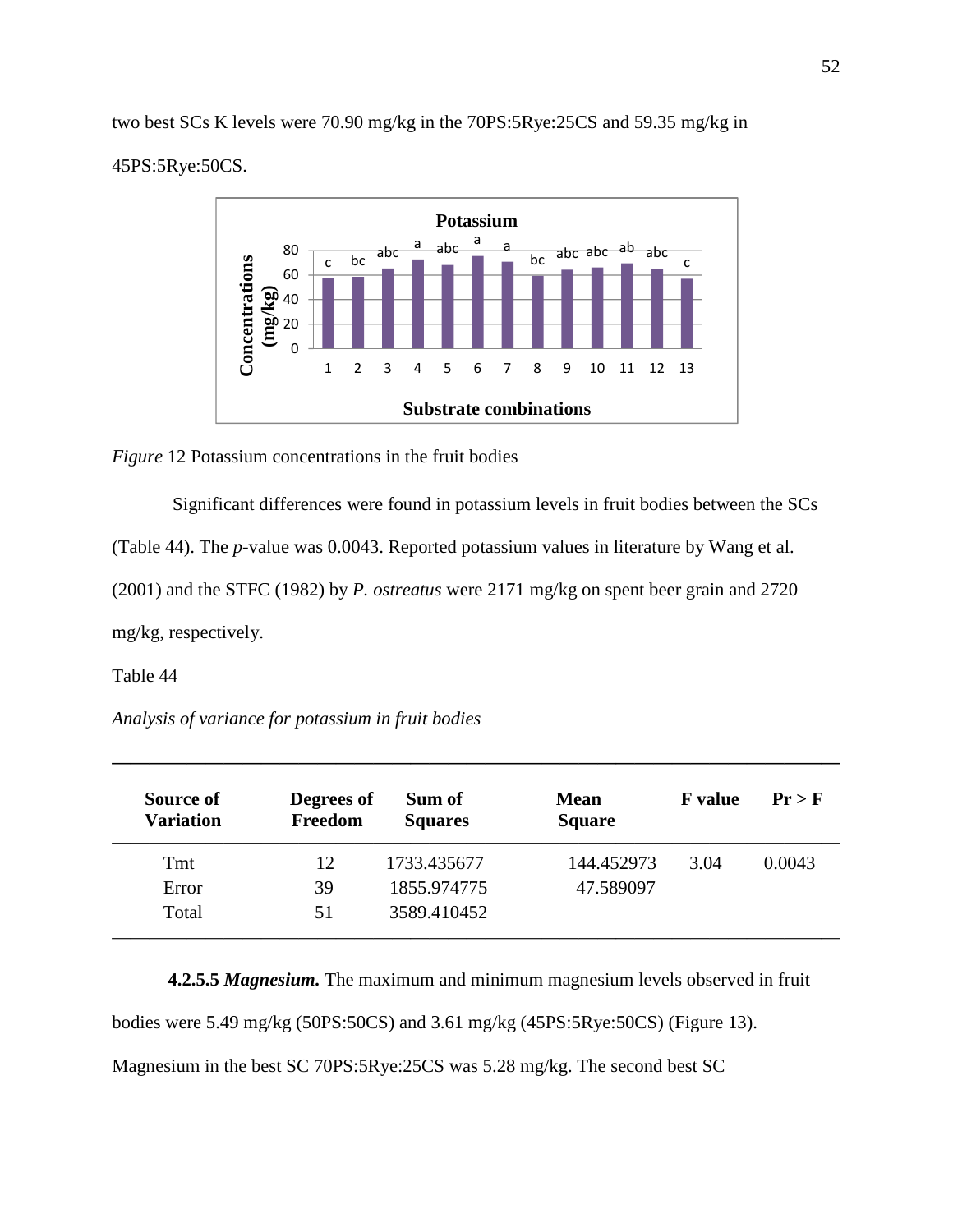45PS:5Rye:50CS had 3.99 mg/kg Mg. Wang et al. (2002) and STFU (1982) obtained 1819 and 1560 mg/kg Mg, respectively.



*Figure 13* Magnesium concentrations in the fruit bodies

Magnesium concentrations in fruit bodies between the thirteen substrate combinations were significantly different according to the *p*-value <0.0001 by the ANOVA (Table 45). When rye was added at the PS:CS ratio 45:50 magnesium levels decreased compared to those without supplement.

Table 45

*Analysis of variance for magnesium in fruit bodies* 

| Source of<br>Variation | Degrees of<br>Freedom | Sum of<br>Squares | Mean<br>Square | F value | $Pr$ > F |
|------------------------|-----------------------|-------------------|----------------|---------|----------|
| Tmt                    | 12                    | 16.69060769       | 1.39088397     | 5.92    | < 0.0001 |
| Error                  | 39                    | 9.16770000        | 0.23506923     |         |          |
| Total                  | 51                    | 25.85830769       |                |         |          |

 **4.2.5.6** *Manganese.* Manganese concentrations assimilated into the fruit bodies from the substrates were below detectable levels.

*4.2.5.7. Phosphorus.* Phosphorus in fruit bodies ranged from 22.04 to 30.90 mg/kg. The lowest value was found in 40PS:10Rye:50CS and the highest value was found in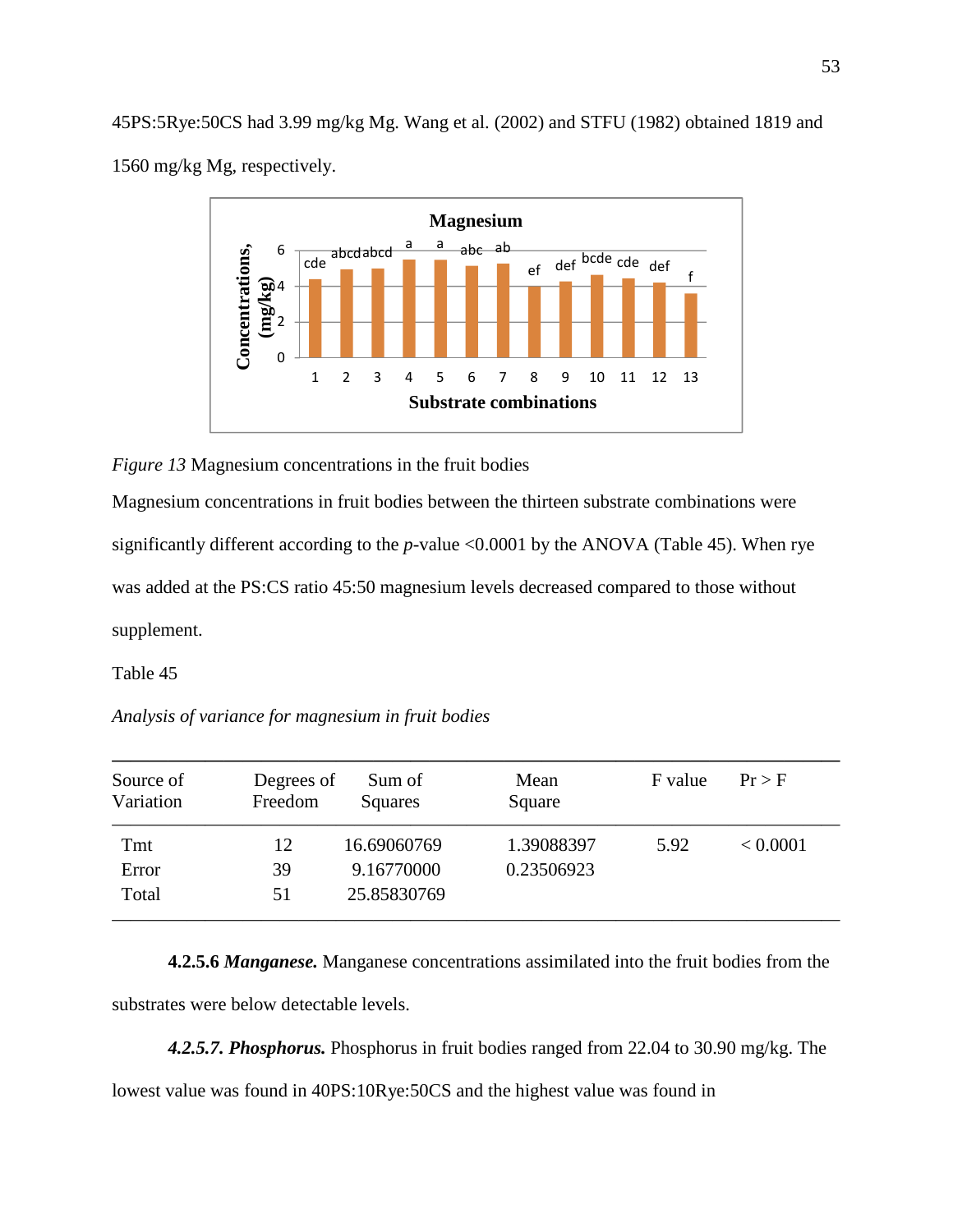70PS:5Rye:25CS substrates with the highest BE value. The second best SC had45PS:5Rye:50CS 24.10 mg/kg P (Figure 14). Wang et al. (2001) obtained 1647.6 mg/kg whereas STFC obtained 1061 mg/kg of P in fruit bodies.



*Figure 14* Phosphorous concentrations in the fruit bodies

The phosphorus content in fruit bodies was significantly different between the substrate combinations. The *p*-value indicated by the ANOVA was 0.0003 (Table 46). This pattern was similar to that of potassium. Wang et al. (2001) reported that potassium and phosphorous were the main constituents of ash in *P. ostreatus,* however, Jwanny, Rashad, and Abdg (1995) stated that magnesium and phosphorous constitute ash, followed by iron and sodium.

# Table 46

*Analysis of variance for phosphorous in fruit bodies* 

| Source of<br>Variation | Degrees of<br>Freedom | Sum of<br>Squares | Mean<br>Square | F value | Pr > F |
|------------------------|-----------------------|-------------------|----------------|---------|--------|
| Tmt                    | 12                    | 341.1590577       | 28.4299215     | 4.22    | 0.0003 |
| Error                  | 39                    | 262.6652500       | 6.7350064      |         |        |
| Total                  | 51                    | 603.8243077       |                |         |        |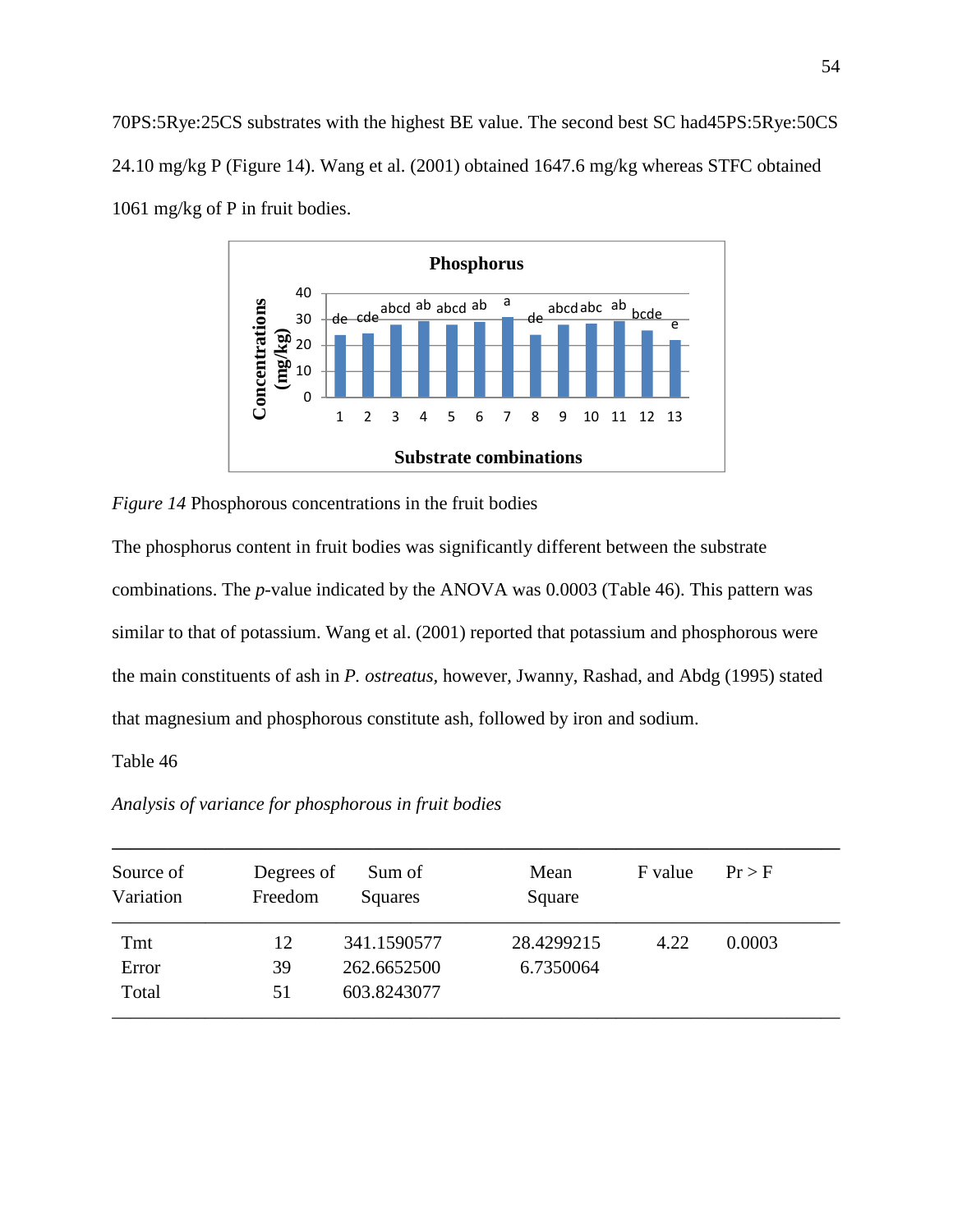**4.2.5.8** *Zinc.* The zinc concentrations in fruit bodies varied and ranged between 0.06 mg/kg (45PS:5Rye:50CS) to 0.19 (100PS:0CS) mg/kg (Figure 15). Zinc levels in the 75PS:5Rye:25CS and 45PS:5Rye:50CS had 0.15 mg/kg and 0.11 mg/kg, respectively. Traces of zinc found in fruit bodies collected from the thirteen SCs were reported to have significant differences between them. The *p*-value indicated was 0.0009 (Table 47). Wang et al. (2011) who obtained values of 137 mg/kg and STFC (1982) that obtained 108 mg/kg Zn.



*Figure 15* Zinc concentrations in the fruit bodies

Table 47

*Analysis of variance for zinc in fruit bodies* 

| Source of<br>Variation | Degrees of<br>Freedom | Sum of<br>Squares | Mean<br>Square | F value | $Pr$ > F |
|------------------------|-----------------------|-------------------|----------------|---------|----------|
| Tmt                    | 12                    | 0.05168077        | 0.00430673     | 3.72    | 0.0009   |
| Error                  | 39                    | 0.04512500        | 0.00115705     |         |          |
| Total                  | 51                    | 0.09680577        |                |         |          |

*Lead.* Lead concentrations were below detectable levels and were not detected in fruit bodies. Compared to fruit bodies mineral content was higher in spent substrates in which mycelium of the fungus stores minerals for fruit body formation (Zadrazil, 1978). During fruit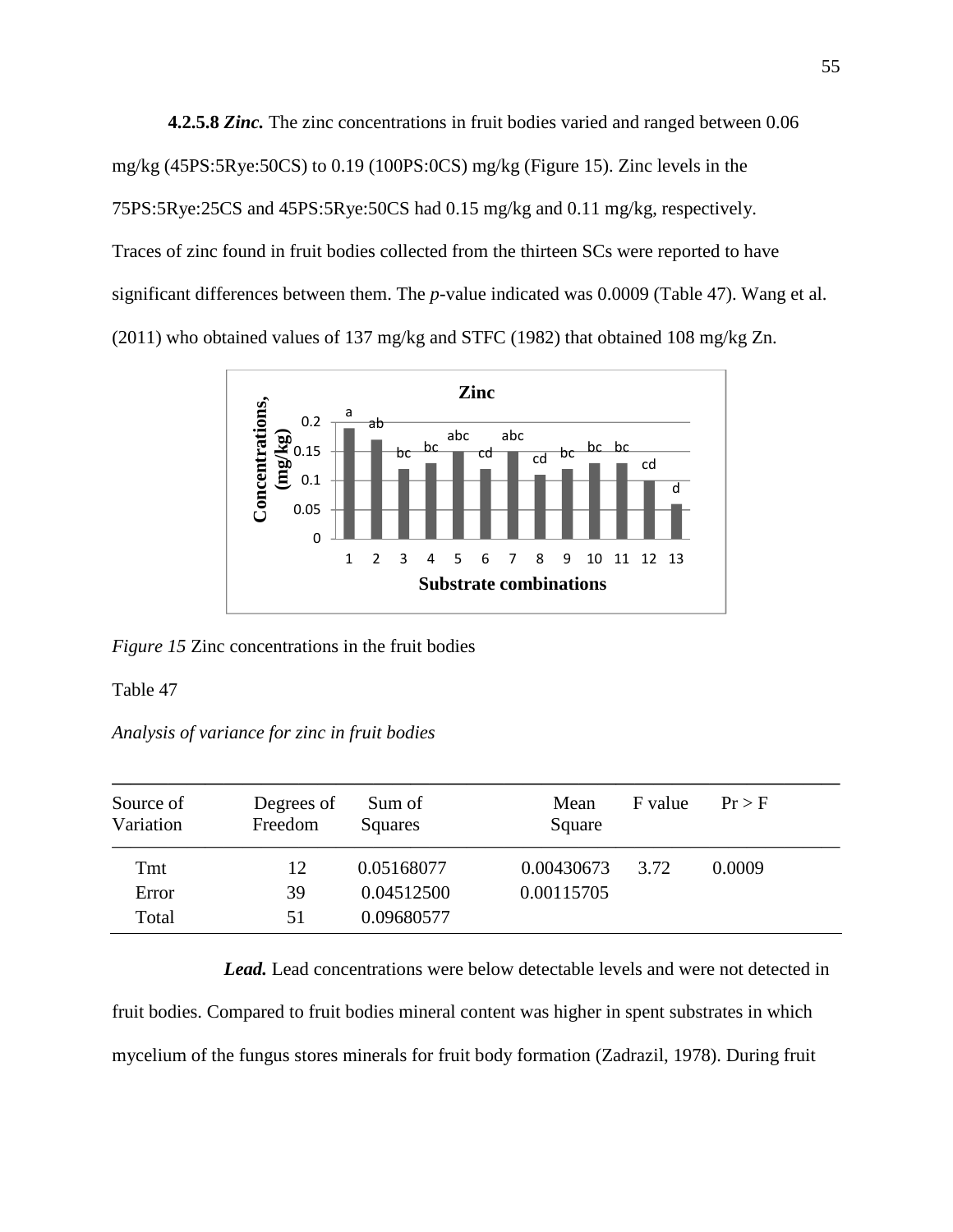body production the minerals are then translocated to the fruit bodies by the mycelium (Chang and Miles, 1989).

Vetter, Hadju, Gyorfi, and Maszlaver (2005) reported that calcium, potassium, phosphorus, and magnesium constitute 97-98% whereas elements such manganese and copper make up 2-3% of the total element concentration of three species: *Agaricus bisporus, Pleurotus ostreatus, and Lentinula edodes.* Variation of mineral contents in this study and the reported literatures might be explained by certain factors such as the type or variety of the substrate (Tshinyangu, 1996; Wang et al., 2001), substrate composition or the nature of the fungal species used for study which can also result in wide variability of mineral concentrations even within the same species (Svoboda et al., 2000).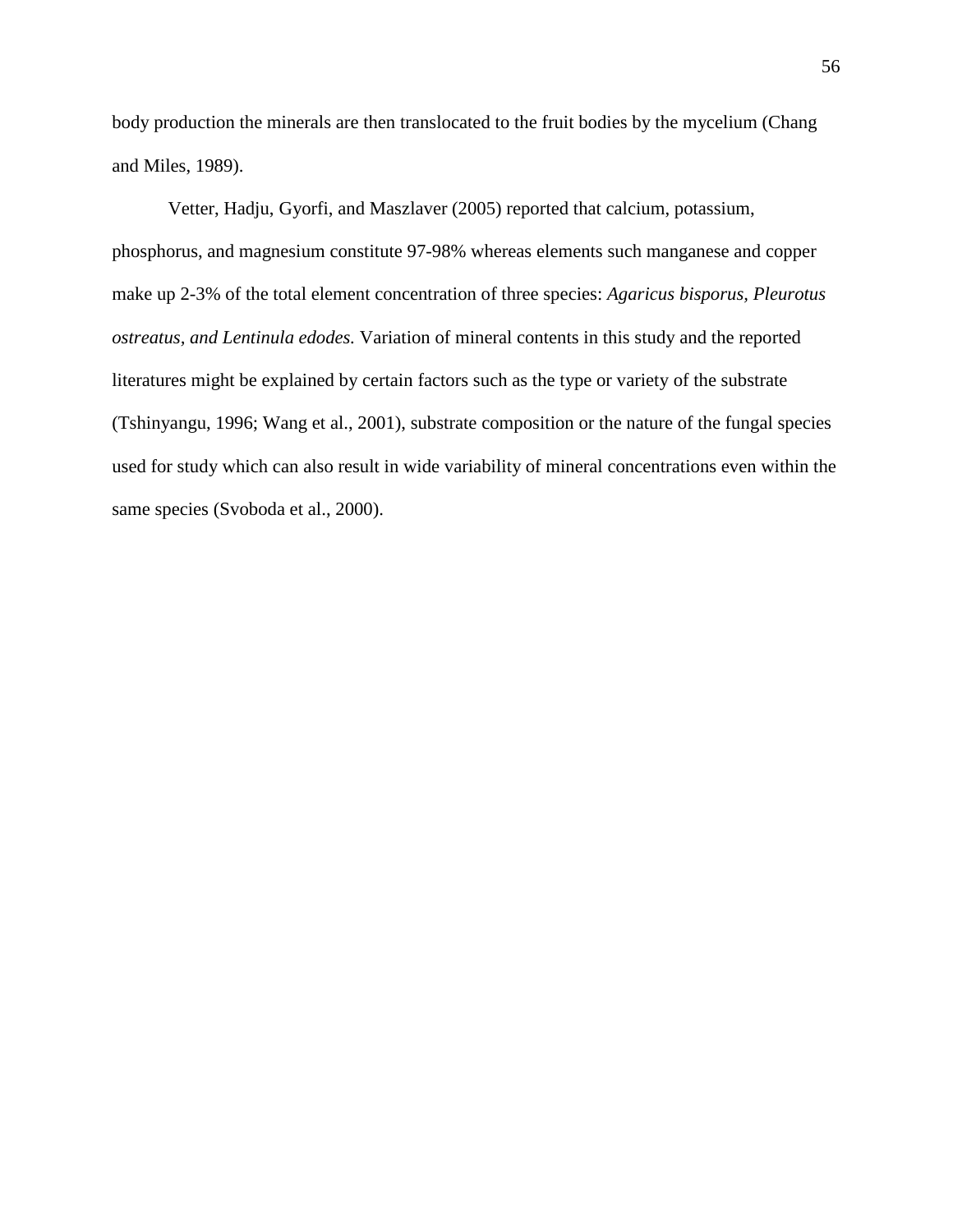#### **CHAPTER 5**

#### **Conclusion**

Solid state fermentation with *P. ostreatus* was very effective in the selective removal of lignin in PS. Substrate combination of peanut shells with cornstalks significantly increased the loss of organic matter followed by higher significant degradation of lignin than using either substrates alone at SC ratios 10PS:90CS and 0PS:100CS. The variations in degradation of lignocelluloses macromolecules in *P. ostreatus* are largely influenced by the combination of substrates as well as the length of incubation (solid state fermentation) period.

 The supplementation of substrates with rye was effective in enhancing mushroom yield and the biological efficiency. The highest fruit body yields of *P. ostreatus* were achieved with the appropriate PS and CS substrate 45PS:50CS-75PS:20CS combination and the inclusion of rye at 5% level of supplementation.

 C/N ratio is affected by substrate combinations. Biodegradation of lignocellulose in PS and CS substrates was favored by C/N ratio 47.219-51.437 and 16.54-18.50 supported fruit body production of oyster mushrooms in these substrates.

Nutritional content in substrates was variable depending on several factors such as substrate ratios, days of incubation, or the fungus used. Nonetheless, substrate mixture were successful as substrates for the cultivation of *P. ostreatus* and its advantages in this study could promote further research with PS and CS profitable for the commercial use of the two substrates in the production of oyster mushrooms in the mushroom industry.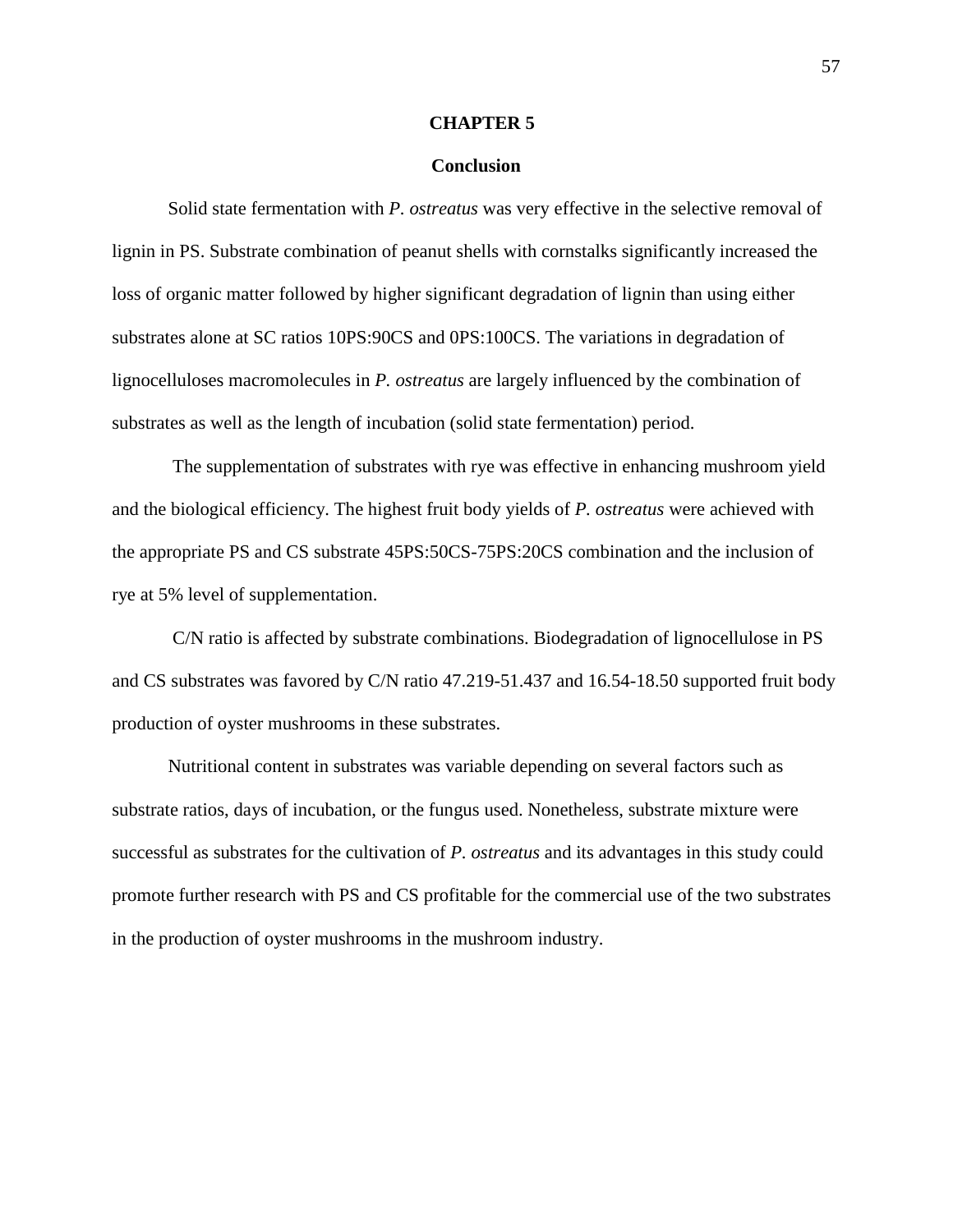## References

- AOAC. (1990). Official Methods of Analysis*. Association of Official Analytical Chemists*, 15th Edition.
- Anon, J. B. (1977). Protein-containing animal feed from agricultural wastes. *Food Canada, 37,* 46.
- Ardon, O., Kerem, Z., & Hadar, Y. (1998). Enhancement of Lignin Degradation and Laccase Activity in *Pleurotus ostreatus* by Cotton Stalk Extract. *Canada. Journal Microbiology*, *44,* 676-680.
- Baldrian, P., Gabriel, J. (2003). Lignocellulose degradation by *Pleurotus ostreatus* in the presence of cadmium. *FEMS Microbiol. Lett.* 220, 235-240.
- Baldrian, P. (2003). Interactions of heavy metals with white-rot fungi. *Enzyme and Microbial Technology, 32*(1,2), 78-91.
- Baldrian, P. (2004). Increase of laccase activity during interspecific interactions of white-rot Fungi. *FEMS Microbiol. Ecol., 50,* 245-253.
- Baldrian, P., Gabriel, J. (2002). Copper and cadmium increase laccase activity in *Pleurotus Ostreatus*. *FEMS Microbiol. Lett., 206,* 69-74.
- Banik, S., Nandi, R. (2004). Effect of supplementation of rice straw with biogas residual Residual slurry manure on the yield, protein and mineral contents of oyster Mushroom. *Industrial Crops and Products, 20,* 311-319.
- Bano, Z., Rajarathnam, S. (1988). *Pleurotus* mushrooms: Part II. Chemical composition, preservation and role and human food. *Critical Reviews in Food Science and Nutrition, 27,* 87-158.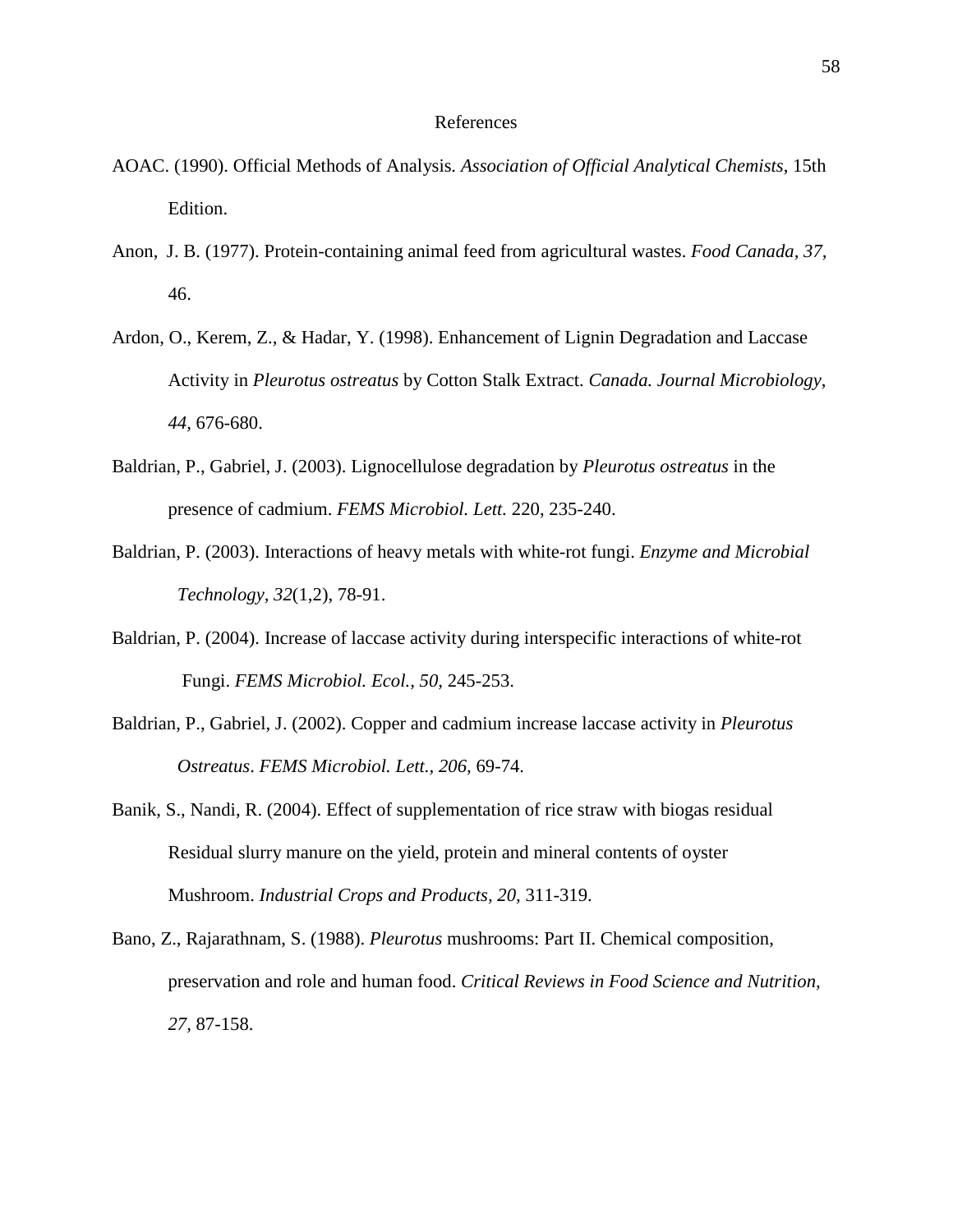- Behin, J., Mikaniki, F., Fadaei, Z. (2008). Dissolving pulp (alpha cellulose) from corn stalks by Kraft Process. *Iranian Journal of Chemical Engineering, 5*(3), 14-28.
- Blanchette, R. (1991). Delignification by wood-decay fungi. *Annu Rev Phytopathol, 29,* 381– 398.
- Blanchette, R., Krueger, E., Haight, J., Akhtar, M., Akin, D. (1997). Cell wall alterations in loblolly pine wood decayed by the white-rot fungus, Ceriporiopsis subvermispora. *J. Biotechnol., 53,* 203–213.
- Boominathan, K., Reddy, C. A. (1992). Fungal degradation of lignin: Biotechnological applications. In D. K. Arora, R. P. Elander, & K. G. Mukerji (Eds.), *Handbook of applied mycology* (pp. 763-782). New York: Marcel Dekker.
- Bota, K. B., Wang, Z. (2005). DOE Hydrogen Program: VIII.E.1. *Hydrogen from biomass for urban transportation* (pp. 1215-1220). FY Progress Report. Available: http://www.hydrogen.energy.gov/pdfs/progress05/viii\_e\_1\_bota.pdf
- Caballero, R., Alzueta, C., Ortiz, L. T., Rodríguez, M. L., Barro, C., Rebolé, A. (2001). Carbohydrate and protein fractions of fresh and dried common vetch at three maturity stages. *Agron. J., 93*, 1006–1013.
- Chang, S. T., Miles, P. G. (1989). *Edible mushrooms and their cultivation*. Boca Raton, FL: CRC Press.
- Chapuis, G., Courtieu, P. (1951). Résumé de quelques essays de fumier artificial dans la culture de champignons. *Mushroom Science, 1,* 66-73.
- Cui, F., Dolphin, D., (1990). *The role of manganese in model systems related to lignin biodegrdation*. Holzforschung 44:279-283.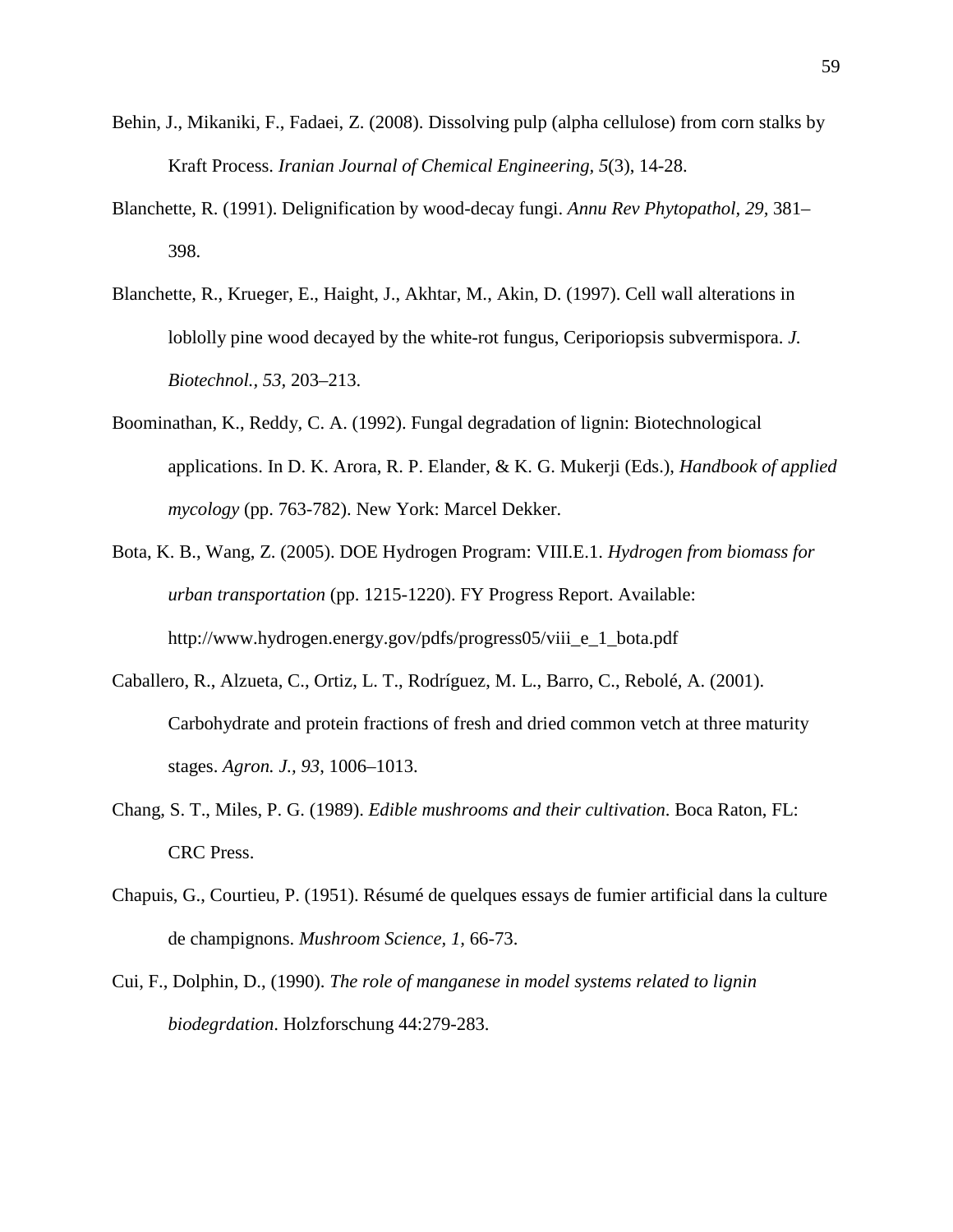- Daniel, G. (1994). Use of of electron microscopy for aiding our understanding of wood biodegradation. *FEMS Microbiol. Rev., 13,* 199-233.
- Dechamps, F. C. (1999). Implicações do período de crescimento na composição química e digestão dos tecidos de cultivares de capim elefante. *Revista Brasileira de Zootecnia, 28,* 1178–1189.
- Demibras, A. (2001). Heavy metals bioaccumulation by mushrooms from artificially fortified soils. *Food Chemistry, 74*(3), 293-301.
- Durán, N. (1989). Bioconversion to single-cell protein: recovery of lignocellulosic materials to produce human food as an integrated process. *Alimentos, 14,* 39–50.
- Durán, N., Rodriguez, J., Campos, V., Ferraz, A., Reyes, J. L., Amaya-Farfan, J., Esposito, E., Adão, F., Baeza, J., Freer, J., & Urizar, S. (1994). Single-cell protein quality produced from lignocellulosic materials by the ascomycete *Chrysonilia sitophila* (TFB-27441 strain). *Rev. Microbiol., 25*(1), 31–36.
- Eichlerova, I., Homolka, L., Nerud, F., Zadrazil, F., Baldrian, P., Gabriel, J. (2000). Screening of Pleurotus ostreatus isolates for their ligninolytic properties during cultivation on natural substrates. *Biodegradation* 111, 279-287
- Elisashvili, V., Chichua, D., Kachlishvili, E., Tsuklauri, N., Khardziani, T. (2003). Lignocellulosic enzyme activity during growth and fruiting of the edible and medicinal mushroom *Pleurotus ostreatus* (Jacq.:Fr.) Kumm. (Agaricomycetideae). *International Journal of Medicinal Mushrooms, 5,* 193-198.
- Eun, J. S., Beauchemin, K. A., Hong, S. H., Bauer, M. W. (2006). Exogenous enzymes added to untreated or ammoniated rice straw: Effects on in vitro fermentation characteristics and degradability. *Anim. Feed Sci. Technol. 131,* 87–102.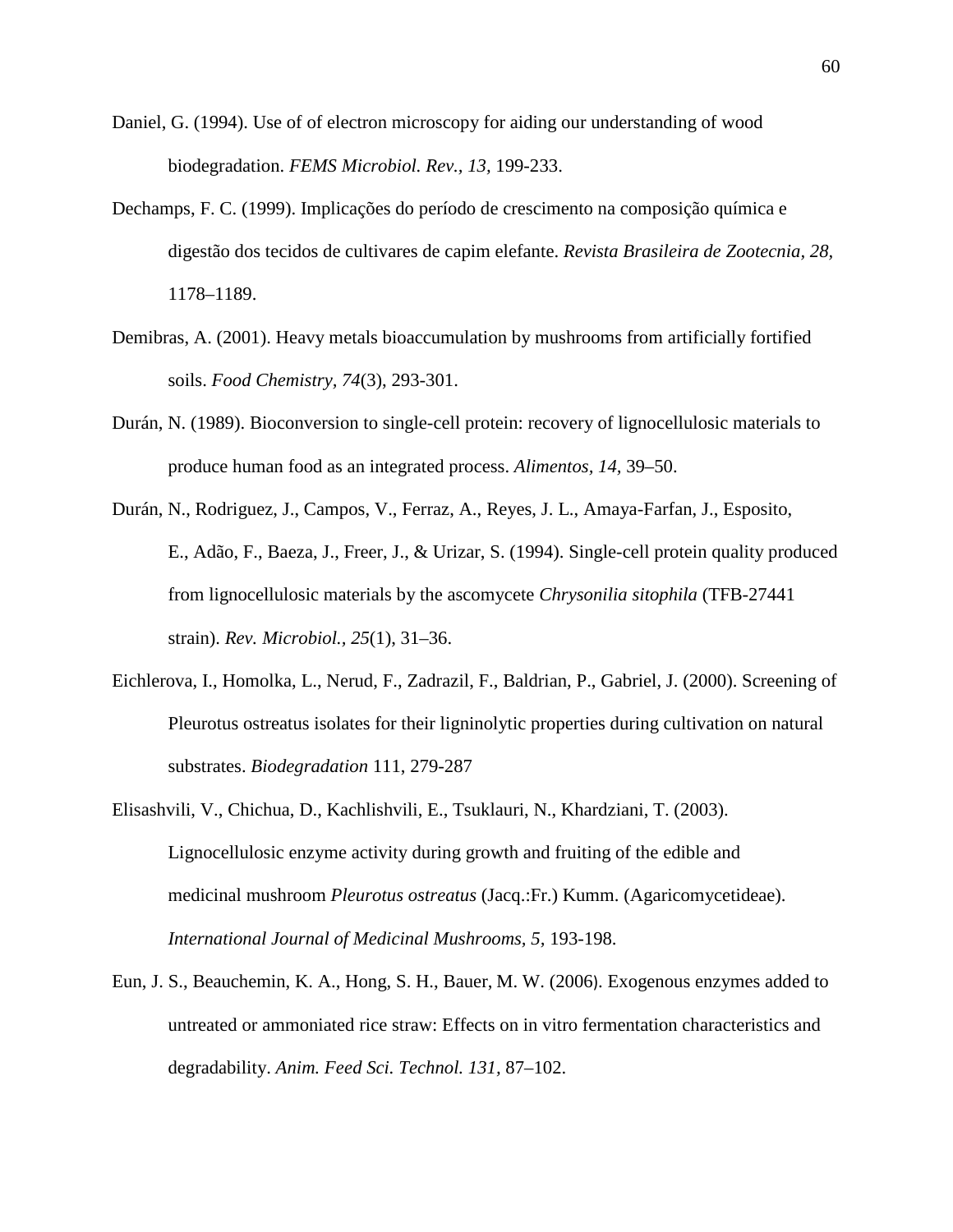- FAO/WHO. (1976). List of maximum levels for contaminants by the Joint FAO/WHO Codex Alimentarius Commission (Vol. 3, pp. 1-8). Second Series. CAC/FAL Rome.
- Galati, R. L., Ezequiel, J. M. B., Silva, O. G. C., Santos, V. C., Fontes, N. A., Barbosa, J. P. (2004). Co-produtos do milho e soja para bovinos de corte. Digestibilidades parciais e total. *In: ZOOTEC, Brasília*. Faculdades Upis, Brasília.
- Gezer, E. D., Yildiz, U. C., Temiz, A., Dizman, E. (2001). Effect of substrate combination on the myceliali growth of *Pleurotus ostreatus*. *Fifth International Conference on Mushroom Biology and Mushroom Products.* 323 to 327.
- Goering, H. K., Van Soest, P. J. (1970). Forage fiber analysis*.* USDA. *Agricultural Research Service.* Handbook. Number 379.
- Graminha, E. B. N., Gonçalves, A. Z. L., Pirota, R. D. P. B., Balsalobre, M. A. A., Silva, R. D., Gomes, E. (2008). Enzyme production by solid-state fermentation: Application to animal nutrition. *Animal Feed Science and Technology, 144*(1-2), 1-22.
- Gregori, A., Svagelj, M., Pohleven, J. (2007). Cultivation techniques and Medicinal Properties of *Pleurotus* spp*. Food Technol. Biotechnol., 45*(3), 236–247.
- Guo, P., Wang, X., Wanbin, Z., Hongyan, Y., Xu, C., Zongiun, C. (2008). Degradation of corn stalk by the composite microbial system of MC1. *Journal of Environmental Sciences, 20*(1), 109-114.
- Hammel, K. E. (1997). Fungal degradation of Lignin*.* CAB INTERNATIONAL. *Driven by Nature: Plant litter quality and decomposition.*
- Hamza, A. S., Mohammady, T. F., Majcheaczyk, A. (2003). Evaluation of five oyster mushroom species grown on corn stalks to be used as animal feed. *Acta Hort. (ISHS), 608,* 141-148.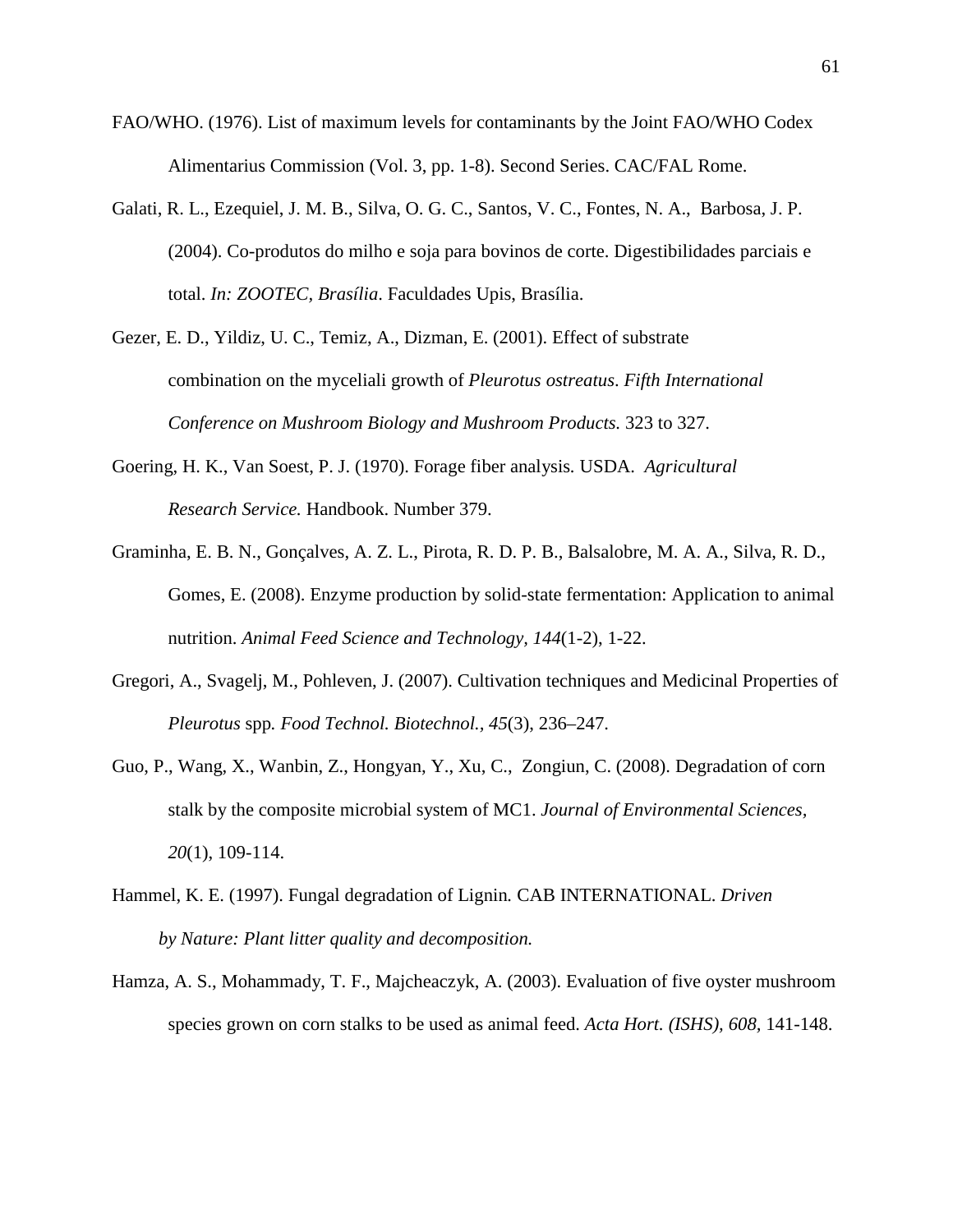Hatakka A. (1994). Lignin-modifying enzymes from selected white-rot fungi: Production and role in lignin degradation of outstanding interest. *FEMS Microbiol. Rev., 13,* 125–135.

Heltay, I., Zavodi, I. (1960). Rice straw compost. *Mushroom Science, 4,* 393-399.

- Higuchi, T. (1993). Biodegradation mechanism of lignin by white-rot basidiomycetes of special interest. *J. Biotechnol, 30,* 1–8.
- HMR. (2010). *Healthy Mushroom Recipes*. A site for mycophiles. http://healthymushroomrecipes.com.
- Isidak, Ö., Turkekul, I., Elmastas, M., Tuzen, M. (2004). Analysis of heavy metals in some wild-grown edible mushrooms from the middle black sea region, Turkey. *Food Chemistry*, 86(4), 547-552.
- Isikhuemhen, O., Mikiashvili N., Kelkar, V. (2008). Application of solid waste from anaerobic digestion of poultry litter in *Agrocybe aegerita* cultivation: Mushroom production, lignocellulosic enzymes activity and substrate utilization. *Biodegradation, 20*(3), 351-61.
- Isikhuemhen, O., Mikiashvilli, N. (2009). Lignocellulolytic enzyme activity, substrate utilization and mushroom yield by *Pleurotus ostreatus* cultivated on substrate containing anaerobic digester solids. *Journal of Industrial Microbiology and Biotechnology, 36*(11), 1353- 1362.
- Isiloglu, M., Yilmaz, F., Merdivan, M. (2001). Concentrations of trace minerals in wild edible mushrooms. *Food Chemistry, 73,* 163-175.
- Jafari, M. A., Nikkhah, A. M., Sadeghi, A. A., Chamani M. (2007). The effect of *Pleurotus* spp. Fungi on chemical composition and in vitro digestibility of rice straw. *Pakistan Journal of Biological Sciences* 10 (15):2460-2464.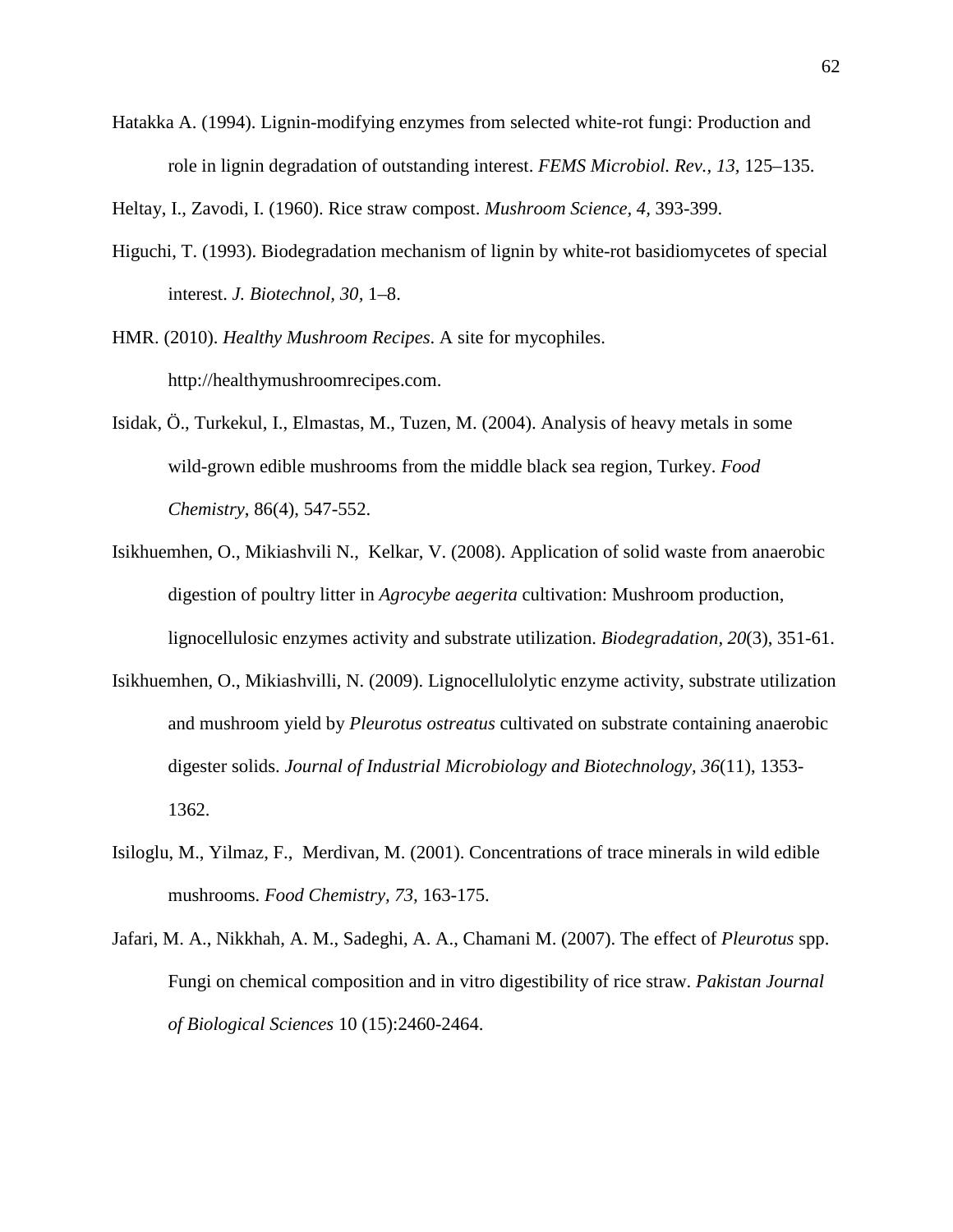- Justo, M. B., Guzman, M. G. A., Mejia, E. G., Diaz, C. L. G. (1998). Composicion quimica de tres cepas mexicanas de setas (*Pleurotus ostreatus*). *Archivos Latinoamericanos de Nutricion, 48,* 359-363.
- Jwanny, E.W., Rashad, M. M., Abdg, H.M. (1995). Solid state fermentation of agricultural wastes into food through *Pleurotus* cultivation. *Appl. Biochem. Biotechnol.* 50, 71-78.
- Kalmis, E., Sargin, S. (2004). Cultivation of two *Pleurotus* species on wheat straw substrates containing olive mill waste water. *International Biodeterioration & Biodegradation, 53,* 43-37.
- Kamra, D. N., Zadrazil, F. (1988). Microbiological improvement of lignocellulosics in animal feed production: A review. In F. Zadrail & P. Reiniger (Eds.), *Treatment of lignocellulosics with white-rot fungi* (pp. 56–63). Essex, UK: Elsevier.
- Kinfemi, A. A., Mohamed, M. I., Ayoade, J. A. (2009). Biodegradation of cowpea shells by pleurotus species for its use as ruminant feed. *World Journal of Agricultural Sciences, 5*(5), 639-645.
- Kinfemi, A. A. (2010). Bioconversion of peanut husk with white rot fungi: *Pleurotus ostreatus* and *Pleurotus pulmonarius*. *Livestock Research for Rural Development Newspaper, 22*(3).
- Kirk, T. K., Farrell, R. L. (1987). The microbial degradation of lignin. *Annual Rev Microbiol., 41,* 465–505.
- Kuhad, R. C., Singh, A., Tripathi, K. K., Saxena, R. K., Eriksson, K. E. L. (1997). Microorganisms as an alternative source of protein. *Nutr. Rev., 55,* 65–75.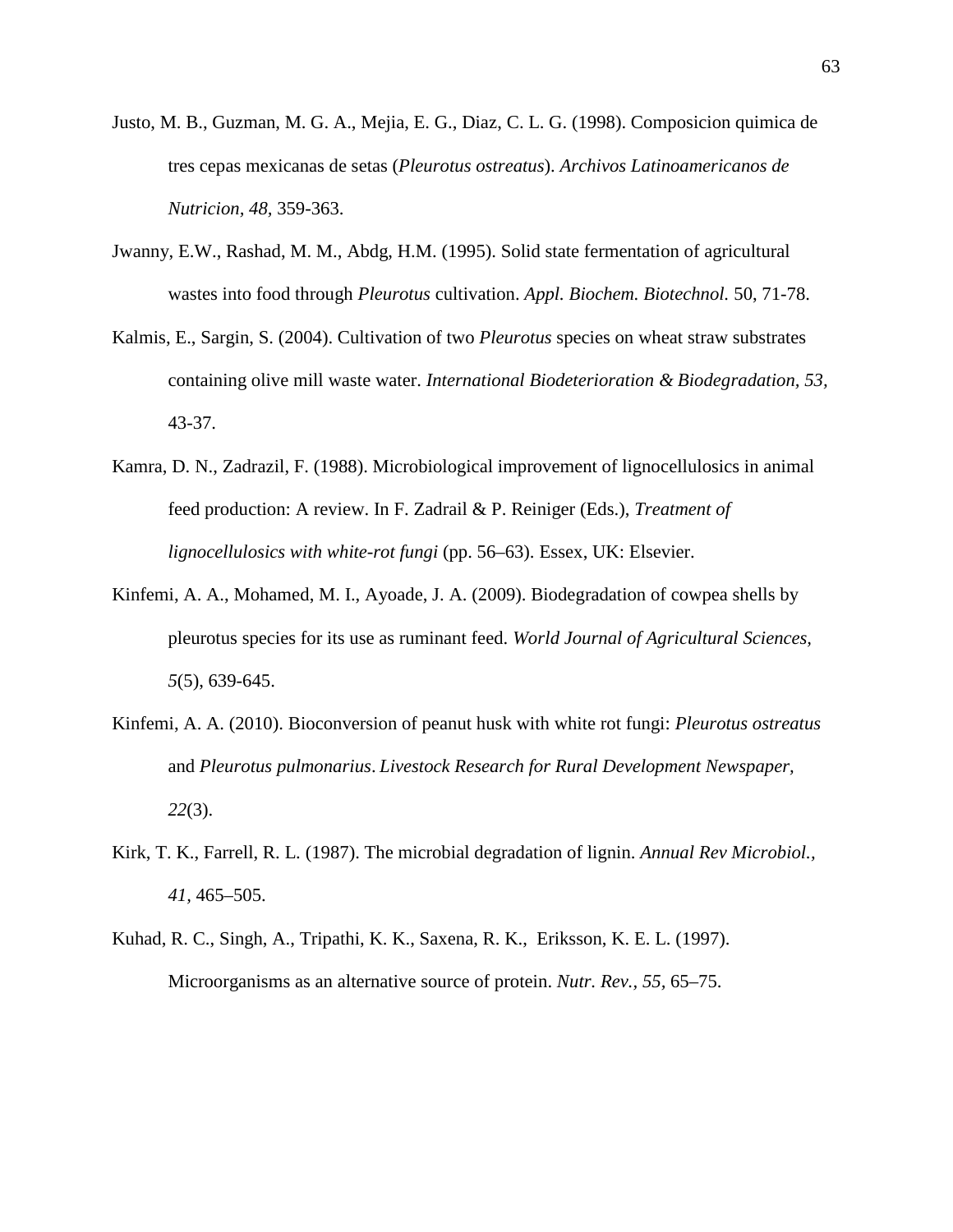- Kumar, P., Barrett, D. M., Delwiche, M. J., Stroeve, P. (2009). Methods for pretreatment of lignocellulosic biomass for efficient hydrolysis and biofuel production *Ind. Eng. Chem. Res., 48*(8), 3713– 3729.
- Lechner, B. E., & Pappinuti, V. L. (2006). Production of lignocellulosic enzymes during growth and fruiting of the edible fungus Lentinus tigrinus on wheat straw. *Process Biochem., 41,* 504-508.
- Leonowicz, A., Matuszewska, A., Luterek, J., Ziegenhagen, D., Wojtas-Wasilewska, M., Cho, N. S., Hofrichter, M., & Rogalski, J. (1999). Biodegradation of lignin by white-rot fungi. *Funct. Gen. Biol., 27,* 175–185.
- Locci, E., Laconi, S., Pompei, R., Scano, P., Lai, A., Marincola, F. C. (2007). Wheat bran biodegradation by *Pleurotus ostreatus*: A solid-state carbon-13 NMR study. *Bioresource Technology, 99*(10), 4979-84.
- Madelin, M. F. (1956). Studies on the nutrition of the *Coprinus lagopus* Fr., especially as affecting fruiting. *Ann Bot (Lond*) 20:467-480.
- Mandeel, Q. A., Al-Laith, A. A., Mohamed, S. A. (2005). Cultivation of oyster mushrooms (*Pleurotus spp*.) on various lignocellulosic wastes. *World Journal of Microbiology and Biotechnology, 21*(4), 601-607.
- Mane, V. P., Patil, S. S., Syed, A. A., Baig, M. M.V. (2007). Bioconversion of low quality lignocellulosic agricultural waste into edible protein by Pleurotus sajor-caju (Fr.) Singer. Journal of Zhejiang University Science B, 8(10), 745-751. Zhejiang University Press.
- Matsunobu, A., Horishita, S., Konaka, R. (1994, July 19). *Boiled and seasoned peanuts with shell, and method for preparation thereof.* United States Patent No. 5,330,781.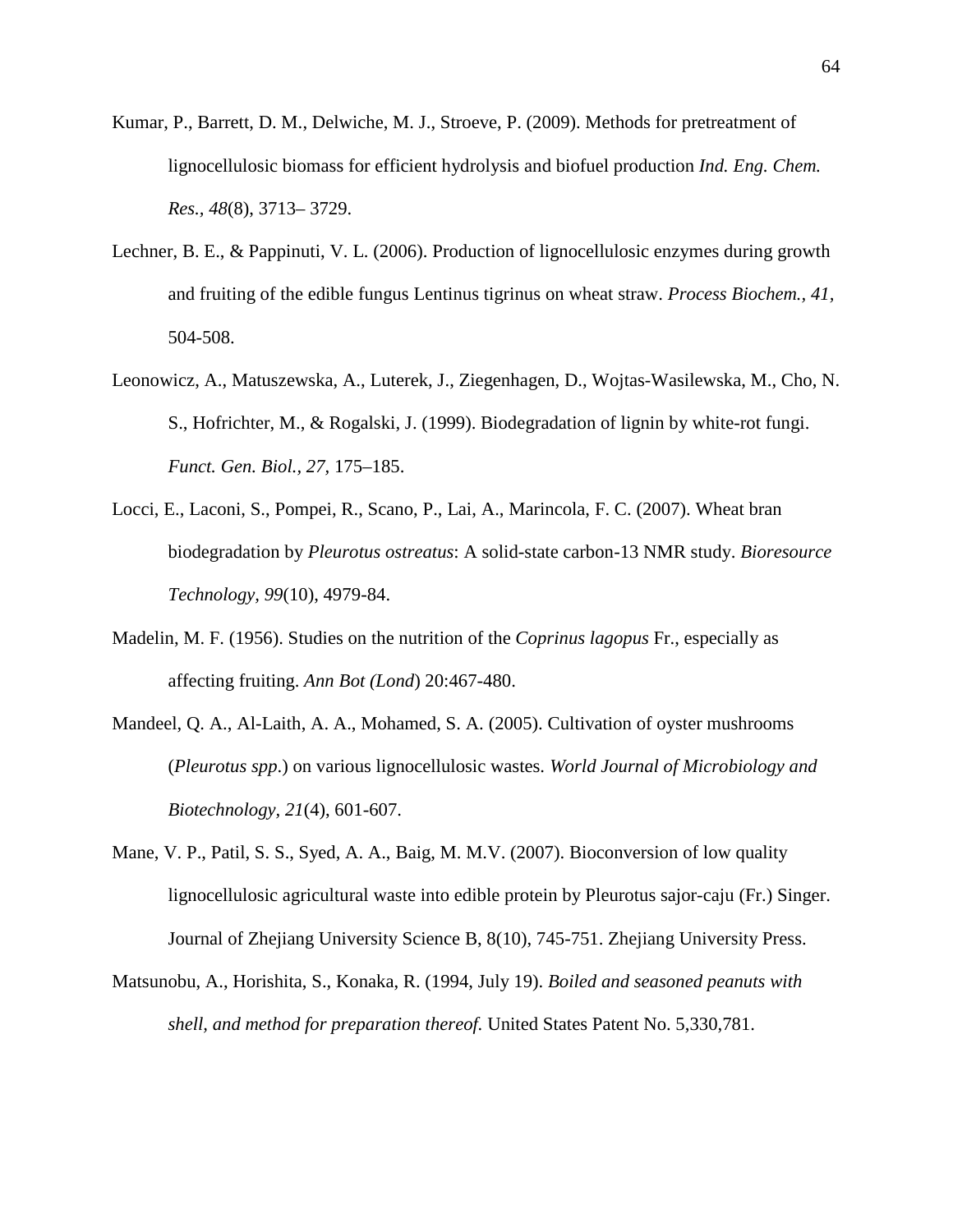- Mendil, D., Uluozlu, O. D., Hasdemir, E., Caglar, A. (2004). Determination of trace minerals on some wild edible mushroom samples from Kanstamonu, Turkey. *Food Chemistry, 88,* 281-285.
- Moda, E. M., Horii, J., Spoto, M. H. F. (2005). Edible mushrooms *Pleurotus sajor-caju*  production on washed and supplemented sugar cane bagasse. *Sci. Agric. 62*: 127-132.
- Moyson, E., Verachtert, H. (1991). Growth of higher fungi on wheat straw and their impact on the digestibility on the substrate. *Appl. Microbiol. Biotechnol., 36,* 421–423.
- Mukherjee, R., Ghosh, M., Nandi, B. (2004). Improvement of dry matter digestibility of water hyacinth by solid state fermentation using white rot fungi. *Indian J Exp Biol., 42*(8), 837-43.
- Perez, J., Dorado, J. M., Rubia, T. D., Martinez, J. (2002). Biodegradation and biological treatment of cellulose, hemicelluloses, and lignin: An overview. *Int. Microbiol. 5*, 53–63.
- Perez, J., Jeffries, T. W. (1992). Roles of manganese and organic acid chelators in regulating lignin degradation and biosynthesis of peroxidases by *Phanerochaete chrysosporium. Appl. Environ. Microbial.* 58, 2402-2409.
- Périé, F. M., Gold M. H. (1991).Manganese regulation of manganese peroxidase expression and lignin degradation by the white-rot fungus *Dichomitus squalens*. *Appl. Environ. Microbiol.,* 57, pp. 2240–2245.
- Philippoussis, A. N. (2009). Production of mushrooms using agro-industrial residues as substrates. In P. Singh-Nigam & A. Pandey (Eds.), *Biotechnology for Agro-Industrial Residues Utilisation* (pp. 163–196). New York: Springer.
- Philippoussis, A. N., Zervakis, G., Diamantopoulou, P. (2001). Bioconversion of agricultural lignocellulosic wastes through the cultivation of the edible mushrooms *Agrocybe*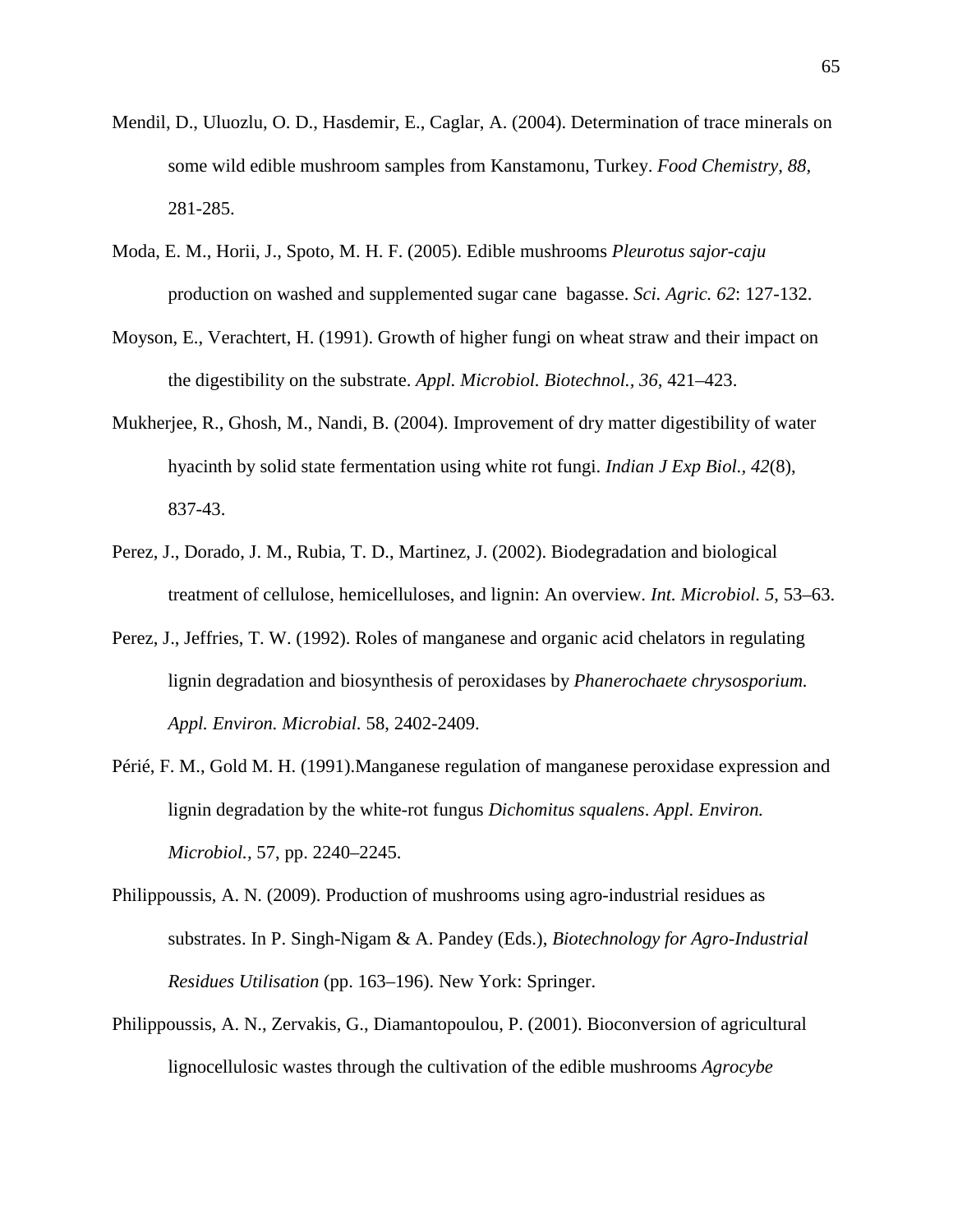*aegerita,* Volvariella volvacea and *Pleurotus spp. World Journal of Microbiology and Biotechnology, 17*(2), 191-200.

- Reddy, C. A. (2005). The potential for white-rot fungi in the treatment of pollutants. *Current Opinion in Biotechnology, 6*(3), 320-328.
- Rymsza, A. (2010). Agricultural residues in pulp and paper discussion paper. *Vision Paper*, www.visionpaper.com
- Salmones, D., Mata G., Waliszewski, K. N. (2005). Comparative culturing of *Pleurotus* spp. on coffee pulp and wheat straw: Biomass production and substrate biodegradation. *Bioresource Technology, 96*(5): 537-544.
- Sánchez, C. (2009). Lignocellulolytic residues: Biodegradation and bioconversion by fungi. *Biotechnology Advances, 27*(2), 185-194.
- Sesli, E., Tuzen, M. (1999). Levels of trace minerals in the fruiting bodies of macro fungi growing in the East Black Sea Region of Turkey. *Food Chemistry, 65,* 453-460.
- SFTU. (1982). *Standard Tables of Food Composition in Japan* (4th rev. ed.). Resources Council, *Science and Technology Agency*, Japan.
- Sherief, A. A., El-Tanash, A. B., Temraz A. Z. (2010). Lignocellulolytic enzymes and substrate utilization during growth and fruiting of *Pleurotus ostreatus* on some solid wastes. *Journal of Environmental Science and Technology, 3,* 18-34.
- Singhal, V., Rathore, V. S. (2001) Effects of Zn2+ and Cu2+ on growth, lignin degradation and ligninolytic enzymes in *Phanerochaete chrysosporium. World J. Microbiol. Biotechnol.,* 17, pp. 235–240
- Soto Cruz, O., Castaneda, G. S., Hach, L. P., Rojas, G. M., Torres, F. E. (1999). Effect of substrate composition on the mycelial growth of *Pleurotus ostreatus*. An analysis by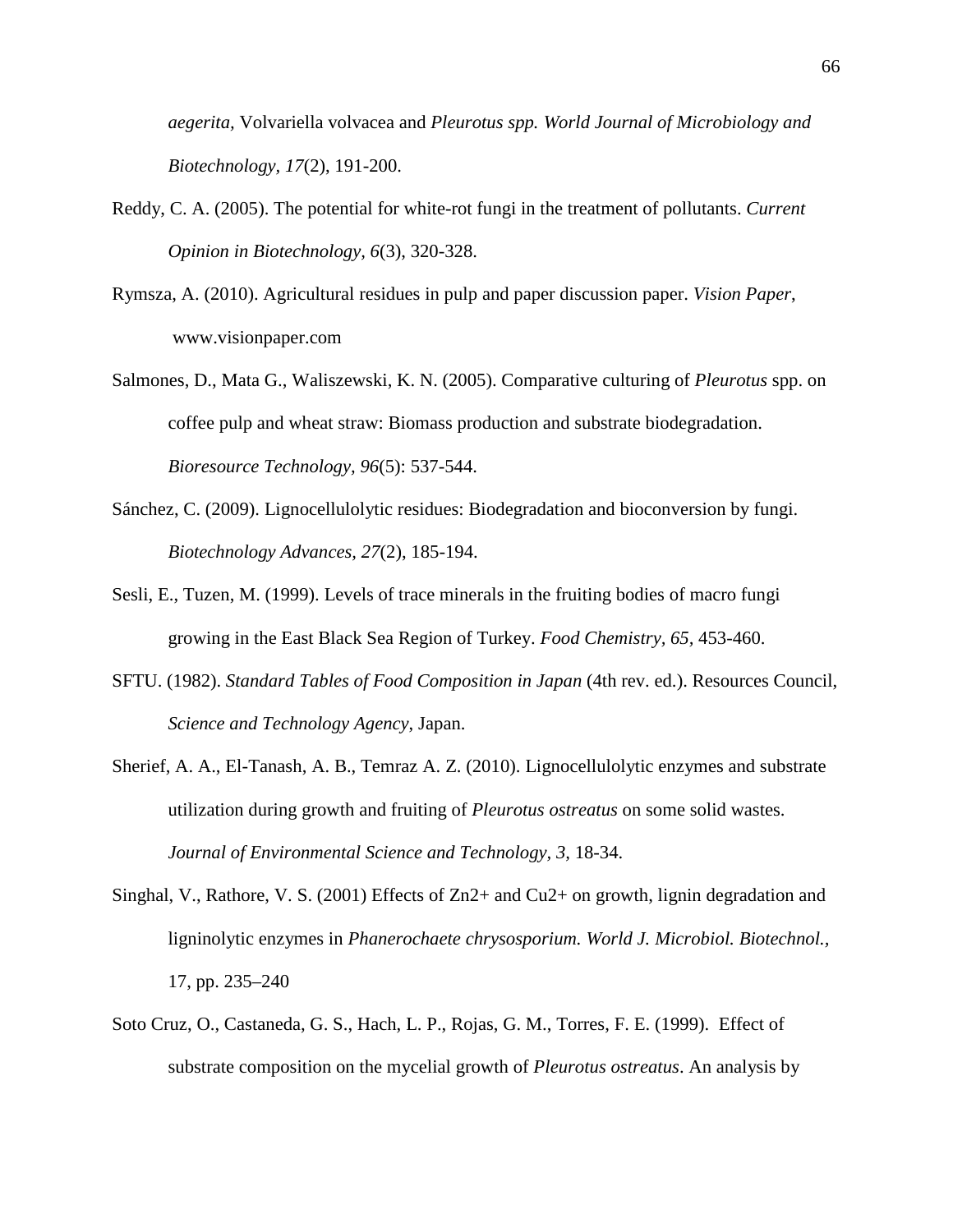mixture and response surface methodologies. *Process Biochemistry, 35,* 127–133.

- Soylak, M., Saracoglu, S., Tuzen, M., & Mendil, D. (2004). Determination of trace metals in samples from Kayseri, Turkey. *Food chemistry, 92,* 649-652.
- Steffen, K. T., Hatakka, A., Hofrichter, M. (2002). Degradation of humic acids by the litterdecomposing basidiomycete *Collybia dryophila*. *Appl. Environ. Microbiol.,* 68, pp. 3442–3448.
- Steffen, K. T., Hatakka, A., Hofrichter, M. (2002). Purification and characterization of manganese peroxidases from the litter-decomposing basidiomycetes *Agrocybe praecox* and *Stropharia coronilla*. *Enzyme Microb. Technol*., 30 (2002), pp. 550–555
- Svoboda, L., Zimmermannova, N., and Kalak, P. (2000). Concentrations of mercury, cadmium, lead, and copper in fruit bodies of edible mushrooms in and emission area of a copper smelter and a mercury smelter. *The Science of the total Environment, 246,* 61-67.
- Tanugchi, M., Suzuki, H., Watanabe, D., Sakai, K., Hoshino, K., Tanaka, T. (2005). Evaluation of pretreatment with *Pleurotus ostreatus* for enzymatic hydrolysis of rice straw. *Journal of Bioscience & Bioengineering, 100*(6), 637–643.
- Terkekul, I., Elmastas, M., Tuzen, M. (2004). Determination of iron, copper, manganese, zinc, and cadmium in mushroom samples from Tokat, Turkey. *Food Chemistry, 84,* 389- 392.
- Thompson, D. N., Houston, T. N., Lacey J. A., Peter, G., Shaw, P. G., & Hess, R. (2003). Preliminary investigation of fungal bioprocessing of wheat straw for production of straw-thermophilic composites. *Appl. Biochem. Biotech., 106,* 423-426.
- Thurston, C. F. (1994). The structure and function of fungal laccases of outstanding interest. *Microbiology, 140,* 19–26.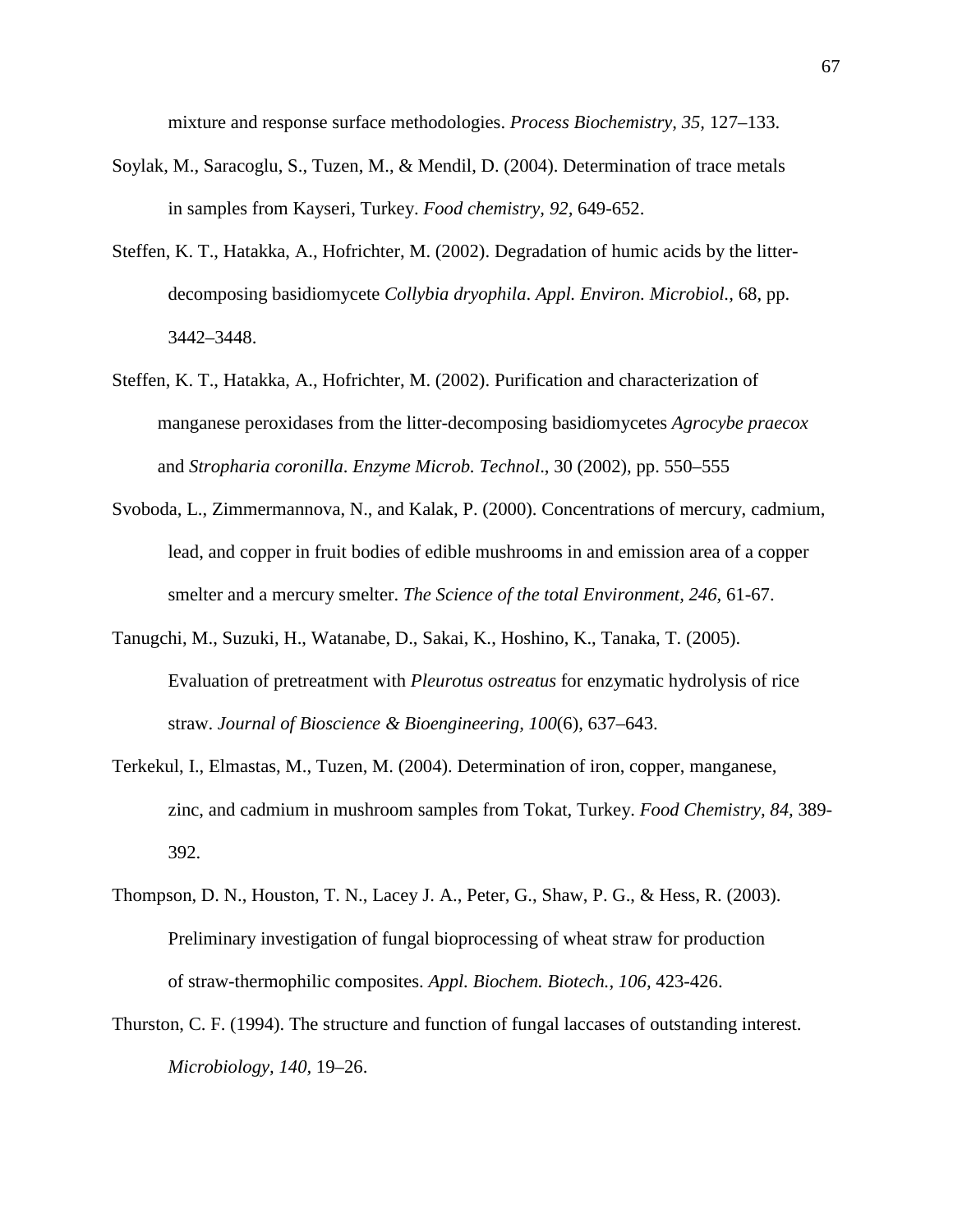- Tsang, L. J., Reid, I. D., Coxworth, E. C. (1987). Delignification of Wheat Straw by Pleurotus spp. under Mushroom-Growing Conditions. *Applied and Enviromental Biology,* 56(6), 1304-1306.
- Tshinyangu, K. (1996). Effect of grass hay substrate on nutritional value of *Pleurotus ostreatus*  var. *columbinus*. *Food/Nahrung, 40*(2), 79-83.
- Tuomela, M., Steffen, K. T., Kerko, E., Hartikainen, H., Hofrichter, M., Hattaka, A. (2005). Influence of Pb contamination in boreal forest soil on the growth and lignoinolytic activity of litter decomposing fungi*. FEMS Microbiol. Ecol.,* in press
- Tuzen, M., Ozdemir, M., Demibras, A. (1998). A study of heavy metals in some cultivated and uncultivated mushrooms of Turkish origin. *Food Chemistry, 63*(2), 247-251.
- Tuzen, M., Turkenkul, I., Hasdemir, E., Mendil, D., Sari, H. (2003). Atomic absorption spectrometric determination of trace metal contents of mushroom samples from Tokat, Turkey. *Analytical Letters, 36,* 1401-141.
- Tuzen, M. (2003). Determination of heavy metals in soil, mushroom and plant samples by atomic absorption spectrometry. *Microchemical Journal, 74,* 289-297.
- Wang, D., Sakoda, A., Suzuki, M. (2001). Biological efficiency and nutritional value of *Pleurotus ostreatus* cultivated on spent beer grain. *Bioresource Technology,* 78*,*  293-300.
- Wood, P. M. (1994). Pathways for production of Fenton's reagent by wood-rotting fungi. *FEMS Microbiol. Rev.,* 13, pp. 313–320.
- Valdez, O. D. M., Flores, E. O. G., Garcia, J. A. M., Chavira, J. S., Rubio, R. R., Ortiz, J. G. P. (2008). Use of *Pleurotus ostreatus* to change the nutritional quality of wheat straw.i. effect on chemical composition. *INTERCIENCIA, 33*(6).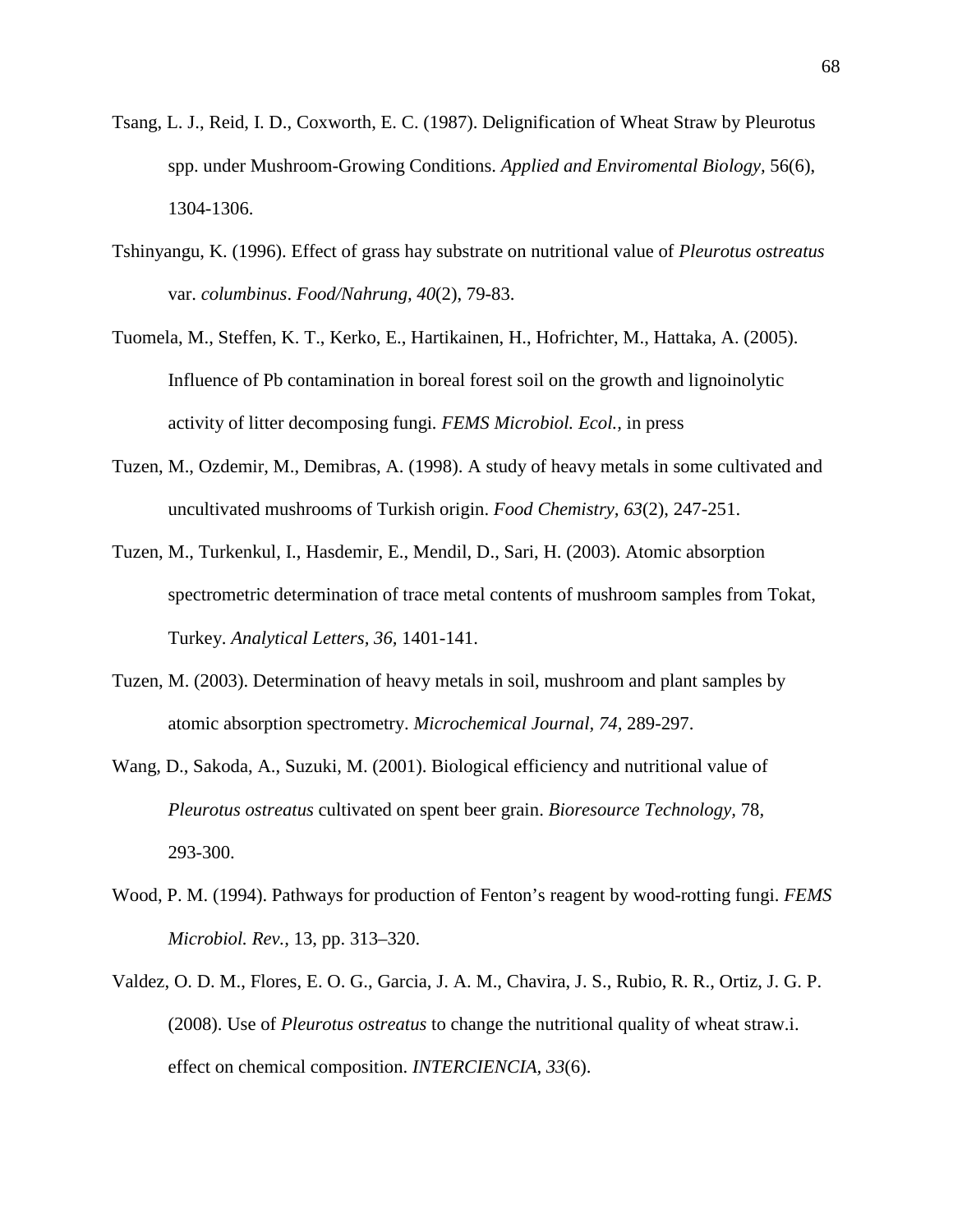- Van Soest, P. J., Robertson J. B., Lewis, B. A. (1991). Methods for Dietary fiber, Neutral Dietary Fiber and Non Starch Polyssachrides in relation to Animal Nutrition. *J. Dairy Sci., 74,* 3583-3597.
- Velazquez-Cedeno, M. A., Farnet, A. M., Ferre, E, Savoie, J. M., (2004). Variations of lignocellulolytic activities in cultures of *Pleurotus ostreatus* and *Trichoderma longibrachiatum* on unsterilized wheat straw. Mycologia, 96 (4), pp.712-719.
- Vetter, J., Hadju, Cs., Gyorfi, J., Maszlaver. (2005). Mineral composition of the cultivated mushrooms *Agaricus bisporus, Pleurotus ostreatus* and *Lentinula edodes*. *Acta Alimentaria, 34*(4), 441-451.
- Villas-Boas, S. G., Esposito, E., Mitchell, D. A. (2002). Microbial conversion of lignocellulosic residues for production of animal feeds. *Animal Feed Science and Technology.* 98, 1-12*.*
- Yang, X., Chen, H., Gao, H., Li, Z. (2001). Bioconversion of corn straw by coupling ensiling and solid-state fermentation. *Bioresource Technology,* 78*,* 277–280.
- Yildiz, A., Yesil, F. O., Yavuz, O., Karakaplan, M. (2005). Organic elements and protein in some Macrofungi of South East Anatolia in Turkey. *Food Chemistry* 89 605-609.
- Yildiz, S., Gezer E. D., Yildiz. C. U., Temiz. A., Dizman. E. (2001). Effects of different substrate combinations on mycelia growth of *Pleurotus ostreatus*. *Fifth International Conference on Mushroom Biology and Mushroom Products.*
- Zadrazil, F. (1978). Cultivation of *Pleurotus*. In Ghang ST, HayesWA (Eds.) The Biology and Cultivation of Edible Mushrooms*. Academic Press. NewYork*, USA. pp. 521-557.
- Zadrazil, F., Brunnert, H., Grabbe, K. (1983). Edible mushrooms. In H.-J. Rehm & G. Reed (Eds.), *Biotechnology: A Comprehensive Treatise, Vols. 1–8* (pp. 145–187). Weinheim, Germany.